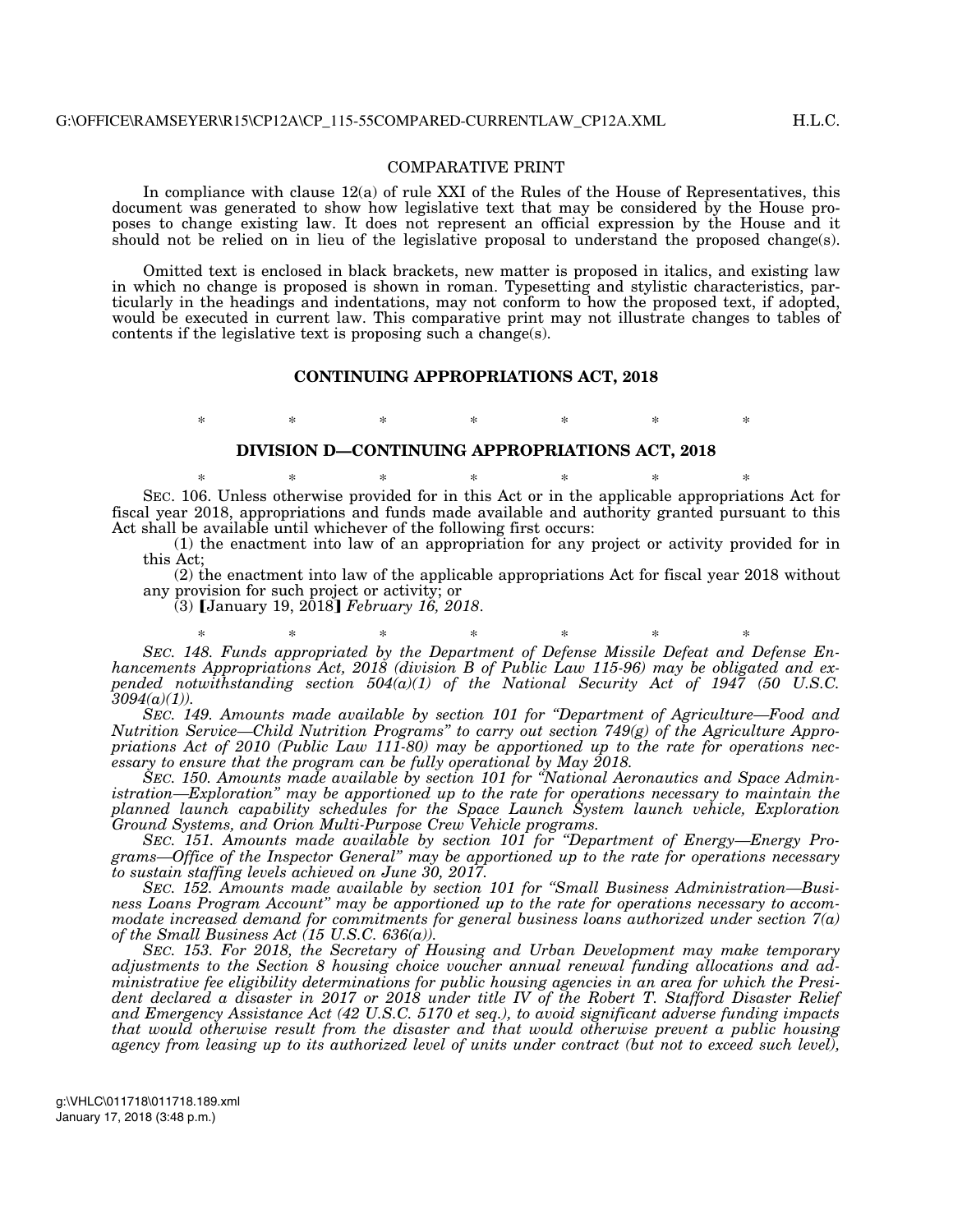*upon request by and in consultation with a public housing agency and supported by documentation as required by the Secretary that demonstrates the need for the adjustment.*  \* \* \* \* \* \* \* \*

### **SECTION 1002 OF THE FURTHER ADDITIONAL CONTINUING APPROPRIATIONS ACT, 2018**

[SEC. 1002. (a) Notwithstanding the dates specified in section 403(b) of the FISA Amendments Act of 2008 (Public Law 110–261; 122 Stat. 2474), the amendments made by such section shall not take effect until the date specified in section 106(3) of the Continuing Appropriations Act, 2018 (division D of Public Law 115–56), as amended.

ø(b) If during the period beginning on the date of the enactment of this Act and ending on the date specified in section 106(3) of the Continuing Appropriations Act, 2018 (division D of Public Law 115–56), as amended, any Act amending the dates specified in section 403(b) of the FISA Amendments Act of 2008 (Public Law 110–261; 122 Stat. 2474) is enacted, this section shall be repealed.]

### **SOCIAL SECURITY ACT**

TITLE XI—GENERAL PROVISIONS, PEER REVIEW, AND ADMINISTRATIVE SIMPLIFICATION

\* \* \* \* \* \* \* \*

\* \* \* \* \* \* \*

### PART A—GENERAL PROVISIONS

\* \* \* \* \* \* \* \*

#### **SEC. 1139A. CHILD HEALTH QUALITY MEASURES.**

(a) DEVELOPMENT OF AN INITIAL CORE SET OF HEALTH CARE QUALITY MEASURES FOR CHILDREN ENROLLED IN MEDICAID OR CHIP.—

 $(1)$  In GENERAL.—Not later than January 1, 2010, the Secretary shall identify and publish for general comment an initial, recommended core set of child health quality measures for use by State programs administered under titles XIX and XXI, health insurance issuers and managed care entities that enter into contracts with such programs, and providers of items and services under such programs.

(2) IDENTIFICATION OF INITIAL CORE MEASURES.—In consultation with the individuals and entities described in subsection (b)(3), the Secretary shall identify existing quality of care measures for children that are in use under public and privately sponsored health care coverage arrangements, or that are part of reporting systems that measure both the presence and duration of health insurance coverage over time.

(3) RECOMMENDATIONS AND DISSEMINATION.—Based on such existing and identified measures, the Secretary shall publish an initial core set of child health quality measures that includes (but is not limited to) the following:

(A) The duration of children's health insurance coverage over a 12-month time period.

(B) The availability and effectiveness of a full range of—

(i) preventive services, treatments, and services for acute conditions, including services to promote healthy birth, prevent and treat premature birth, and detect the presence or risk of physical or mental conditions that could adversely affect growth and development; and

(ii) treatments to correct or ameliorate the effects of physical and mental conditions, including chronic conditions and, with respect to dental care, conditions requiring the restoration of teeth, relief of pain and infection, and maintenance of dental health, in infants, young children, school-age children, and adolescents.

(C) The availability of care in a range of ambulatory and inpatient health care settings in which such care is furnished.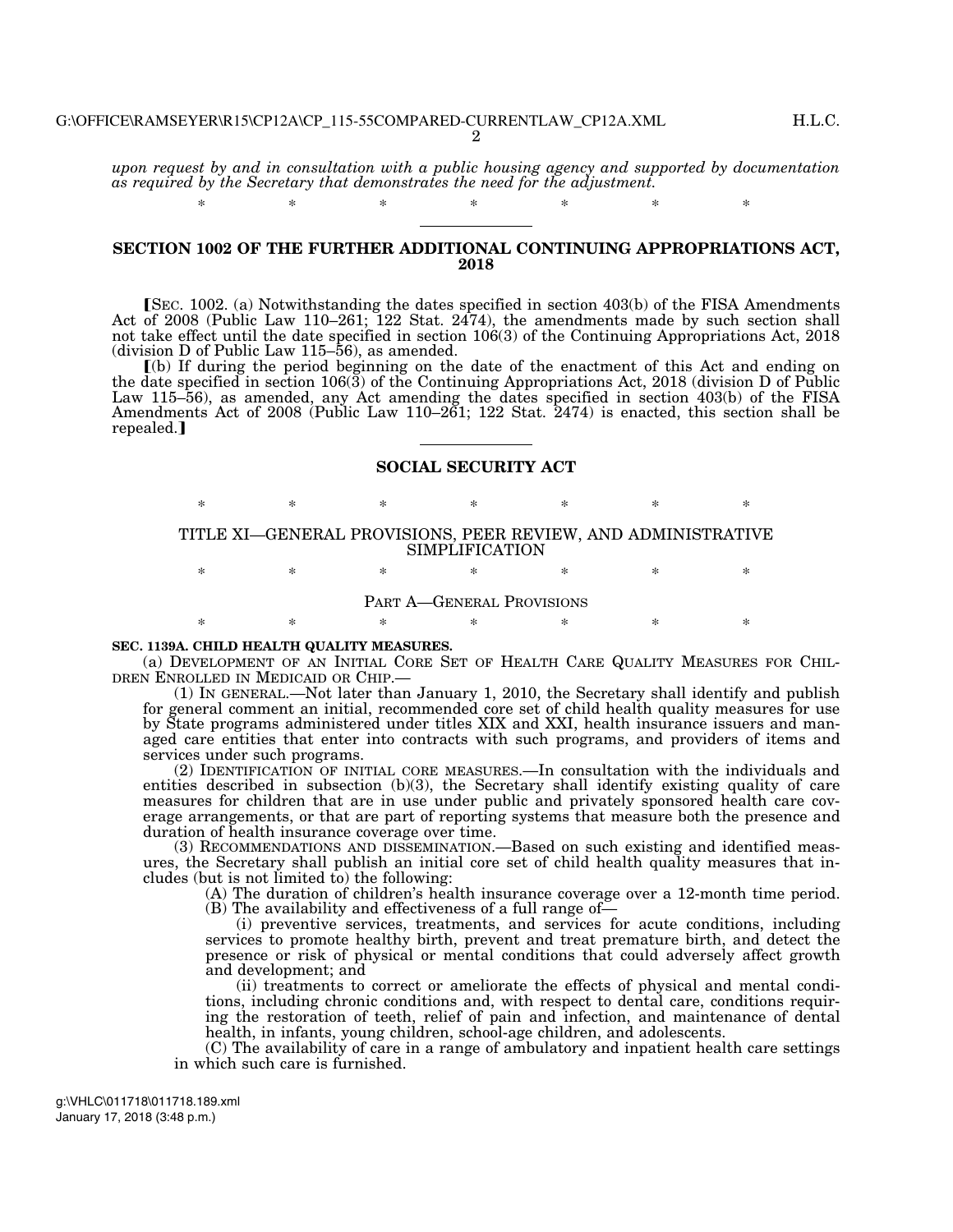H.L.C.

3

(D) The types of measures that, taken together, can be used to estimate the overall national quality of health care for children, including children with special needs, and to perform comparative analyses of pediatric health care quality and racial, ethnic, and socioeconomic disparities in child health and health care for children.

(4) ENCOURAGE VOLUNTARY AND STANDARDIZED REPORTING.—Not later than 2 years after the date of enactment of the Children's Health Insurance Program Reauthorization Act of 2009, the Secretary, in consultation with States, shall develop a standardized format for reporting information and procedures and approaches that encourage States to use the initial core measurement set to voluntarily report information regarding the quality of pediatric health care under titles XIX and XXI.

(5) ADOPTION OF BEST PRACTICES IN IMPLEMENTING QUALITY PROGRAMS.—The Secretary shall disseminate information to States regarding best practices among States with respect to measuring and reporting on the quality of health care for children, and shall facilitate the adoption of such best practices. In developing best practices approaches, the Secretary shall give particular attention to State measurement techniques that ensure the timeliness and accuracy of provider reporting, encourage provider reporting compliance, encourage successful quality improvement strategies, and improve efficiency in data collection using health information technology.

(6) REPORTS TO CONGRESS.—Not later than January 1, 2011, and every 3 years thereafter, the Secretary shall report to Congress on—

(A) the status of the Secretary's efforts to improve—

(i) quality related to the duration and stability of health insurance coverage for children under titles XIX and XXI;

(ii) the quality of children's health care under such titles, including preventive health services, dental care, health care for acute conditions, chronic health care, and health services to ameliorate the effects of physical and mental conditions and to aid in growth and development of infants, young children, school-age children, and adolescents with special health care needs; and

(iii) the quality of children's health care under such titles across the domains of quality, including clinical quality, health care safety, family experience with health care, health care in the most integrated setting, and elimination of racial, ethnic, and socioeconomic disparities in health and health care;

(B) the status of voluntary reporting by States under titles XIX and XXI, utilizing the initial core quality measurement set; and

(C) any recommendations for legislative changes needed to improve the quality of care provided to children under titles XIX and XXI, including recommendations for quality reporting by States.

(7) TECHNICAL ASSISTANCE.—The Secretary shall provide technical assistance to States to assist them in adopting and utilizing core child health quality measures in administering the State plans under titles XIX and XXI.

(8) DEFINITION OF CORE SET.—In this section, the term ''core set'' means a group of valid, reliable, and evidence-based quality measures that, taken together—

(A) provide information regarding the quality of health coverage and health care for children;

(B) address the needs of children throughout the developmental age span; and

(C) allow purchasers, families, and health care providers to understand the quality of care in relation to the preventive needs of children, treatments aimed at managing and resolving acute conditions, and diagnostic and treatment services whose purpose is to correct or ameliorate physical, mental, or developmental conditions that could, if untreated or poorly treated, become chronic.

(b) ADVANCING AND IMPROVING PEDIATRIC QUALITY MEASURES.—

(1) ESTABLISHMENT OF PEDIATRIC QUALITY MEASURES PROGRAM.—Not later than January 1, 2011, the Secretary shall establish a pediatric quality measures program to—

(A) improve and strengthen the initial core child health care quality measures established by the Secretary under subsection (a);

(B) expand on existing pediatric quality measures used by public and private health care purchasers and advance the development of such new and emerging quality measures; and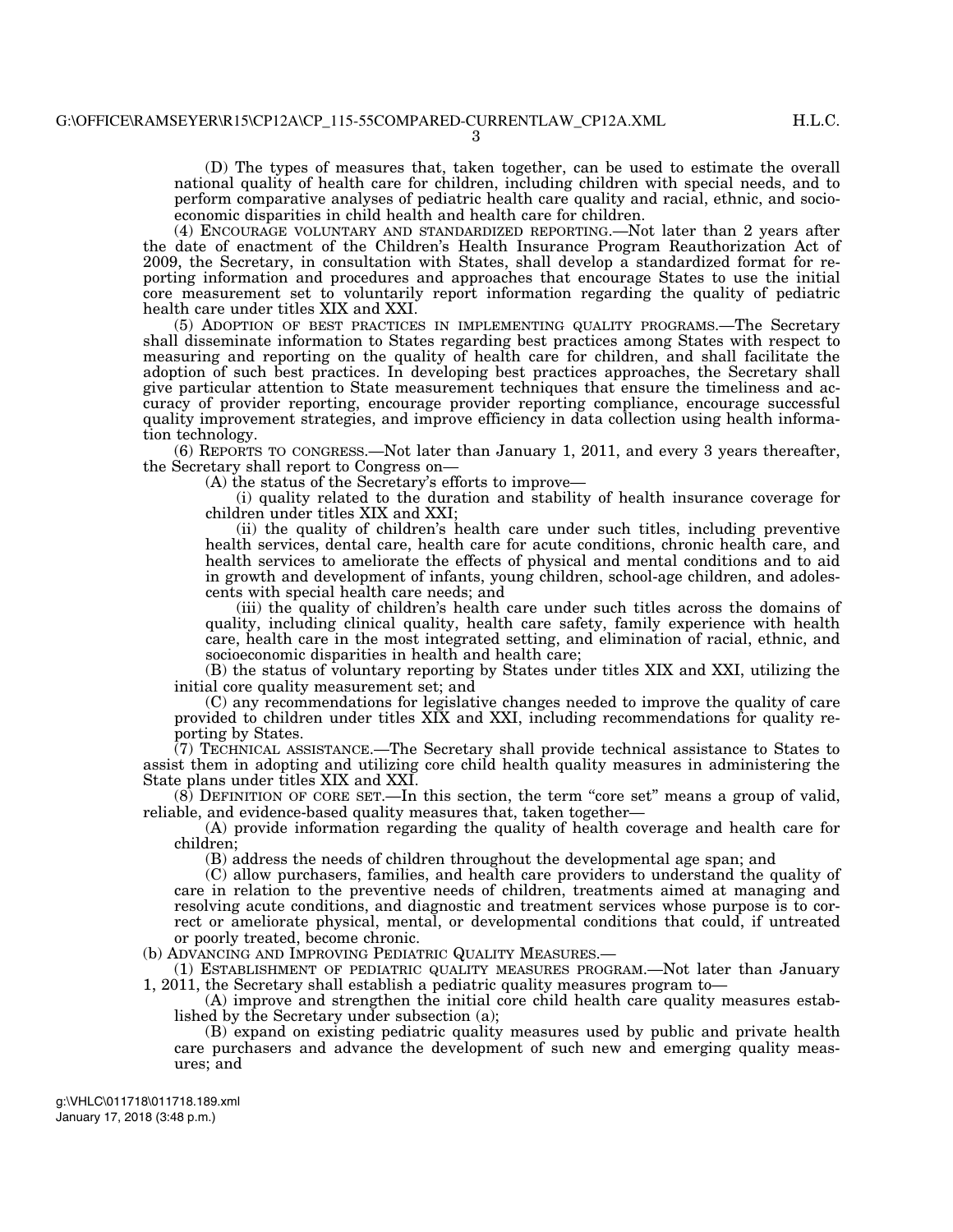4

(C) increase the portfolio of evidence-based, consensus pediatric quality measures available to public and private purchasers of children's health care services, providers, and consumers.

(2) EVIDENCE-BASED MEASURES.—The measures developed under the pediatric quality measures program shall, at a minimum, be—

(A) evidence-based and, where appropriate, risk adjusted;

(B) designed to identify and eliminate racial and ethnic disparities in child health and the provision of health care;

(C) designed to ensure that the data required for such measures is collected and reported in a standard format that permits comparison of quality and data at a State, plan, and provider level;

(D) periodically updated; and

(E) responsive to the child health needs, services, and domains of health care quality described in clauses (i), (ii), and (iii) of subsection  $(a)(6)(A)$ .

(3) PROCESS FOR PEDIATRIC QUALITY MEASURES PROGRAM.—In identifying gaps in existing pediatric quality measures and establishing priorities for development and advancement of such measures, the Secretary shall consult with—

(A) States;

(B) pediatricians, children's hospitals, and other primary and specialized pediatric health care professionals (including members of the allied health professions) who specialize in the care and treatment of children, particularly children with special physical, mental, and developmental health care needs;

(C) dental professionals, including pediatric dental professionals;

(D) health care providers that furnish primary health care to children and families who live in urban and rural medically underserved communities or who are members of distinct population sub-groups at heightened risk for poor health outcomes;

(E) national organizations representing children, including children with disabilities and children with chronic conditions;

(F) national organizations representing consumers and purchasers of children's health care;

(G) national organizations and individuals with expertise in pediatric health quality measurement; and

(H) voluntary consensus standards setting organizations and other organizations involved in the advancement of evidence-based measures of health care.

(4) DEVELOPING, VALIDATING, AND TESTING A PORTFOLIO OF PEDIATRIC QUALITY MEAS-URES.—As part of the program to advance pediatric quality measures, the Secretary shall—

(A) award grants and contracts for the development, testing, and validation of new, emerging, and innovative evidence-based measures for children's health care services across the domains of quality described in clauses (i), (ii), and (iii) of subsection (a)(6)(A); and

(B) award grants and contracts for—

(i) the development of consensus on evidence-based measures for children's health care services;

(ii) the dissemination of such measures to public and private purchasers of health care for children; and

(iii) the updating of such measures as necessary.

(5) REVISING, STRENGTHENING, AND IMPROVING INITIAL CORE MEASURES.—Beginning no later than January 1, 2013, and annually thereafter, the Secretary shall publish recommended changes to the core measures described in subsection (a) that shall reflect the testing, validation, and consensus process for the development of pediatric quality measures described in subsection paragraphs  $(1)$  through  $(4)$ .

(6) DEFINITION OF PEDIATRIC QUALITY MEASURE.—In this subsection, the term ''pediatric quality measure'' means a measurement of clinical care that is capable of being examined through the collection and analysis of relevant information, that is developed in order to assess 1 or more aspects of pediatric health care quality in various institutional and ambulatory health care settings, including the structure of the clinical care system, the process of care, the outcome of care, or patient experiences in care.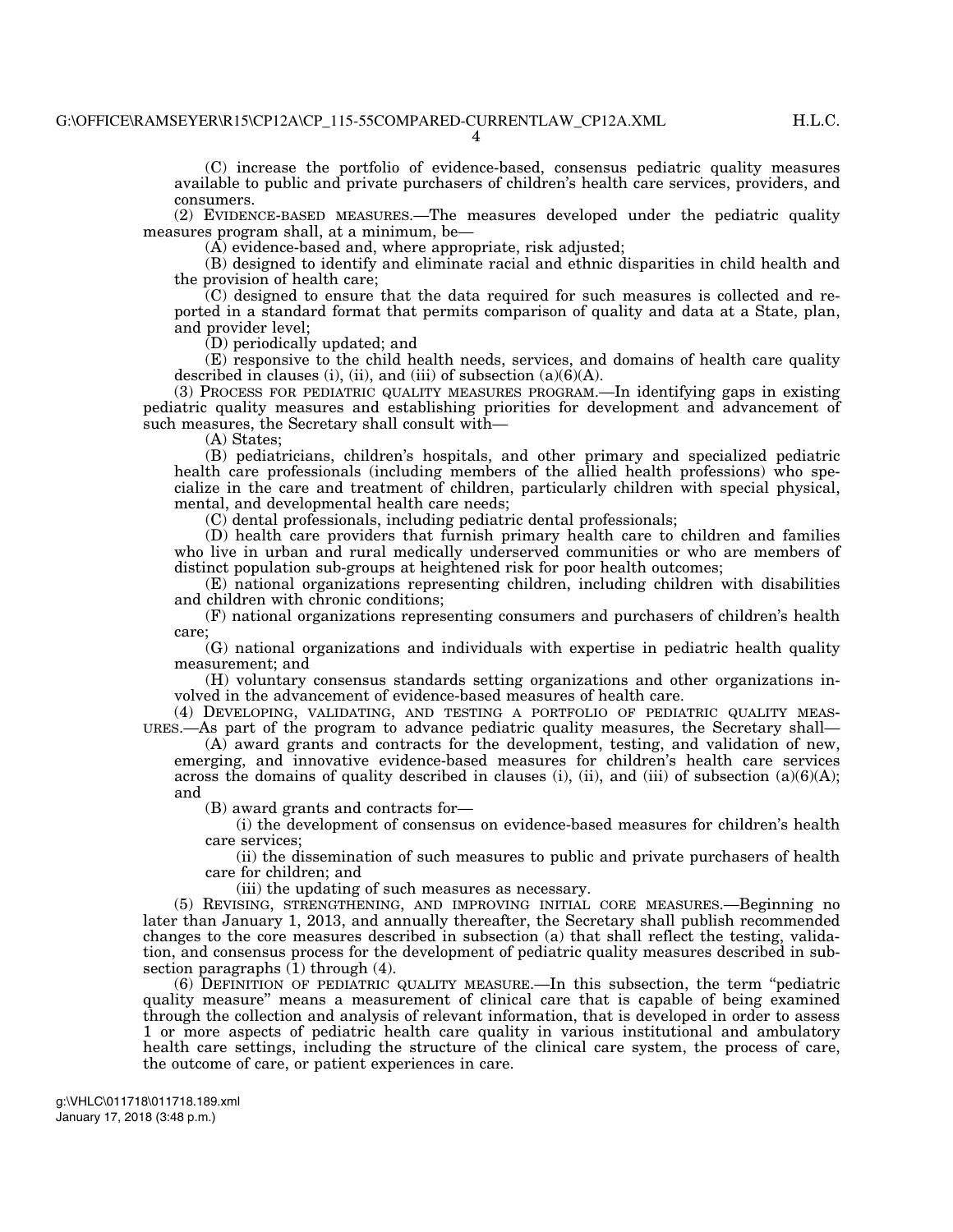(7) CONSTRUCTION.—Nothing in this section shall be construed as supporting the restriction of coverage, under title XIX or XXI or otherwise, to only those services that are evidencebased.

(c) ANNUAL STATE REPORTS REGARDING STATE-SPECIFIC QUALITY OF CARE MEASURES APPLIED UNDER MEDICAID OR CHIP.—

(1) ANNUAL STATE REPORTS.—Each State with a State plan approved under title XIX or a State child health plan approved under title XXI shall annually report to the Secretary on the—

(A) State-specific child health quality measures applied by the States under such plans, including measures described in subparagraphs  $(\overline{A})$  and  $(\overline{B})$  of subsection (a)(6); and

(B) State-specific information on the quality of health care furnished to children under such plans, including information collected through external quality reviews of managed care organizations under section 1932 of the Social Security Act (42 U.S.C. 1396u–4) and benchmark plans under sections 1937 and 2103 of such Act (42 U.S.C. 1396u–7, 1397cc). (2) PUBLICATION.—Not later than September 30, 2010, and annually thereafter, the Sec-

retary shall collect, analyze, and make publicly available the information reported by States under paragraph (1).

(d) DEMONSTRATION PROJECTS FOR IMPROVING THE QUALITY OF CHILDREN'S HEALTH CARE AND THE USE OF HEALTH INFORMATION TECHNOLOGY.-

(1) IN GENERAL.—During the period of fiscal years 2009 through 2013, the Secretary shall award not more than 10 grants to States and child health providers to conduct demonstration projects to evaluate promising ideas for improving the quality of children's health care provided under title XIX or XXI, including projects to—

(A) experiment with, and evaluate the use of, new measures of the quality of children's health care under such titles (including testing the validity and suitability for reporting of such measures);

(B) promote the use of health information technology in care delivery for children under such titles;

(C) evaluate provider-based models which improve the delivery of children's health care services under such titles, including care management for children with chronic conditions and the use of evidence-based approaches to improve the effectiveness, safety, and efficiency of health care services for children; or

(D) demonstrate the impact of the model electronic health record format for children developed and disseminated under subsection (f) on improving pediatric health, including the effects of chronic childhood health conditions, and pediatric health care quality as well as reducing health care costs.

(2) REQUIREMENTS.—In awarding grants under this subsection, the Secretary shall ensure that—

(A) only 1 demonstration project funded under a grant awarded under this subsection shall be conducted in a State; and

(B) demonstration projects funded under grants awarded under this subsection shall be conducted evenly between States with large urban areas and States with large rural areas.

(3) AUTHORITY FOR MULTISTATE PROJECTS.—A demonstration project conducted with a grant awarded under this subsection may be conducted on a multistate basis, as needed.

(4) FUNDING.—\$20,000,000 of the amount appropriated under subsection (i) for a fiscal year shall be used to carry out this subsection.

(e) CHILDHOOD OBESITY DEMONSTRATION PROJECT.—

(1) AUTHORITY TO CONDUCT DEMONSTRATION.—The Secretary, in consultation with the Administrator of the Centers for Medicare & Medicaid Services, shall conduct a demonstration project to develop a comprehensive and systematic model for reducing childhood obesity by awarding grants to eligible entities to carry out such project. Such model shall—

(A) identify, through self-assessment, behavioral risk factors for obesity among children;

(B) identify, through self-assessment, needed clinical preventive and screening benefits among those children identified as target individuals on the basis of such risk factors;

(C) provide ongoing support to such target individuals and their families to reduce risk factors and promote the appropriate use of preventive and screening benefits; and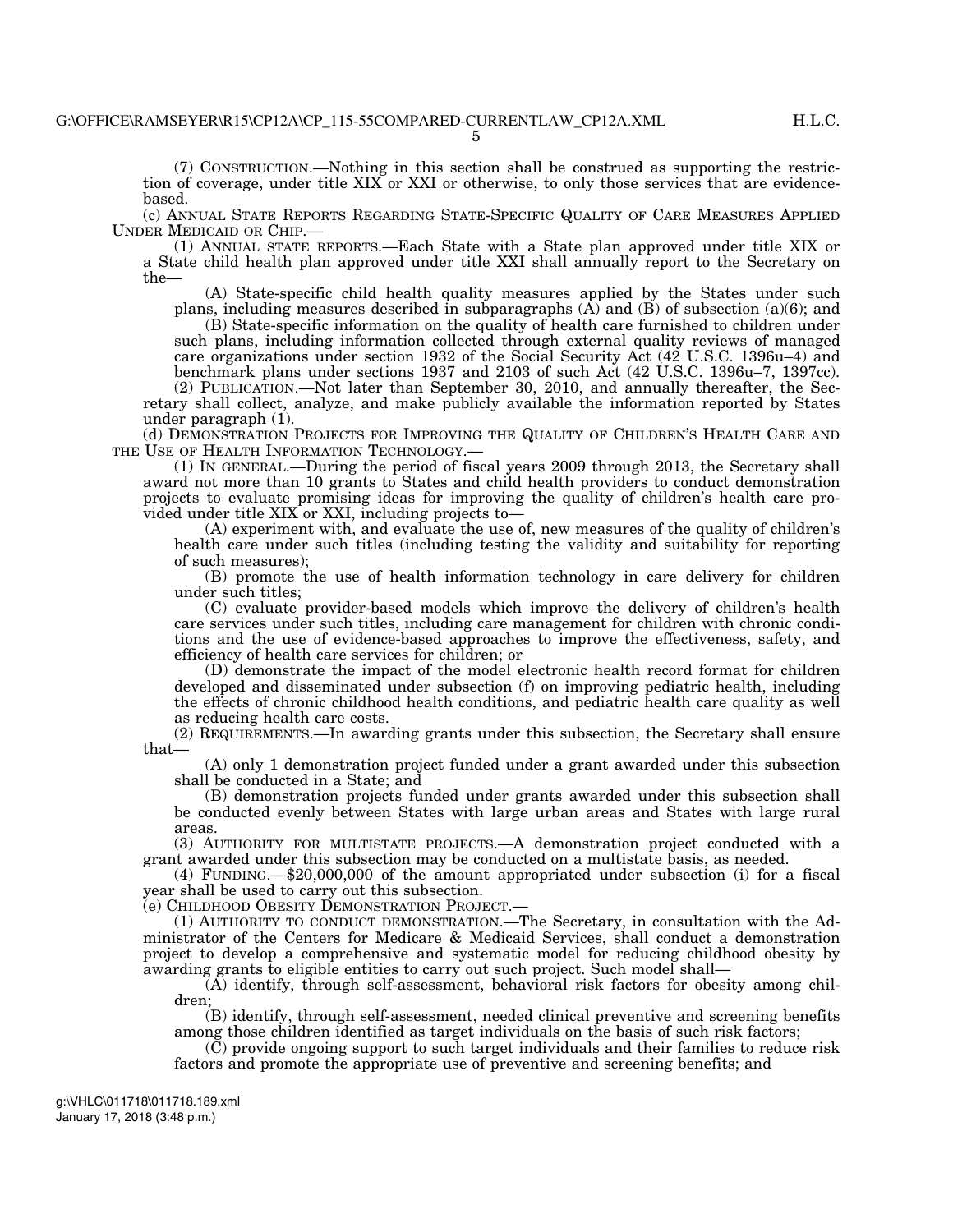6

(D) be designed to improve health outcomes, satisfaction, quality of life, and appropriate use of items and services for which medical assistance is available under title XIX or child health assistance is available under title XXI among such target individuals.

(2) ELIGIBILITY ENTITIES.—For purposes of this subsection, an eligible entity is any of the following:

(A) A city, county, or Indian tribe.

(B) A local or tribal educational agency.

(C) An accredited university, college, or community college.

(D) A Federally-qualified health center.

(E) A local health department.

(F) A health care provider.

(G) A community-based organization.

(H) Any other entity determined appropriate by the Secretary, including a consortia or partnership of entities described in any of subparagraphs (A) through (G).

(3) USE OF FUNDS.—An eligible entity awarded a grant under this subsection shall use the funds made available under the grant to—

(A) carry out community-based activities related to reducing childhood obesity, including by—

(i) forming partnerships with entities, including schools and other facilities providing recreational services, to establish programs for after school and weekend community activities that are designed to reduce childhood obesity;

(ii) forming partnerships with daycare facilities to establish programs that promote healthy eating behaviors and physical activity; and

(iii) developing and evaluating community educational activities targeting good nutrition and promoting healthy eating behaviors;

(B) carry out age-appropriate school-based activities that are designed to reduce childhood obesity, including by—

(i) developing and testing educational curricula and intervention programs designed to promote healthy eating behaviors and habits in youth, which may include—

(I) after hours physical activity programs; and

(II) science-based interventions with multiple components to prevent eating disorders including nutritional content, understanding and responding to hunger and satiety, positive body image development, positive self-esteem development, and learning life skills (such as stress management, communication skills, problemsolving and decisionmaking skills), as well as consideration of cultural and developmental issues, and the role of family, school, and community;

(ii) providing education and training to educational professionals regarding how to promote a healthy lifestyle and a healthy school environment for children;

(iii) planning and implementing a healthy lifestyle curriculum or program with an emphasis on healthy eating behaviors and physical activity; and

(iv) planning and implementing healthy lifestyle classes or programs for parents or guardians, with an emphasis on healthy eating behaviors and physical activity for children;

(C) carry out educational, counseling, promotional, and training activities through the local health care delivery systems including by—

(i) promoting healthy eating behaviors and physical activity services to treat or prevent eating disorders, being overweight, and obesity;

(ii) providing patient education and counseling to increase physical activity and promote healthy eating behaviors;

(iii) training health professionals on how to identify and treat obese and overweight individuals which may include nutrition and physical activity counseling; and

(iv) providing community education by a health professional on good nutrition and physical activity to develop a better understanding of the relationship between diet, physical activity, and eating disorders, obesity, or being overweight; and

(D) provide, through qualified health professionals, training and supervision for community health workers to—

(i) educate families regarding the relationship between nutrition, eating habits, physical activity, and obesity;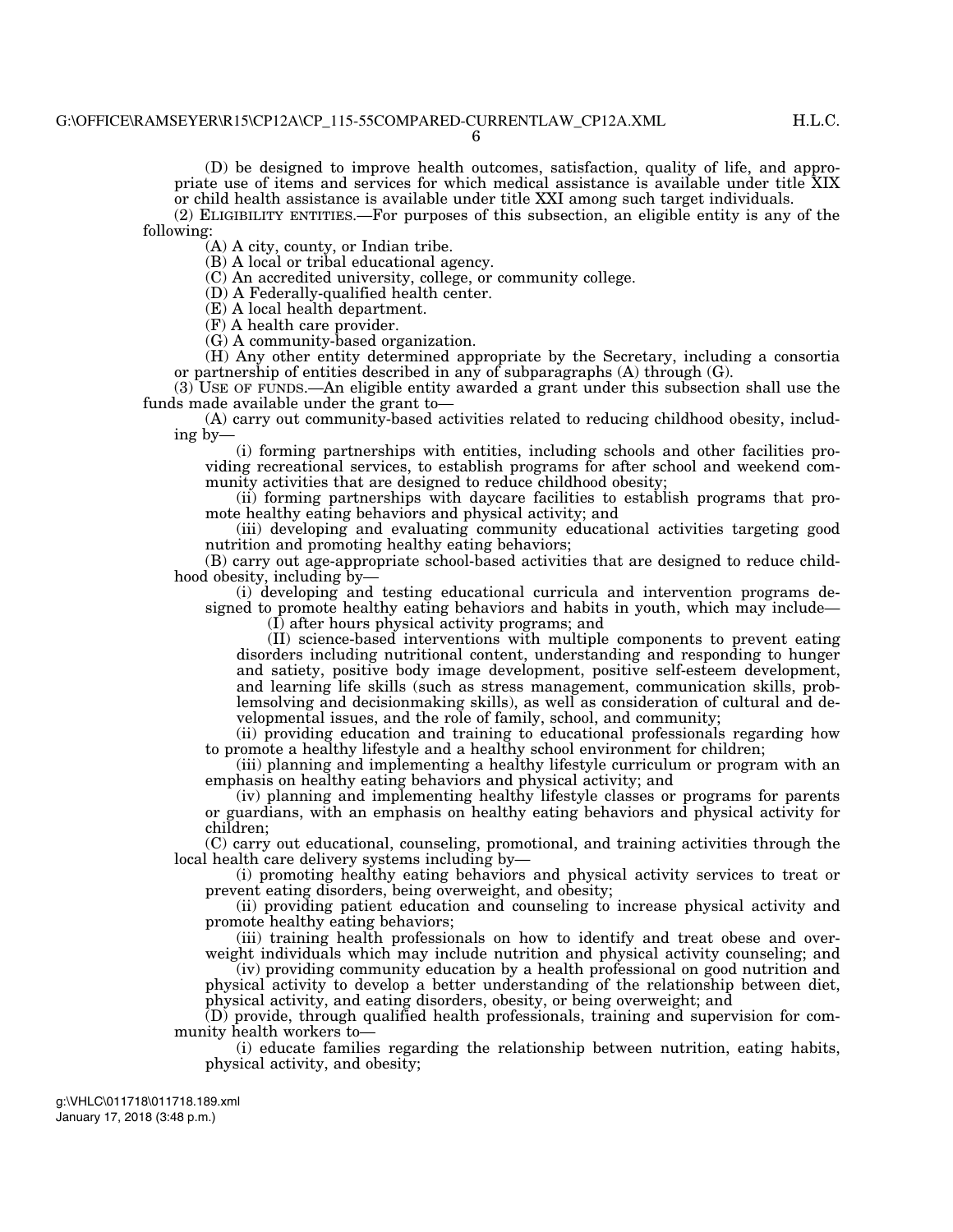7

(ii) educate families about effective strategies to improve nutrition, establish healthy eating patterns, and establish appropriate levels of physical activity; and

(iii) educate and guide parents regarding the ability to model and communicate positive health behaviors.

(4) PRIORITY.—In awarding grants under paragraph (1), the Secretary shall give priority to awarding grants to eligible entities—

(A) that demonstrate that they have previously applied successfully for funds to carry out activities that seek to promote individual and community health and to prevent the incidence of chronic disease and that can cite published and peer-reviewed research demonstrating that the activities that the entities propose to carry out with funds made available under the grant are effective;

(B) that will carry out programs or activities that seek to accomplish a goal or goals set by the State in the Healthy People 2010 plan of the State;

(C) that provide non-Federal contributions, either in cash or in-kind, to the costs of funding activities under the grants;

(D) that develop comprehensive plans that include a strategy for extending program activities developed under grants in the years following the fiscal years for which they receive grants under this subsection;

(E) located in communities that are medically underserved, as determined by the Secretary;

 $(F)$  located in areas in which the average poverty rate is at least 150 percent or higher of the average poverty rate in the State involved, as determined by the Secretary; and

(G) that submit plans that exhibit multisectoral, cooperative conduct that includes the involvement of a broad range of stakeholders, including—

(i) community-based organizations;

(ii) local governments;

(iii) local educational agencies;

(iv) the private sector;

(v) State or local departments of health;

(vi) accredited colleges, universities, and community colleges;

(vii) health care providers;

(viii) State and local departments of transportation and city planning; and

(ix) other entities determined appropriate by the Secretary.

(5) PROGRAM DESIGN.—

(A) INITIAL DESIGN.—Not later than 1 year after the date of enactment of the Children's Health Insurance Program Reauthorization Act of 2009, the Secretary shall design the demonstration project. The demonstration should draw upon promising, innovative models and incentives to reduce behavioral risk factors. The Administrator of the Centers for Medicare & Medicaid Services shall consult with the Director of the Centers for Disease Control and Prevention, the Director of the Office of Minority Health, the heads of other agencies in the Department of Health and Human Services, and such professional organizations, as the Secretary determines to be appropriate, on the design, conduct, and evaluation of the demonstration.

(B) NUMBER AND PROJECT AREAS.—Not later than 2 years after the date of enactment of the Children's Health Insurance Program Reauthorization Act of 2009, the Secretary shall award 1 grant that is specifically designed to determine whether programs similar to programs to be conducted by other grantees under this subsection should be implemented with respect to the general population of children who are eligible for child health assistance under State child health plans under title XXI in order to reduce the incidence of childhood obesity among such population.

(6) REPORT TO CONGRESS.—Not later than 3 years after the date the Secretary implements the demonstration project under this subsection, the Secretary shall submit to Congress a report that describes the project, evaluates the effectiveness and cost effectiveness of the project, evaluates the beneficiary satisfaction under the project, and includes any such other information as the Secretary determines to be appropriate.

(7) DEFINITIONS.—In this subsection:

(A) FEDERALLY-QUALIFIED HEALTH CENTER.—The term ''Federally-qualified health center" has the meaning given that term in section  $1905(1)(2)(B)$ .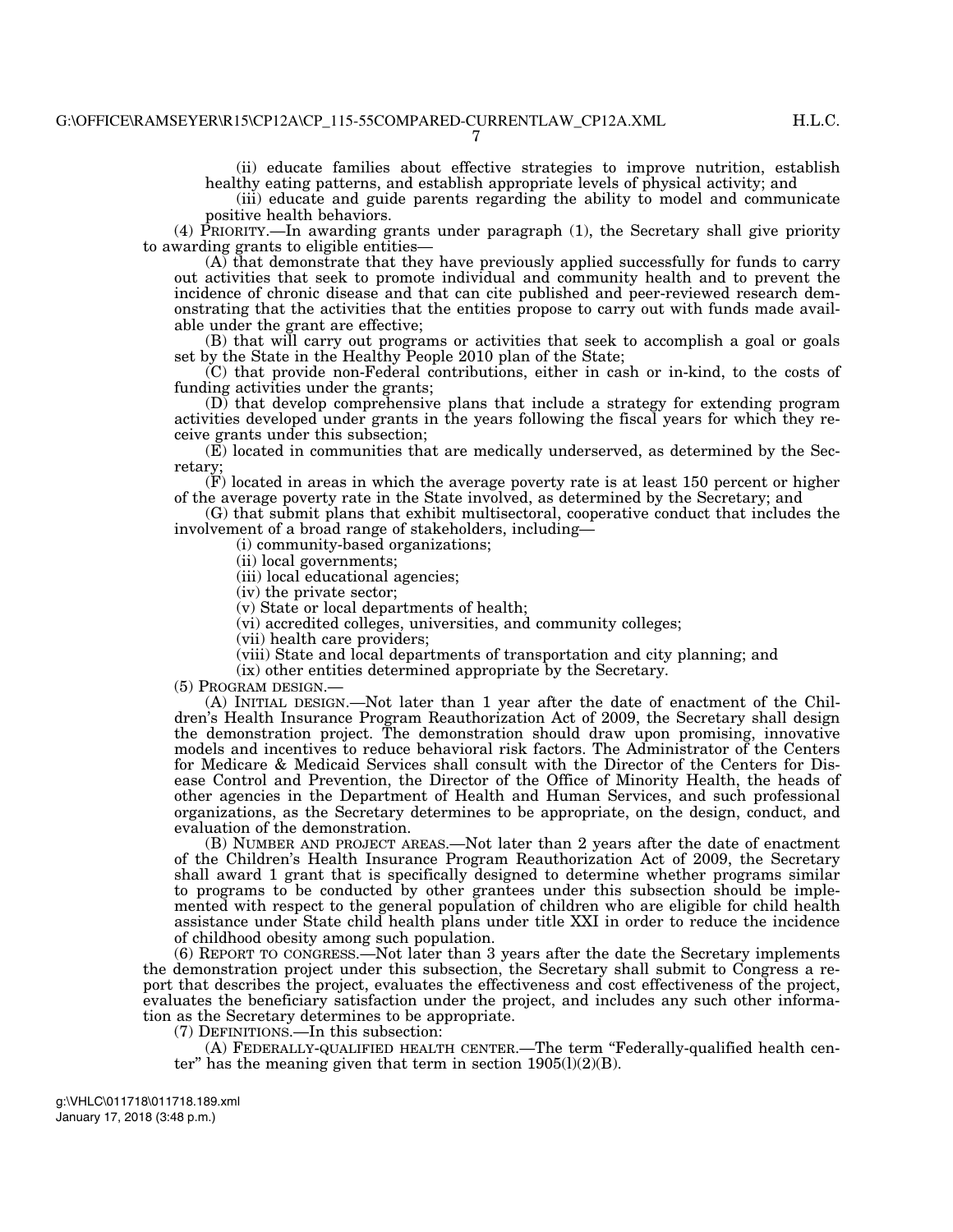8

(B) INDIAN TRIBE.—The term ''Indian tribe'' has the meaning given that term in section 4 of the Indian Health Care Improvement Act (25 U.S.C. 1603).

(C) SELF-ASSESSMENT.—The term ''self-assessment'' means a form that—

(i) includes questions regarding—

(I) behavioral risk factors;

(II) needed preventive and screening services; and

(III) target individuals' preferences for receiving follow-up information;

(ii) is assessed using such computer generated assessment programs; and

(iii) allows for the provision of such ongoing support to the individual as the Secretary determines appropriate.

(D) ONGOING SUPPORT.—The term ''ongoing support'' means—

(i) to provide any target individual with information, feedback, health coaching, and recommendations regarding—

(I) the results of a self-assessment given to the individual;

(II) behavior modification based on the self-assessment; and

(III) any need for clinical preventive and screening services or treatment including medical nutrition therapy;

(ii) to provide any target individual with referrals to community resources and programs available to assist the target individual in reducing health risks; and

(iii) to provide the information described in clause (i) to a health care provider, if designated by the target individual to receive such information.

(8) APPROPRIATION.—Out of any funds in the Treasury not otherwise appropriated, there is appropriated to carry out this subsection, \$25,000,000 for the period of fiscal years 2010 through 2014, [and \$10,000,000], \$10,000,000 for the period of fiscal years 2016 and 2017, and *\$30,000,000 for the period of fiscal years 2018 through 2023*.

(f) DEVELOPMENT OF MODEL ELECTRONIC HEALTH RECORD FORMAT FOR CHILDREN ENROLLED IN MEDICAID OR CHIP.—

(1) IN GENERAL.—Not later than January 1, 2010, the Secretary shall establish a program to encourage the development and dissemination of a model electronic health record format for children enrolled in the State plan under title XIX or the State child health plan under title XXI that is—

(A) subject to State laws, accessible to parents, caregivers, and other consumers for the sole purpose of demonstrating compliance with school or leisure activity requirements, such as appropriate immunizations or physicals;

(B) designed to allow interoperable exchanges that conform with Federal and State privacy and security requirements;

(C) structured in a manner that permits parents and caregivers to view and understand the extent to which the care their children receive is clinically appropriate and of high quality; and

(D) capable of being incorporated into, and otherwise compatible with, other standards developed for electronic health records.

(2) FUNDING.—\$5,000,000 of the amount appropriated under subsection (i) for a fiscal year shall be used to carry out this subsection.

(g) STUDY OF PEDIATRIC HEALTH AND HEALTH CARE QUALITY MEASURES.—

(1) IN GENERAL.—Not later than July 1, 2010, the Institute of Medicine shall study and report to Congress on the extent and quality of efforts to measure child health status and the quality of health care for children across the age span and in relation to preventive care, treatments for acute conditions, and treatments aimed at ameliorating or correcting physical, mental, and developmental conditions in children. In conducting such study and preparing such report, the Institute of Medicine shall—

(A) consider all of the major national population-based reporting systems sponsored by the Federal Government that are currently in place, including reporting requirements under Federal grant programs and national population surveys and estimates conducted directly by the Federal Government;

(B) identify the information regarding child health and health care quality that each system is designed to capture and generate, the study and reporting periods covered by each system, and the extent to which the information so generated is made widely available through publication;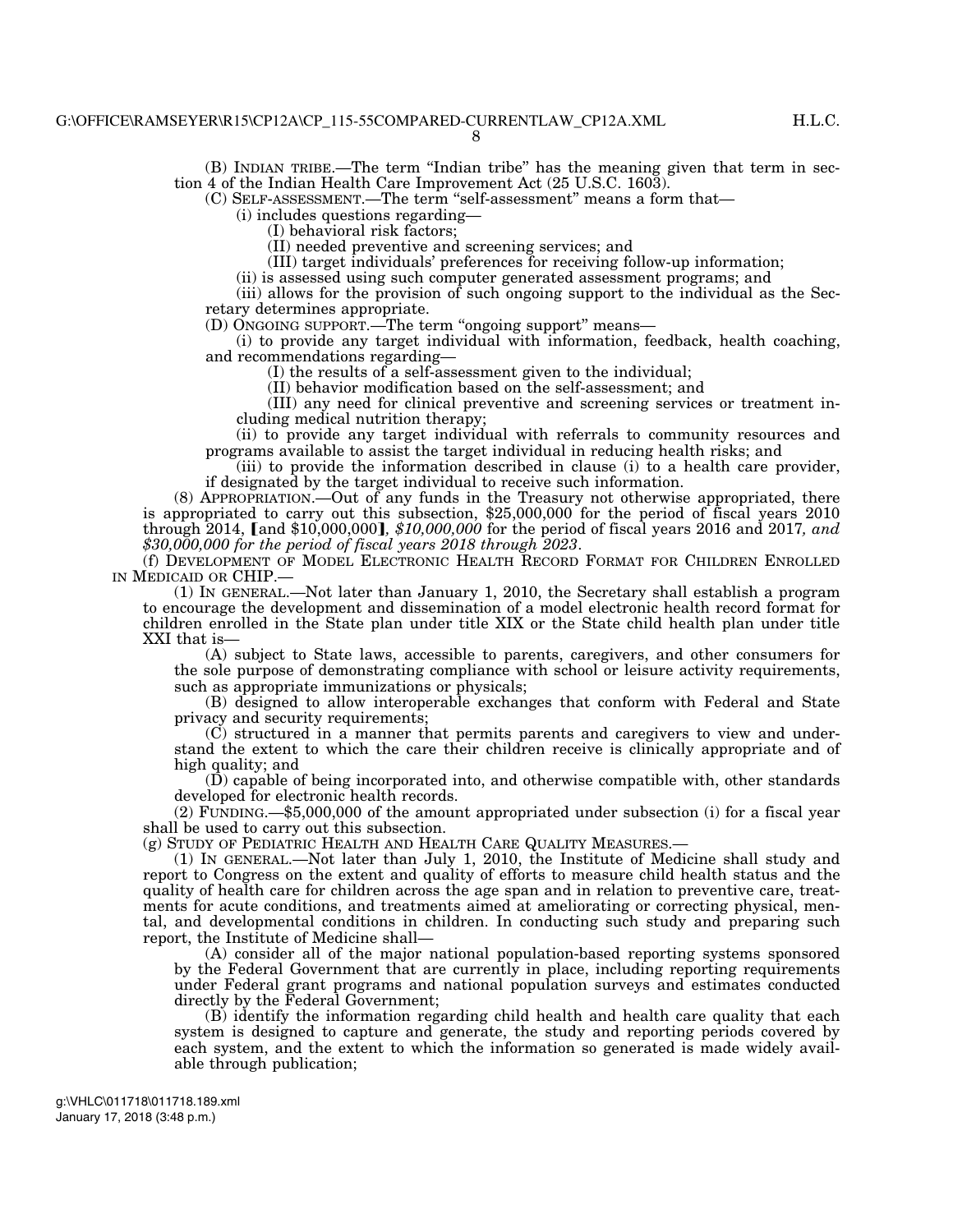9

(C) identify gaps in knowledge related to children's health status, health disparities among subgroups of children, the effects of social conditions on children's health status and use and effectiveness of health care, and the relationship between child health status and family income, family stability and preservation, and children's school readiness and educational achievement and attainment; and

(D) make recommendations regarding improving and strengthening the timeliness, quality, and public transparency and accessibility of information about child health and health care quality.

(2) FUNDING.—Up to \$1,000,000 of the amount appropriated under subsection (i) for a fiscal year shall be used to carry out this subsection.

(h) RULE OF CONSTRUCTION.—Notwithstanding any other provision in this section, no evidence based quality measure developed, published, or used as a basis of measurement or reporting under this section may be used to establish an irrebuttable presumption regarding either the medical necessity of care or the maximum permissible coverage for any individual child who is eligible for and receiving medical assistance under title XIX or child health assistance under title XXI.

(i) APPROPRIATION.-[Out of any]

 $(1)$  IN GENERAL.—Out of any funds in the Treasury not otherwise appropriated, [there is appropriated for each] *there is appropriated*—

(*A) for each* of fiscal years 2009 through 2013, \$45,000,000 for the purpose of carrying out this section (other than subsection (e)) $\mathbf{I}$ , and there is appropriated for the period $\mathbf{J}$ ;

*(B) for the period* of fiscal years 2016 and 2017, \$20,000,000 for the purpose of carrying out this section (other than subsections (e), (f), and (g))**[**. Funds appropriated under this subsection shall remain available until expended  $\mathbf{j}$ ; and

*(C) for the period of fiscal years 2018 through 2023, \$90,000,000 for the purpose of carrying out this section (other than subsections (e), (f), and (g)).* 

*(2) AVAILABILITY.—Funds appropriated under this subsection shall remain available until expended.* 

\* \* \* \* \* \* \* \*

TITLE XIX—GRANTS TO STATES FOR MEDICAL ASSISTANCE PROGRAMS \* \* \* \* \* \* \*

#### STATE PLANS FOR MEDICAL ASSISTANCE

SEC. 1902. (a) A State plan for medical assistance must—

(1) provide that it shall be in effect in all political subdivisions of the State, and, if administered by them, be mandatory upon them;

(2) provide for financial participation by the State equal to not less than 40 per centum of the non-Federal share of the expenditures under the plan with respect to which payments under section 1903 are authorized by this title; and, effective July 1, 1969, provide for financial participation by the State equal to all of such non-Federal share or provide for distribution of funds from Federal or State sources, for carrying out the State plan, on an equalization or other basis which will assure that the lack of adequate funds from local sources will not result in lowering the amount, duration, scope, or quality of care and services available under the plan;

(3) provide for granting an opportunity for a fair hearing before the State agency to any individual whose claim for medical assistance under the plan is denied or is not acted upon with reasonable promptness;

(4) provide (A) such methods of administration (including methods relating to the establishment and maintenance of personnel standards on a merit basis, except that the Secretary shall exercise no authority with respect to the selection, tenure of office, and compensation of any individual employed in accordance with such methods, and including provision for utilization of professional medical personnel in the administration and, where administered locally, supervision of administration of the plan) as are found by the Secretary to be necessary for the proper and efficient operation of the plan, (B) for the training and effective use of paid subprofessional staff, with particular emphasis on the full-time or part-time employment of recipients and other persons of low income, as community service aides, in the administration of the plan and for the use of nonpaid or partially paid volunteers in a social service volunteer program in providing services to applicants and recipients and in assisting any advisory com-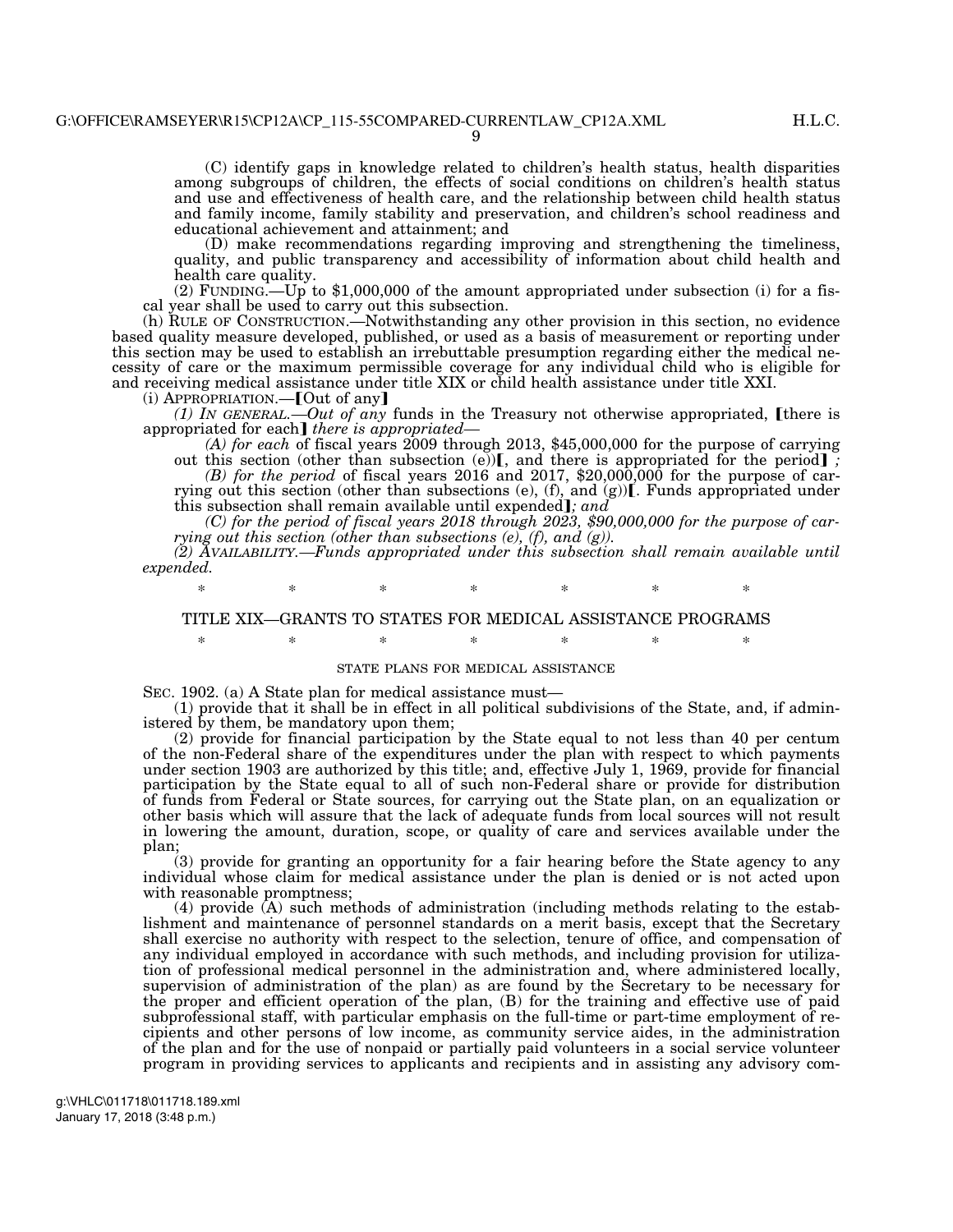10

H.L.C.

mittees established by the State agency, (C) that each State or local officer, employee, or independent contractor who is responsible for the expenditure of substantial amounts of funds under the State plan, each individual who formerly was such an officer, employee, or contractor, and each partner of such an officer, employee, or contractor shall be prohibited from committing any act, in relation to any activity under the plan, the commission of which, in connection with any activity concerning the United States Government, by an officer or employee of the United States Government, an individual who was such an officer or employee, or a partner of such an officer or employee is prohibited by section 207 or 208 of title 18, United States Code, and (D) that each State or local officer, employee, or independent contractor who is responsible for selecting, awarding, or otherwise obtaining items and services under the State plan shall be subject to safeguards against conflicts of interest that are at least as stringent as the safeguards that apply under section 27 of the Office of Federal Procurement Policy Act  $(41 \text{ U.S.}\bar{C}$ . 423) to persons described in subsection  $(a)(2)$  of such section of that Act;

(5) either provide for the establishment or designation of a single State agency to administer or to supervise the administration of the plan; or provide for the establishment or designation of a single State agency to administer or to supervise the administration of the plan, except that the determination of eligibility for medical assistance under the plan shall be made by the State or local agency administering the State plan approved under title I or XVI (insofar as it relates to the aged) if the State is eligible to participate in the State plan program established under title XVI, or by the agency or agencies administering the supplemental security income program established under title XVI or the State plan approved under part A of title IV if the State is not eligible to participate in the State plan program established under title XVI;

(6) provide that the State agency will make such reports, in such form and containing such information, as the Secretary may from time to time require, and comply with such provisions as the Secretary may from time to time find necessary to assure the correctness and verification of such reports;

(7) provide—

(A) safeguards which restrict the use or disclosure of information concerning applicants and recipients to purposes directly connected with—

(i) the administration of the plan; and

(ii) the exchange of information necessary to certify or verify the certification of eligibility of children for free or reduced price breakfasts under the Child Nutrition Act of 1966 and free or reduced price lunches under the Richard B. Russell National School Lunch Act, in accordance with section 9(b) of that Act, using data standards and formats established by the State agency; and

(B) that, notwithstanding the Express Lane option under subsection (e)(13), the State may enter into an agreement with the State agency administering the school lunch program established under the Richard B. Russell National School Lunch Act under which the State shall establish procedures to ensure that—

(i) a child receiving medical assistance under the State plan under this title whose family income does not exceed 133 percent of the poverty line (as defined in section 673(2) of the Community Services Block Grant Act, including any revision required by such section), as determined without regard to any expense, block, or other income disregard, applicable to a family of the size involved, may be certified as eligible for free lunches under the Richard B. Russell National School Lunch Act and free breakfasts under the Child Nutrition Act of 1966 without further application; and

(ii) the State agencies responsible for administering the State plan under this title, and for carrying out the school lunch program established under the Richard B. Russell National School Lunch Act (42 U.S.C. 1751 et seq.) or the school breakfast program established by section 4 of the Child Nutrition Act of 1966 (42 U.S.C. 1773), cooperate in carrying out paragraphs  $(3)(F)$  and  $(15)$  of section 9(b) of that Act;

(8) provide that all individuals wishing to make application for medical assistance under the plan shall have opportunity to do so, and that such assistance shall be furnished with reasonable promptness to all eligible individuals;

(9) provide—

(A) that the State health agency, or other appropriate State medical agency (whichever is utilized by the Secretary for the purpose specified in the first sentence of section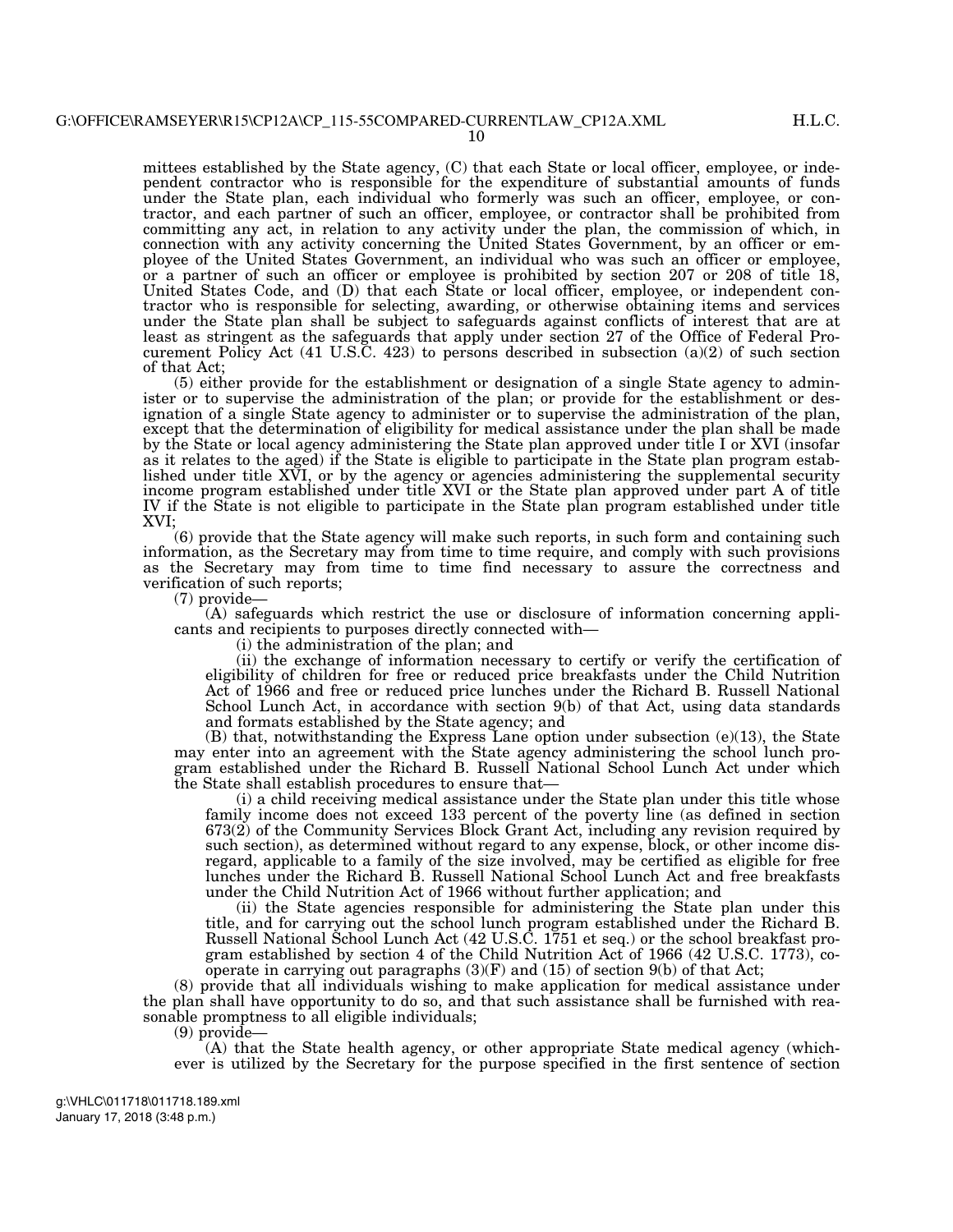H.L.C.

1864(a)), shall be responsible for establishing and maintaining health standards for private or public institutions in which recipients of medical assistance under the plan may receive care or services,

(B) for the establishment or designation of a State authority or authorities which shall be responsible for establishing and maintaining standards, other than those relating to health, for such institutions,

(C) that any laboratory services paid for under such plan must be provided by a laboratory which meets the applicable requirements of section  $1861(e)(9)$  or paragraphs (16) and  $(17)$  of section  $1861(s)$ , or, in the case of a laboratory which is in a rural health clinic, of section  $1861(aa)(2)(G)$ , and

(D) that the State maintain a consumer-oriented website providing useful information to consumers regarding all skilled nursing facilities and all nursing facilities in the State, including for each facility, Form 2567 State inspection reports (or a successor form), complaint investigation reports, the facility's plan of correction, and such other information that the State or the Secretary considers useful in assisting the public to assess the quality of long term care options and the quality of care provided by individual facilities; (10) provide—

(A) for making medical assistance available, including at least the care and services listed in paragraphs  $(1)$  through  $(5)$ ,  $(17)$ ,  $(21)$ , and  $(28)$  of section 1905(a), to

(i) all individuals—

(I) who are receiving aid or assistance under any plan of the State approved under title I, X, XIV, or XVI, or part A or part E of title IV (including individuals eligible under this title by reason of section  $402(a)(37)$ ,  $406(h)$ , or  $473(b)$ , or considered by the State to be receiving such aid as authorized under section  $482(e)(6)$ ),

(II)(aa) with respect to whom supplemental security income benefits are being paid under title XVI (or were being paid as of the date of the enactment of section 211(a) of the Personal Responsibility and Work Opportunity Reconciliation Act of 1996 (P.L. 104–193) and would continue to be paid but for the enactment of that section), (bb) who are qualified severely impaired individuals (as defined in section  $1905(q)$ ), or (cc) who are under 21 years of age and with respect to whom supplemental security income benefits would be paid under title XVI if subparagraphs  $(A)$  and  $(B)$  of section 1611 $(c)$ , were applied without regard to the phrase "the first day of the month following'',

(III) who are qualified pregnant women or children as defined in section  $1905(n)$ ,

(IV) who are described in subparagraph (A) or (B) of subsection  $(l)(1)$  and whose family income does not exceed the minimum income level the State is required to establish under subsection  $(l)(2)(A)$  for such a family;

(V) who are qualified family members as defined in section  $1905(m)(1)$ ,

(VI) who are described in subparagraph  $(C)$  of subsection  $(l)(1)$  and whose family income does not exceed the income level the State is required to establish under subsection  $(l)(2)(B)$  for such a family,

(VII) who are described in subparagraph  $(D)$  of subsection  $(l)(1)$  and whose family income does not exceed the income level the State is required to establish under subsection (l)(2)(C) for such a family;

(VIII) beginning January 1, 2014, who are under 65 years of age, not pregnant, not entitled to, or enrolled for, benefits under part A of title XVIII, or enrolled for benefits under part B of title XVIII, and are not described in a previous subclause of this clause, and whose income (as determined under subsection  $(e)(14)$  does not exceed 133 percent of the poverty line (as defined in section  $2110(c)(5)$  applicable to a family of the size involved, subject to subsection (k); or  $(IX)$  who-

(aa) are under 26 years of age;

(bb) are not described in or enrolled under any of subclauses (I) through (VII) of this clause or are described in any of such subclauses but have income that exceeds the level of income applicable under the State plan for eligibility to enroll for medical assistance under such subclause;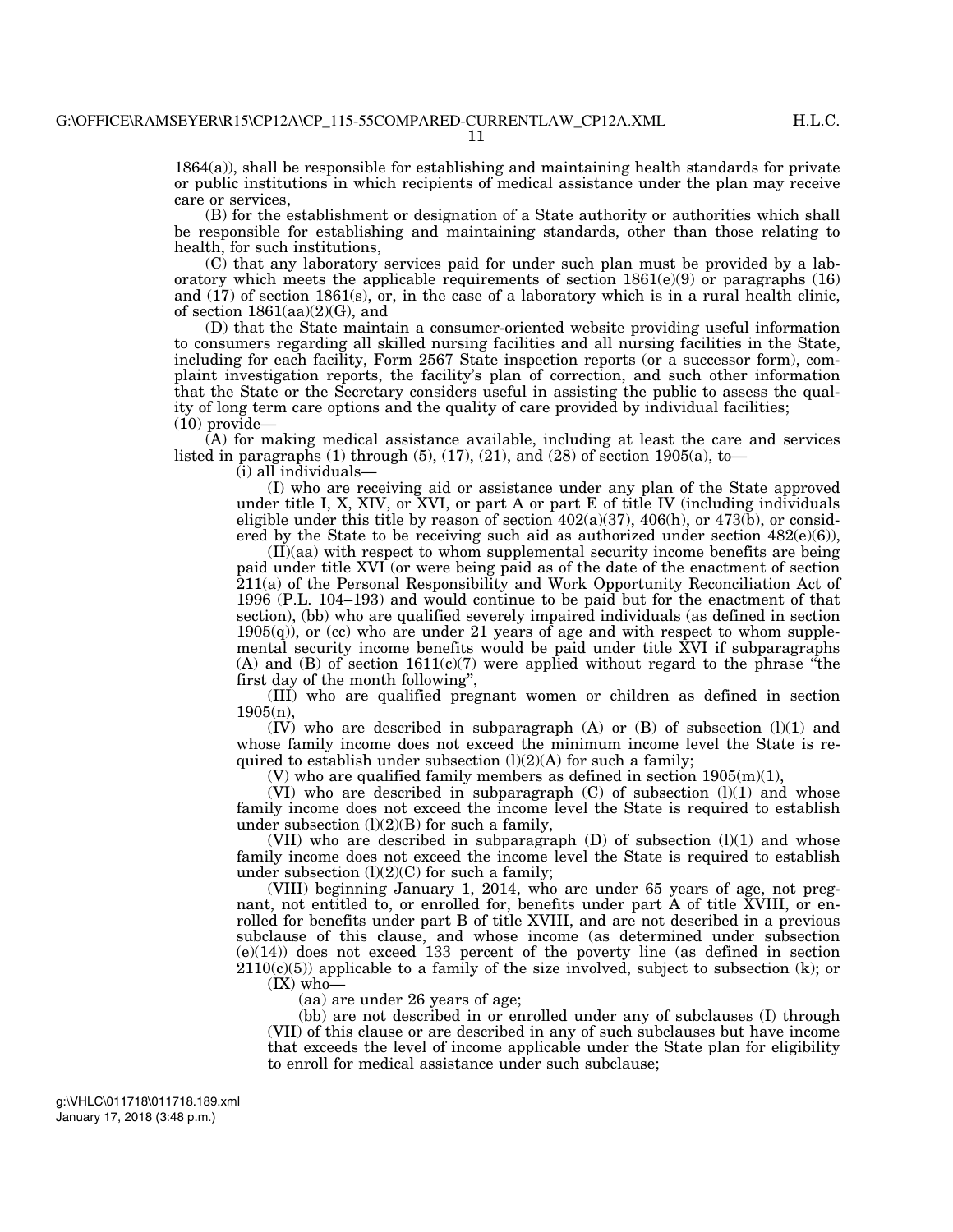(cc) were in foster care under the responsibility of the State on the date of attaining 18 years of age or such higher age as the State has elected under section  $475(8)(\overrightarrow{B})(\overrightarrow{iii})$ ; and

(dd) were enrolled in the State plan under this title or under a waiver of the plan while in such foster care;

(ii) at the option of the State, to any group or groups of individuals described in section 1905(a) (or, in the case of individuals described in section 1905(a)(i), to any reasonable categories of such individuals) who are not individuals described in clause (i) of this subparagraph but—

(I) who meet the income and resources requirements of the appropriate State plan described in clause (i) or the supplemental security income program (as the case may be),

(II) who would meet the income and resources requirements of the appropriate State plan described in clause (i) if their work-related child care costs were paid from their earnings rather than by a State agency as a service expenditure,

(III) who would be eligible to receive aid under the appropriate State plan described in clause (i) if coverage under such plan was as broad as allowed under Federal law,

(IV) with respect to whom there is being paid, or who are eligible, or would be eligible if they were not in a medical institution, to have paid with respect to them, aid or assistance under the appropriate State plan described in clause (i), supplemental security income benefits under title XVI, or a State supplementary payment;

(V) who are in a medical institution for a period of not less than 30 consecutive days (with eligibility by reason of this subclause beginning on the first day of such period), who meet the resource requirements of the appropriate State plan described in clause (i) or the supplemental security income program, and whose income does not exceed a separate income standard established by the State which is consistent with the limit established under section  $1903(f)(4)(C)$ ,

(VI) who would be eligible under the State plan under this title if they were in a medical institution, with respect to whom there has been a determination that but for the provision of home or community-based services described in subsection  $(c)$ ,  $(d)$ , or  $(e)$  of section 1915 they would require the level of care provided in a hospital, nursing facility or intermediate care facility for the mentally retarded the cost of which could be reimbursed under the State plan, and who will receive home or community-based services pursuant to a waiver granted by the Secretary under subsection (c), (d), or (e) of section 1915,

(VII) who would be eligible under the State plan under this title if they were in a medical institution, who are terminally ill, and who will receive hospice care pursuant to a voluntary election described in section 1905(o);

(VIII) who is a child described in section  $1905(a)(i)$ 

(aa) for whom there is in effect an adoption assistance agreement (other than an agreement under part E of title IV) between the State and an adoptive parent or parents,

(bb) who the State agency responsible for adoption assistance has determined cannot be placed with adoptive parents without medical assistance because such child has special needs for medical or rehabilitative care, and

(cc) who was eligible for medical assistance under the State plan prior to the adoption assistance agreement being entered into, or who would have been eligible for medical assistance at such time if the eligibility standards and methodologies of the State's foster care program under part E of title IV were applied rather than the eligibility standards and methodologies of the State's aid to families with dependent children program under part A of title IV;

 $(IX)$  who are described in subsection  $(l)(1)$  and are not described in clause  $(i)(IV)$ , clause  $(i)(VI)$ , or clause  $(i)(VII)$ ;

 $(X)$  who are described in subsection  $(m)(1)$ ;

(XI) who receive only an optional State supplementary payment based on need and paid on a regular basis, equal to the difference between the individual's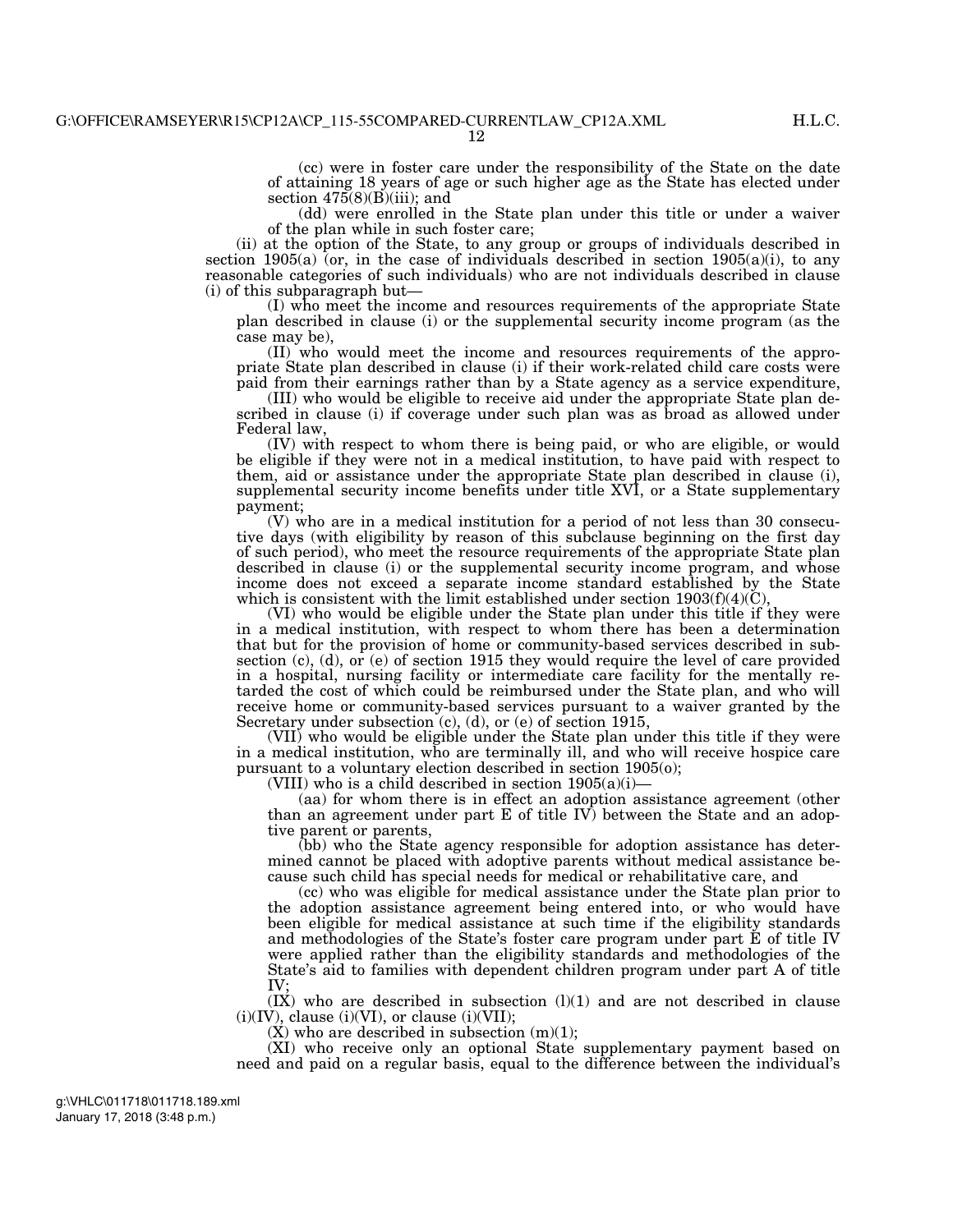countable income and the income standard used to determine eligibility for such supplementary payment (with countable income being the income remaining after deductions as established by the State pursuant to standards that may be more restrictive than the standards for supplementary security income benefits under title XVI), which are available to all individuals in the State (but which may be based on different income standards by political subdivision according to cost of living differences), and which are paid by a State that does not have an agreement with the Commissioner of Social Security under section 1616 or 1634;

 $(XII)$  who are described in subsection  $(z)(1)$  (relating to certain TB-infected individuals);

(XIII) who are in families whose income is less than 250 percent of the income official poverty line (as defined by the Office of Management and Budget, and revised annually in accordance with section 673(2) of the Omnibus Budget Reconciliation Act of 1981) applicable to a family of the size involved, and who but for earnings in excess of the limit established under section  $1905(q)(2)(B)$ , would be considered to be receiving supplemental security income (subject, notwithstanding section 1916, to payment of premiums or other cost-sharing charges (set on a sliding scale based on income) that the State may determine);

(XIV) who are optional targeted low-income children described in section 1905(u)(2)(B);

(XV) who, but for earnings in excess of the limit established under section  $1905(q)(2)(B)$ , would be considered to be receiving supplemental security income, who is at least 16, but less than 65, years of age, and whose assets, resources, and earned or unearned income (or both) do not exceed such limitations (if any) as the State may establish;

(XVI) who are employed individuals with a medically improved disability described in section  $1905(v)(1)$  and whose assets, resources, and earned or unearned income (or both) do not exceed such limitations (if any) as the State may establish, but only if the State provides medical assistance to individuals described in subclause (XV);

(XVII) who are independent foster care adolescents (as defined in section  $1905(w)(1)$ , or who are within any reasonable categories of such adolescents specified by the State;

(XVIII) who are described in subsection (aa) (relating to certain breast or cervical cancer patients);

(XIX) who are disabled children described in subsection (cc)(1);

(XX) beginning January 1, 2014, who are under 65 years of age and are not described in or enrolled under a previous subclause of this clause, and whose income (as determined under subsection  $(e)(14)$ ) exceeds 133 percent of the poverty line (as defined in section  $2110(c(5))$  applicable to a family of the size involved but does not exceed the highest income eligibility level established under the State plan or under a waiver of the plan, subject to subsection (hh);

(XXI) who are described in subsection (ii) (relating to individuals who meet certain income standards); or

(XXII) who are eligible for home and community-based services under needsbased criteria established under paragraph (1)(A) of section 1915(i), or who are eligible for home and community-based services under paragraph (6) of such section, and who will receive home and community-based services pursuant to a State plan amendment under such subsection;

(B) that the medical assistance made available to any individual described in subparagraph (A)—

(i) shall not be less in amount, duration, or scope than the medical assistance made available to any other such individual, and

(ii) shall not be less in amount, duration, or scope than the medical assistance made available to individuals not described in subparagraph (A);

(C) that if medical assistance is included for any group of individuals described in section 1905(a) who are not described in subparagraph  $\overline{A}$  or  $\overline{E}$ , then-

(i) the plan must include a description of (I) the criteria for determining eligibility of individuals in the group for such medical assistance, (II) the amount, duration, and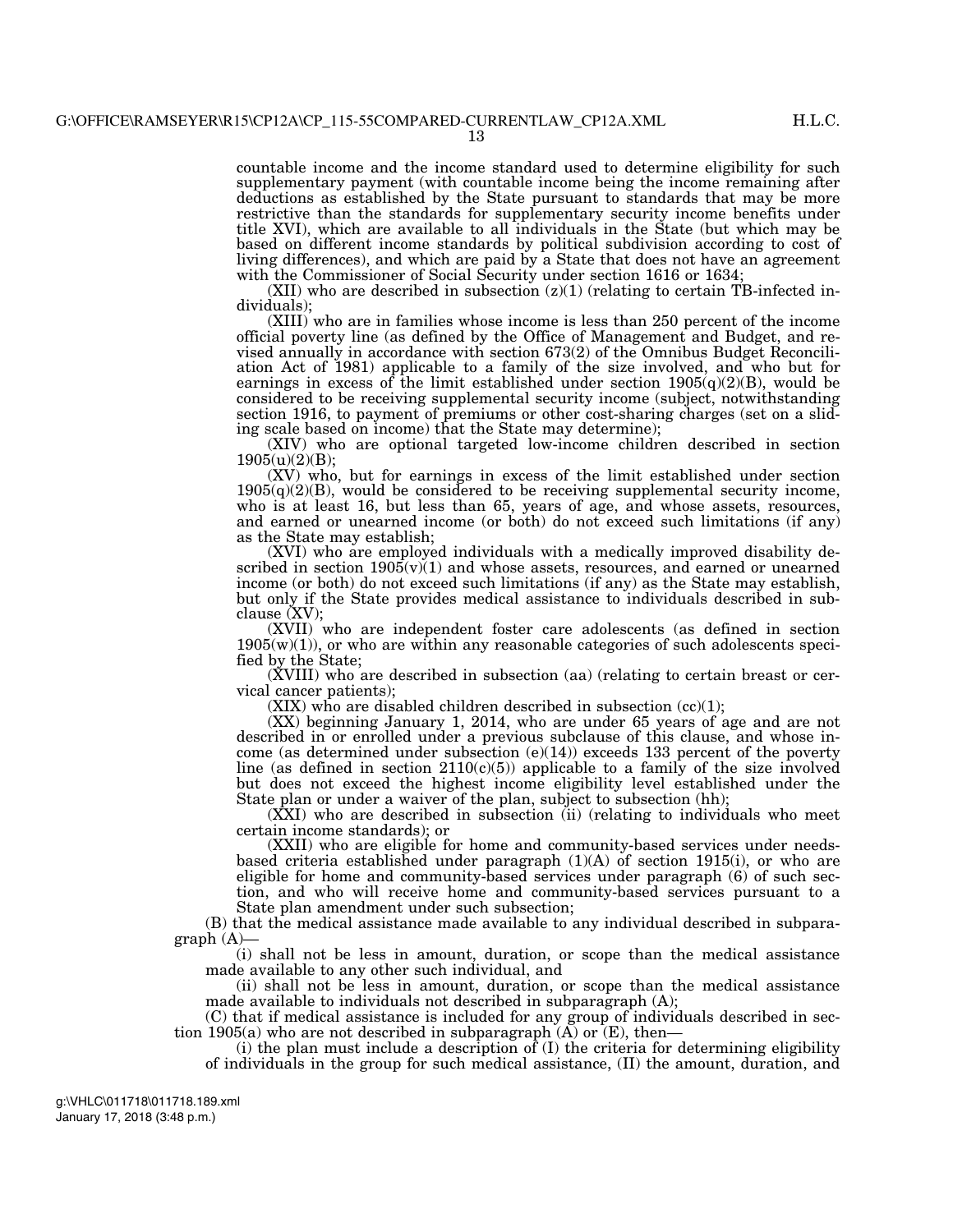scope of medical assistance made available to individuals in the group, and (III) the single standard to be employed in determining income and resource eligibility for all such groups, and the methodology to be employed in determining such eligibility, which shall be no more restrictive than the methodology which would be employed under the supplemental security income program in the case of groups consisting of aged, blind, or disabled individuals in a State in which such program is in effect, and which shall be no more restrictive than the methodology which would be employed under the appropriate State plan (described in subparagraph  $(A)(i)$ ) to which such group is most closely categorically related in the case of other groups;

(ii) the plan must make available medical assistance—

(I) to individuals under the age of 18 who (but for income and resources) would be eligible for medical assistance as an individual described in subpara $graph (A)(i)$ , and

(II) to pregnant women, during the course of their pregnancy, who (but for income and resources) would be eligible for medical assistance as an individual described in subparagraph (A);

(iii) such medical assistance must include (I) with respect to children under 18 and individuals entitled to institutional services, ambulatory services, and (II) with respect to pregnant women, prenatal care and delivery services; and

(iv) if such medical assistance includes services in institutions for mental diseases or in an intermediate care facility for the mentally retarded (or both) for any such group, it also must include for all groups covered at least the care and services listed in paragraphs (1) through (5) and (17) of section 1905(a) or the care and services listed in any  $\bar{7}$  of the paragraphs numbered (1) through (24) of such section;

(D) for the inclusion of home health services for any individual who, under the State plan, is entitled to nursing facility services;

(E)(i) for making medical assistance available for medicare cost-sharing (as defined in section  $1905(p)(3)$  for qualified medicare beneficiaries described in section  $1905(p)(1)$ ;

(ii) for making medical assistance available for payment of medicare cost-sharing described in section  $1905(p)(3)(A)(i)$  for qualified disabled and working individuals described in section 1905(s);

(iii) for making medical assistance available for medicare cost sharing described in section  $1905(p)(3)(A)(ii)$  subject to section  $1905(p)(4)$ , for individuals who would be qualified medicare beneficiaries described in section  $1905(p)(1)$  but for the fact that their income exceeds the income level established by the State under section  $1905(p)(2)$  but is less than 110 percent in 1993 and 1994, and 120 percent in 1995 and years thereafter of the official poverty line (referred to in such section) for a family of the size involved; and

(iv) subject to sections 1933 and  $1905(p)(4)$ , for making medical assistance available for medicare cost-sharing described in section  $1905(p)(3)(A)(ii)$  for individuals who would be qualified medicare beneficiaries described in section  $1905(p)(1)$  but for the fact that their income exceeds the income level established by the State under section  $1905(p)(2)$ and is at least 120 percent, but less than 135 percent, of the official poverty line (referred to in such section) for a family of the size involved and who are not otherwise eligible for medical assistance under the State plan;

(F) at the option of a State, for making medical assistance available for COBRA premiums (as defined in subsection  $(u)(2)$ ) for qualified COBRA continuation beneficiaries described in section  $1902(u)(1)$ ; and

(G) that, in applying eligibility criteria of the supplemental security income program under title XVI for purposes of determining eligibility for medical assistance under the State plan of an individual who is not receiving supplemental security income, the State will disregard the provisions of subsections (c) and (e) of section 1613;

except that (I) the making available of the services described in paragraph (4), (14), or (16) of section 1905(a) to individuals meeting the age requirements prescribed therein shall not, by reason of this paragraph (10), require the making available of any such services, or the making available of such services of the same amount, duration, and scope, to individuals of any other ages, (II) the making available of supplementary medical insurance benefits under part B of title XVIII to individuals eligible therefor (either pursuant to an agreement entered into under section 1843 or by reason of the payment of premiums under such title by the State agency on behalf of such individuals), or provision for meeting part or all of the cost of deductibles,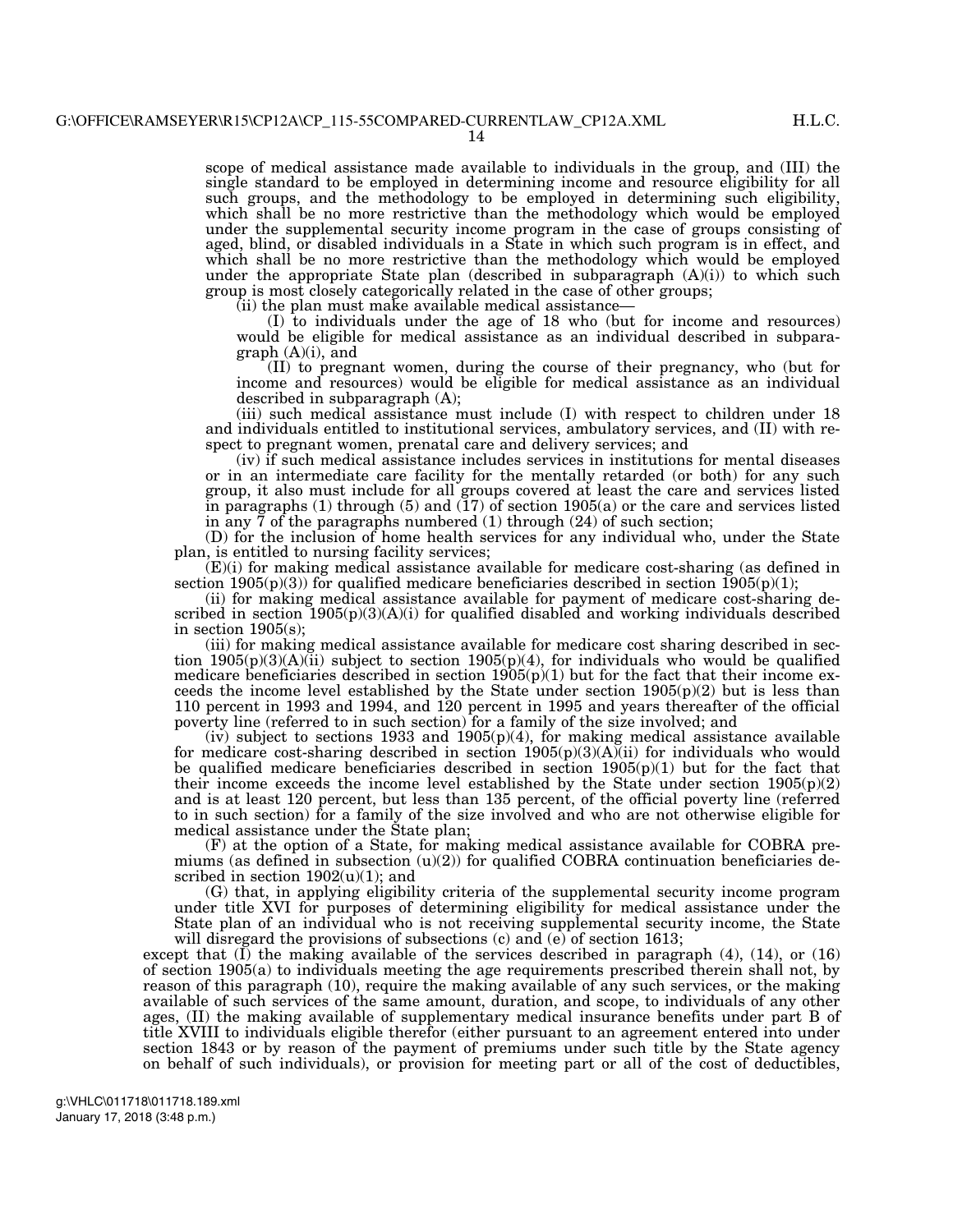H.L.C.

cost sharing, or similar charges under part B of title XVIII for individuals eligible for benefits under such part, shall not, by reason of this paragraph (10), require the making available of any such benefits, or the making available of services of the same amount, duration, and scope, to any other individuals, (III) the making available of medical assistance equal in amount, duration, and scope to the medical assistance made available to individuals described in clause (A) to any classification of individuals approved by the Secretary with respect to whom there is being paid, or who are eligible, or would be eligible if they were not in a medical institution, to have paid with respect to them, a State supplementary payment shall not, by reason of this paragraph (10), require the making available of any such assistance, or the making available of such assistance of the same amount, duration, and scope, to any other individuals not described in clause (A), (IV) the imposition of a deductible, cost sharing, or similar charge for any item or service furnished to an individual not eligible for the exemption under section  $1916(a)(2)$  or  $(b)(2)$  shall not require the imposition of a deductible, cost sharing, or similar charge for the same item or service furnished to an individual who is eligible for such exemption, (V) the making available to pregnant women covered under the plan of services relating to pregnancy (including prenatal, delivery, and postpartum services) or to any other condition which may complicate pregnancy shall not, by reason of this paragraph (10), require the making available of such services, or the making available of such services of the same amount, duration, and scope, to any other individuals, provided such services are made available (in the same amount, duration, and scope) to all pregnant women covered under the State plan, (VI) with respect to the making available of medical assistance for hospice care to terminally ill individuals who have made a voluntary election described in section 1905(o) to receive hospice care instead of medical assistance for certain other services, such assistance may not be made available in an amount, duration, or scope less than that provided under title XVIII, and the making available of such assistance shall not, by reason of this paragraph (10), require the making available of medical assistance for hospice care to other individuals or the making available of medical assistance for services waived by such terminally ill individuals, (VII) the medical assistance made available to an individual described in subsection  $(l)(1)(A)$  who is eligible for medical assistance only because of subparagraph  $(A)(i)(IV)$  or  $(A)(ii)(IX)$  shall be limited to medical assistance for services related to pregnancy (including prenatal, delivery, postpartum, and family planning services) and to other conditions which may complicate pregnancy, (VIII) the medical assistance made available to a qualified medicare beneficiary described in section  $1905(p)(1)$  who is only entitled to medical assistance because the individual is such a beneficiary shall be limited to medical assistance for medicare cost-sharing (described in section 1905(p)(3)), subject to the provisions of subsection (n) and section 1916(b),  $(IX)$  the making available of respiratory care services in accordance with subsection  $(e)(9)$  shall not, by reason of this paragraph (10), require the making available of such services, or the making available of such services of the same amount, duration, and scope, to any individuals not included under subsection  $(e)(9)(A)$ , provided such services are made available (in the same amount, duration, and scope) to all individuals described in such subsection, (X) if the plan provides for any fixed durational limit on medical assistance for inpatient hospital services (whether or not such a limit varies by medical condition or diagnosis), the plan must establish exceptions to such a limit for medically necessary inpatient hospital services furnished with respect to individuals under one year of age in a hospital defined under the State plan, pursuant to section  $1923(a)(1)(A)$ , as a disproportionate share hospital and subparagraph (B) (relating to comparability) shall not be construed as requiring such an exception for other individuals, services, or hospitals, (XI) the making available of medical assistance to cover the costs of premiums, deductibles, coinsurance, and other cost-sharing obligations for certain individuals for private health coverage as described in section 1906 shall not, by reason of paragraph (10), require the making available of any such benefits or the making available of services of the same amount, duration, and scope of such private coverage to any other individuals, (XII) the medical assistance made available to an individual described in subsection  $(u)(1)$  who is eligible for medical assistance only because of subparagraph (F) shall be limited to medical assistance for COBRA continuation premiums (as defined in subsection  $(u)(2)$ ), (XIII) the medical assistance made available to an individual described in subsection  $(z)(1)$  who is eligible for medical assistance only because of subparagraph (A)(ii)(XII) shall be limited to medical assistance for TB-related services (described in subsection  $(z)(2)$ ), (XIV) the medical assistance made available to an individual described in subsection (aa) who is eligible for medical assistance only because of subparagraph  $(A)(10)(ii)(XVIII)$  shall be limited to medical assistance provided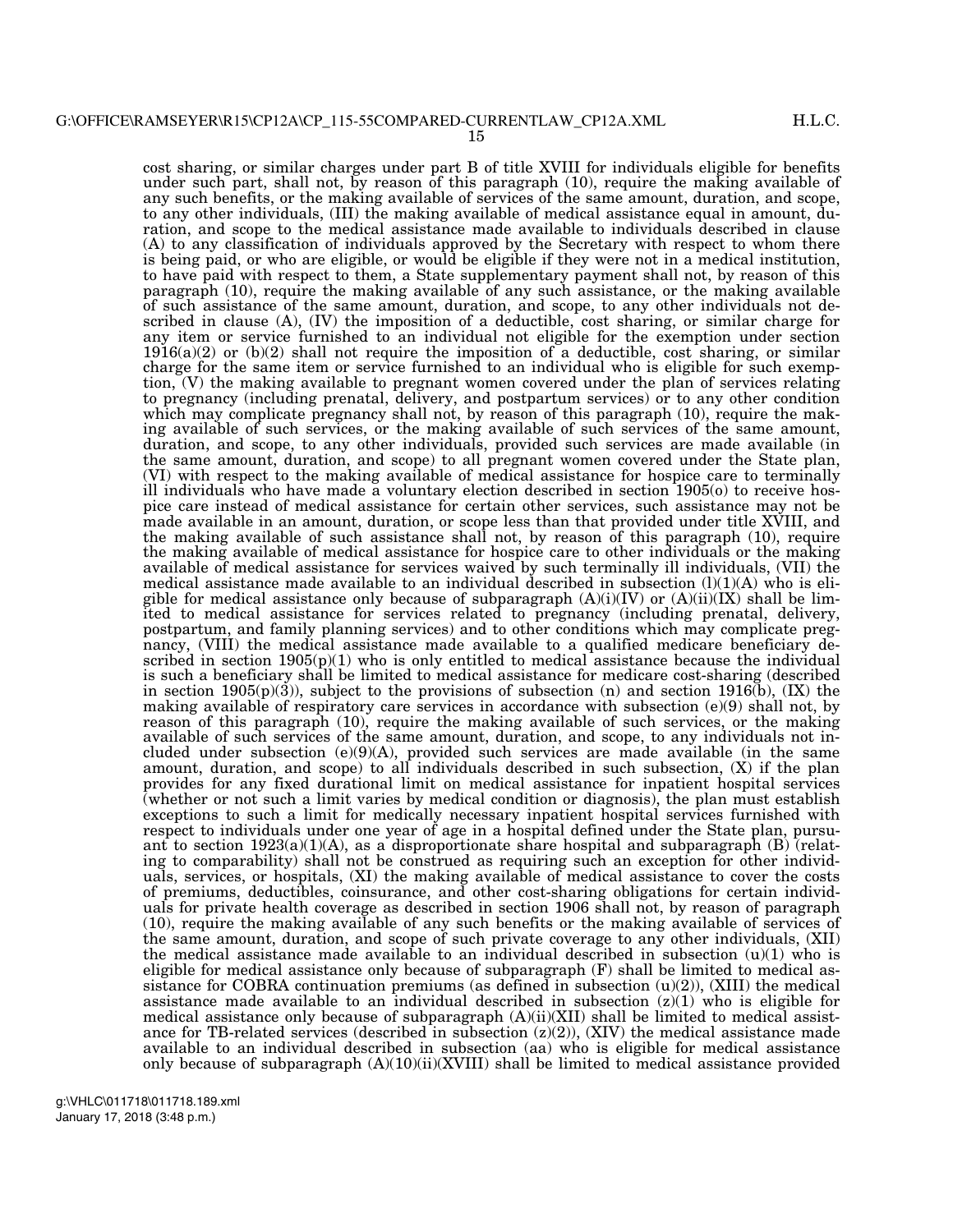H.L.C.

during the period in which such an individual requires treatment for breast or cervical cancer (XV) the medical assistance made available to an individual described in subparagraph  $(A)(i)(VIII)$  shall be limited to medical assistance described in subsection  $(k)(1)$ ,  $(XVI)$  the medical assistance made available to an individual described in subsection (ii) shall be limited to family planning services and supplies described in section 1905(a)(4)(C) including medical diagnosis and treatment services that are provided pursuant to a family planning service in a family planning setting and (XVII) if an individual is described in subclause (IX) of subparagraph (A)(i) and is also described in subclause (VIII) of that subparagraph, the medical assistance shall be made available to the individual through subclause  $(IX)$  instead of through subclause (VIII);

(11)(A) provide for entering into cooperative arrangements with the State agencies responsible for administering or supervising the administration of health services and vocational rehabilitation services in the State looking toward maximum utilization of such services in the provision of medical assistance under the plan, (B) provide, to the extent prescribed by the Secretary, for entering into agreements, with any agency, institution, or organization receiving payments under (or through an allotment under) title V, (i) providing for utilizing such agency, institution, or organization in furnishing care and services which are available under such title or allotment and which are included in the State plan approved under this section (ii) making such provision as may be appropriate for reimbursing such agency, institution, or organization for the cost of any such care and services furnished any individual for which payment would otherwise be made to the State with respect to the individual under section 1903, and (iii) providing for coordination of information and education on pediatric vaccinations and delivery of immunization services, and (C) provide for coordination of the operations under this title, including the provision of information and education on pediatric vaccinations and the delivery of immunization services, with the State's operations under the special supplemental nutrition program for women, infants, and children under section 17 of the Child Nutrition Act of 1966;

(12) provide that, in determining whether an individual is blind, there shall be an examination by a physician skilled in the diseases of the eye or by an optometrist, whichever the individual may select;

(13) provide—

(A) for a public process for determination of rates of payment under the plan for hospital services, nursing facility services, and services of intermediate care facilities for the mentally retarded under which—

(i) proposed rates, the methodologies underlying the establishment of such rates, and justifications for the proposed rates are published,

(ii) providers, beneficiaries and their representatives, and other concerned State residents are given a reasonable opportunity for review and comment on the proposed rates, methodologies, and justifications,

(iii) final rates, the methodologies underlying the establishment of such rates, and justifications for such final rates are published, and

(iv) in the case of hospitals, such rates take into account (in a manner consistent with section 1923) the situation of hospitals which serve a disproportionate number of low-income patients with special needs;

(B) for payment for hospice care in amounts no lower than the amounts, using the same methodology, used under part A of title XVIII and for payment of amounts under section 1905( $o(3)$ ; except that in the case of hospice care which is furnished to an individual who is a resident of a nursing facility or intermediate care facility for the mentally retarded, and who would be eligible under the plan for nursing facility services or services in an intermediate care facility for the mentally retarded if he had not elected to receive hospice care, there shall be paid an additional amount, to take into account the room and board furnished by the facility, equal to at least 95 percent of the rate that would have been paid by the State under the plan for facility services in that facility for that individual; and

(C) payment for primary care services (as defined in subsection (jj)) furnished in 2013 and 2014 by a physician with a primary specialty designation of family medicine, general internal medicine, or pediatric medicine at a rate not less than 100 percent of the payment rate that applies to such services and physician under part B of title XVIII (or, if greater, the payment rate that would be applicable under such part if the conversion factor under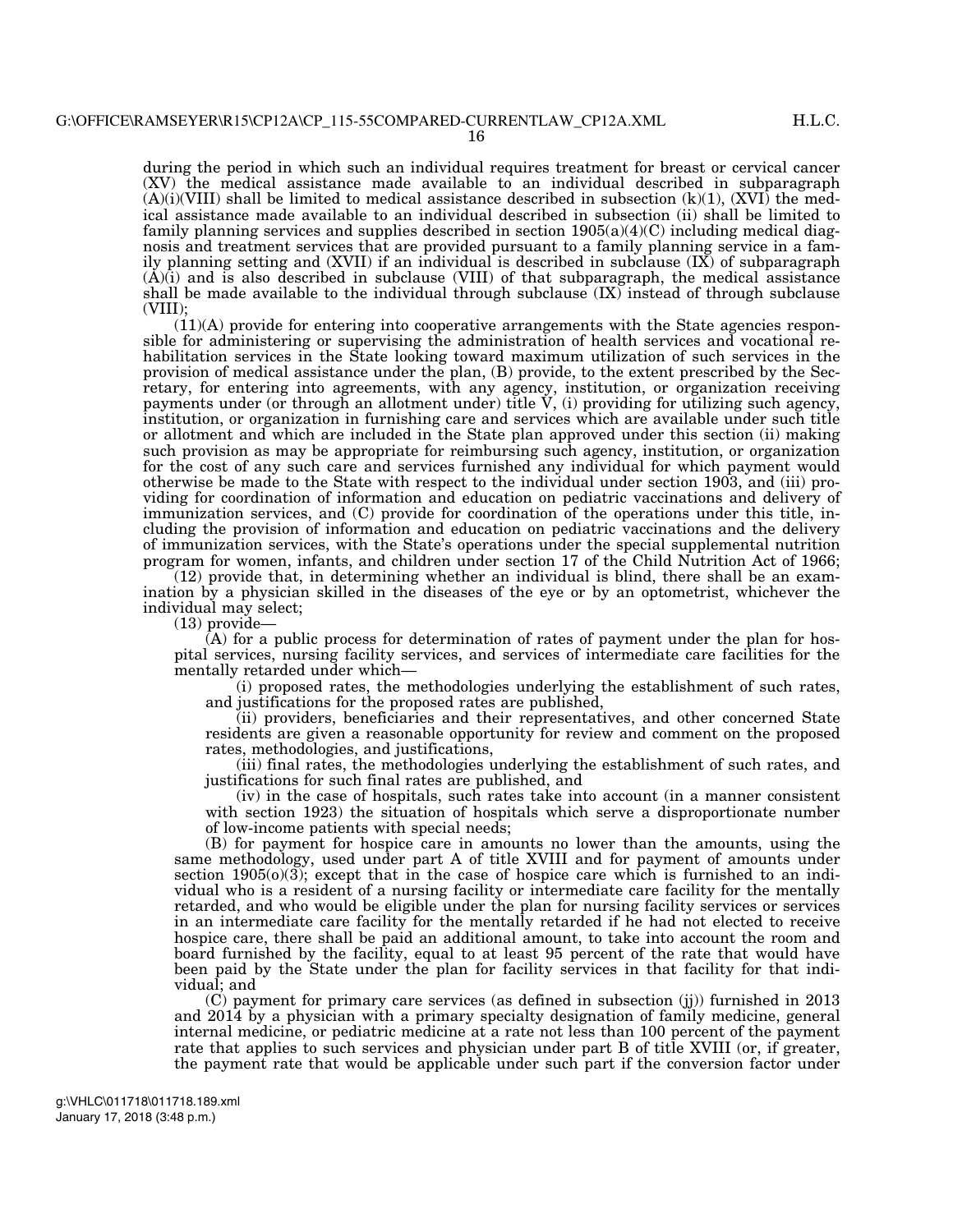section 1848(d) for the year involved were the conversion factor under such section for 2009);

(14) provide that enrollment fees, premiums, or similar charges, and deductions, cost sharing, or similar charges, may be imposed only as provided in section 1916;

(15) provide for payment for services described in clause (B) or  $(C)$  of section 1905(a)(2) under the plan in accordance with subsection (bb);

(16) provide for inclusion, to the extent required by regulations prescribed by the Secretary, of provisions (conforming to such regulations) with respect to the furnishing of medical assistance under the plan to individuals who are residents of the State but are absent therefrom;

(17) except as provided in subsections (e)(14), (e)(14), (l)(3), (m)(3), and (m)(4), include reasonable standards (which shall be comparable for all groups and may, in accordance with standards prescribed by the Secretary, differ with respect to income levels, but only in the case of applicants or recipients of assistance under the plan who are not receiving aid or assistance under any plan of the State approved under title I, X, XIV, or XVI, or part A of title IV, and with respect to whom supplemental security income benefits are not being paid under title XVI, based on the variations between shelter costs in urban areas and in rural areas) for determining eligibility for and the extent of medical assistance under the plan which (A) are consistent with the objectives of this title, (B) provide for taking into account only such income and resources as are, as determined in accordance with standards prescribed by the Secretary, available to the applicant or recipient and (in the case of any applicant or recipient who would, except for income and resources, be eligible for aid or assistance in the form of money payments under any plan of the State approved under title I, X, XIV, or XVI, or part A of title IV, or to have paid with respect to him supplemental security income benefits under title XVI) as would not be disregarded (or set aside for future needs) in determining his eligibility for such aid, assistance, or benefits, (C) provide for reasonable evaluation of any such income or resources, and (D) do not take into account the financial responsibility of any individual for any applicant or recipient of assistance under the plan unless such applicant or recipient is such individual's spouse or such individual's child who is under age 21 or (with respect to States eligible to participate in the State program established under title XVI), is blind or permanently and totally disabled, or is blind or disabled as defined in section 1614 (with respect to States which are not eligible to participate in such program); and provide for flexibility in the application of such standards with respect to income by taking into account, except to the extent prescribed by the Secretary, the costs (whether in the form of insurance premiums, payments made to the State under section  $1903(f)(2)(B)$ , or otherwise and regardless of whether such costs are reimbursed under another public program of the State or political subdivision thereof) incurred for medical care or for any other type of remedial care recognized under State law;

(18) comply with the provisions of section 1917 with respect to liens, adjustments and recoveries of medical assistance correctly paid, transfers of assets, and treatment of certain trusts;

(19) provide such safeguards as may be necessary to assure that eligibility for care and services under the plan will be determined, and such care and services will be provided, in a manner consistent with simplicity of administration and the best interests of the recipients;

(20) if the State plan includes medical assistance in behalf of individuals 65 years of age or older who are patients in institutions for mental diseases—

(A) provide for having in effect such agreements or other arrangements with State authorities concerned with mental diseases, and, where appropriate, with such institutions, as may be necessary for carrying out the State plan, including arrangements for joint planning and for development of alternate methods of care, arrangements providing assurance of immediate readmittance to institutions where needed for individuals under alternate plans of care, and arrangements providing for access to patients and facilities, for furnishing information, and for making reports;

(B) provide for an individual plan for each such patient to assure that the institutional care provided to him is in his best interests, including, to that end, assurances that there will be initial and periodic review of his medical and other needs, that he will be given appropriate medical treatment within the institution, and that there will be a periodic determination of his need for continued treatment in the institution; and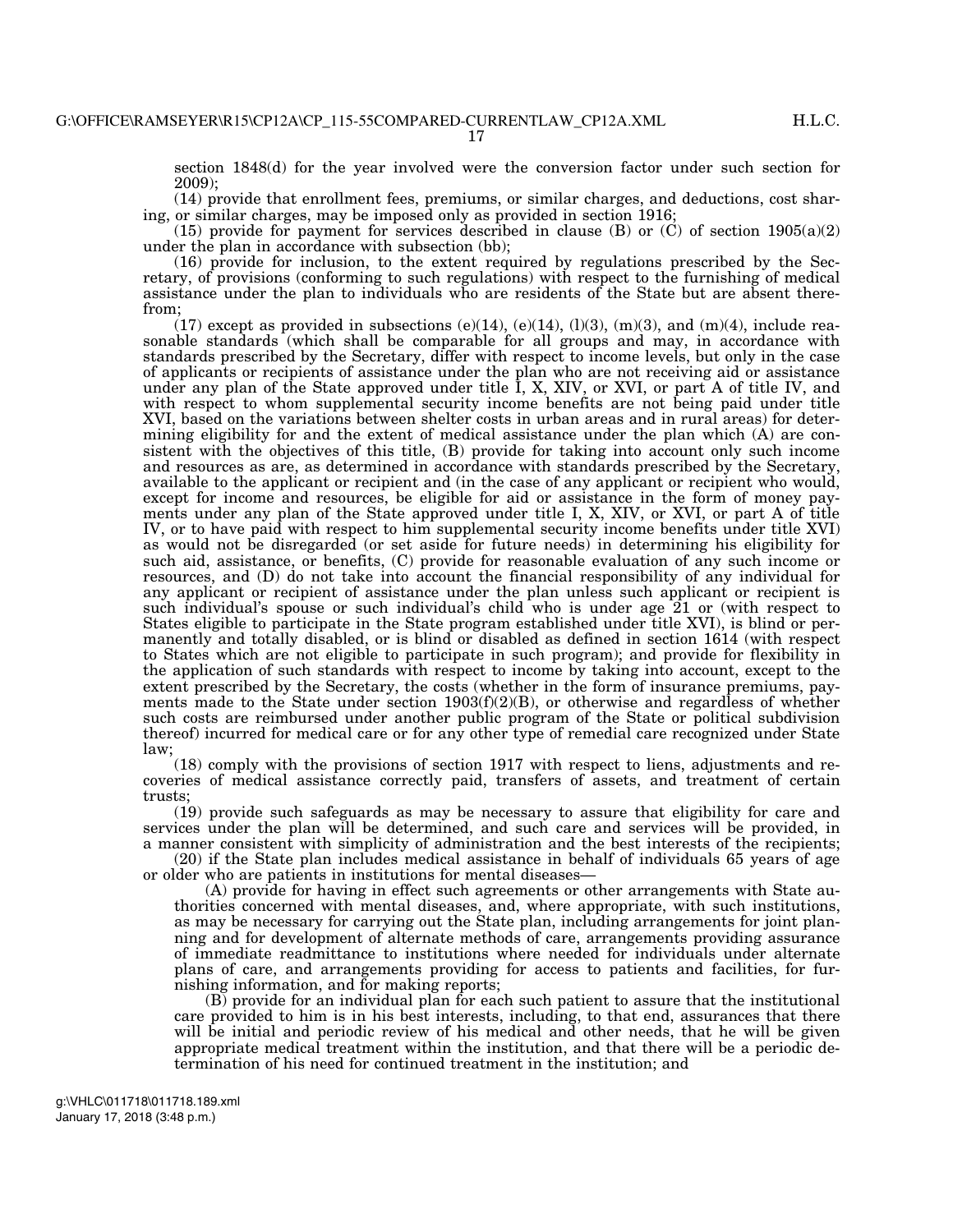(C) provide for the development of alternate plans of care, making maximum utilization of available resources, for recipients 65 years of age or older who would otherwise need care in such institutions, including appropriate medical treatment and other aid or assistance; for services referred to in section  $3(a)(4)(A)(i)$  and (ii) or section  $1603(a)(4)(A)(i)$ and (ii) which are appropriate for such recipients and for such patients; and for methods of administration necessary to assure that the responsibilities of the State agency under the State plan with respect to such recipients and such patients will be effectively carried out;

(21) if the State plan includes medical assistance in behalf of individuals 65 years of age or older who are patients in public institutions for mental diseases, show that the State is making satisfactory progress toward developing and implementing a comprehensive mental health program, including provision for utilization of community mental health centers, nursing facilities, and other alternatives to care in public institutions for mental diseases;

(22) include descriptions of (A) the kinds and numbers of professional medical personnel and supporting staff that will be used in the administration of the plan and of the responsibilities they will have, (B) the standards, for private or public institutions in which recipients of medical assistance under the plan may receive care or services, that will be utilized by the State authority or authorities responsible for establishing and maintaining such standards, (C) the cooperative arrangements with State health agencies and State vocational rehabilitation agencies entered into with a view to maximum utilization of and coordination of the provision of medical assistance with the services administered or supervised by such agencies, and (D) other standards and methods that the State will use to assure that medical or remedial care and services provided to recipients of medical assistance are of high quality;

(23) provide that (A) any individual eligible for medical assistance (including drugs) may obtain such assistance from any institution, agency, community pharmacy, or person, qualified to perform the service or services required (including an organization which provides such services, or arranges for their availability, on a prepayment basis), who undertakes to provide him such services, and (B) an enrollment of an individual eligible for medical assistance in a primary care case-management system (described in section  $1915(b)(1)$ ), a medicaid managed care organization, or a similar entity shall not restrict the choice of the qualified person from whom the individual may receive services under section  $1905(a)(4)(C)$ , except as provided in subsection (g) and in section 1915, except that this paragraph shall not apply in the case of Puerto Rico, the Virgin Islands, and Guam, and except that nothing in this paragraph shall be construed as requiring a State to provide medical assistance for such services furnished by a person or entity convicted of a felony under Federal or State law for an offense which the State agency determines is inconsistent with the best interests of beneficiaries under the State plan or by a provider or supplier to which a moratorium under subsection (kk)(4) is applied during the period of such moratorium';

 $(24)$  effective July 1, 1969, provide for consultative services by health agencies and other appropriate agencies of the State to hospitals, nursing facilities, home health agencies, clinics, laboratories, and such other institutions as the Secretary may specify in order to assist them (A) to qualify for payments under this Act, (B) to establish and maintain such fiscal records as may be necessary for the proper and efficient administration of this Act, and (C) to provide information needed to determine payments due under this Act on account of care and services furnished to individuals;

(25) provide—

(A) that the State or local agency administering such plan will take all reasonable measures to ascertain the legal liability of third parties (including health insurers, selfinsured plans, group health plans (as defined in section 607(1) of the Employee Retirement Income Security Act of 1974), service benefit plans, managed care organizations, pharmacy benefit managers, or other parties that are, by statute, contract, or agreement, legally responsible for payment of a claim for a health care item or service) to pay for care and services available under the plan, including—

(i) the collection of sufficient information (as specified by the Secretary in regulations) to enable the State to pursue claims against such third parties, with such information being collected at the time of any determination or redetermination of eligibility for medical assistance, and

(ii) the submission to the Secretary of a plan (subject to approval by the Secretary) for pursuing claims against such third parties, which plan shall be integrated with,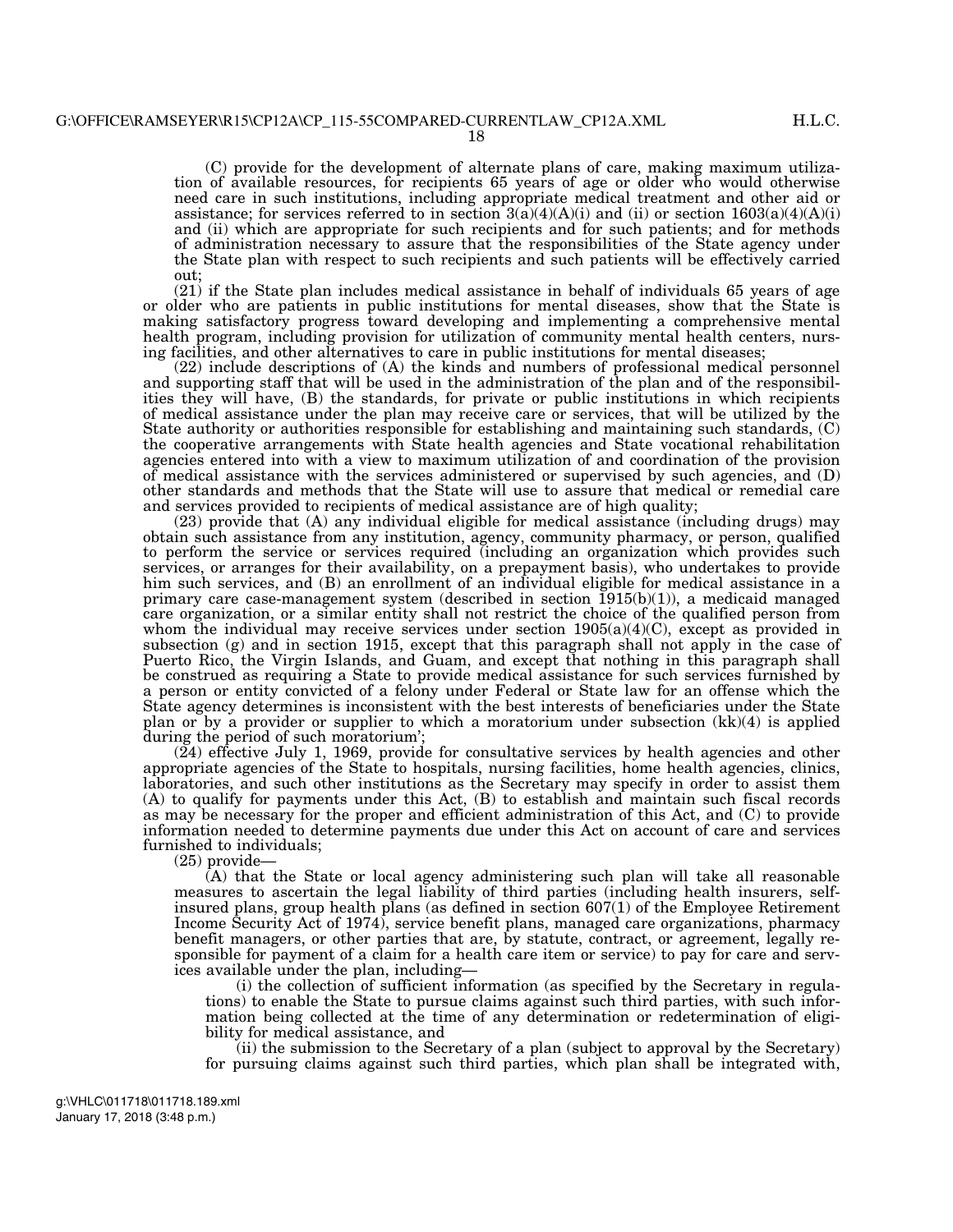19

and be monitored as a part of the Secretary's review of, the State's mechanized claims processing and information retrieval systems required under section  $1903(r)$ ;

(B) that in any case where such a legal liability is found to exist after medical assistance has been made available on behalf of the individual and where the amount of reimbursement the State can reasonably expect to recover exceeds the costs of such recovery, the State or local agency will seek reimbursement for such assistance;

(C) that in the case of an individual who is entitled to medical assistance under the State plan with respect to a service for which a third party is liable for payment, the person furnishing the service may not seek to collect from the individual (or any financially responsible relative or representative of that individual) payment of an amount for that service (i) if the total of the amount of the liabilities of third parties for that service is at least equal to the amount payable for that service under the plan (disregarding section 1916), or (ii) in an amount which exceeds the lesser of  $(I)$  the amount which may be collected under section 1916, or (II) the amount by which the amount payable for that service under the plan (disregarding section 1916) exceeds the total of the amount of the liabilities of third parties for that service;

(D) that a person who furnishes services and is participating under the plan may not refuse to furnish services to an individual (who is entitled to have payment made under the plan for the services the person furnishes) because of a third party's potential liability for payment for the service;

(E) that in the case of prenatal or preventive pediatric care (including early and periodic screening and diagnosis services under section  $1905(a)(4)(B)$  covered under the State plan, the State shall—

(i) make payment for such service in accordance with the usual payment schedule under such plan for such services without regard to the liability of a third party for payment for such services, except that the State may, if the State determines doing so is cost-effective and will not adversely affect access to care, only make such payment if a third party so liable has not made payment within 90 days after the date the provider of such services has initially submitted a claim to such third party for payment for such services; and

(ii) seek reimbursement from such third party in accordance with subparagraph (B);

(F) that in the case of any services covered under such plan which are provided to an individual on whose behalf child support enforcement is being carried out by the State agency under part D of title IV of this Act, the State shall—

(i) make payment for such service in accordance with the usual payment schedule under such plan for such services without regard to any third-party liability for payment for such services, if such third-party liability is derived (through insurance or otherwise) from the parent whose obligation to pay support is being enforced by such agency, if payment has not been made by such third party within 90 days after the date the provider of such services has initially submitted a claim to such third party for payment for such services, except that the State may make such payment within 30 days after such date if the State determines doing so is cost-effective and necessary to ensure access to care.;

(ii) seek reimbursement from such third party in accordance with subparagraph (B);

(G) that the State prohibits any health insurer (including a group health plan, as defined in section 607(1) of the Employee Retirement Income Security Act of 1974, a selfinsured plan, a service benefit plan, a managed care organization, a pharmacy benefit manager, or other party that is, by statute, contract, or agreement, legally responsible for payment of a claim for a health care item or service), in enrolling an individual or in making any payments for benefits to the individual or on the individual's behalf, from taking into account that the individual is eligible for or is provided medical assistance under a plan under this title for such State, or any other State;

(H) that to the extent that payment has been made under the State plan for medical assistance in any case where a third party has a legal liability to make payment for such assistance, the State has in effect laws under which, to the extent that payment has been made under the State plan for medical assistance for health care items or services fur-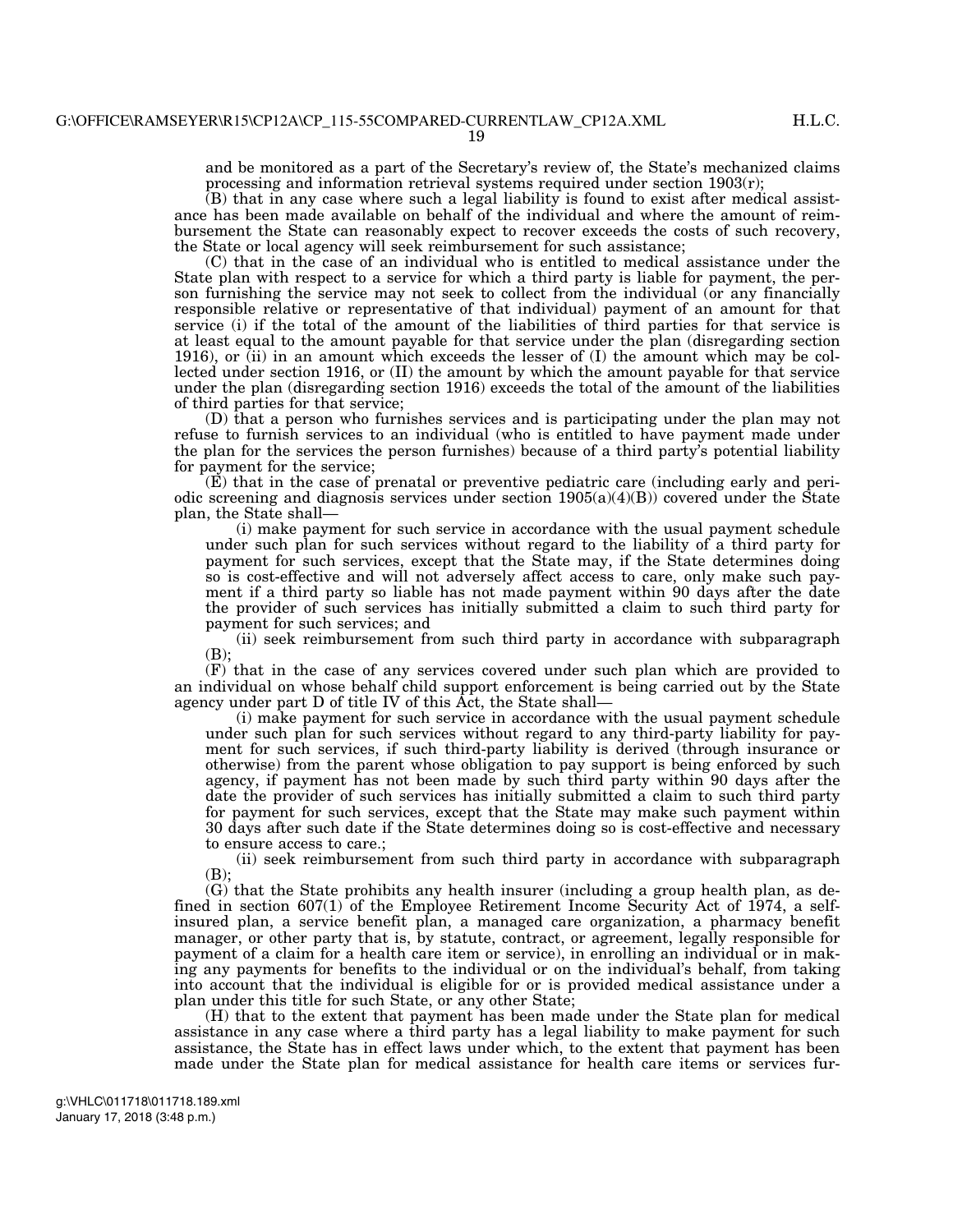20

nished to an individual, the State is considered to have acquired the rights of such individual to any payments by such third party; and

(I) that the State shall provide assurances satisfactory to the Secretary that the State has in effect laws requiring health insurers, including self-insured plans, group health plans (as defined in section 607(1) of the Employee Retirement Income Security Act of 1974), service benefit plans, managed care organizations, pharmacy benefit managers, or other parties that are, by statute, contract, or agreement, legally responsible for payment of a claim for a health care item or service, as a condition of doing business in the State, to—

(i) provide, with respect to individuals who are eligible (and, at State option, individuals who apply or whose eligibility for medical assistance is being evaluated in accordance with section  $1902(e)(13)(D)$  for, or are provided, medical assistance under the State plan under this title (and, at State option, child health assistance under title XXI), upon the request of the State, information to determine during what period the individual or their spouses or their dependents may be (or may have been) covered by a health insurer and the nature of the coverage that is or was provided by the health insurer (including the name, address, and identifying number of the plan) in a manner prescribed by the Secretary;

(ii) accept the State's right of recovery and the assignment to the State of any right of an individual or other entity to payment from the party for an item or service for which payment has been made under the State plan;

(iii) respond to any inquiry by the State regarding a claim for payment for any health care item or service that is submitted not later than 3 years after the date of the provision of such health care item or service; and

(iv) agree not to deny a claim submitted by the State solely on the basis of the date of submission of the claim, the type or format of the claim form, or a failure to present proper documentation at the point-of-sale that is the basis of the claim, if—

(I) the claim is submitted by the State within the 3-year period beginning on the date on which the item or service was furnished; and

(II) any action by the State to enforce its rights with respect to such claim is commenced within 6 years of the State's submission of such claim;

(26) if the State plan includes medical assistance for inpatient mental hospital services, provide, with respect to each patient receiving such services, for a regular program of medical review (including medical evaluation) of his need for such services, and for a written plan of care;

(27) provide for agreements with every person or institution providing services under the State plan under which such person or institution agrees (A) to keep such records as are necessary fully to disclose the extent of the services provided to individuals receiving assistance under the State plan, and (B) to furnish the State agency or the Secretary with such information, regarding any payments claimed by such person or institution for providing services under the State plan, as the State agency or the Secretary may from time to time request;

(28) provide—

(A) that any nursing facility receiving payments under such plan must satisfy all the requirements of subsections (b) through (d) of section 1919 as they apply to such facilities;

(B) for including in ''nursing facility services'' at least the items and services specified (or deemed to be specified) by the Secretary under section  $1919(f)(7)$  and making available upon request a description of the items and services so included;

(C) for procedures to make available to the public the data and methodology used in establishing payment rates for nursing facilities under this title; and

(D) for compliance (by the date specified in the respective sections) with the requirements of—

(i) section 1919(e);

(ii) section  $1919(g)$  (relating to responsibility for survey and certification of nursing facilities); and

(iii) sections  $1919(h)(2)(B)$  and  $1919(h)(2)(D)$  (relating to establishment and application of remedies);

(29) include a State program which meets the requirements set forth in section 1908, for the licensing of administrators of nursing homes;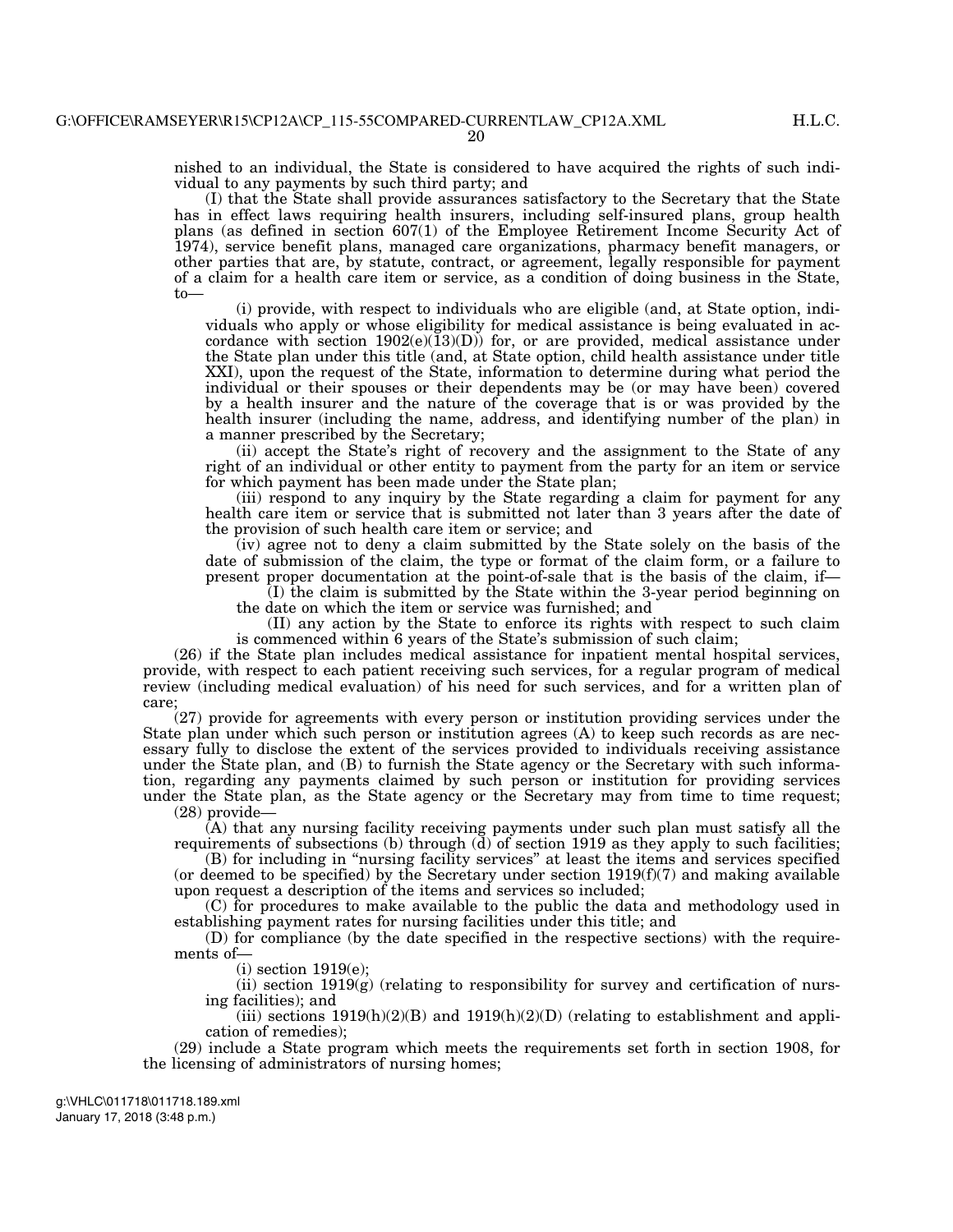21

 $(30)(A)$  provide such methods and procedures relating to the utilization of, and the payment for, care and services available under the plan (including but not limited to utilization review plans as provided for in section  $1903(i)(4)$  as may be necessary to safeguard against

unnecessary utilization of such care and services and to assure that payments are consistent with efficiency, economy, and quality of care and are sufficient to enlist enough providers so that care and services are available under the plan at least to the extent that such care and services are available to the general population in the geographic area; and

(B) provide, under the program described in subparagraph (A), that—

(i) each admission to a hospital, intermediate care facility for the mentally retarded, or hospital for mental diseases is reviewed or screened in accordance with criteria established by medical and other professional personnel who are not themselves directly responsible for the care of the patient involved, and who do not have a significant financial interest in any such institution and are not, except in the case of a hospital, employed by the institution providing the care involved, and

(ii) the information developed from such review or screening, along with the data obtained from prior reviews of the necessity for admission and continued stay of patients by such professional personnel, shall be used as the basis for establishing the size and composition of the sample of admissions to be subject to review and evaluation by such personnel, and any such sample may be of any size up to 100 percent of all admissions and must be of sufficient size to serve the purpose of  $(I)$  identifying the patterns of care being provided and the changes occurring over time in such patterns so that the need for modification may be ascertained, and (II) subjecting admissions to early or more extensive review where information indicates that such consideration is warranted to a hospital, intermediate care facility for the mentally retarded, or hospital for mental diseases;

(31) with respect to services in an intermediate care facility for the mentally retarded (where the State plan includes medical assistance for such services) provide, with respect to each patient receiving such services, for a written plan of care, prior to admission to or authorization of benefits in such facility, in accordance with regulations of the Secretary, and for a regular program of independent professional review (including medical evaluation) which shall periodically review his need for such services;

(32) provide that no payment under the plan for any care or service provided to an individual shall be made to anyone other than such individual or the person or institution providing such care or service, under an assignment or power of attorney or otherwise; except that—

(A) in the case of any care or service provided by a physician, dentist, or other individual practitioner, such payment may be made (i) to the employer of such physician, dentist, or other practitioner if such physician, dentist, or practitioner is required as a condition of his employment to turn over his fee for such care or service to his employer, or (ii) (where the care or service was provided in a hospital, clinic, or other facility) to the facility in which the care or service was provided if there is a contractual arrangement between such physician, dentist, or practitioner and such facility under which such facility submits the bill for such care or service;

(B) nothing in this paragraph shall be construed (i) to prevent the making of such a payment in accordance with an assignment from the person or institution providing the care or service involved if such assignment is made to a governmental agency or entity or is established by or pursuant to the order of a court of competent jurisdiction, or (ii) to preclude an agent of such person or institution from receiving any such payment if (but only if) such agent does so pursuant to an agency agreement under which the compensation to be paid to the agent for his services for or in connection with the billing or collection of payments due such person or institution under the plan is unrelated (directly or indirectly) to the amount of such payments or the billings therefor, and is not dependent upon the actual collection of any such payment;

(C) in the case of services furnished (during a period that does not exceed 14 continuous days in the case of an informal reciprocal arrangement or 90 continuous days (or such longer period as the Secretary may provide) in the case of an arrangement involving per diem or other fee-for-time compensation) by, or incident to the services of, one physician to the patients of another physician who submits the claim for such services, payment shall be made to the physician submitting the claim (as if the services were furnished by,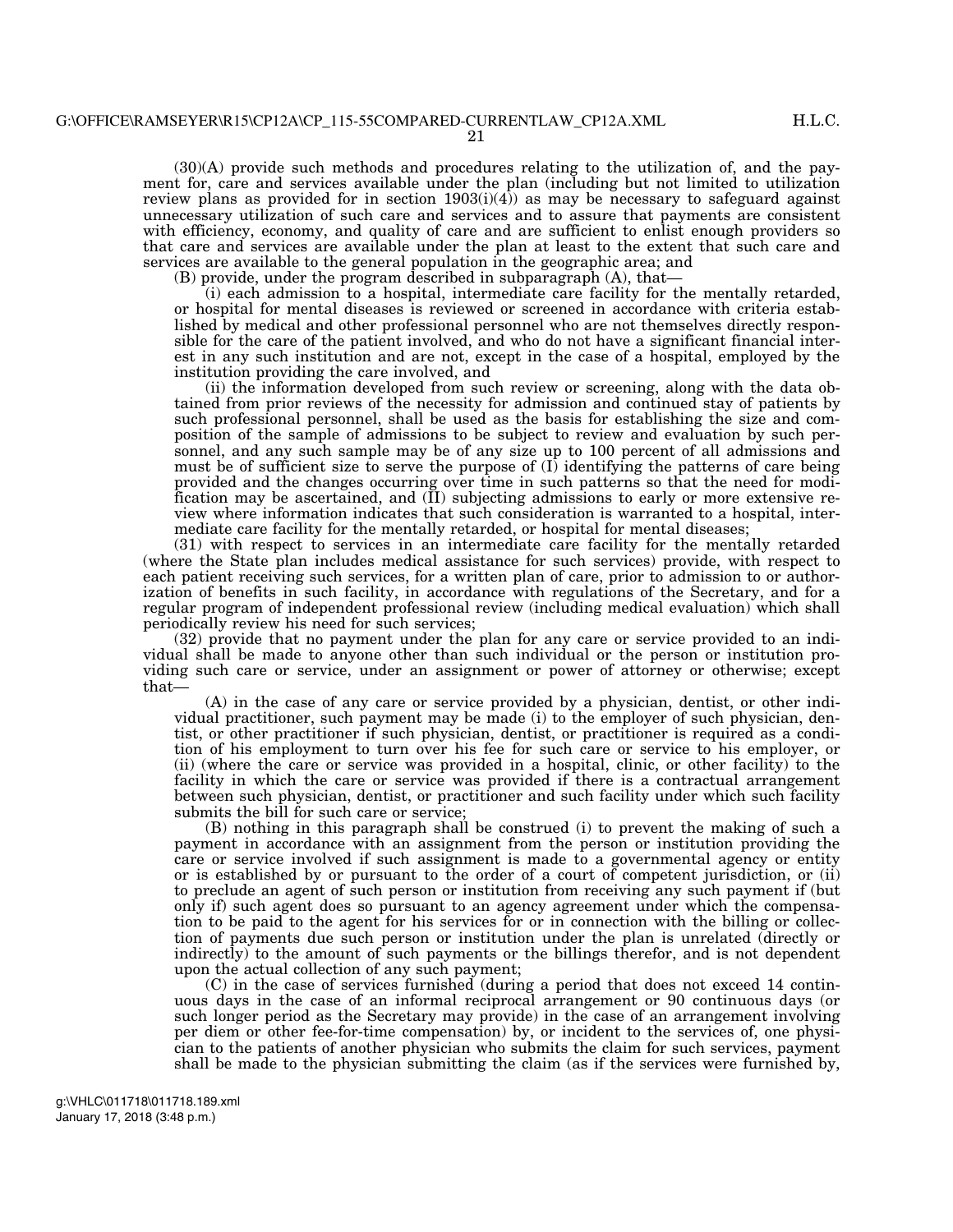or incident to, the physician's services), but only if the claim identifies (in a manner specified by the Secretary) the physician who furnished the services; and

(D) in the case of payment for a childhood vaccine administered before October 1, 1994, to individuals entitled to medical assistance under the State plan, the State plan may make payment directly to the manufacturer of the vaccine under a voluntary replacement program agreed to by the State pursuant to which the manufacturer (i) supplies doses of the vaccine to providers administering the vaccine, (ii) periodically replaces the supply of the vaccine, and (iii) charges the State the manufacturer's price to the Centers for Disease Control and Prevention for the vaccine so administered (which price includes a reasonable amount to cover shipping and the handling of returns); (33) provide—

(A) that the State health agency, or other appropriate State medical agency, shall be responsible for establishing a plan, consistent with regulations prescribed by the Secretary, for the review by appropriate professional health personnel of the appropriateness and quality of care and services furnished to recipients of medical assistance under the plan in order to provide guidance with respect thereto in the administration of the plan to the State agency established or designated pursuant to paragraph (5) and, where applicable, to the State agency described in the second sentence of this subsection; and

(B) that, except as provided in section 1919(g), the State or local agency utilized by the Secretary for the purpose specified in the first sentence of section 1864(a), or, if such agency is not the State agency which is responsible for licensing health institutions, the State agency responsible for such licensing, will perform for the State agency administering or supervising the administration of the plan approved under this title the function of determining whether institutions and agencies meet the requirements for participation in the program under such plan, except that, if the Secretary has cause to question the adequacy of such determinations, the Secretary is authorized to validate State determinations and, on that basis, make independent and binding determinations concerning the extent to which individual institutions and agencies meet the requirements for participation;

(34) provide that in the case of any individual who has been determined to be eligible for medical assistance under the plan, such assistance will be made available to him for care and services included under the plan and furnished in or after the third month before the month in which he made application (or application was made on his behalf in the case of a deceased individual) for such assistance if such individual was (or upon application would have been) eligible for such assistance at the time such care and services were furnished;

(35) provide that any disclosing entity (as defined in section  $1124(a)(2)$ ) receiving payments under such plan complies with the requirements of section 1124;

(36) provide that within 90 days following the completion of each survey of any health care facility, laboratory, agency, clinic, or organization, by the appropriate State agency described in paragraph (9), such agency shall (in accordance with regulations of the Secretary) make public in readily available form and place the pertinent findings of each such survey relating to the compliance of each such health care facility, laboratory, clinic, agency, or organization with (A) the statutory conditions of participation imposed under this title, and (B) the major additional conditions which the Secretary finds necessary in the interest of health and safety of individuals who are furnished care or services by any such facility, laboratory, clinic, agency, or organization;

(37) provide for claims payment procedures which (A) ensure that 90 per centum of claims for payment (for which no further written information or substantiation is required in order to make payment) made for services covered under the plan and furnished by health care practitioners through individual or group practices or through shared health facilities are paid within 30 days of the date of receipt of such claims and that 99 per centum of such claims are paid within 90 days of the date of receipt of such claims, and (B) provide for procedures of prepayment and postpayment claims review, including review of appropriate data with respect to the recipient and provider of a service and the nature of the service for which payment is claimed, to ensure the proper and efficient payment of claims and management of the program;

(38) require that an entity (other than an individual practitioner or a group of practitioners) that furnishes, or arranges for the furnishing of, items or services under the plan, shall supply (within such period as may be specified in regulations by the Secretary or by the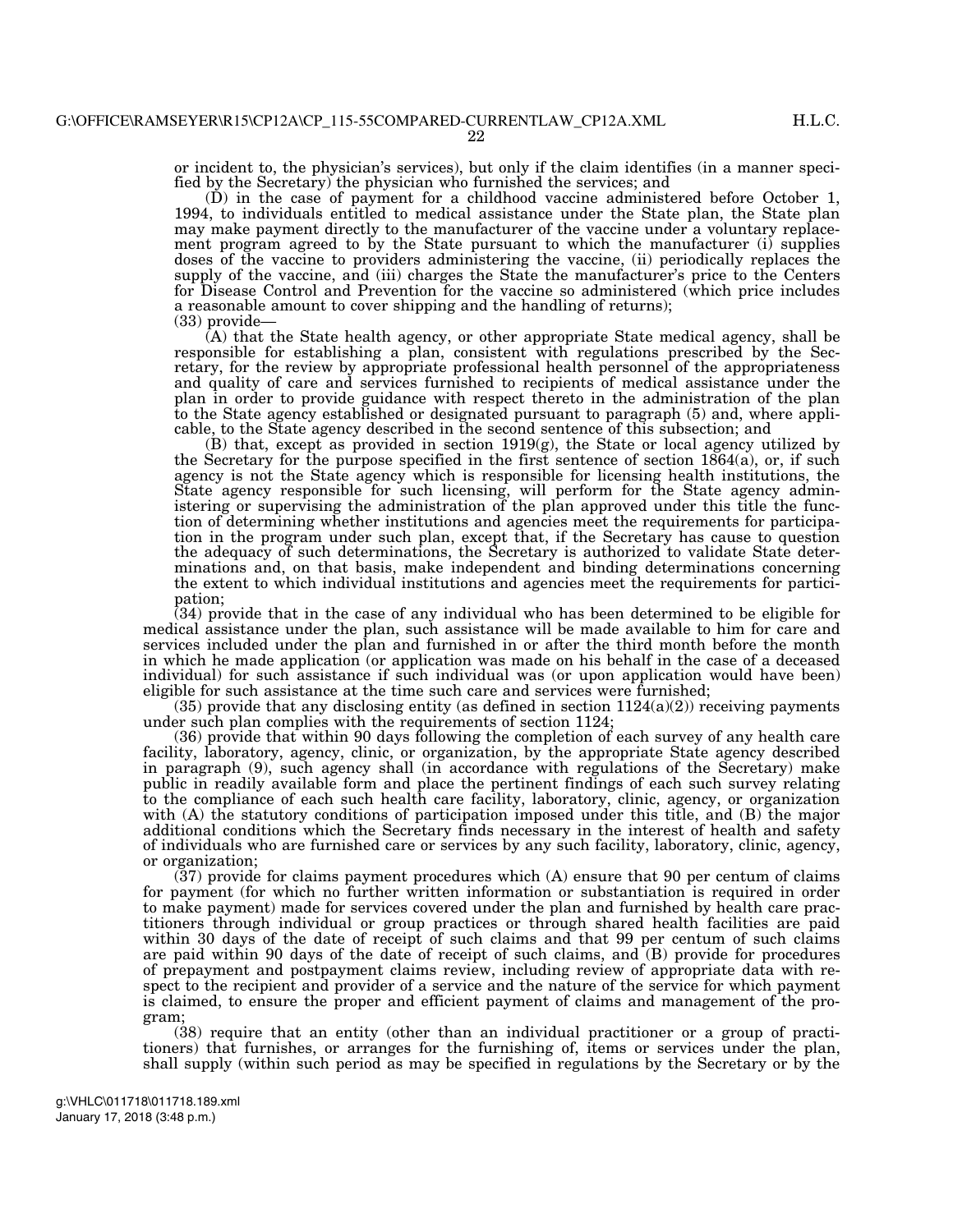single State agency which administers or supervises the administration of the plan) upon request specifically addressed to such entity by the Secretary or such State agency, the information described in section 1128(b)(9);

(39) provide that the State agency shall exclude any specified individual or entity from participation in the program under the State plan for the period specified by the Secretary, when required by him to do so pursuant to section 1128 or section 1128A, terminate the participation of any individual or entity in such program if (subject to such exceptions as are permitted with respect to exclusion under sections  $1128(c)(3)(B)$  and  $1128(d)(3)(B)$  participation of such individual or entity is terminated under title XVIII, any other State plan under this title (or waiver of the plan), or any State child health plan under title XXI (or waiver of the plan) and such termination is included by the Secretary in any database or similar system developed pursuant to section 6401(b)(2) of the Patient Protection and Affordable Care Act, and provide that no payment may be made under the plan with respect to any item or service furnished by such individual or entity during such period;

(40) require each health services facility or organization which receives payments under the plan and of a type for which a uniform reporting system has been established under section 1121(a) to make reports to the Secretary of information described in such section in accordance with the uniform reporting system (established under such section) for that type of facility or organization;

(41) provide, in accordance with subsection (kk)(8) (as applicable), that whenever a provider of services or any other person is terminated, suspended, or otherwise sanctioned or prohibited from participating under the State plan, the State agency shall promptly notify the Secretary and, in the case of a physician and notwithstanding paragraph (7), the State medical licensing board of such action;

(42) provide that—

(A) the records of any entity participating in the plan and providing services reimbursable on a cost-related basis will be audited as the Secretary determines to be necessary to insure that proper payments are made under the plan; and

(B) not later than December 31, 2010, the State shall—

(i) establish a program under which the State contracts (consistent with State law and in the same manner as the Secretary enters into contracts with recovery audit contractors under section 1893(h), subject to such exceptions or requirements as the Secretary may require for purposes of this title or a particular State) with 1 or more recovery audit contractors for the purpose of identifying underpayments and overpayments and recouping overpayments under the State plan and under any waiver of the State plan with respect to all services for which payment is made to any entity under such plan or waiver; and

 $(iii)$  provide assurances satisfactory to the Secretary that—

(I) under such contracts, payment shall be made to such a contractor only from amounts recovered;

(II) from such amounts recovered, payment—

(aa) shall be made on a contingent basis for collecting overpayments; and

(bb) may be made in such amounts as the State may specify for identifying underpayments;

(III) the State has an adequate process for entities to appeal any adverse determination made by such contractors; and

(IV) such program is carried out in accordance with such requirements as the Secretary shall specify, including—

(aa) for purposes of section  $1903(a)(7)$ , that amounts expended by the State to carry out the program shall be considered amounts expended as necessary for the proper and efficient administration of the State plan or a waiver of the plan;

(bb) that section 1903(d) shall apply to amounts recovered under the program; and

(cc) that the State and any such contractors under contract with the State shall coordinate such recovery audit efforts with other contractors or entities performing audits of entities receiving payments under the State plan or waiver in the State, including efforts with Federal and State law enforcement with respect to the Department of Justice, including the Federal Bureau of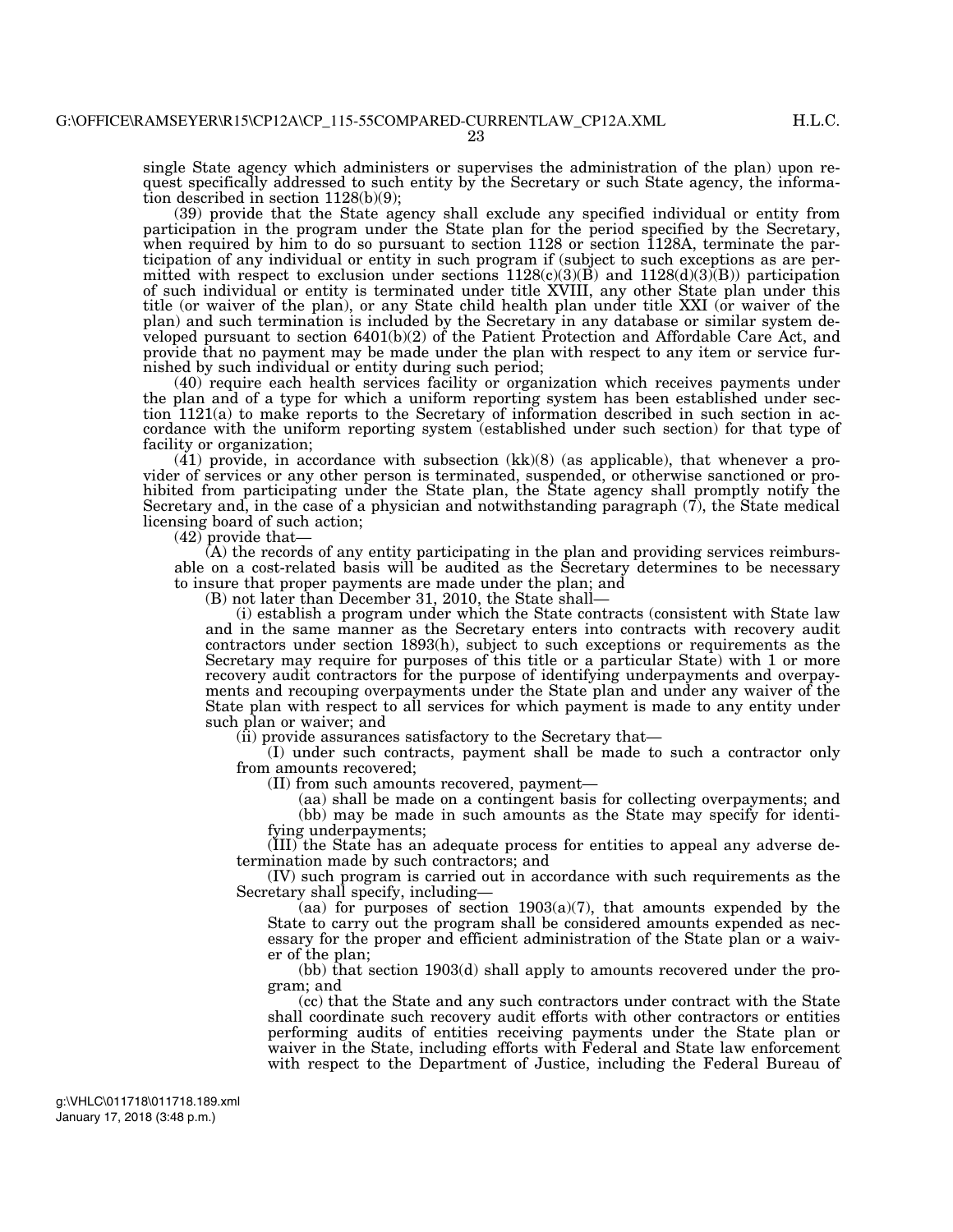24

Investigations, the Inspector General of the Department of Health and Human Services, and the State medicaid fraud control unit; and

(43) provide for—

(A) informing all persons in the State who are under the age of 21 and who have been determined to be eligible for medical assistance including services described in section 1905(a)(4)(B), of the availability of early and periodic screening, diagnostic, and treatment services as described in section  $1905(r)$  and the need for age-appropriate immunizations against vaccine-preventable diseases,

(B) providing or arranging for the provision of such screening services in all cases where they are requested,

(C) arranging for (directly or through referral to appropriate agencies, organizations, or individuals) corrective treatment the need for which is disclosed by such child health screening services, and

(D) reporting to the Secretary (in a uniform form and manner established by the Secretary, by age group and by basis of eligibility for medical assistance, and by not later than April 1 after the end of each fiscal year, beginning with fiscal year 1990) the following information relating to early and periodic screening, diagnostic, and treatment services provided under the plan during each fiscal year:

(i) the number of children provided child health screening services,

(ii) the number of children referred for corrective treatment (the need for which is disclosed by such child health screening services),

(iii) the number of children receiving dental services, and other information relat-

ing to the provision of dental services to such children described in section 2108(e) and (iv) the State's results in attaining the participation goals set for the State under section  $1905(r)$ ;

(44) in each case for which payment for inpatient hospital services, services in an intermediate care facility for the mentally retarded, or inpatient mental hospital services is made under the State plan—

(A) a physician (or, in the case of skilled nursing facility services or intermediate care facility services, a physician, or a nurse practitioner or clinical nurse specialist who is not an employee of the facility but is working in collaboration with a physician) certifies at the time of admission, or, if later, the time the individual applies for medical assistance under the State plan (and a physician, a physician assistant under the supervision of a physician, or, in the case of skilled nursing facility services or intermediate care facility services, a physician, or a nurse practitioner or clinical nurse specialist who is not an employee of the facility but is working in collaboration with a physician, recertifies, where such services are furnished over a period of time, in such cases, at least as often as required under section  $1903(g)(6)$  (or, in the case of services that are services provided in an intermediate care facility for the mentally retarded, every year), and accompanied by such supporting material, appropriate to the case involved, as may be provided in regulations of the Secretary), that such services are or were required to be given on an inpatient basis because the individual needs or needed such services, and

(B) such services were furnished under a plan established and periodically reviewed and evaluated by a physician, or, in the case of skilled nursing facility services or intermediate care facility services, a physician, or a nurse practitioner or clinical nurse specialist who is not an employee of the facility but is working in collaboration with a physician;

(45) provide for mandatory assignment of rights of payment for medical support and other medical care owed to recipients, in accordance with section 1912;

(46)(A) provide that information is requested and exchanged for purposes of income and eligibility verification in accordance with a State system which meets the requirements of section 1137 of this Act; and

(B) provide, with respect to an individual declaring to be a citizen or national of the United States for purposes of establishing eligibility under this title, that the State shall satisfy the requirements of—

(i) section  $1903(x)$ ; or

(ii) subsection (ee);

(47) provide—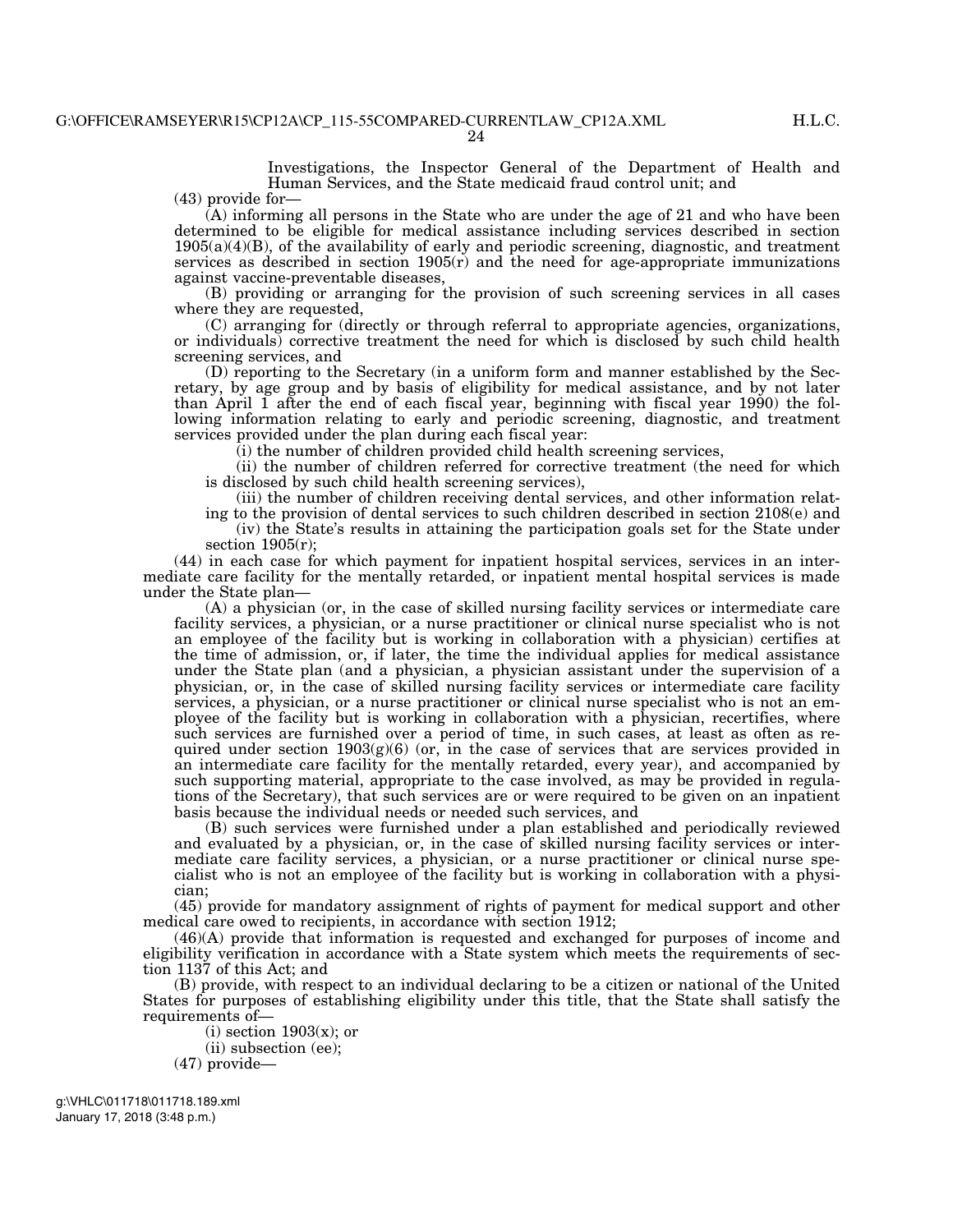25

(A) at the option of the State, for making ambulatory prenatal care available to pregnant women during a presumptive eligibility period in accordance with section 1920 and provide for making medical assistance for items and services described in subsection (a) of section 1920A available to children during a presumptive eligibility period in accordance with such section and provide for making medical assistance available to individuals described in subsection (a) of section 1920B during a presumptive eligibility period in accordance with such section and provide for making medical assistance available to individuals described in subsection (a) of section 1920C during a presumptive eligibility period in accordance with such section; and

(B) that any hospital that is a participating provider under the State plan may elect to be a qualified entity for purposes of determining, on the basis of preliminary information, whether any individual is eligible for medical assistance under the State plan or under a waiver of the plan for purposes of providing the individual with medical assistance during a presumptive eligibility period, in the same manner, and subject to the same requirements, as apply to the State options with respect to populations described in section 1920, 1920A, 1920B, or 1920C (but without regard to whether the State has elected to provide for a presumptive eligibility period under any such sections), subject to such guidance as the Secretary shall establish;

(48) provide a method of making cards evidencing eligibility for medical assistance available to an eligible individual who does not reside in a permanent dwelling or does not have a fixed home or mailing address;

(49) provide that the State will provide information and access to certain information respecting sanctions taken against health care practitioners and providers by State licensing authorities in accordance with section 1921;

(50) provide, in accordance with subsection (q), for a monthly personal needs allowance for certain institutionalized individuals and couples;

(51) meet the requirements of section 1924 (relating to protection of community spouses); (52) meet the requirements of section 1925 (relating to extension of eligibility for medical assistance);

(53) provide—

(A) for notifying in a timely manner all individuals in the State who are determined to be eligible for medical assistance and who are pregnant women, breastfeeding or postpartum women (as defined in section 17 of the Child Nutrition Act of 1966), or children below the age of 5, of the availability of benefits furnished by the special supplemental nutrition program under such section, and

(B) for referring any such individual to the State agency responsible for administering such program;

(54) in the case of a State plan that provides medical assistance for covered outpatient drugs (as defined in section  $1927(k)$ ), comply with the applicable requirements of section 1927;

(55) provide for receipt and initial processing of applications of individuals for medical assistance under subsection  $(a)(10)(A)(i)(IV), (a)(10)(A)(i)(VI), (a)(10)(A)(i)(VII),$  or  $(a)(10)(A)(ii)(IX)$ 

(A) at locations which are other than those used for the receipt and processing of applications for aid under part A of title IV and which include facilities defined as disproportionate share hospitals under section  $1923(a)(1)(A)$  and Federally-qualified health centers described in section  $1905(1)(2)(B)$ , and

(B) using applications which are other than those used for applications for aid under such part;

(56) provide, in accordance with subsection (s), for adjusted payments for certain inpatient hospital services;

(57) provide that each hospital, nursing facility, provider of home health care or personal care services, hospice program, or medicaid managed care organization (as defined in section  $1903(m)(1)(A)$ ) receiving funds under the plan shall comply with the requirements of subsection (w);

(58) provide that the State, acting through a State agency, association, or other private nonprofit entity, develop a written description of the law of the State (whether statutory or as recognized by the courts of the State) concerning advance directives that would be distributed by providers or organizations under the requirements of subsection (w);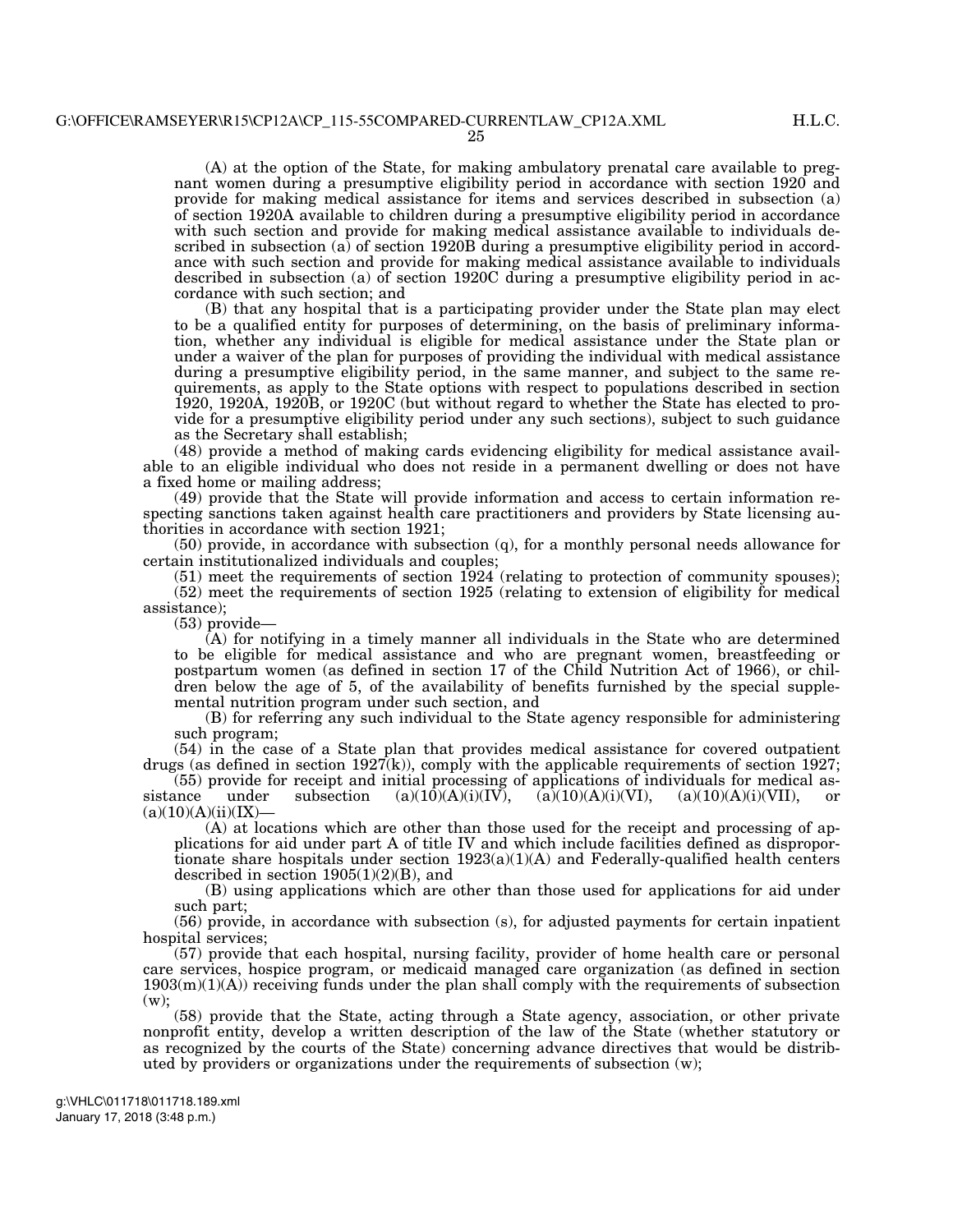(59) maintain a list (updated not less often than monthly, and containing each physician's unique identifier provided under the system established under subsection  $(x)$  of all physicians who are certified to participate under the State plan;

(60) provide that the State agency shall provide assurances satisfactory to the Secretary that the State has in effect the laws relating to medical child support required under section 1908A;

(61) provide that the State must demonstrate that it operates a medicaid fraud and abuse control unit described in section  $1903(q)$  that effectively carries out the functions and requirements described in such section, as determined in accordance with standards established by the Secretary, unless the State demonstrates to the satisfaction of the Secretary that the effective operation of such a unit in the State would not be cost-effective because minimal fraud exists in connection with the provision of covered services to eligible individuals under the State plan, and that beneficiaries under the plan will be protected from abuse and neglect in connection with the provision of medical assistance under the plan without the existence of such a unit;

(62) provide for a program for the distribution of pediatric vaccines to program-registered providers for the immunization of vaccine-eligible children in accordance with section 1928;

(63) provide for administration and determinations of eligibility with respect to individuals who are (or seek to be) eligible for medical assistance based on the application of section 1931;

(64) provide, not later than 1 year after the date of the enactment of this paragraph, a mechanism to receive reports from beneficiaries and others and compile data concerning alleged instances of waste, fraud, and abuse relating to the operation of this title;

(65) provide that the State shall issue provider numbers for all suppliers of medical assistance consisting of durable medical equipment, as defined in section  $1861(n)$ , and the State shall not issue or renew such a supplier number for any such supplier unless—

(A)(i) full and complete information as to the identity of each person with an ownership or control interest (as defined in section  $1124(a)(3)$ ) in the supplier or in any subcontractor (as defined by the Secretary in regulations) in which the supplier directly or indirectly has a 5 percent or more ownership interest; and

(ii) to the extent determined to be feasible under regulations of the Secretary, the name of any disclosing entity (as defined in section  $1124(a)(2)$ ) with respect to which a person with such an ownership or control interest in the supplier is a person with such an ownership or control interest in the disclosing entity; and<br>(B) a surety bond in a form specified by the Secretary under section  $1834(a)(16)(B)$ 

and in an amount that is not less than  $$50,000$  or such comparable surety bond as the Secretary may permit under the second sentence of such section;

(66) provide for making eligibility determinations under section 1935(a);

(67) provide, with respect to services covered under the State plan (but not under title XVIII) that are furnished to a PACE program eligible individual enrolled with a PACE provider by a provider participating under the State plan that does not have a contract or other agreement with the PACE provider that establishes payment amounts for such services, that such participating provider may not require the PACE provider to pay the participating provider an amount greater than the amount that would otherwise be payable for the service to the participating provider under the State plan for the State where the PACE provider is located (in accordance with regulations issued by the Secretary);

(68) provide that any entity that receives or makes annual payments under the State plan of at least \$5,000,000, as a condition of receiving such payments, shall—

(A) establish written policies for all employees of the entity (including management), and of any contractor or agent of the entity, that provide detailed information about the False Claims Act established under sections 3729 through 3733 of title 31, United States Code, administrative remedies for false claims and statements established under chapter 38 of title 31, United States Code, any State laws pertaining to civil or criminal penalties for false claims and statements, and whistleblower protections under such laws, with respect to the role of such laws in preventing and detecting fraud, waste, and abuse in Federal health care programs (as defined in section 1128B(f));

(B) include as part of such written policies, detailed provisions regarding the entity's policies and procedures for detecting and preventing fraud, waste, and abuse; and

(C) include in any employee handbook for the entity, a specific discussion of the laws described in subparagraph (A), the rights of employees to be protected as whistleblowers,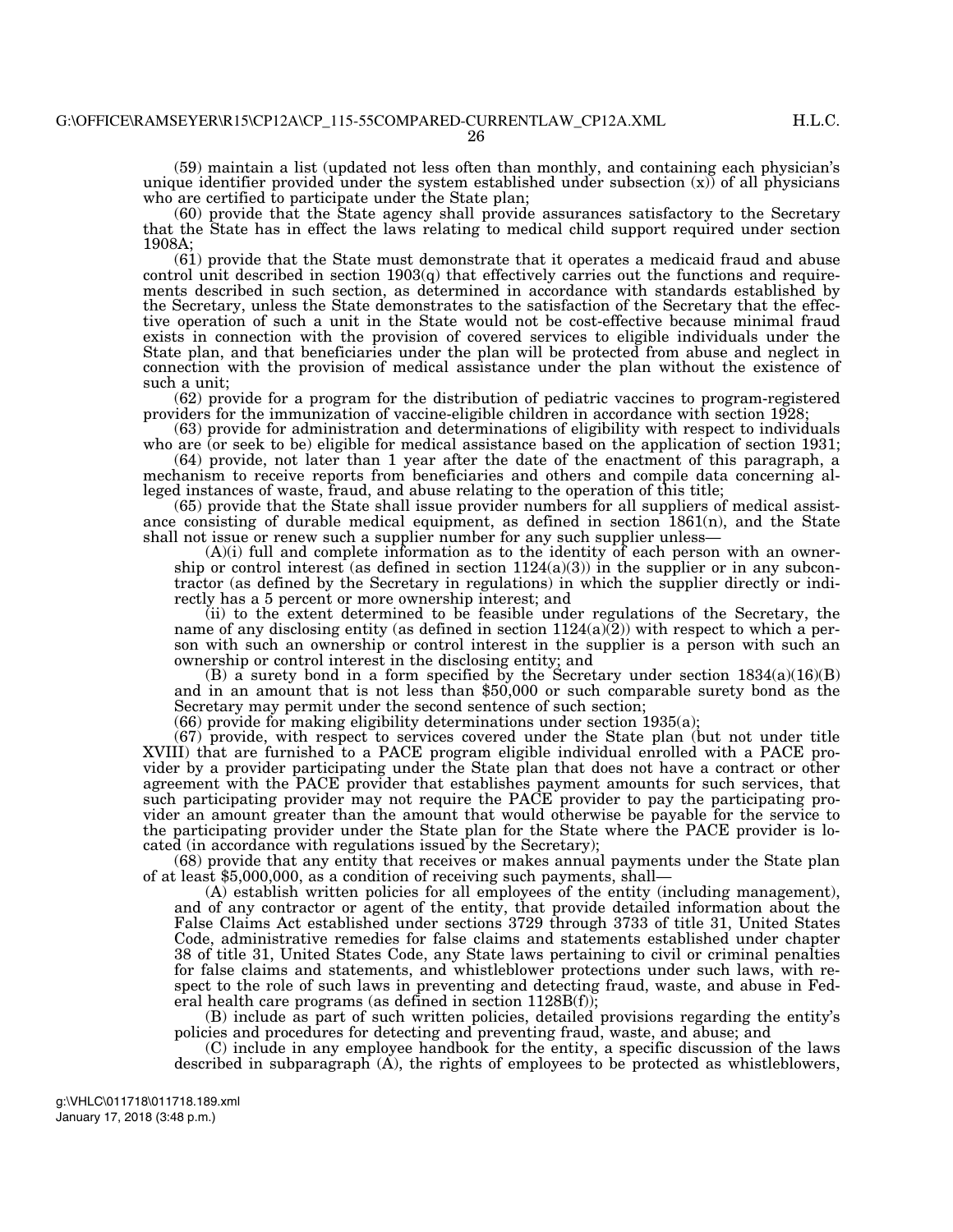and the entity's policies and procedures for detecting and preventing fraud, waste, and abuse;

(69) provide that the State must comply with any requirements determined by the Secretary to be necessary for carrying out the Medicaid Integrity Program established under section 1936;

(70) at the option of the State and notwithstanding paragraphs (1), (10)(B), and (23), provide for the establishment of a non-emergency medical transportation brokerage program in order to more cost-effectively provide transportation for individuals eligible for medical assistance under the State plan who need access to medical care or services and have no other means of transportation which—

(A) may include a wheelchair van, taxi, stretcher car, bus passes and tickets, secured transportation, and such other transportation as the Secretary determines appropriate; and

(B) may be conducted under contract with a broker who—

(i) is selected through a competitive bidding process based on the State's evaluation of the broker's experience, performance, references, resources, qualifications, and costs;

(ii) has oversight procedures to monitor beneficiary access and complaints and ensure that transport personnel are licensed, qualified, competent, and courteous;

(iii) is subject to regular auditing and oversight by the State in order to ensure the quality of the transportation services provided and the adequacy of beneficiary access to medical care and services; and

(iv) complies with such requirements related to prohibitions on referrals and conflict of interest as the Secretary shall establish (based on the prohibitions on physician referrals under section 1877 and such other prohibitions and requirements as the Secretary determines to be appropriate);

(71) provide that the State will implement an asset verification program as required under section 1940;

(72) provide that the State will not prevent a Federally-qualified health center from entering into contractual relationships with private practice dental providers in the provision of Federally-qualified health center services;

(73) in the case of any State in which 1 or more Indian Health Programs or Urban Indian Organizations furnishes health care services, provide for a process under which the State seeks advice on a regular, ongoing basis from designees of such Indian Health Programs and Urban Indian Organizations on matters relating to the application of this title that are likely to have a direct effect on such Indian Health Programs and Urban Indian Organizations and that—

(A) shall include solicitation of advice prior to submission of any plan amendments, waiver requests, and proposals for demonstration projects likely to have a direct effect on Indians, Indian Health Programs, or Urban Indian Organizations; and

(B) may include appointment of an advisory committee and of a designee of such Indian Health Programs and Urban Indian Organizations to the medical care advisory committee advising the State on its State plan under this title;

(74) provide for maintenance of effort under the State plan or under any waiver of the plan in accordance with subsection (gg); and

(75) provide that, beginning January 2015, and annually thereafter, the State shall submit a report to the Secretary that contains

(A) the total number of enrolled and newly enrolled individuals in the State plan or under a waiver of the plan for the fiscal year ending on September 30 of the preceding calendar year, disaggregated by population, including children, parents, nonpregnant childless adults, disabled individuals, elderly individuals, and such other categories or subcategories of individuals eligible for medical assistance under the State plan or under a waiver of the plan as the Secretary may require;

(B) a description, which may be specified by population, of the outreach and enrollment processes used by the State during such fiscal year; and

(C) any other data reporting determined necessary by the Secretary to monitor enrollment and retention of individuals eligible for medical assistance under the State plan or under a waiver of the plan;

(76) provide that any data collected under the State plan meets the requirements of section 3101 of the Public Health Service Act;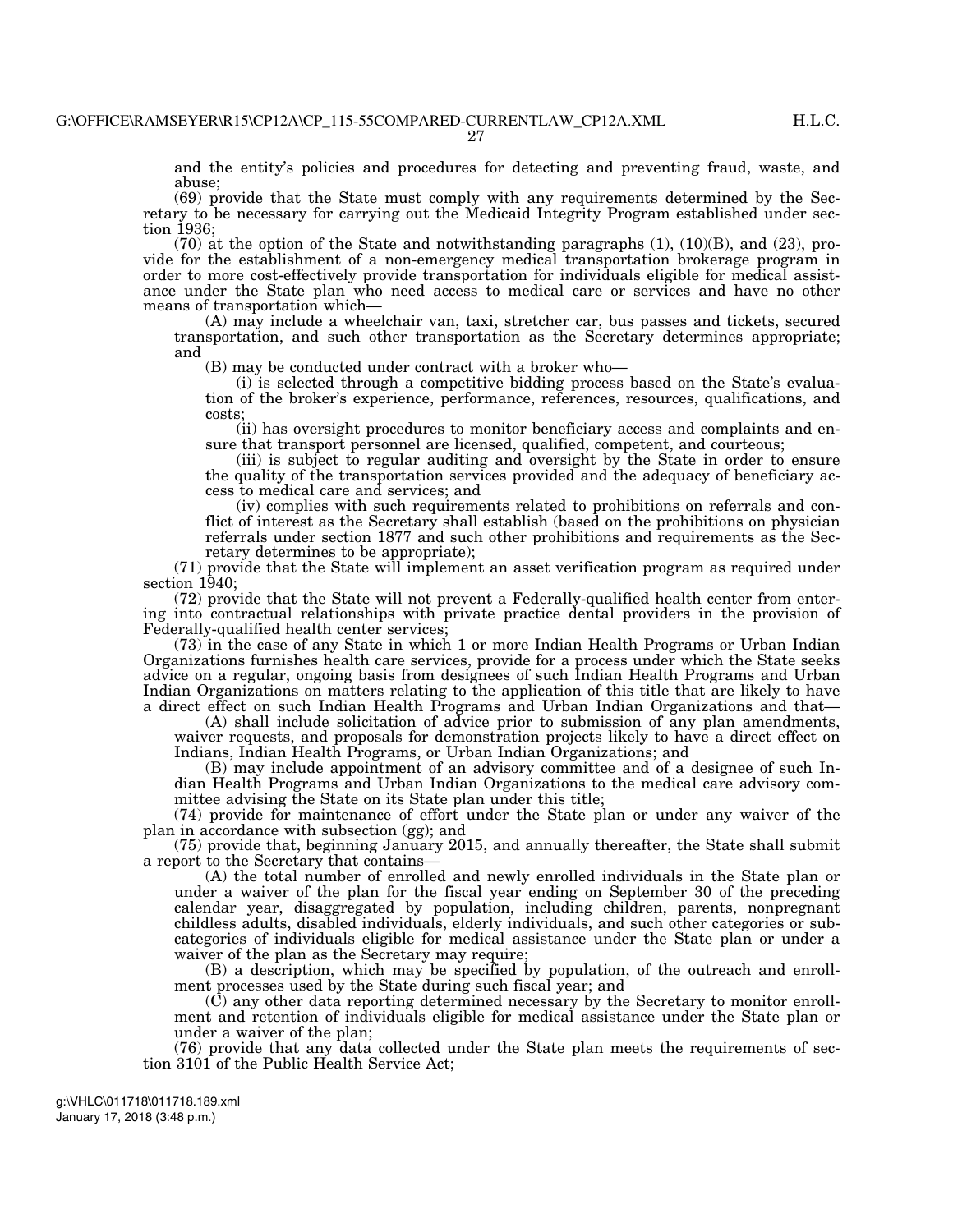28

(77) provide that the State shall comply with provider and supplier screening, oversight, and reporting requirements in accordance with subsection (kk);

(78) provide that, not later than January 1, 2017, in the case of a State that pursuant to its State plan or waiver of the plan for medical assistance pays for medical assistance on a fee-for-service basis, the State shall require each provider furnishing items and services to, or ordering, prescribing, referring, or certifying eligibility for, services for individuals eligible to receive medical assistance under such plan to enroll with the State agency and provide to the State agency the provider's identifying information, including the name, specialty, date of birth, Social Security number, national provider identifier (if applicable), Federal taxpayer identification number, and the State license or certification number of the provider (if applicable);

(79) provide that any agent, clearinghouse, or other alternate payee (as defined by the Secretary) that submits claims on behalf of a health care provider must register with the State and the Secretary in a form and manner specified by the Secretary;

(80) provide that the State shall not provide any payments for items or services provided under the State plan or under a waiver to any financial institution or entity located outside of the United States;

(81) provide for implementation of the payment models specified by the Secretary under section 1115A(c) for implementation on a nationwide basis unless the State demonstrates to the satisfaction of the Secretary that implementation would not be administratively feasible or appropriate to the health care delivery system of the State;

(82) provide that the State agency responsible for administering the State plan under this title provides assurances to the Secretary that the State agency is in compliance with subparagraphs  $(A)$ ,  $(B)$ , and  $(C)$  of section 1128 $K(b)(2)$ ; and

(83) provide that, not later than January 1, 2017, in the case of a State plan (or waiver of the plan) that provides medical assistance on a fee-for-service basis or through a primary care case-management system described in section 1915(b)(1) (other than a primary care case management entity (as defined by the Secretary)), the State shall publish (and update on at least an annual basis) on the public website of the State agency administering the State plan, a directory of the physicians described in subsection (mm) and, at State option, other providers described in such subsection that—

(A) includes—

(i) with respect to each such physician or provider—

(I) the name of the physician or provider;

(II) the specialty of the physician or provider;

(III) the address at which the physician or provider provides services; and

(IV) the telephone number of the physician or provider; and

(ii) with respect to any such physician or provider participating in such a primary care case-management system, information regarding—

(I) whether the physician or provider is accepting as new patients individuals who receive medical assistance under this title; and

(II) the physician's or provider's cultural and linguistic capabilities, including the languages spoken by the physician or provider or by the skilled medical inter-

preter providing interpretation services at the physician's or provider's office; and (B) may include, at State option, with respect to each such physician or provider—

(i) the Internet website of such physician or provider; or

(ii) whether the physician or provider is accepting as new patients individuals who receive medical assistance under this title.

Notwithstanding paragraph (5), if on January 1, 1965, and on the date on which a State submits its plan for approval under this title, the State agency which administered or supervised the administration of the plan of such State approved under title  $X$  (or title XVI, insofar as it relates to the blind) was different from the State agency which administered or supervised the administration of the State plan approved under title I (or title XVI, insofar as it relates to the aged), the State agency which administered or supervised the administration of such plan approved under title X (or title XVI, insofar as it relates to the blind) may be designated to administer or supervise the administration of the portion of the State plan for medical assistance which relates to blind individuals and a different State agency may be established or designated to administer or supervise the administration of the rest of the State plan for medical assistance; and in such case the part of the plan which each such agency administers, or the administration of which each such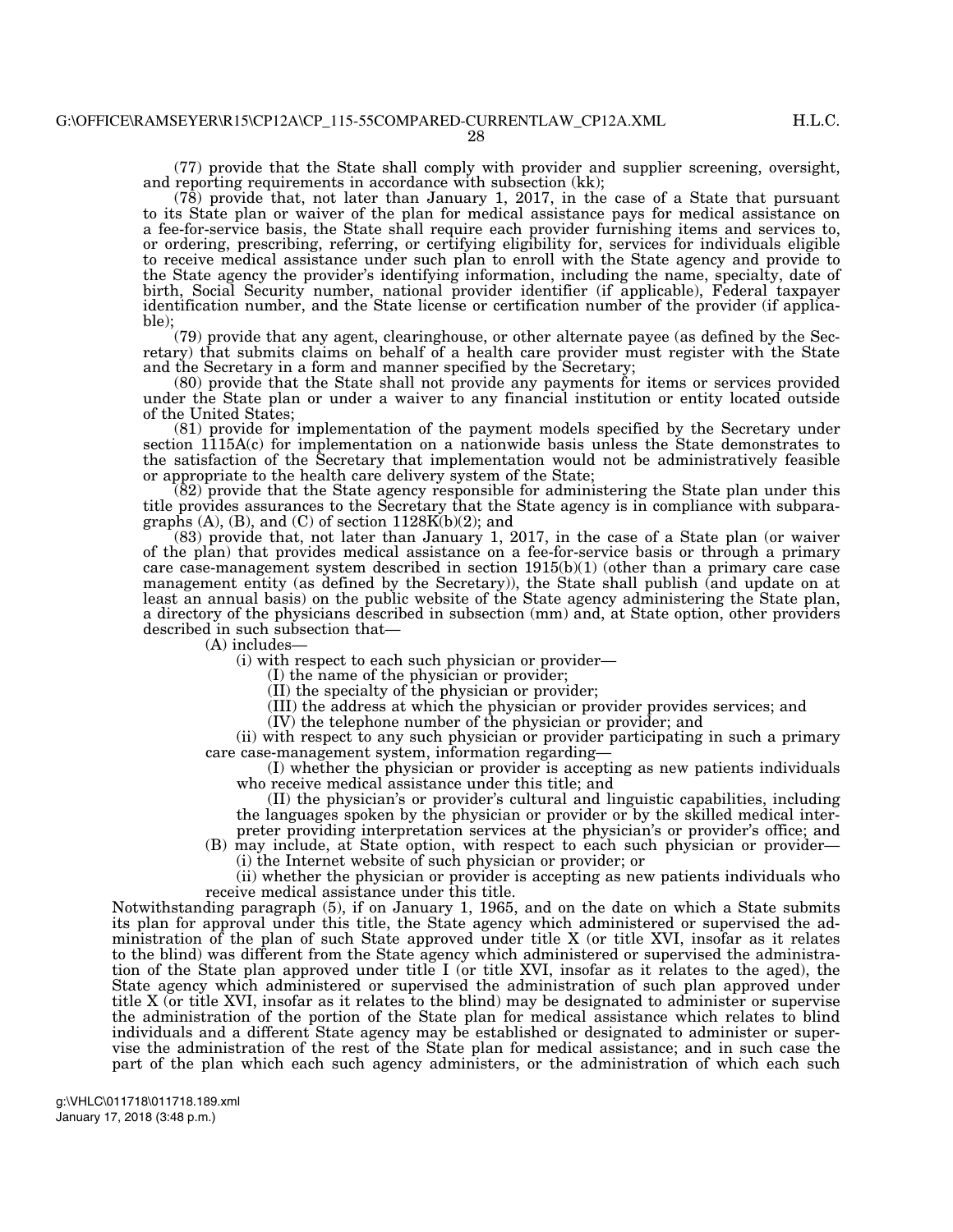agency supervises, shall be regarded as a separate plan for purposes of this title (except for purposes of paragraph (10)). The provisions of paragraphs  $(\hat{9})(A)$ , (31), and (33) and of section 1903(i)(4) shall not apply to a religious nonmedical health care institution (as defined in section  $1861(s)(1)$ ).

For purposes of paragraph (10) any individual who, for the month of August 1972, was eligible for or receiving aid or assistance under a State plan approved under title I, X, XIV, or XVI, or part A of title IV and who for such month was entitled to monthly insurance benefits under title II shall for purposes of this title only be deemed to be eligible for financial aid or assistance for any month thereafter if such individual would have been eligible for financial aid or assistance for such month had the increase in monthly insurance benefits under title II resulting from enactment of Public Law 92-336 not been applicable to such individual.

The requirement of clause (A) of paragraph (37) with respect to a State plan may be waived by the Secretary if he finds that the State has exercised good faith in trying to meet such requirement. For purposes of this title, any child who meets the requirements of paragraph (1) or (2) of section 473(b) shall be deemed to be a dependent child as defined in section 406 and shall be deemed to be a recipient of aid to families with dependent children under part A of title IV in the State where such child resides. Notwithstanding paragraph (10)(B) or any other provision of this subsection, a State plan shall provide medical assistance with respect to an alien who is not lawfully admitted for permanent residence or otherwise permanently residing in the United States under color of law only in accordance with section  $1903(v)$ .

(b) The Secretary shall approve any plan which fulfills the conditions specified in subsection (a) of this section, except that he shall not approve any plan which imposes, as a condition of eligibility for medical assistance under the plan—

(1) an age requirement of more than 65 years; or

(2) any residence requirement which excludes any individual who resides in the State, regardless of whether or not the residence is maintained permanently or at a fixed address; or (3) any citizenship requirement which excludes any citizen of the United States.

(c) Notwithstanding subsection (b), the Secretary shall not approve any State plan for medical assistance if the State requires individuals described in subsection  $(l)(1)$  to apply for assistance under the State program funded under part A of title IV as a condition of applying for or receiving medical assistance under this title.

(d) If a State contracts with an entity which meets the requirements of section 1152, as determined by the Secretary, or a utilization and quality control peer review organization having a contract with the Secretary under part B of title XI for the performance of medical or utilization review functions (including quality review functions described in subsection (a)(30)(C)) required under this title of a State plan with respect to specific services or providers (or services or providers in a geographic area of the State), such requirements shall be deemed to be met for those services or providers (or services or providers in that area) by delegation to such an entity or organization under the contract of the State's authority to conduct such review activities if the contract provides for the performance of activities not inconsistent with part B of title XI and provides for such assurances of satisfactory performance by such an entity or organization as the Secretary may prescribe.

(e)(1) Beginning April 1, 1990, for provisions relating to the extension of eligibility for medical assistance for certain families who have received aid pursuant to a State plan approved under part A of title IV and have earned income, see section 1925.

 $2(A)$  In the case of an individual who is enrolled with a medicaid managed care organization (as defined in section  $1903(m)(1)(A)$ ), with a primary care case manager (as defined in section 1905(t)), or with an eligible organization with a contract under section 1876 and who would (but for this paragraph) lose eligibility for benefits under this title before the end of the minimum enrollment period (defined in subparagraph (B)), the State plan may provide, notwithstanding any other provision of this title, that the individual shall be deemed to continue to be eligible for such benefits until the end of such minimum period, but, except for benefits furnished under section  $1905(a)(4)(C)$ , only with respect to such benefits provided to the individual as an enrollee of such organization or entity or by or through the case manager.

(B) For purposes of subparagraph (A), the term ''minimum enrollment period'' means, with respect to an individual's enrollment with an organization or entity under a State plan, a period, established by the State, of not more than six months beginning on the date the individual's enrollment with the organization or entity becomes effective.

(3) At the option of the State, any individual who—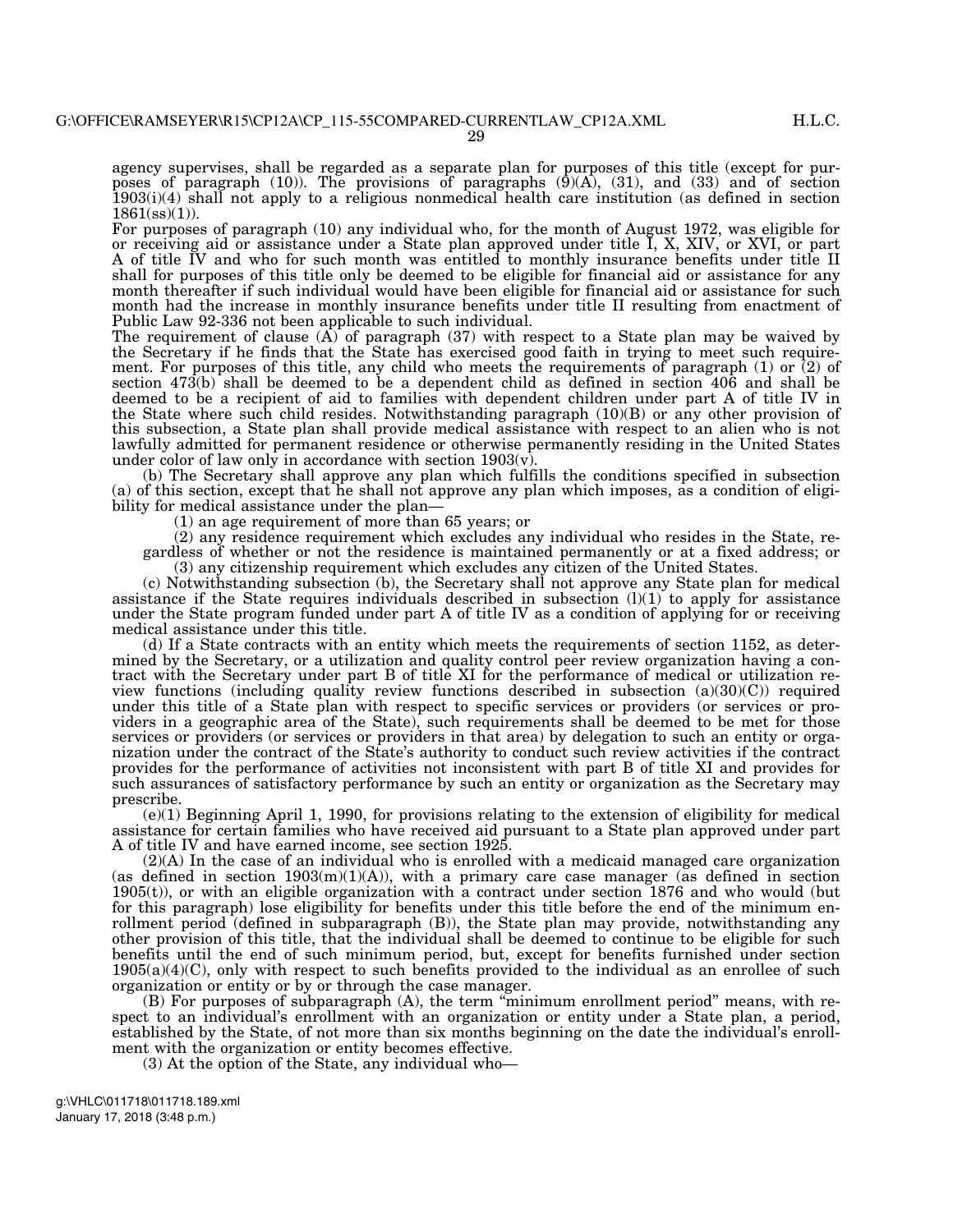30

(A) is 18 years of age or younger and qualifies as a disabled individual under section 1614(a);

(B) with respect to whom there has been a determination by the State that—

(i) the individual requires a level of care provided in a hospital, nursing facility, or intermediate care facility for the mentally retarded,

(ii) it is appropriate to provide such care for the individual outside such an institution, and

(iii) the estimated amount which would be expended for medical assistance for the individual for such care outside an institution is not greater than the estimated amount which would otherwise be expended for medical assistance for the individual within an appropriate institution; and

(C) if the individual were in a medical institution, would be eligible for medical assistance under the State plan under this title,

shall be deemed, for purposes of this title only, to be an individual with respect to whom a supplemental security income payment, or State supplemental payment, respectively, is being paid under title XVI.

 $(4)$  A child born to a woman eligible for and receiving medical assistance under a State plan on the date of the child's birth shall be deemed to have applied for medical assistance and to have been found eligible for such assistance under such plan on the date of such birth and to remain eligible for such assistance for a period of one year. During the period in which a child is deemed under the preceding sentence to be eligible for medical assistance, the medical assistance eligibility identification number of the mother shall also serve as the identification number of the child, and all claims shall be submitted and paid under such number (unless the State issues a separate identification number for the child before such period expires). Notwithstanding the preceding sentence, in the case of a child who is born in the United States to an alien mother for whom medical assistance for the delivery of the child is made available pursuant to section 1903(v), the State immediately shall issue a separate identification number for the child upon notification by the facility at which such delivery occurred of the child's birth.

(5) A woman who, while pregnant, is eligible for, has applied for, and has received medical assistance under the State plan, shall continue to be eligible under the plan, as though she were pregnant, for all pregnancy-related and postpartum medical assistance under the plan, through the end of the month in which the 60-day period (beginning on the last day of her pregnancy) ends.

(6) In the case of a pregnant woman described in subsection  $(a)(10)$  who, because of a change in income of the family of which she is a member, would not otherwise continue to be described in such subsection, the woman shall be deemed to continue to be an individual described in subsection  $(a)(10)(A)(i)(IV)$  and subsection  $(l)(1)(A)$  without regard to such change of income through the end of the month in which the 60-day period (beginning on the last day of her pregnancy) ends. The preceding sentence shall not apply in the case of a woman who has been provided ambulatory prenatal care pursuant to section 1920 during a presumptive eligibility period and is then, in accordance with such section, determined to be ineligible for medical assistance under the State plan.

(7) In the case of an infant or child described in subparagraph (B), (C), or (D) of subsection  $(l)(1)$  or paragraph  $(2)$  of section 1905 $(n)$ —

(A) who is receiving inpatient services for which medical assistance is provided on the date the infant or child attains the maximum age with respect to which coverage is provided under the State plan for such individuals, and

(B) who, but for attaining such age, would remain eligible for medical assistance under such subsection,

the infant or child shall continue to be treated as an individual described in such respective provision until the end of the stay for which the inpatient services are furnished.

(8) If an individual is determined to be a qualified medicare beneficiary (as defined in section  $1905(p)(1)$ , such determination shall apply to services furnished after the end of the month in which the determination first occurs. For purposes of payment to a State under section 1903(a), such determination shall be considered to be valid for an individual for a period of 12 months, except that a State may provide for such determinations more frequently, but not more frequently than once every 6 months for an individual.

(9)(A) At the option of the State, the plan may include as medical assistance respiratory care services for any individual who—

(i) is medically dependent on a ventilator for life support at least six hours per day;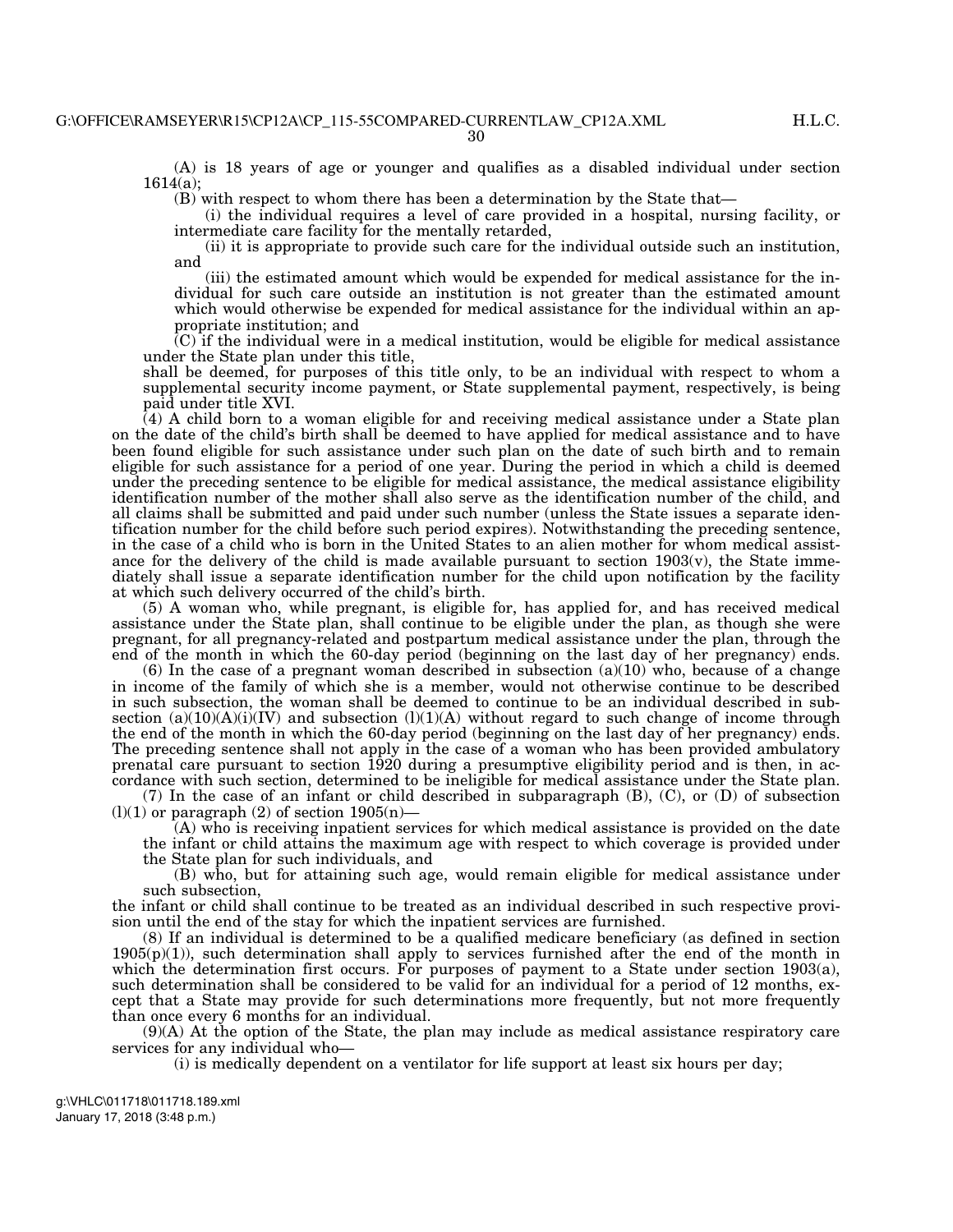31

(ii) has been so dependent for at least 30 consecutive days (or the maximum number of days authorized under the State plan, whichever is less) as an inpatient;

(iii) but for the availability of respiratory care services, would require respiratory care as an inpatient in a hospital, nursing facility, or intermediate care facility for the mentally retarded and would be eligible to have payment made for such inpatient care under the State plan;

(iv) has adequate social support services to be cared for at home; and

(v) wishes to be cared for at home.

(B) The requirements of subparagraph (A)(ii) may be satisfied by a continuous stay in one or more hospitals, nursing facilities, or intermediate care facilities for the mentally retarded.

(C) For purposes of this paragraph, respiratory care services means services provided on a part-time basis in the home of the individual by a respiratory therapist or other health care professional trained in respiratory therapy (as determined by the State), payment for which is not otherwise included within other items and services furnished to such individual as medical assistance under the plan.

(10)(A) The fact that an individual, child, or pregnant woman may be denied aid under part A of title IV pursuant to section  $402(a)(43)$  shall not be construed as denying (or permitting a State to deny) medical assistance under this title to such individual, child, or woman who is eligible for assistance under this title on a basis other than the receipt of aid under such part.

(B) If an individual, child, or pregnant woman is receiving aid under part A of title IV and such aid is terminated pursuant to section 402(a)(43), the State may not discontinue medical assistance under this title for the individual, child, or woman until the State has determined that the individual, child, or woman is not eligible for assistance under this title on a basis other than the receipt of aid under such part.

 $(11)(\hat{A})$  In the case of an individual who is enrolled with a group health plan under section 1906 and who would (but for this paragraph) lose eligibility for benefits under this title before the end of the minimum enrollment period (defined in subparagraph (B)), the State plan may provide, notwithstanding any other provision of this title, that the individual shall be deemed to continue to be eligible for such benefits until the end of such minimum period, but only with respect to such benefits provided to the individual as an enrollee of such plan.

(B) For purposes of subparagraph (A), the term ''minimum enrollment period'' means, with respect to an individual's enrollment with a group health plan, a period established by the State, of not more than 6 months beginning on the date the individual's enrollment under the plan becomes effective.

(12) At the option of the State, the plan may provide that an individual who is under an age specified by the State (not to exceed 19 years of age) and who is determined to be eligible for benefits under a State plan approved under this title under subsection (a)(10)(A) shall remain eligible for those benefits until the earlier of—

(A) the end of a period (not to exceed 12 months) following the determination; or

(B) the time that the individual exceeds that age.

(13) EXPRESS LANE OPTION.—

(A) IN GENERAL.—

(i) OPTION TO USE A FINDING FROM AN EXPRESS LANE AGENCY.—At the option of the State, the State plan may provide that in determining eligibility under this title for a child (as defined in subparagraph  $(G)$ ), the State may rely on a finding made within a reasonable period (as determined by the State) from an Express Lane agency (as defined in subparagraph (F)) when it determines whether a child satisfies one or more components of eligibility for medical assistance under this title. The State may rely on a finding from an Express Lane agency notwithstanding sections  $1902(a)(46)(B)$  and  $1137(d)$  or any differences in budget unit, disregard, deeming or other methodology, if the following requirements are met:

(I) PROHIBITION ON DETERMINING CHILDREN INELIGIBLE FOR COVERAGE.—If a finding from an Express Lane agency would result in a determination that a child does not satisfy an eligibility requirement for medical assistance under this title and for child health assistance under title XXI, the State shall determine eligibility for assistance using its regular procedures.

(II) NOTICE REQUIREMENT.—For any child who is found eligible for medical assistance under the State plan under this title or child health assistance under title XXI and who is subject to premiums based on an Express Lane agency's finding of such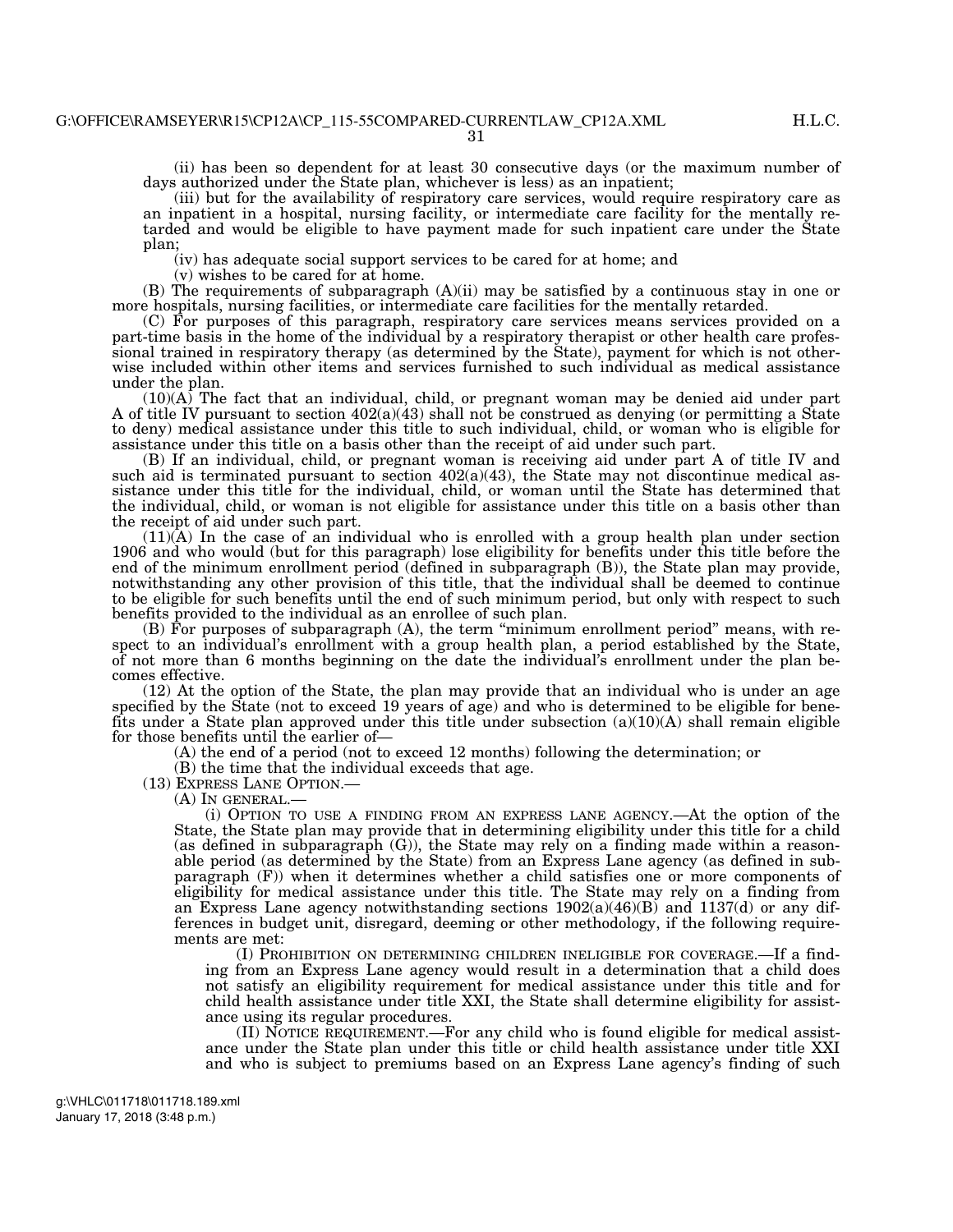child's income level, the State shall provide notice that the child may qualify for lower premium payments if evaluated by the State using its regular policies and of the procedures for requesting such an evaluation.

(III) COMPLIANCE WITH SCREEN AND ENROLL REQUIREMENT.—The State shall satisfy the requirements under subparagraphs  $(A)$  and  $(B)$  of section 2102 $(b)(3)$  (relating to screen and enroll) before enrolling a child in child health assistance under title XXI. At its option, the State may fulfill such requirements in accordance with either option provided under subparagraph (C) of this paragraph.

(IV) VERIFICATION OF CITIZENSHIP OR NATIONALITY STATUS.—The State shall satisfy the requirements of section  $1902(a)(46)(B)$  or  $2105(c)(9)$ , as applicable for verifications of citizenship or nationality status.

(V) CODING.—The State meets the requirements of subparagraph (E).

(ii) OPTION TO APPLY TO RENEWALS AND REDETERMINATIONS.—The State may apply the provisions of this paragraph when conducting initial determinations of eligibility, redeterminations of eligibility, or both, as described in the State plan.

(B) RULES OF CONSTRUCTION.—Nothing in this paragraph shall be construed—

(i) to limit or prohibit a State from taking any actions otherwise permitted under this title or title XXI in determining eligibility for or enrolling children into medical assistance under this title or child health assistance under title XXI; or

(ii) to modify the limitations in section  $1902(a)(5)$  concerning the agencies that may make a determination of eligibility for medical assistance under this title.<br>(C) OPTIONS FOR SATISFYING THE SCREEN AND ENROLL REQUIREMENT.—

(i) IN GENERAL.—With respect to a child whose eligibility for medical assistance under this title or for child health assistance under title XXI has been evaluated by a State agency using an income finding from an Express Lane agency, a State may carry out its duties under subparagraphs (A) and (B) of section  $2102(b)(3)$  (relating to screen and enroll) in accordance with either clause (ii) or clause (iii).<br>(ii) ESTABLISHING A SCREENING THRESHOLD.

 $(I)$  IN GENERAL.—Under this clause, the State establishes a screening threshold set as a percentage of the Federal poverty level that exceeds the highest income threshold applicable under this title to the child by a minimum of 30 percentage points or, at State option, a higher number of percentage points that reflects the value (as determined by the State and described in the State plan) of any differences between income methodologies used by the program administered by the Express Lane agency and the methodologies used by the State in determining eligibility for medical assistance under this title.

(II) CHILDREN WITH INCOME NOT ABOVE THRESHOLD.—If the income of a child does not exceed the screening threshold, the child is deemed to satisfy the income eligibility criteria for medical assistance under this title regardless of whether such child would otherwise satisfy such criteria.

(III) CHILDREN WITH INCOME ABOVE THRESHOLD.—If the income of a child exceeds the screening threshold, the child shall be considered to have an income above the Medicaid applicable income level described in section 2110(b)(4) and to satisfy the requirement under section  $2110(b)(1)(C)$  (relating to the requirement that CHIP matching funds be used only for children not eligible for Medicaid). If such a child is enrolled in child health assistance under title XXI, the State shall provide the parent, guardian, or custodial relative with the following:

(aa) Notice that the child may be eligible to receive medical assistance under the State plan under this title if evaluated for such assistance under the State's regular procedures and notice of the process through which a parent, guardian, or custodial relative can request that the State evaluate the child's eligibility for medical assistance under this title using such regular procedures.

(bb) A description of differences between the medical assistance provided under this title and child health assistance under title XXI, including differences in cost-sharing requirements and covered benefits.

(iii) TEMPORARY ENROLLMENT IN CHIP PENDING SCREEN AND ENROLL.-

(I) IN GENERAL.—Under this clause, a State enrolls a child in child health assistance under title XXI for a temporary period if the child appears eligible for such assistance based on an income finding by an Express Lane agency.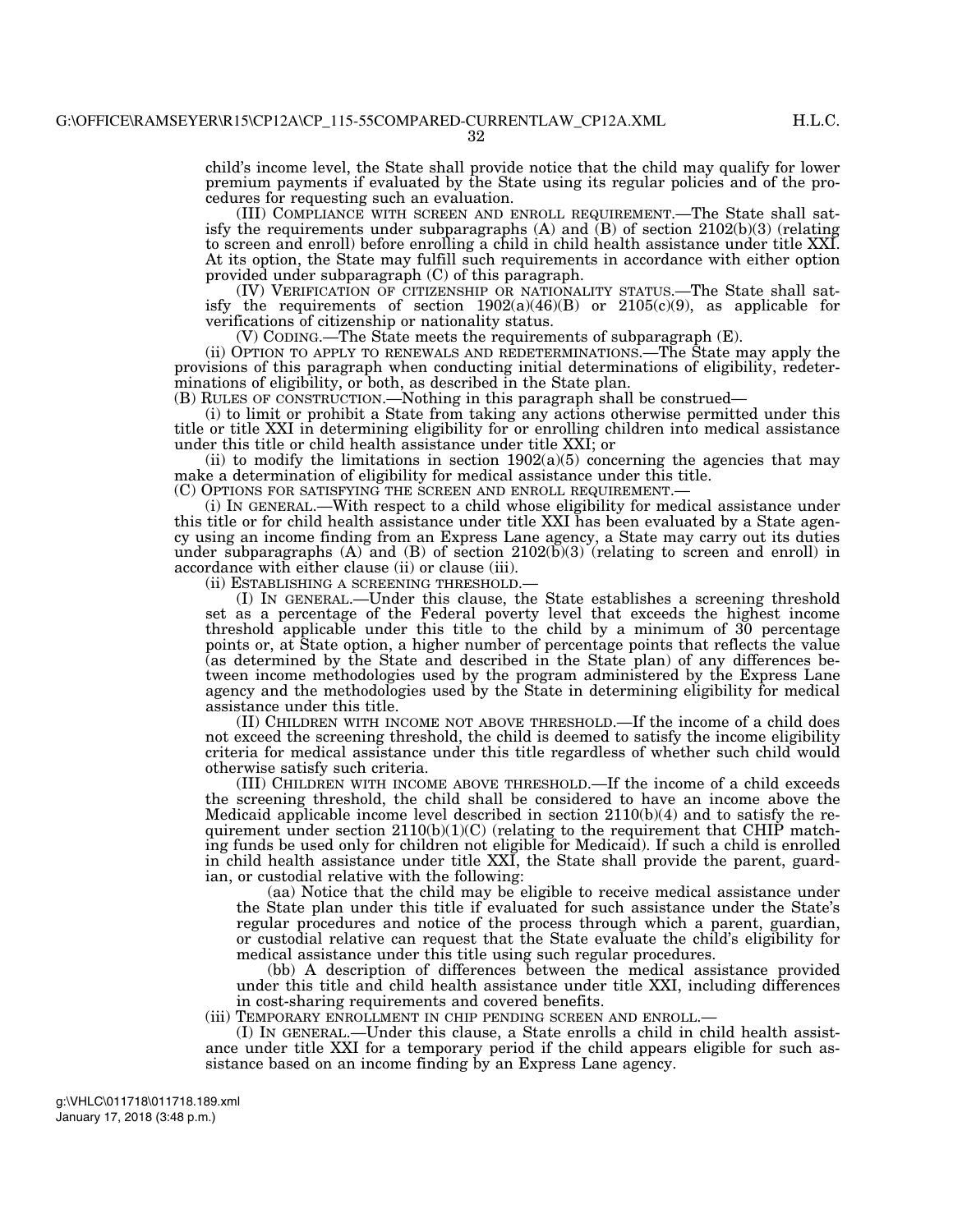33

(II) DETERMINATION OF ELIGIBILITY.—During such temporary enrollment period, the State shall determine the child's eligibility for child health assistance under title XXI or for medical assistance under this title in accordance with this clause.

(III) PROMPT FOLLOW UP.—In making such a determination, the State shall take prompt action to determine whether the child should be enrolled in medical assistance under this title or child health assistance under title XXI pursuant to subparagraphs  $(A)$  and  $(B)$  of section  $2102(b)(3)$  (relating to screen and enroll).

(IV) REQUIREMENT FOR SIMPLIFIED DETERMINATION.—In making such a determination, the State shall use procedures that, to the maximum feasible extent, reduce the burden imposed on the individual of such determination. Such procedures may not require the child's parent, guardian, or custodial relative to provide or verify information that already has been provided to the State agency by an Express Lane agency or another source of information unless the State agency has reason to believe the information is erroneous.

(V) AVAILABILITY OF CHIP MATCHING FUNDS DURING TEMPORARY ENROLLMENT PE-RIOD.—Medical assistance for items and services that are provided to a child enrolled in title XXI during a temporary enrollment period under this clause shall be treated as child health assistance under such title.

(D) OPTION FOR AUTOMATIC ENROLLMENT.—

(i) IN GENERAL.—The State may initiate and determine eligibility for medical assistance under the State Medicaid plan or for child health assistance under the State CHIP plan without a program application from, or on behalf of, the child based on data obtained from sources other than the child (or the child's family), but a child can only be automatically enrolled in the State Medicaid plan or the State CHIP plan if the child or the family affirmatively consents to being enrolled through affirmation in writing, by telephone, orally, through electronic signature, or through any other means specified by the Secretary or by signature on an Express Lane agency application, if the requirement of clause (ii) is met.

(ii) INFORMATION REQUIREMENT.—The requirement of this clause is that the State informs the parent, guardian, or custodial relative of the child of the services that will be covered, appropriate methods for using such services, premium or other cost sharing charges (if any) that apply, medical support obligations (under section  $1912(a)$ ) created by enrollment (if applicable), and the actions the parent, guardian, or relative must take to maintain enrollment and renew coverage.

(E) CODING; APPLICATION TO ENROLLMENT ERROR RATES.—

(i) IN GENERAL.—For purposes of subparagraph  $(A)(iv)$ , the requirement of this subparagraph for a State is that the State agrees to—

(I) assign such codes as the Secretary shall require to the children who are enrolled in the State Medicaid plan or the State CHIP plan through reliance on a finding made by an Express Lane agency for the duration of the State's election under this paragraph;

(II) annually provide the Secretary with a statistically valid sample (that is approved by Secretary) of the children enrolled in such plans through reliance on such a finding by conducting a full Medicaid eligibility review of the children identified for such sample for purposes of determining an eligibility error rate (as described in clause (iv)) with respect to the enrollment of such children (and shall not include such children in any data or samples used for purposes of complying with a Medicaid Eligibility Quality Control (MEQC) review or a payment error rate measurement (PERM) requirement);

(III) submit the error rate determined under subclause (II) to the Secretary;

(IV) if such error rate exceeds 3 percent for either of the first 2 fiscal years in which the State elects to apply this paragraph, demonstrate to the satisfaction of the Secretary the specific corrective actions implemented by the State to improve upon such error rate; and

(V) if such error rate exceeds 3 percent for any fiscal year in which the State elects to apply this paragraph, a reduction in the amount otherwise payable to the State under section 1903(a) for quarters for that fiscal year, equal to the total amount of erroneous excess payments determined for the fiscal year only with respect to the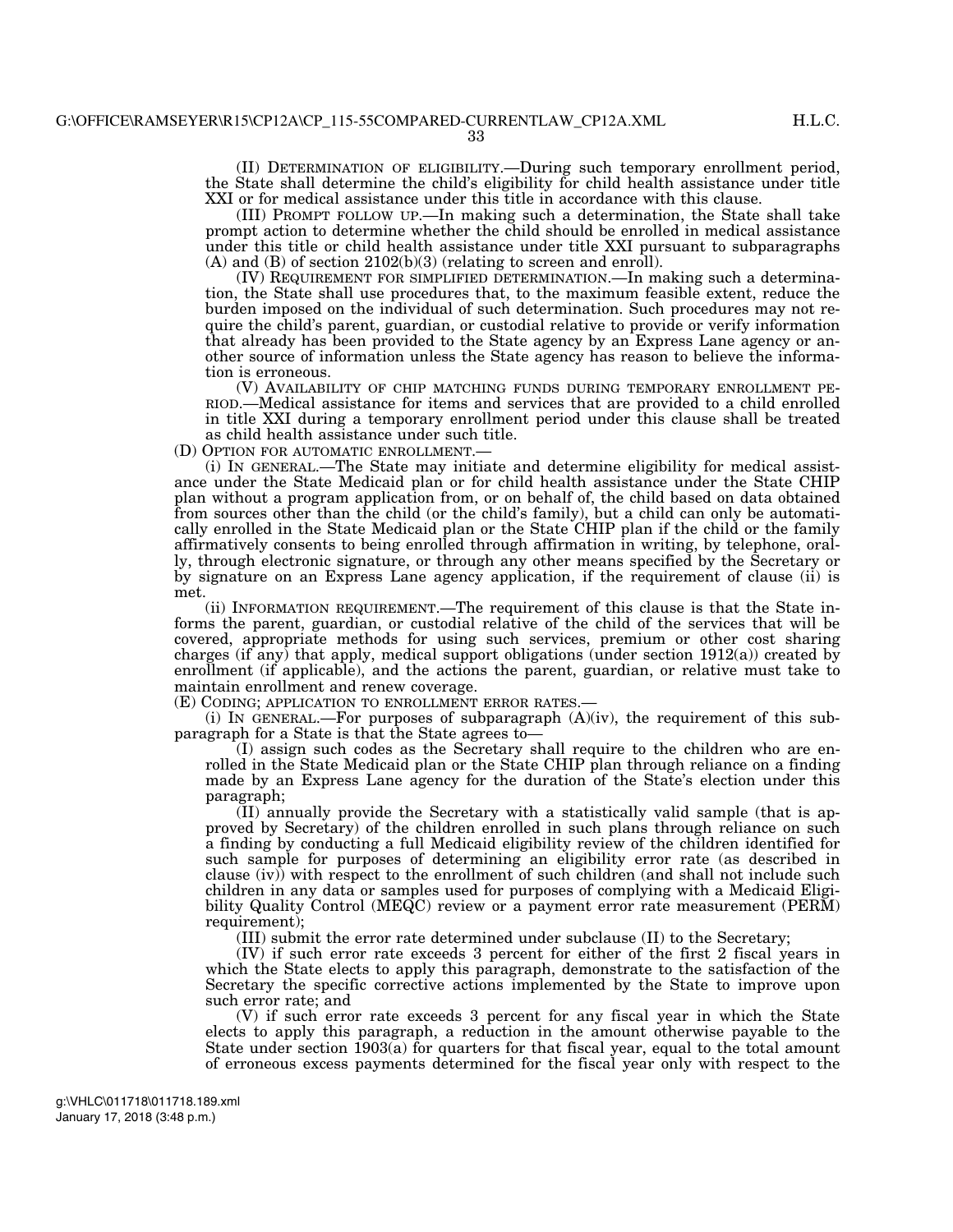34

children included in the sample for the fiscal year that are in excess of a 3 percent error rate with respect to such children.

(ii) NO PUNITIVE ACTION BASED ON ERROR RATE.—The Secretary shall not apply the error rate derived from the sample under clause (i) to the entire population of children enrolled in the State Medicaid plan or the State CHIP plan through reliance on a finding made by an Express Lane agency, or to the population of children enrolled in such plans on the basis of the State's regular procedures for determining eligibility, or penalize the State on the basis of such error rate in any manner other than the reduction of payments provided for under clause (i)(V).

(iii) RULE OF CONSTRUCTION.—Nothing in this paragraph shall be construed as relieving a State that elects to apply this paragraph from being subject to a penalty under section 1903(u), for payments made under the State Medicaid plan with respect to ineligible individuals and families that are determined to exceed the error rate permitted under that section (as determined without regard to the error rate determined under clause  $(i)(II)$ ).

(iv) ERROR RATE DEFINED.—In this subparagraph, the term ''error rate'' means the rate of erroneous excess payments for medical assistance (as defined in section  $1903(u)(1)(D)$ ) for the period involved, except that such payments shall be limited to individuals for which eligibility determinations are made under this paragraph and except that in applying this paragraph under title XXI, there shall be substituted for references to provisions of this title corresponding provisions within title XXI.

(F) EXPRESS LANE AGENCY.—

(i) IN GENERAL.—In this paragraph, the term ''Express Lane agency'' means a public agency that—

(I) is determined by the State Medicaid agency or the State CHIP agency (as applicable) to be capable of making the determinations of one or more eligibility requirements described in subparagraph  $(A)(i)$ ;

(II) is identified in the State Medicaid plan or the State CHIP plan; and

(III) notifies the child's family—

(aa) of the information which shall be disclosed in accordance with this paragraph;

(bb) that the information disclosed will be used solely for purposes of determining eligibility for medical assistance under the State Medicaid plan or for child health assistance under the State CHIP plan; and

(cc) that the family may elect to not have the information disclosed for such purposes; and

(IV) enters into, or is subject to, an interagency agreement to limit the disclosure and use of the information disclosed.

(ii) INCLUSION OF SPECIFIC PUBLIC AGENCIES AND INDIAN TRIBES AND TRIBAL ORGANIZA-TIONS.—Such term includes the following:

(I) A public agency that determines eligibility for assistance under any of the following:

(aa) The temporary assistance for needy families program funded under part A of title IV.

(bb) A State program funded under part D of title IV.

(cc) The State Medicaid plan.

(dd) The State CHIP plan.

(ee) The Food and Nutrition Act of 2008 (7 U.S.C. 2011 et seq.).

(ff) The Head Start Act (42 U.S.C. 9801 et seq.).

(gg) The Richard B. Russell National School Lunch Act (42 U.S.C. 1751 et seq.).

(hh) The Child Nutrition Act of 1966 (42 U.S.C. 1771 et seq.).

(ii) The Child Care and Development Block Grant Act of 1990 (42 U.S.C. 9858 et seq.).

(jj) The Stewart B. McKinney Homeless Assistance Act (42 U.S.C. 11301 et seq.)

(kk) The United States Housing Act of 1937 (42 U.S.C. 1437 et seq.).

(ll) The Native American Housing Assistance and Self-Determination Act of 1996 (25 U.S.C. 4101 et seq.).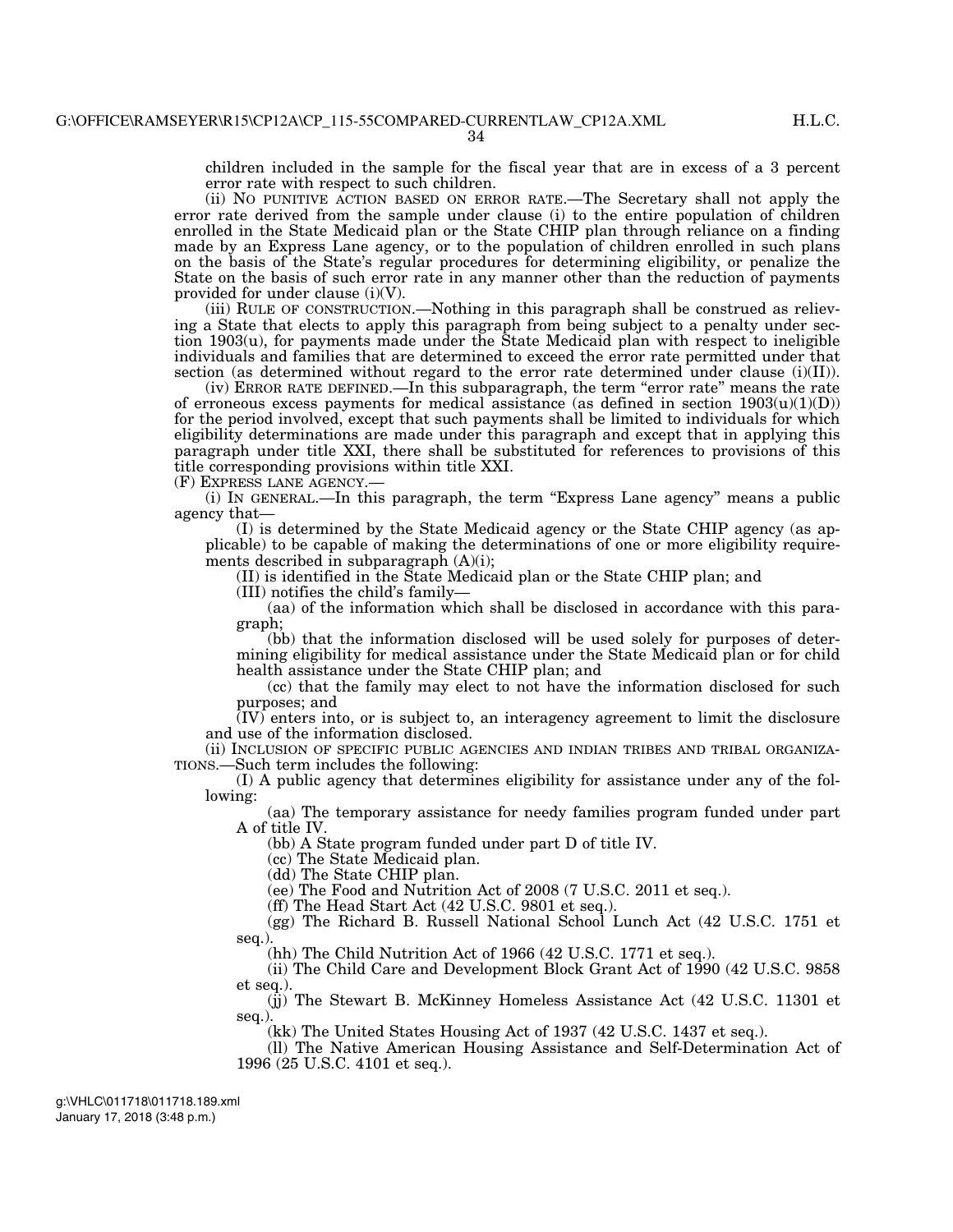35

(II) A State-specified governmental agency that has fiscal liability or legal responsibility for the accuracy of the eligibility determination findings relied on by the State.

(III) A public agency that is subject to an interagency agreement limiting the disclosure and use of the information disclosed for purposes of determining eligibility under the State Medicaid plan or the State CHIP plan.

(IV) The Indian Health Service, an Indian Tribe, Tribal Organization, or Urban Indian Organization (as defined in section 1139(c)).

(iii) EXCLUSIONS.—Such term does not include an agency that determines eligibility for a program established under the Social Services Block Grant established under title XX or a private, for-profit organization.

(iv) RULES OF CONSTRUCTION.—Nothing in this paragraph shall be construed as—

(I) exempting a State Medicaid agency from complying with the requirements of section  $1902(a)(4)$  relating to merit-based personnel standards for employees of the State Medicaid agency and safeguards against conflicts of interest); or

(II) authorizing a State Medicaid agency that elects to use Express Lane agencies under this subparagraph to use the Express Lane option to avoid complying with such requirements for purposes of making eligibility determinations under the State Medicaid plan.

(v) ADDITIONAL DEFINITIONS.—In this paragraph:

(I) STATE.—The term ''State'' means 1 of the 50 States or the District of Columbia. (II) STATE CHIP AGENCY.—The term ''State CHIP agency'' means the State agency responsible for administering the State CHIP plan.

(III) STATE CHIP PLAN.—The term ''State CHIP plan'' means the State child health plan established under title XXI and includes any waiver of such plan.

(IV) STATE MEDICAID AGENCY.—The term ''State Medicaid agency'' means the State agency responsible for administering the State Medicaid plan.

(V) STATE MEDICAID PLAN.—The term ''State Medicaid plan'' means the State plan established under title XIX and includes any waiver of such plan.

(G) CHILD DEFINED.—For purposes of this paragraph, the term ''child'' means an individual under 19 years of age, or, at the option of a State, such higher age, not to exceed 21 years of age, as the State may elect.

(H) STATE OPTION TO RELY ON STATE INCOME TAX DATA OR RETURN.—At the option of the State, a finding from an Express Lane agency may include gross income or adjusted gross income shown by State income tax records or returns.

(I) APPLICATION.—This paragraph shall not apply with respect to eligibility determinations

 $(14)$  INCOME DETERMINED USING MODIFIED ADJUSTED GROSS INCOME.—<br>(A) IN GENERAL.—Notwithstanding subsection (r) or any other provision of this title, except as provided in subparagraph  $(D)$ , for purposes of determining income eligibility for medical assistance under the State plan or under any waiver of such plan and for any other purpose applicable under the plan or waiver for which a determination of income is required, including with respect to the imposition of premiums and cost-sharing, a State shall use the modified adjusted gross income of an individual and, in the case of an individual in a family greater than 1, the household income of such family. A State shall establish income eligibility thresholds for populations to be eligible for medical assistance under the State plan or a waiver of the plan using modified adjusted gross income and household income that are not less than the effective income eligibility levels that applied under the State plan or waiver on the date of enactment of the Patient Protection and Affordable Care Act. For purposes of complying with the maintenance of effort requirements under subsection (gg) during the transition to modified adjusted gross income and household income, a State shall, working with the Secretary, establish an equivalent income test that ensures individuals eligible for medical assistance under the State plan or under a waiver of the plan on the date of enactment of the Patient Protection and Affordable Care Act, do not lose coverage under the State plan or under a waiver of the plan. The Secretary may waive such provisions of this title and title XXI as are necessary to ensure that States establish income and eligibility determination systems that protect beneficiaries.

(B) NO INCOME OR EXPENSE DISREGARDS.—Subject to subparagraph (I), no type of expense, block, or other income disregard shall be applied by a State to determine income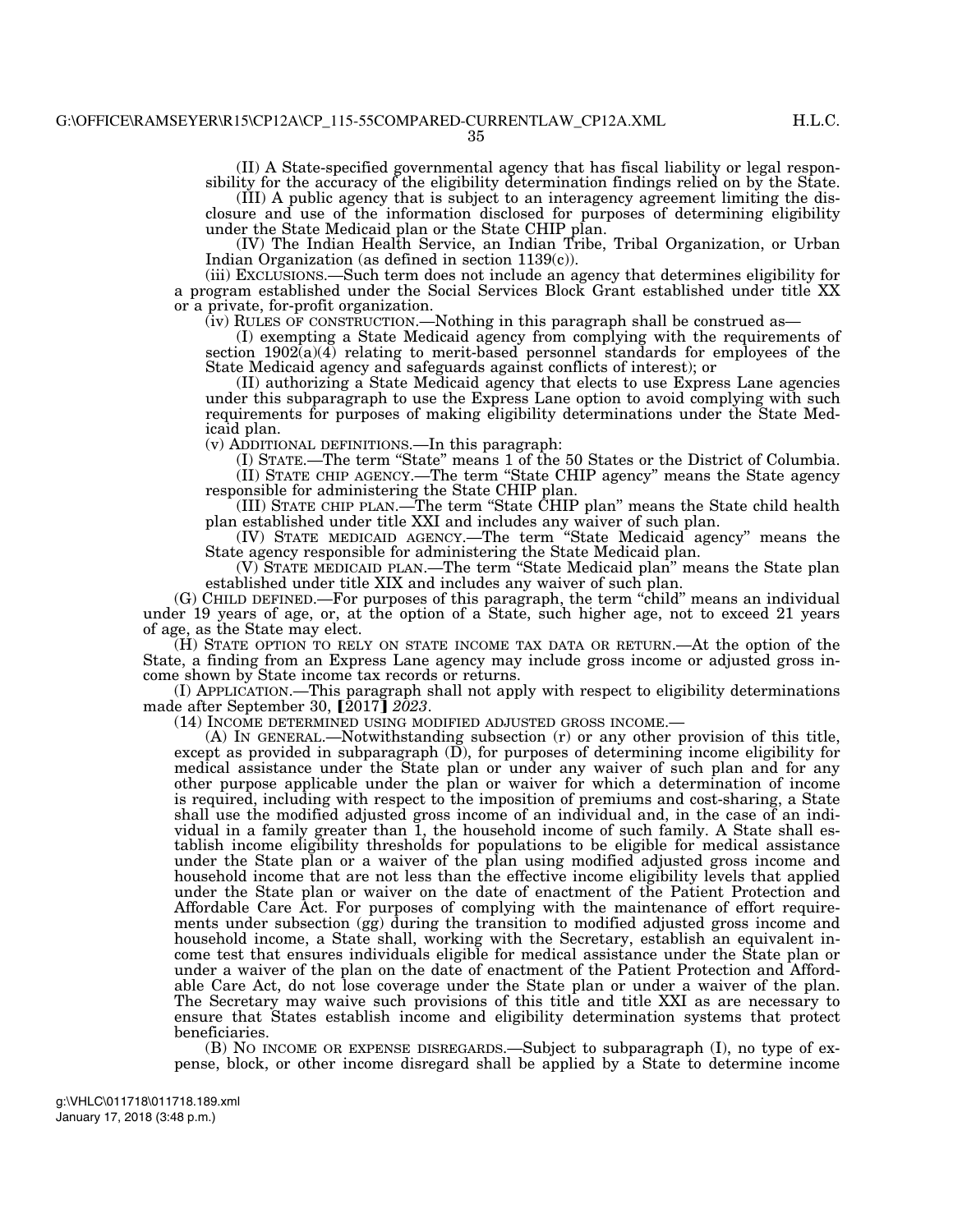eligibility for medical assistance under the State plan or under any waiver of such plan or for any other purpose applicable under the plan or waiver for which a determination of income is required.

(C) NO ASSETS TEST.—A State shall not apply any assets or resources test for purposes of determining eligibility for medical assistance under the State plan or under a waiver % of the plan.<br>(D) Exceptions.—

(i) INDIVIDUALS ELIGIBLE BECAUSE OF OTHER AID OR ASSISTANCE, ELDERLY INDIVIDUALS, MEDICALLY NEEDY INDIVIDUALS, AND INDIVIDUALS ELIGIBLE FOR MEDICARE COST-SHARING.—Subparagraphs  $(A)$ ,  $(B)$ , and  $(C)$  shall not apply to the gibility under the State plan or under a waiver for medical assistance for the following:

(I) Individuals who are eligible for medical assistance under the State plan or under a waiver of the plan on a basis that does not require a determination of income by the State agency administering the State plan or waiver, including as a result of eligibility for, or receipt of, other Federal or State aid or assistance, individuals who are eligible on the basis of receiving (or being treated as if receiving) supplemental security income benefits under title XVI, and individuals who are eligible as a result of being or being deemed to be a child in foster care under the responsibility of the State.

(II) Individuals who have attained age 65.

(III) Individuals who qualify for medical assistance under the State plan or under any waiver of such plan on the basis of being blind or disabled (or being treated as being blind or disabled) without regard to whether the individual is eligible for supplemental security income benefits under title XVI on the basis of being blind or disabled and including an individual who is eligible for medical assistance on the basis of section  $1902(e)(3)$ .

(IV) Individuals described in subsection (a)(10)(C).

(V) Individuals described in any clause of subsection  $(a)(10)(E)$ .

(ii) EXPRESS LANE AGENCY FINDINGS.—In the case of a State that elects the Express Lane option under paragraph (13), notwithstanding subparagraphs (A), (B), and (C), the State may rely on a finding made by an Express Lane agency in accordance with that paragraph relating to the income of an individual for purposes of determining the individual's eligibility for medical assistance under the State plan or under a waiver of the plan.

(iii) MEDICARE PRESCRIPTION DRUG SUBSIDIES DETERMINATIONS.—Subparagraphs (A), (B), and (C) shall not apply to any determinations of eligibility for premium and cost-sharing subsidies under and in accordance with section 1860D–14 made by the State pursuant to section 1935(a)(2).

 $(iv)$  LONG-TERM CARE.—Subparagraphs  $(A)$ ,  $(B)$ , and  $(C)$  shall not apply to any determinations of eligibility of individuals for purposes of medical assistance for nursing facility services, a level of care in any institution equivalent to that of nursing facility services, home or community-based services furnished under a waiver or State plan amendment under section 1915 or a waiver under section 1115, and services described in section  $1917(c)(1)(C)(ii)$ .

(v) GRANDFATHER OF CURRENT ENROLLEES UNTIL DATE OF NEXT REGULAR REDETER-MINATION.—An individual who, on January 1, 2014, is enrolled in the State plan or under a waiver of the plan and who would be determined ineligible for medical assistance solely because of the application of the modified adjusted gross income or household income standard described in subparagraph (A), shall remain eligible for medical assistance under the State plan or waiver (and subject to the same premiums and cost-sharing as applied to the individual on that date) through March 31, 2014, or the date on which the individual's next regularly scheduled redetermination of eligibility is to occur, whichever is later.

(E) TRANSITION PLANNING AND OVERSIGHT.—Each State shall submit to the Secretary for the Secretary's approval the income eligibility thresholds proposed to be established using modified adjusted gross income and household income, the methodologies and procedures to be used to determine income eligibility using modified adjusted gross income and household income and, if applicable, a State plan amendment establishing an optional eli-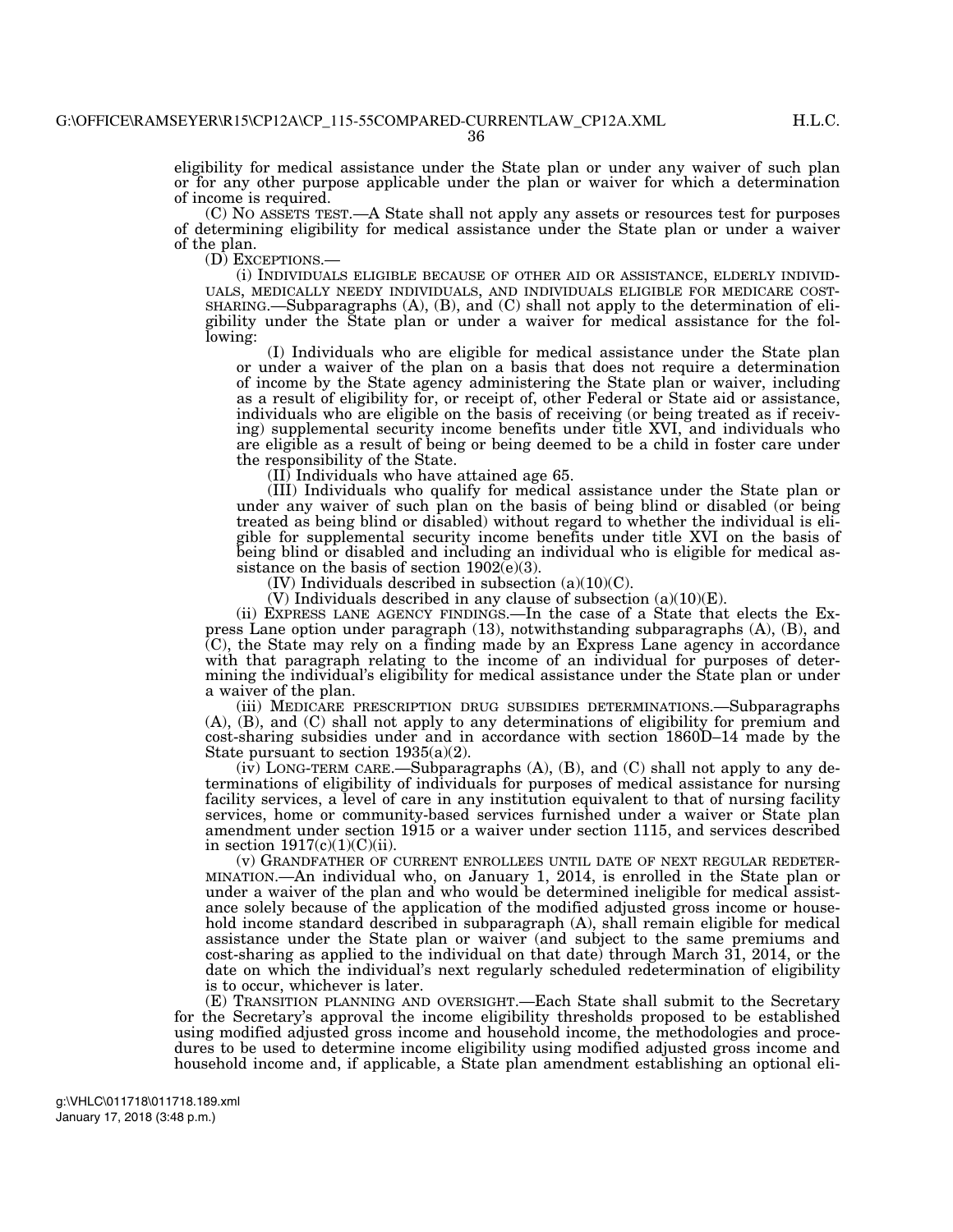37

gibility category under subsection  $(a)(10)(A)(ii)(XX)$ . To the extent practicable, the State shall use the same methodologies and procedures for purposes of making such determinations as the State used on the date of enactment of the Patient Protection and Affordable Care Act. The Secretary shall ensure that the income eligibility thresholds proposed to be established using modified adjusted gross income and household income, including under the eligibility category established under subsection  $(a)(10)(A)(ii)(XX)$ , and the methodologies and procedures proposed to be used to determine income eligibility, will not result in children who would have been eligible for medical assistance under the State plan or under a waiver of the plan on the date of enactment of the Patient Protection and Affordable Care Act no longer being eligible for such assistance.

(F) LIMITATION ON SECRETARIAL AUTHORITY.—The Secretary shall not waive compliance with the requirements of this paragraph except to the extent necessary to permit a State to coordinate eligibility requirements for dual eligible individuals (as defined in section 1915(h)(2)(B)) under the State plan or under a waiver of the plan and under title XVIII and individuals who require the level of care provided in a hospital, a nursing facility, or an intermediate care facility for the mentally retarded.

(G) DEFINITIONS OF MODIFIED ADJUSTED GROSS INCOME AND HOUSEHOLD INCOME.—In this paragraph, the terms ''modified adjusted gross income'' and ''household income'' have the meanings given such terms in section  $36B(d)(2)$  of the Internal Revenue Code of 1986.

(H) CONTINUED APPLICATION OF MEDICAID RULES REGARDING POINT-IN-TIME INCOME AND SOURCES OF INCOME.—The requirement under this paragraph for States to use modified adjusted gross income and household income to determine income eligibility for medical assistance under the State plan or under any waiver of such plan and for any other purpose applicable under the plan or waiver for which a determination of income is required shall not be construed as affecting or limiting the application of—

(i) the requirement under this title and under the State plan or a waiver of the plan to determine an individual's income as of the point in time at which an application for medical assistance under the State plan or a waiver of the plan is processed; or

(ii) any rules established under this title or under the State plan or a waiver of the plan regarding sources of countable income.

(I) TREATMENT OF PORTION OF MODIFIED ADJUSTED GROSS INCOME.—For purposes of determining the income eligibility of an individual for medical assistance whose eligibility is determined based on the application of modified adjusted gross income under subparagraph (A), the State shall—

(i) determine the dollar equivalent of the difference between the upper income limit on eligibility for such an individual (expressed as a percentage of the poverty line) and such upper income limit increased by 5 percentage points; and

(ii) notwithstanding the requirement in subparagraph (A) with respect to use of modified adjusted gross income, utilize as the applicable income of such individual, in determining such income eligibility, an amount equal to the modified adjusted gross income applicable to such individual reduced by such dollar equivalent amount.

*(J) EXCLUSION OF PARENT MENTOR COMPENSATION FROM INCOME DETERMINATION.— Any nominal amount received by an individual as compensation, including a stipend, for participation as a parent mentor (as defined in paragraph (5) of section 2113(f)) in an activity or program funded through a grant under such section shall be disregarded for purposes of determining the income eligibility of such individual for medical assistance under the State plan or any waiver of such plan.* 

 $[(14)]$   $(15)$  Exclusion of compensation for participation in a clinical trial for test-ING OF TREATMENTS FOR A RARE DISEASE OR CONDITION.—The first \$2,000 received by an individual (who has attained 19 years of age) as compensation for participation in a clinical trial meeting the requirements of section  $1612(b)(26)$  shall be disregarded for purposes of determining the income eligibility of such individual for medical assistance under the State plan or any waiver of such plan.

(f) Notwithstanding any other provision of this title, except as provided in subsection (e) and section 1619(b)(3) and section 1924, except with respect to qualified disabled and working individuals (described in section 1905(s)), and except with respect to qualified medicare beneficiaries, qualified severely impaired individuals, and individuals described in subsection (m)(1), no State not eligible to participate in the State plan program established under title XVI shall be required to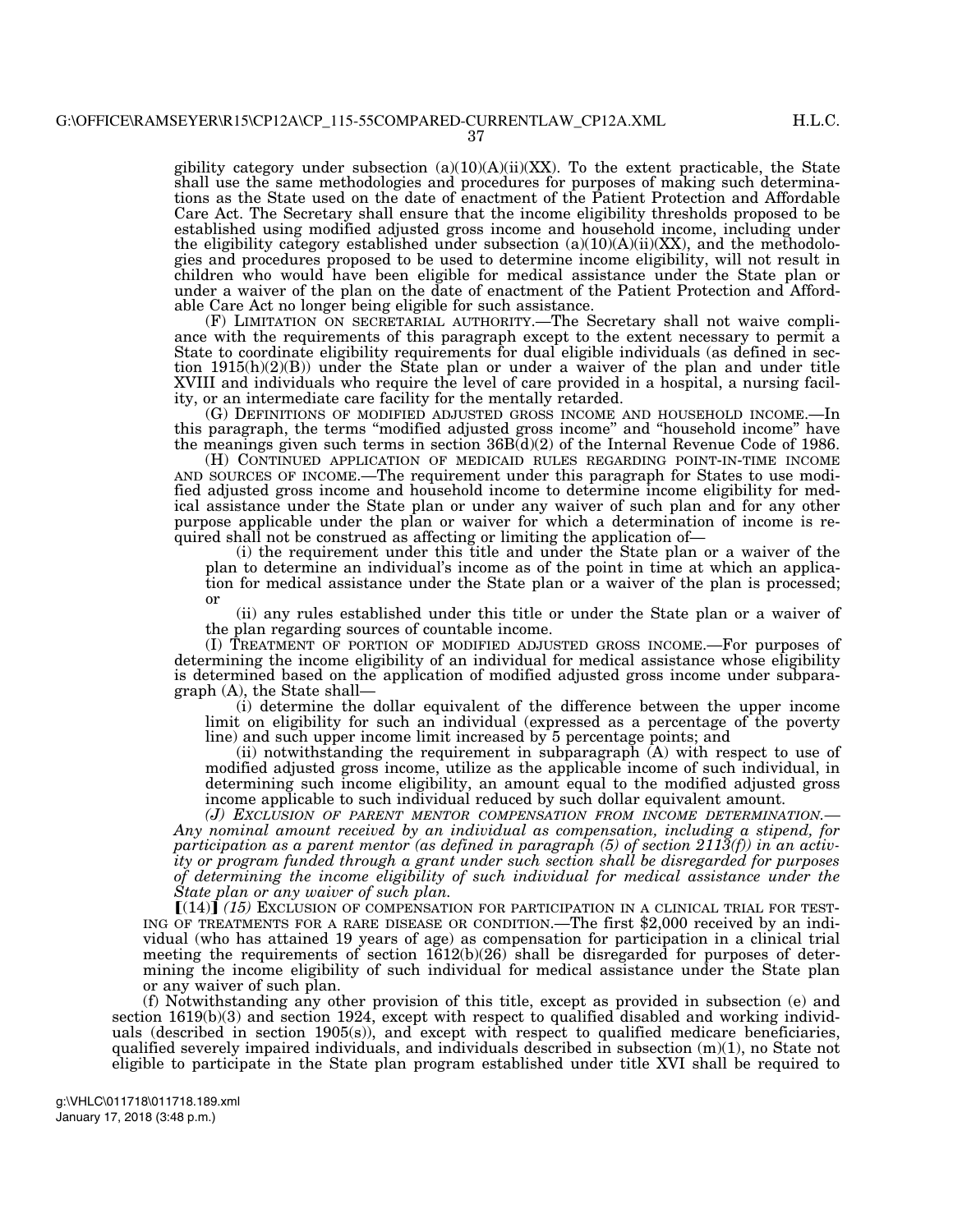provide medical assistance to any aged, blind, or disabled individual (within the meaning of title XVI) for any month unless such State would be (or would have been) required to provide medical assistance to such individual for such month had its plan for medical assistance approved under this title and in effect on January 1, 1972, been in effect in such month, except that for this purpose any such individual shall be deemed eligible for medical assistance under such State plan if (in addition to meeting such other requirements as are or may be imposed under the State plan) the income of any such individual as determined in accordance with section 1903(f) (after deducting any supplemental security income payment and State supplementary payment made with respect to such individual, and incurred expenses for medical care as recognized under State law regardless of whether such expenses are reimbursed under another public program of the State or political subdivision thereof) is not in excess of the standard for medical assistance established under the State plan as in effect on January 1, 1972. In States which provide medical assistance to individuals pursuant to paragraph  $(10)(C)$  of subsection (a) of this section, an individual who is eligible for medical assistance by reason of the requirements of this section concerning the deduction of incurred medical expenses from income shall be considered an individual eligible for medical assistance under paragraph  $(10)(A)$  of that subsection if that individual is, or is eligible to be (1) an individual with respect to whom there is payable a State supplementary payment on the basis of which similarly situated individuals are eligible to receive medical assistance equal in amount, duration, and scope to that provided to individuals eligible under paragraph  $(10)(A)$ , or  $(2)$  an eligible individual or eligible spouse, as defined in title XVI, with respect to whom supplemental security income benefits are payable; otherwise that individual shall be considered to be an individual eligible for medical assistance under paragraph (10)(C) of that subsection. In States which do not provide medical assistance to individuals pursuant to paragraph  $(10)(C)$  of that subsection, an individual who is eligible for medical assistance by reason of the requirements of this section concerning the deduction of incurred medical expenses from income shall be considered an individual eligible for medical assistance under paragraph (10)(A) of that subsection.

(g) In addition to any other sanction available to a State, a State may provide for a reduction of any payment amount otherwise due with respect to a person who furnishes services under the plan in an amount equal to up to three times the amount of any payment sought to be collected by that person in violation of subsection  $(a)(25)(C)$ .

(h) Nothing in this title (including subsections  $(a)(13)$  and  $(a)(30)$  of this section) shall be construed as authorizing the Secretary to limit the amount of payment that may be made under a plan under this title for home and community care.

 $(i)(1)$  In addition to any other authority under State law, where a State determines that a intermediate care facility for the mentally retarded which is certified for participation under its plan no longer substantially meets the requirements for such a facility under this title and further determines that the facility's deficiencies—

(A) immediately jeopardize the health and safety of its patients, the State shall provide for the termination of the facility's certification for participation under the plan and may provide, or

(B) do not immediately jeopardize the health and safety of its patients, the State may, in lieu of providing for terminating the facility's certification for participation under the plan, establish alternative remedies if the State demonstrates to the Secretary's satisfaction that the alternative remedies are effective in deterring noncompliance and correcting deficiencies, and may provide

that no payment will be made under the State plan with respect to any individual admitted to such facility after a date specified by the State.

(2) The State shall not make such a decision with respect to a facility until the facility has had a reasonable opportunity, following the initial determination that it no longer substantially meets the requirements for such a facility under this title, to correct its deficiencies, and, following this period, has been given reasonable notice and opportunity for a hearing.

(3) The State's decision to deny payment may be made effective only after such notice to the public and to the facility as may be provided for by the State, and its effectiveness shall terminate  $(A)$  when the State finds that the facility is in substantial compliance (or is making good faith efforts to achieve substantial compliance) with the requirements for such a facility under this title, or  $(B)$  in the case described in paragraph  $(1)(B)$ , with the end of the eleventh month following the month such decision is made effective, whichever occurs first. If a facility to which clause (B) of the previous sentence applies still fails to substantially meet the provisions of the respective section on the date specified in such clause, the State shall terminate such facility's certification for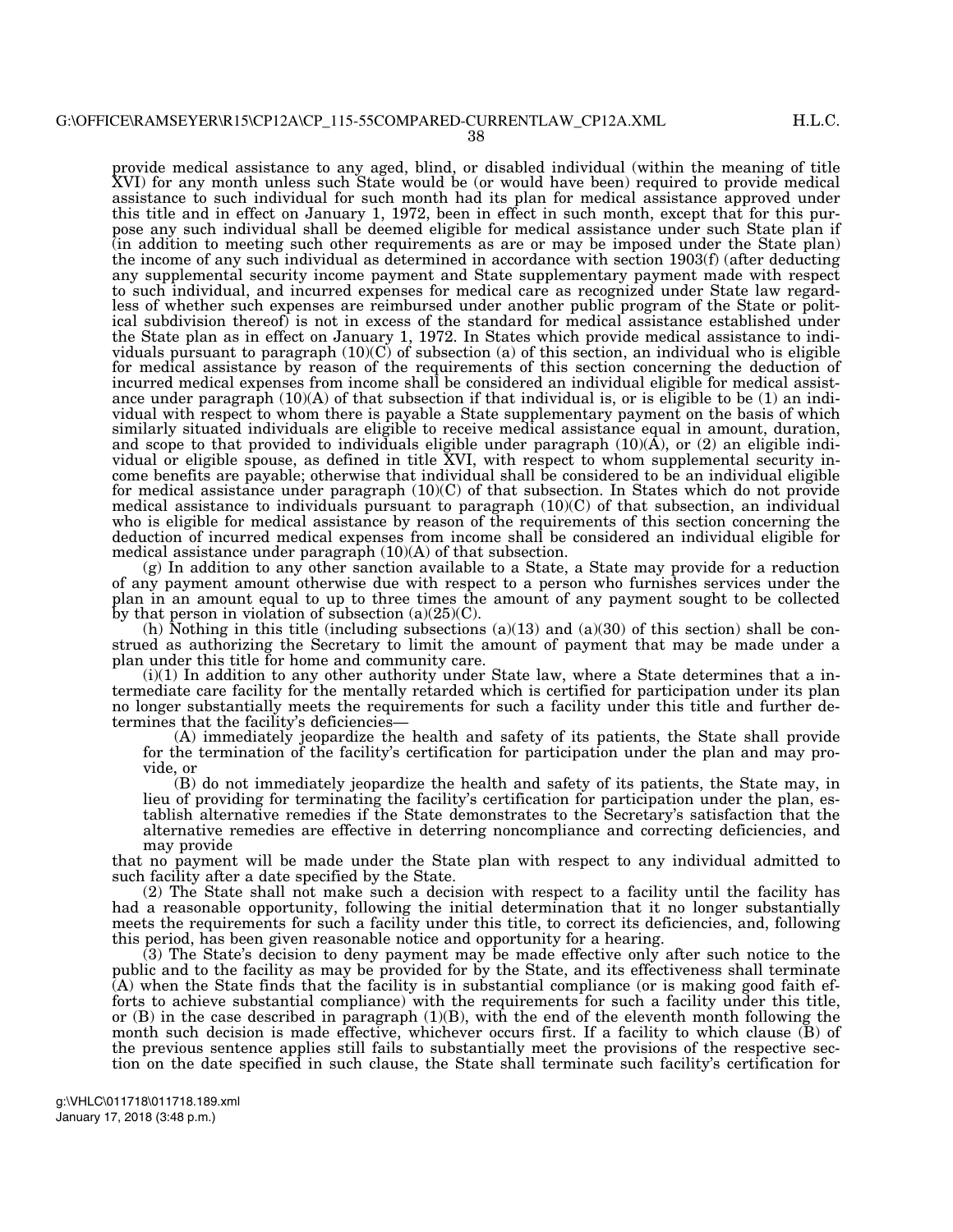participation under the plan effective with the first day of the first month following the month specified in such clause.

(j) Notwithstanding any other requirement of this title, the Secretary may waive or modify any requirement of this title with respect to the medical assistance program in American Samoa and the Northern Mariana Islands, other than a waiver of the Federal medical assistance percentage, the limitation in section 1108(f), or the requirement that payment may be made for medical assistance only with respect to amounts expended by American Samoa or the Northern Mariana Islands for care and services described in a numbered paragraph of section 1905(a).

(k)(1) The medical assistance provided to an individual described in subclause (VIII) of subsection  $(a)(10)(A)(i)$  shall consist of benchmark coverage described in section 1937(b)(1) or benchmark equivalent coverage described in section  $1937(b)(2)$ . Such medical assistance shall be provided subject to the requirements of section 1937, without regard to whether a State otherwise has elected the option to provide medical assistance through coverage under that section, unless an individual described in subclause (VIII) of subsection  $(\tilde{a})(10)(A)(i)$  is also an individual for whom, under subparagraph (B) of section  $1937(a)(2)$ , the State may not require enrollment in benchmark coverage described in subsection (b)(1) of section 1937 or benchmark equivalent coverage described in subsection (b)(2) of that section.

(2) Beginning with the first day of any fiscal year quarter that begins on or after April 1, 2010, and before January 1, 2014, a State may elect through a State plan amendment to provide medical assistance to individuals who would be described in subclause (VIII) of subsection (a)(10)(A)(i) if that subclause were effective before January 1, 2014. A State may elect to phase-in the extension of eligibility for medical assistance to such individuals based on income, so long as the State does not extend such eligibility to individuals described in such subclause with higher income before making individuals described in such subclause with lower income eligible for medical assistance.

(3) If an individual described in subclause (VIII) of subsection  $(a)(10)(A)(i)$  is the parent of a child who is under 19 years of age (or such higher age as the State may have elected) who is eligible for medical assistance under the State plan or under a waiver of such plan (under that subclause or under a State plan amendment under paragraph (2), the individual may not be enrolled under the State plan unless the individual's child is enrolled under the State plan or under a waiver of the plan or is enrolled in other health insurance coverage. For purposes of the preceding sentence, the term ''parent'' includes an individual treated as a caretaker relative for purposes of carrying out section 1931.

 $(1)(1)$  Individuals described in this paragraph are—

(A) women during pregnancy (and during the 60-day period beginning on the last day of the pregnancy),

(B) infants under one year of age,

(C) children who have attained one year of age but have not attained 6 years of age, and (D) children born after September 30, 1983 (or, at the option of a State, after any earlier

date), who have attained 6 years of age but have not attained 19 years of age, who are not described in any of subclauses (I) through (III) of subsection  $(a)(10)(A)(i)$  and whose family income does not exceed the income level established by the State under paragraph (2) for a family size equal to the size of the family, including the woman, infant, or child.

 $(2)(A)(i)$  For purposes of paragraph  $(1)$  with respect to individuals described in subparagraph (A) or (B) of that paragraph, the State shall establish an income level which is a percentage (not less than the percentage provided under clause (ii) and not more than 185 percent) of the income official poverty line (as defined by the Office of Management and Budget, and revised annually in accordance with section 673(2) of the Omnibus Budget Reconciliation Act of 1981) applicable to a family of the size involved.

(ii) The percentage provided under this clause, with respect to eligibility for medical assistance on or after—

(I) July 1, 1989, is 75 percent, or, if greater, the percentage provided under clause (iii), and

(II) April 1, 1990, 133 percent, or, if greater, the percentage provided under clause (iv). (iii) In the case of a State which, as of the date of the enactment of this clause, has elected to provide, and provides, medical assistance to individuals described in this subsection or has enacted legislation authorizing, or appropriating funds, to provide such assistance to such individuals before July 1, 1989, the percentage provided under clause (ii)(I) shall not be less than-

(I) the percentage specified by the State in an amendment to its State plan (whether approved or not) as of the date of the enactment of this clause, or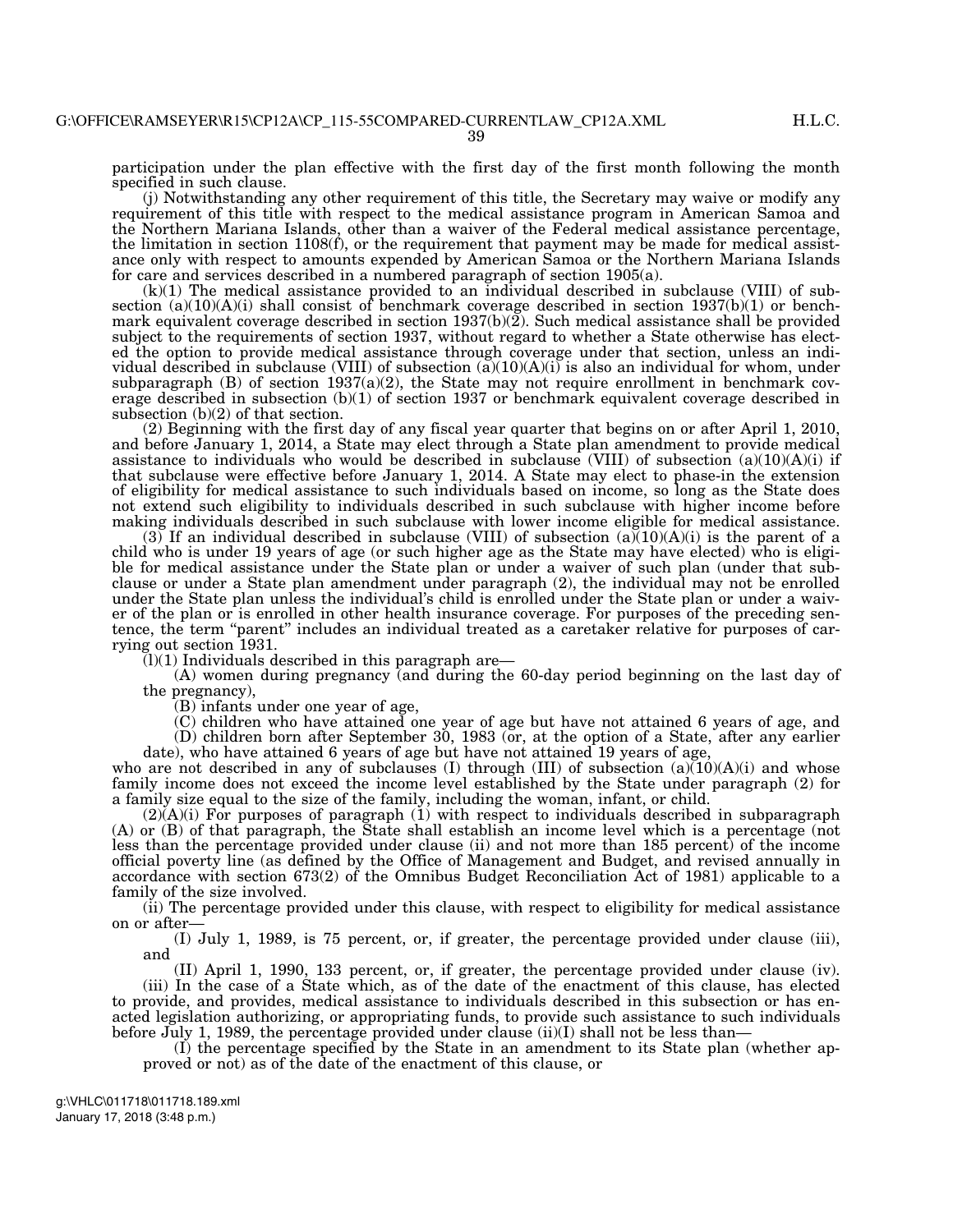(II) if no such percentage is specified as of the date of the enactment of this clause, the percentage established under the State's authorizing legislation or provided for under the State's appropriations;

but in no case shall this clause require the percentage provided under clause (ii)(I) to exceed 100 percent.

(iv) In the case of a State which, as of the date of the enactment of this clause, has established under clause (i), or has enacted legislation authorizing, or appropriating funds, to provide for, a percentage (of the income official poverty line) that is greater than 133 percent, the percentage provided under clause (ii) for medical assistance on or after April 1, 1990, shall not be less than—

(I) the percentage specified by the State in an amendment to its State plan (whether approved or not) as of the date of the enactment of this clause, or

(II) if no such percentage is specified as of the date of the enactment of this clause, the percentage established under the State's authorizing legislation or provided for under the State's appropriations.

(B) For purposes of paragraph (1) with respect to individuals described in subparagraph (C) of such paragraph, the State shall establish an income level which is equal to 133 percent of the income official poverty line described in subparagraph (A) applicable to a family of the size involved.

(C) For purposes of paragraph (1) with respect to individuals described in subparagraph (D) of that paragraph, the State shall establish an income level which is equal to 100 percent (or, beginning January 1, 2014, 133 percent) of the income official poverty line described in subparagraph (A) applicable to a family of the size involved.

(3) Notwithstanding subsection (a)(17), for individuals who are eligible for medical assistance because of subsection  $(a)(10)(A)(i)(IV), (a)(10)(A)(i)(VI), (a)(10)(A)(i)(VII),$  or  $(a)(10)(A)(ii)(IX)$ —

(A) application of a resource standard shall be at the option of the State;

(B) any resource standard or methodology that is applied with respect to an individual described in subparagraph (A) of paragraph (1) may not be more restrictive than the resource standard or methodology that is applied under title XVI;

(C) any resource standard or methodology that is applied with respect to an individual described in subparagraph (B), (C), or (D) of paragraph (1) may not be more restrictive than the corresponding methodology that is applied under the State plan under part A of title IV;

(D) the income standard to be applied is the appropriate income standard established under paragraph (2); and

(E) family income shall be determined in accordance with the methodology employed under the State plan under part A or E of title IV (except to the extent such methodology is inconsistent with clause (D) of subsection (a)(17)), and costs incurred for medical care or for any other type of remedial care shall not be taken into account.

Any different treatment provided under this paragraph for such individuals shall not, because of subsection  $(a)(17)$ , require or permit such treatment for other individuals.

(4)(A) In the case of any State which is providing medical assistance to its residents under a waiver granted under section 1115, the Secretary shall require the State to provide medical assistance for pregnant women and infants under age 1 described in subsection  $(a)(10)(A)(i)(IV)$  and for children described in subsection  $(a)(10)(A)(i)(V)$  or subsection  $(a)(10)(A)(i)(V)$  in the same manner as the State would be required to provide such assistance for such individuals if the State had in effect a plan approved under this title.

(B) In the case of a State which is not one of the 50 States or the District of Columbia, the State need not meet the requirement of subsection  $(a)(10)(A)(i)(IV)$ ,  $(a)(10)(A)(i)(VI)$ , or  $(a)(10)(A)(i)(VII)$  and, for purposes of paragraph  $(2)(A)$ , the State may substitute for the percentage provided under clause (ii) of such paragraph any percentage.

 $(m)(1)$  Individuals described in this paragraph are individuals—

(A) who are 65 years of age or older or are disabled individuals (as determined under section  $1614(a)(3)$ ),

(B) whose income (as determined under section 1612 for purposes of the supplemental security income program, except as provided in paragraph (2)(C)) does not exceed an income level established by the State consistent with paragraph (2)(A), and

(C) whose resources (as determined under section 1613 for purposes of the supplemental security income program) do not exceed (except as provided in paragraph  $(2)(B)$ ) the maximum amount of resources that an individual may have and obtain benefits under that program.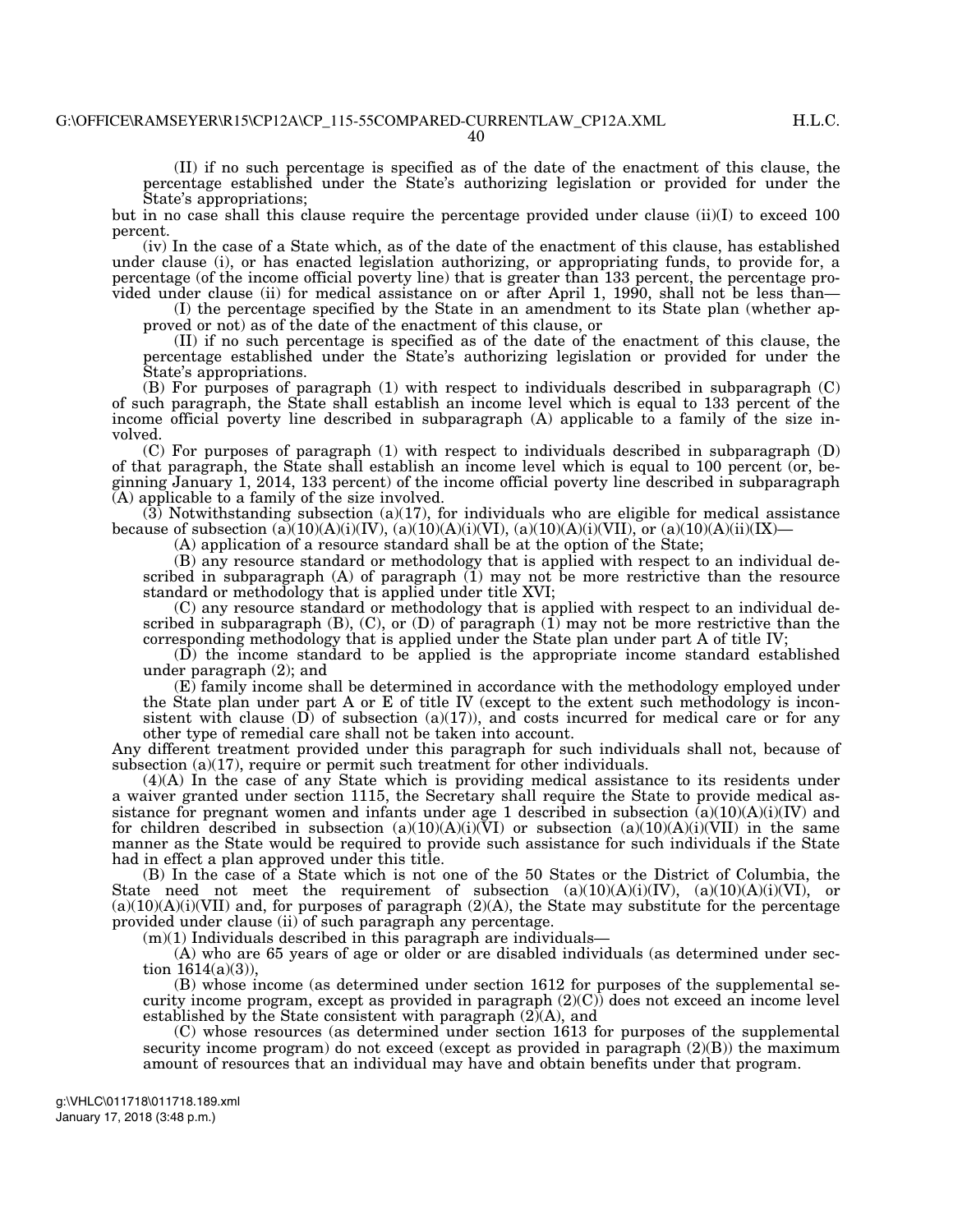41

 $(2)(A)$  The income level established under paragraph  $(1)(B)$  may not exceed a percentage (not more than 100 percent) of the official poverty line (as defined by the Office of Management and Budget, and revised annually in accordance with section 673(2) of the Omnibus Budget Reconciliation Act of 1981) applicable to a family of the size involved.

(B) In the case of a State that provides medical assistance to individuals not described in subsection  $(a)(10)(A)$  and at the State's option, the State may use under paragraph  $(1)(C)$  such resource level (which is higher than the level described in that paragraph) as may be applicable with respect to individuals described in paragraph (1)(A) who are not described in subsection (a)(10)(A).

(C) The provisions of section  $1905(p)(2)(D)$  shall apply to determinations of income under this subsection in the same manner as they apply to determinations of income under section 1905(p).

(3) Notwithstanding subsection  $(a)(17)$ , for individuals described in paragraph (1) who are covered under the State plan by virtue of subsection  $(a)(10)(A)(ii)(X)$ —

(A) the income standard to be applied is the income standard described in paragraph  $(1)(B)$ , and

(B) except as provided in section  $1612(b)(4)(B)(ii)$ , costs incurred for medical care or for any other type of remedial care shall not be taken into account in determining income.

Any different treatment provided under this paragraph for such individuals shall not, because of subsection  $(a)(17)$ , require or permit such treatment for other individuals.

 $(4)$  Notwithstanding subsection  $(a)(17)$ , for qualified medicare beneficiaries described in section  $1905(p)(1)$ 

(A) the income standard to be applied is the income standard described in section 1905(p)(1)(B), and

 $(\bar{B})$  except as provided in section  $1612(b)(4)(B)(ii)$ , costs incurred for medical care or for any other type of remedial care shall not be taken into account in determining income.

Any different treatment provided under this paragraph for such individuals shall not, because of subsection  $(a)(17)$ , require or permit such treatment for other individuals.

 $(n)(1)$  In the case of medical assistance furnished under this title for medicare cost-sharing respecting the furnishing of a service or item to a qualified medicare beneficiary, the State plan may provide payment in an amount with respect to the service or item that results in the sum of such payment amount and any amount of payment made under title XVIII with respect to the service or item exceeding the amount that is otherwise payable under the State plan for the item or service for eligible individuals who are not qualified medicare beneficiaries.

 $(2)$  In carrying out paragraph  $(1)$ , a State is not required to provide any payment for any expenses incurred relating to payment for deductibles, coinsurance, or copayments for medicare costsharing to the extent that payment under title XVIII for the service would exceed the payment amount that otherwise would be made under the State plan under this title for such service if provided to an eligible recipient other than a medicare beneficiary.

(3) In the case in which a State's payment for medicare cost-sharing for a qualified medicare beneficiary with respect to an item or service is reduced or eliminated through the application of paragraph (2)—

(A) for purposes of applying any limitation under title XVIII on the amount that the beneficiary may be billed or charged for the service, the amount of payment made under title XVIII plus the amount of payment (if any) under the State plan shall be considered to be payment in full for the service;

(B) the beneficiary shall not have any legal liability to make payment to a provider or to an organization described in section  $1903(m)(\tilde{1})(A)$  for the service; and

(C) any lawful sanction that may be imposed upon a provider or such an organization for excess charges under this title or title XVIII shall apply to the imposition of any charge imposed upon the individual in such case.

This paragraph shall not be construed as preventing payment of any medicare cost-sharing by a medicare supplemental policy or an employer retiree health plan on behalf of an individual.

(o) Notwithstanding any provision of subsection (a) to the contrary, a State plan under this title shall provide that any supplemental security income benefits paid by reason of subparagraph (E) or (G) of section  $1611(e)(1)$  to an individual who-

(1) is eligible for medical assistance under the plan, and

(2) is in a hospital, skilled nursing facility, or intermediate care facility at the time such benefits are paid,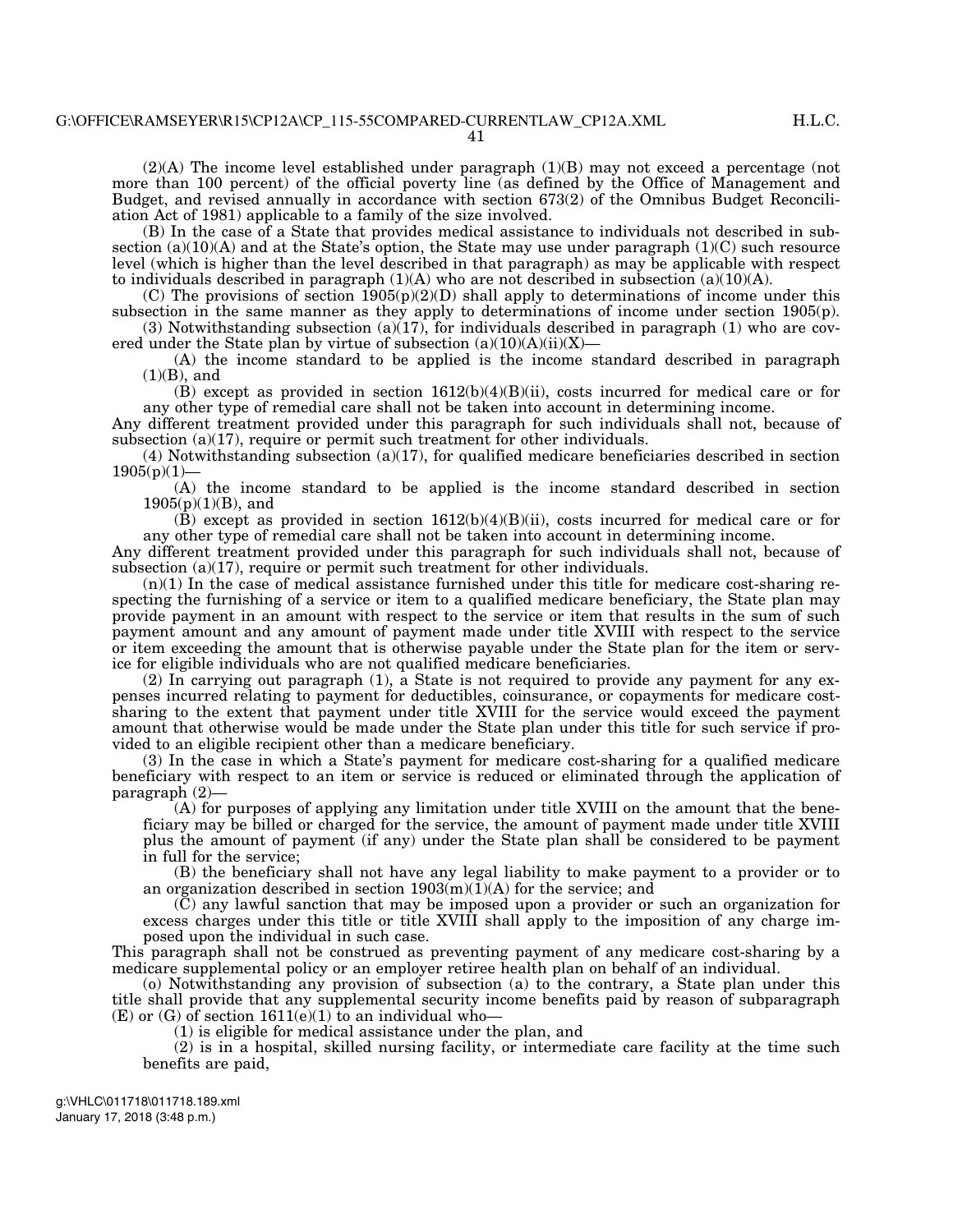will be disregarded for purposes of determining the amount of any post-eligibility contribution by the individual to the cost of the care and services provided by the hospital, skilled nursing facility, or intermediate care facility.

(p)(1) In addition to any other authority, a State may exclude any individual or entity for purposes of participating under the State plan under this title for any reason for which the Secretary could exclude the individual or entity from participation in a program under title XVIII under section 1128, 1128A, or 1866(b)(2).

(2) In order for a State to receive payments for medical assistance under section 1903(a), with respect to payments the State makes to a medicaid managed care organization (as defined in section  $1903(\text{m})$  or to an entity furnishing services under a waiver approved under section  $1915(b)(1)$ , the State must provide that it will exclude from participation, as such an organization or entity, any organization or entity that—

 $(A)$  could be excluded under section 1128 $(b)(8)$  (relating to owners and managing employees who have been convicted of certain crimes or received other sanctions),

(B) has, directly or indirectly, a substantial contractual relationship (as defined by the Secretary) with an individual or entity that is described in section  $1128(b)(8)(B)$ , or

(C) employs or contracts with any individual or entity that is excluded from participation under this title under section 1128 or 1128A for the provision of health care, utilization review, medical social work, or administrative services or employs or contracts with any entity for the provision (directly or indirectly) through such an excluded individual or entity of such services. (3) As used in this subsection, the term ''exclude'' includes the refusal to enter into or renew a participation agreement or the termination of such an agreement.

 $(q)(1)(A)$  In order to meet the requirement of subsection (a)(50), the State plan must provide that, in the case of an institutionalized individual or couple described in subparagraph (B), in determining the amount of the individual's or couple's income to be applied monthly to payment for the cost of care in an institution, there shall be deducted from the monthly income (in addition to other allowances otherwise provided under the State plan) a monthly personal needs allowance—

(i) which is reasonable in amount for clothing and other personal needs of the individual (or couple) while in an institution, and

(ii) which is not less (and may be greater) than the minimum monthly personal needs allowance described in paragraph (2).

(B) In this subsection, the term ''institutionalized individual or couple'' means an individual or married couple—

(i) who is an inpatient (or who are inpatients) in a medical institution or nursing facility for which payments are made under this title throughout a month, and<br>(ii) who is or are determined to be eligible for medical assistance under the State plan.

(2) The minimum monthly personal needs allowance described in this paragraph is \$30 for an institutionalized individual and \$60 for an institutionalized couple (if both are aged, blind, or disabled, and their incomes are considered available to each other in determining eligibility).

 $(r)(1)(A)$  For purposes of sections  $1902(a)(17)$  and  $1924(d)(1)(D)$  and for purposes of a waiver under section 1915, with respect to the post-eligibility treatment of income of individuals who are institutionalized or receiving home or community-based services under such a waiver, the treatment described in subparagraph (B) shall apply, there shall be disregarded reparation payments made by the Federal Republic of Germany, and there shall be taken into account amounts for incurred expenses for medical or remedial care that are not subject to payment by a third party, including—

(i) medicare and other health insurance premiums, deductibles, or coinsurance, and

(ii) necessary medical or remedial care recognized under State law but not covered under the State plan under this title, subject to reasonable limits the State may establish on the amount of these expenses.

(B)(i) In the case of a veteran who does not have a spouse or a child, if the veteran—

(I) receives, after the veteran has been determined to be eligible for medical assistance under the State plan under this title, a veteran's pension in excess of \$90 per month, and

(II) resides in a State veterans home with respect to which the Secretary of Veterans Affairs makes per diem payments for nursing home care pursuant to section 1741(a) of title 38, United States Code,

any such pension payment, including any payment made due to the need for aid and attendance, or for unreimbursed medical expenses, that is in excess of \$90 per month shall be counted as in-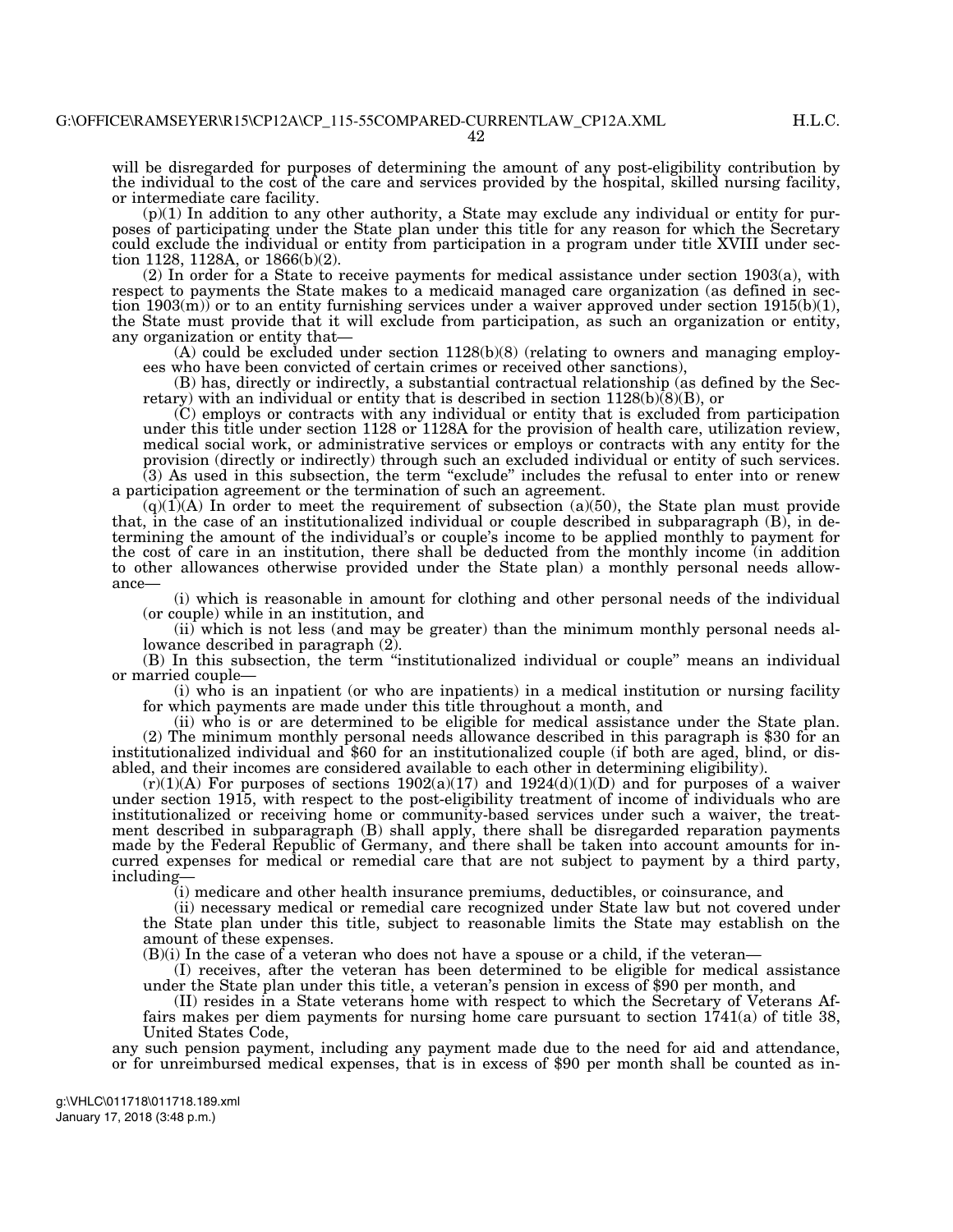come only for the purpose of applying such excess payment to the State veterans home's cost of providing nursing home care to the veteran.

(ii) The provisions of clause (i) shall apply with respect to a surviving spouse of a veteran who does not have a child in the same manner as they apply to a veteran described in such clause.

(2)(A) The methodology to be employed in determining income and resource eligibility for individuals under subsection  $(a)(10)(A)(i)(III)$ ,  $(a)(10)(A)(i)(IV)$ ,  $(a)(10)(A)(i)(VI)$ ,  $(a)(10)(A)(i)(VII)$ ,  $(a)(10)(A)(ii)$ ,  $(a)(10)(C)(i)(III)$ , or (f) or under section 1905(p) may be less restrictive, and shall be no more restrictive, than the methodology—

(i) in the case of groups consisting of aged, blind, or disabled individuals, under the supplemental security income program under title XVI, or

(ii) in the case of other groups, under the State plan most closely categorically related.

(B) For purposes of this subsection and subsection  $(a)(10)$ , methodology is considered to be "no more restrictive'' if, using the methodology, additional individuals may be eligible for medical assistance and no individuals who are otherwise eligible are made ineligible for such assistance.

(s) In order to meet the requirements of subsection (a)(55), the State plan must provide that payments to hospitals under the plan for inpatient hospital services furnished to infants who have not attained the age of 1 year, and to children who have not attained the age of 6 years and who receive such services in a disproportionate share hospital described in section 1923(b)(1), shall—

(1) if made on a prospective basis (whether per diem, per case, or otherwise) provide for an outlier adjustment in payment amounts for medically necessary inpatient hospital services involving exceptionally high costs or exceptionally long lengths of stay,

(2) not be limited by the imposition of day limits with respect to the delivery of such services to such individuals, and

(3) not be limited by the imposition of dollar limits (other than such limits resulting from prospective payments as adjusted pursuant to paragraph (1)) with respect to the delivery of such services to any such individual who has not attained their first birthday (or in the case of such an individual who is an inpatient on his first birthday until such individual is discharged).

(t) Nothing in this title (including sections 1903(a) and 1905(a)) shall be construed as authorizing the Secretary to deny or limit payments to a State for expenditures, for medical assistance for items or services, attributable to taxes of general applicability imposed with respect to the provision of such items or services.

 $(u)(1)$  Individuals described in this paragraph are individuals—

(A) who are entitled to elect COBRA continuation coverage (as defined in paragraph (3)), (B) whose income (as determined under section 1612 for purposes of the supplemental security income program) does not exceed 100 percent of the official poverty line (as defined by the Office of Management and Budget, and revised annually in accordance with section 673(2) of the Omnibus Budget Reconciliation Act of 1981) applicable to a family of the size involved,

(C) whose resources (as determined under section 1613 for purposes of the supplemental security income program) do not exceed twice the maximum amount of resources that an individual may have and obtain benefits under that program, and

(D) with respect to whose enrollment for COBRA continuation coverage the State has determined that the savings in expenditures under this title resulting from such enrollment is likely to exceed the amount of payments for COBRA premiums made.

(2) For purposes of subsection  $(a)(10)(F)$  and this subsection, the term "COBRA premiums" means the applicable premium imposed with respect to COBRA continuation coverage.

(3) In this subsection, the term ''COBRA continuation coverage'' means coverage under a group health plan provided by an employer with 75 or more employees provided pursuant to title XXII of the Public Health Service Act, section 4980B of the Internal Revenue Code of 1986, or title VI of the Employee Retirement Income Security Act of 1974.

(4) Notwithstanding subsection (a)(17), for individuals described in paragraph (1) who are covered under the State plan by virtue of subsection  $(a)(10)(A)(ii)(XI)$ —

(A) the income standard to be applied is the income standard described in paragraph  $(1)(B)$ , and

 $(B)$  except as provided in section  $1612(b)(4)(B)(ii)$ , costs incurred for medical care or for any other type of remedial care shall not be taken into account in determining income.

Any different treatment provided under this paragraph for such individuals shall not, because of subsection (a)(10)(B) or (a)(17), require or permit such treatment for other individuals.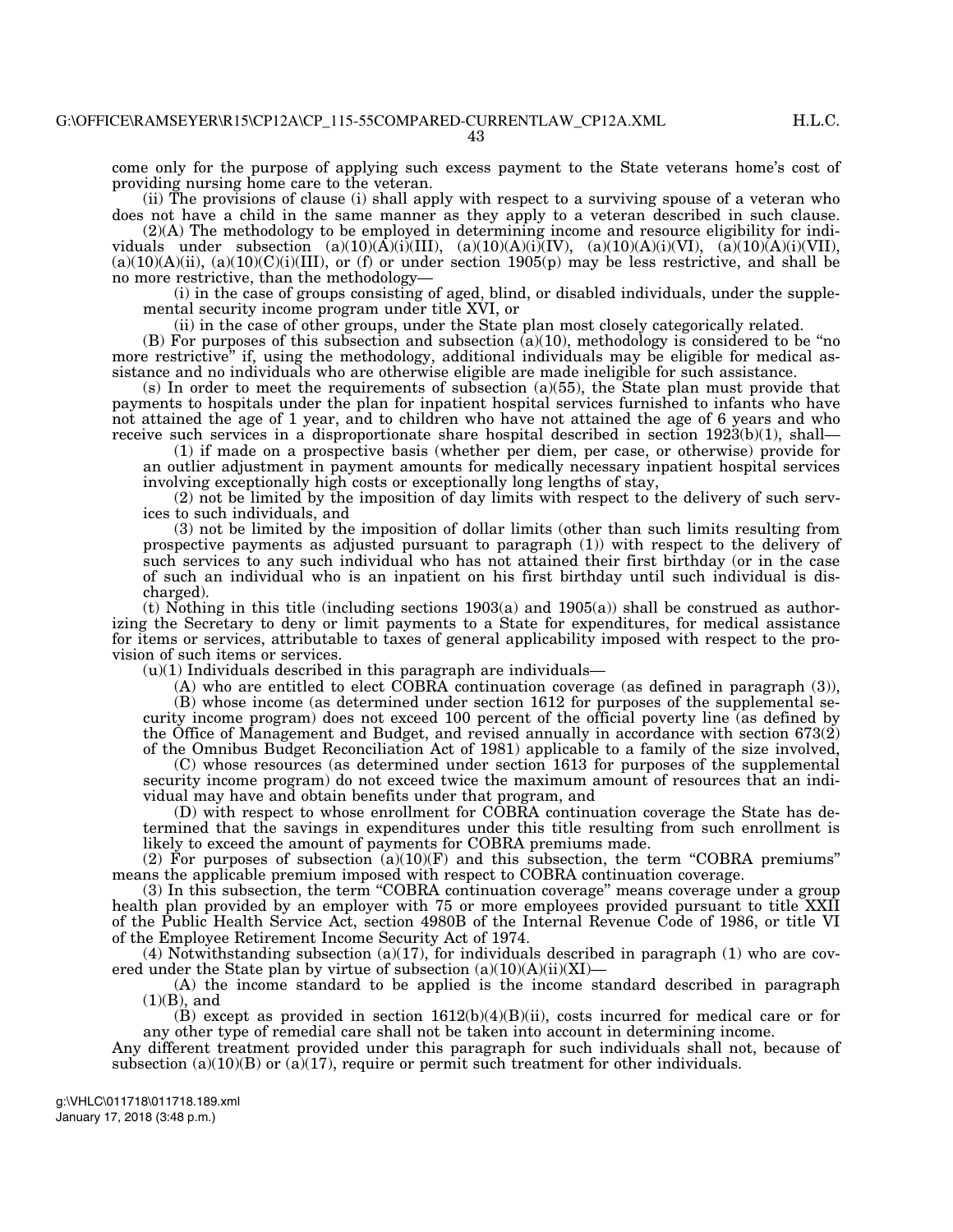H.L.C.

(v) A State plan may provide for the making of determinations of disability or blindness for the purpose of determining eligibility for medical assistance under the State plan by the single State agency or its designee, and make medical assistance available to individuals whom it finds to be blind or disabled and who are determined otherwise eligible for such assistance during the period of time prior to which a final determination of disability or blindness is made by the Social Security Administration with respect to such an individual. In making such determinations, the State must apply the definitions of disability and blindness found in section 1614(a) of the Social Security Act.

 $(w)(1)$  For purposes of subsection (a)(57) and sections 1903(m)(1)(A) and 1919(c)(2)(E), the requirement of this subsection is that a provider or organization (as the case may be) maintain written policies and procedures with respect to all adult individuals receiving medical care by or through the provider or organization—

(A) to provide written information to each such individual concerning—

(i) an individual's rights under State law (whether statutory or as recognized by the courts of the State) to make decisions concerning such medical care, including the right to accept or refuse medical or surgical treatment and the right to formulate advance directives (as defined in paragraph (3)), and

(ii) the provider's or organization's written policies respecting the implementation of such rights;

(B) to document in the individual's medical record whether or not the individual has executed an advance directive;

(C) not to condition the provision of care or otherwise discriminate against an individual based on whether or not the individual has executed an advance directive;

(D) to ensure compliance with requirements of State law (whether statutory or as recognized by the courts of the State) respecting advance directives; and

(E) to provide (individually or with others) for education for staff and the community on issues concerning advance directives.

Subparagraph (C) shall not be construed as requiring the provision of care which conflicts with an advance directive.

 $(2)$  The written information described in paragraph  $(1)(A)$  shall be provided to an adult individual—

(A) in the case of a hospital, at the time of the individual's admission as an inpatient,

(B) in the case of a nursing facility, at the time of the individual's admission as a resident,

(C) in the case of a provider of home health care or personal care services, in advance of the individual coming under the care of the provider,

(D) in the case of a hospice program, at the time of initial receipt of hospice care by the individual from the program, and

(E) in the case of a medicaid managed care organization, at the time of enrollment of the individual with the organization.

(3) Nothing in this section shall be construed to prohibit the application of a State law which allows for an objection on the basis of conscience for any health care provider or any agent of such provider which as a matter of conscience cannot implement an advance directive.

(4) In this subsection, the term ''advance directive'' means a written instruction, such as a living will or durable power of attorney for health care, recognized under State law (whether statutory or as recognized by the courts of the State) and relating to the provision of such care when the individual is incapacitated.

(5) For construction relating to this subsection, see section 7 of the Assisted Suicide Funding Restriction Act of 1997 (relating to clarification respecting assisted suicide, euthanasia, and mercy killing).

 $(\bar{x})$  The Secretary shall establish a system, for implementation by not later than July 1, 1991, which provides for a unique identifier for each physician who furnishes services for which payment may be made under a State plan approved under this title.

 $(y)(1)$  In addition to any other authority under State law, where a State determines that a psychiatric hospital which is certified for participation under its plan no longer meets the requirements for a psychiatric hospital (referred to in section 1905(h)) and further finds that the hospital's deficiencies—

(A) immediately jeopardize the health and safety of its patients, the State shall terminate the hospital's participation under the State plan; or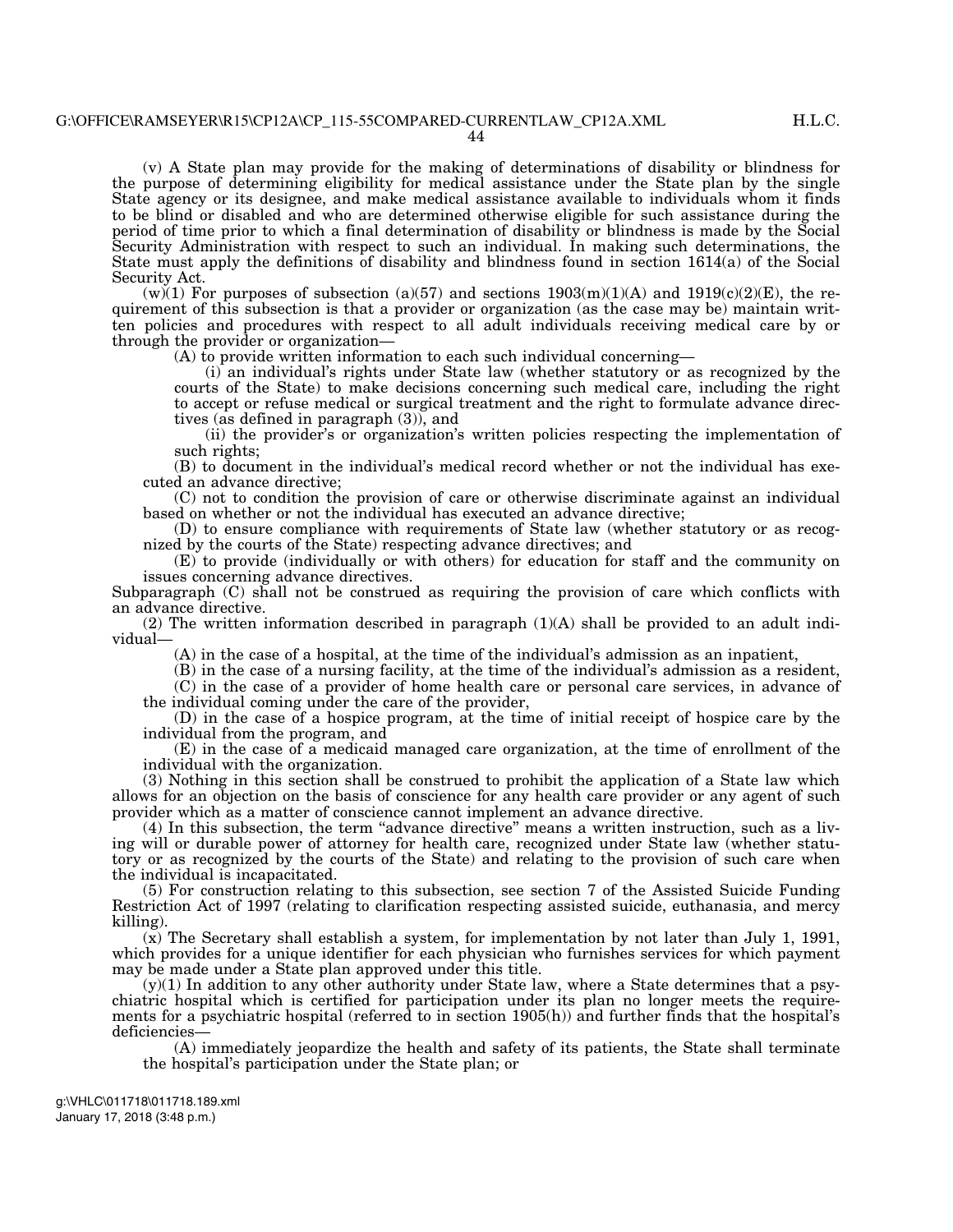45

(B) do not immediately jeopardize the health and safety of its patients, the State may terminate the hospital's participation under the State plan, or provide that no payment will be made under the State plan with respect to any individual admitted to such hospital after the effective date of the finding, or both.

(2) Except as provided in paragraph (3), if a psychiatric hospital described in paragraph (1)(B) has not complied with the requirements for a psychiatric hospital under this title—

(A) within 3 months after the date the hospital is found to be out of compliance with such requirements, the State shall provide that no payment will be made under the State plan with respect to any individual admitted to such hospital after the end of such 3-month period, or

(B) within 6 months after the date the hospital is found to be out of compliance with such requirements, no Federal financial participation shall be provided under section 1903(a) with respect to further services provided in the hospital until the State finds that the hospital is in compliance with the requirements of this title.

(3) The Secretary may continue payments, over a period of not longer than 6 months from the date the hospital is found to be out of compliance with such requirements, if—

(A) the State finds that it is more appropriate to take alternative action to assure compliance of the hospital with the requirements than to terminate the certification of the hospital,

(B) the State has submitted a plan and timetable for corrective action to the Secretary for approval and the Secretary approves the plan of corrective action, and

(C) the State agrees to repay to the Federal Government payments received under this paragraph if the corrective action is not taken in accordance with the approved plan and timetable.

 $(z)(1)$  Individuals described in this paragraph are individuals not described in subsection  $(a)(10)(A)(i)$ 

(A) who are infected with tuberculosis;

(B) whose income (as determined under the State plan under this title with respect to disabled individuals) does not exceed the maximum amount of income a disabled individual described in subsection  $(a)(10)(A)(i)$  may have and obtain medical assistance under the plan; and

(C) whose resources (as determined under the State plan under this title with respect to disabled individuals) do not exceed the maximum amount of resources a disabled individual described in subsection  $(a)(10)(A)(i)$  may have and obtain medical assistance under the plan.  $(2)$  For purposes of subsection  $(a)(10)$ , the term "TB-related services" means each of the fol-

lowing services relating to treatment of infection with tuberculosis:

(A) Prescribed drugs.

(B) Physicians' services and services described in section 1905(a)(2).

(C) Laboratory and X-ray services (including services to confirm the presence of infection).

(D) Clinic services and Federally-qualified health center services.

(E) Case management services (as defined in section  $1915(g)(2)$ ).

(F) Services (other than room and board) designed to encourage completion of regimens of prescribed drugs by outpatients, including services to observe directly the intake of prescribed drugs.

(aa) Individuals described in this subsection are individuals who—

(1) are not described in subsection  $(a)(10)(A)(i)$ ;

 $(2)$  have not attained age 65;

(3) have been screened for breast and cervical cancer under the Centers for Disease Control and Prevention breast and cervical cancer early detection program established under title XV of the Public Health Service Act (42 U.S.C. 300k et seq.) in accordance with the requirements of section 1504 of that Act (42 U.S.C. 300n) and need treatment for breast or cervical cancer; and

(4) are not otherwise covered under creditable coverage, as defined in section 2701(c) of the Public Health Service Act  $(42 \text{ U.S.C. } 300 \text{gg}(c))$ , but applied without regard to paragraph  $(1)(F)$  of such section.

(bb) PAYMENT FOR SERVICES PROVIDED BY FEDERALLY-QUALIFIED HEALTH CENTERS AND RURAL HEALTH CLINICS.—

(1) IN GENERAL.—Beginning with fiscal year 2001 with respect to services furnished on or after January 1, 2001, and each succeeding fiscal year, the State plan shall provide for payment for services described in section  $1905(a)(2)(C)$  furnished by a Federally-qualified health center and services described in section  $1905(a)(2)(B)$  furnished by a rural health clinic in accordance with the provisions of this subsection.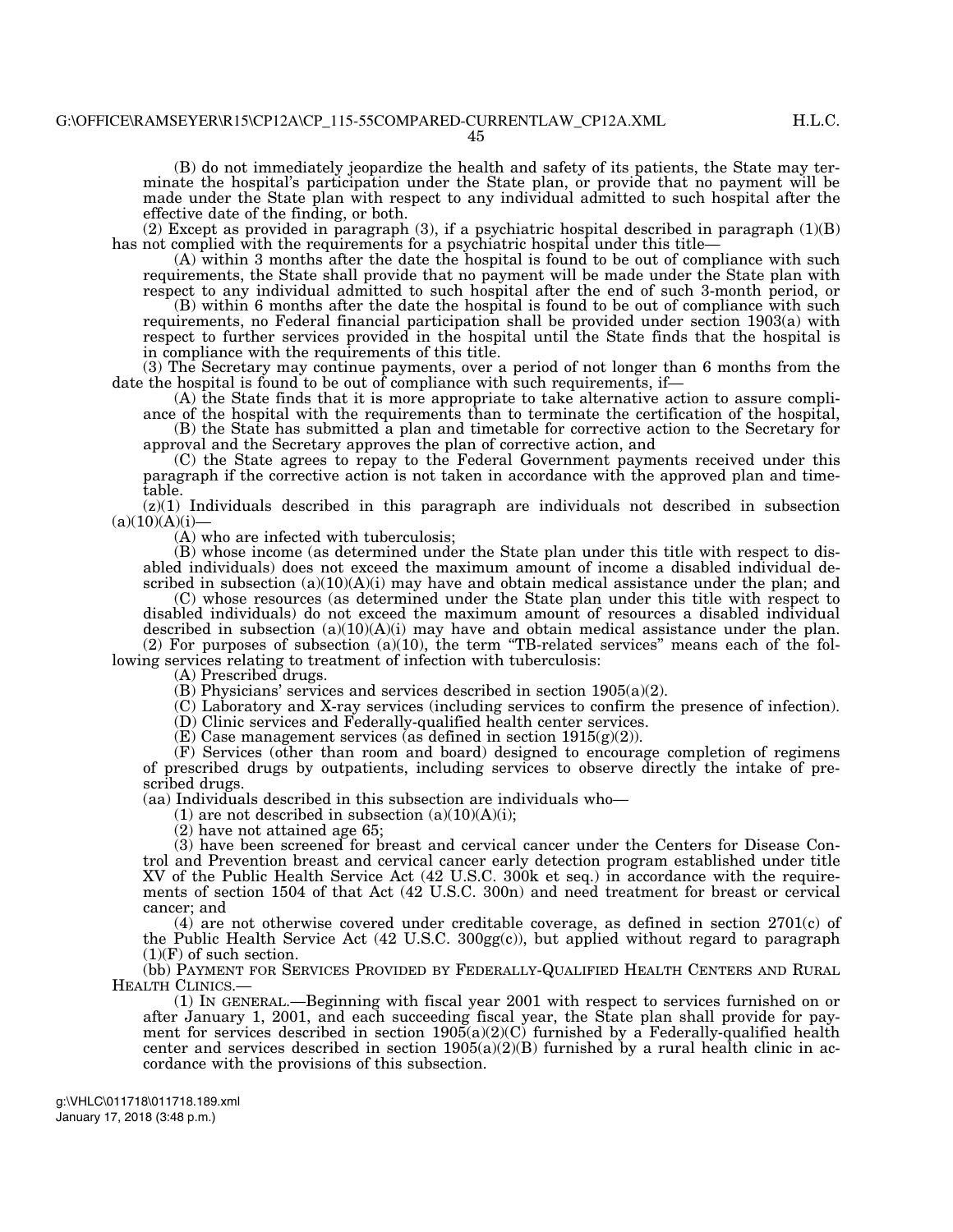H.L.C.

(2) FISCAL YEAR 2001.—Subject to paragraph (4), for services furnished on and after January 1, 2001, during fiscal year 2001, the State plan shall provide for payment for such services in an amount (calculated on a per visit basis) that is equal to 100 percent of the average of the costs of the center or clinic of furnishing such services during fiscal years 1999 and 2000 which are reasonable and related to the cost of furnishing such services, or based on such other tests of reasonableness as the Secretary prescribes in regulations under section 1833(a)(3), or, in the case of services to which such regulations do not apply, the same methodology used under section 1833(a)(3), adjusted to take into account any increase or decrease in the scope of such services furnished by the center or clinic during fiscal year 2001.

(3) FISCAL YEAR 2002 AND SUCCEEDING FISCAL YEARS.—Subject to paragraph (4), for services furnished during fiscal year 2002 or a succeeding fiscal year, the State plan shall provide for payment for such services in an amount (calculated on a per visit basis) that is equal to the amount calculated for such services under this subsection for the preceding fiscal year—

(A) increased by the percentage increase in the MEI (as defined in section  $1842(i)(3)$ ) applicable to primary care services (as defined in section  $1842(i)(4)$ ) for that fiscal year; and

(B) adjusted to take into account any increase or decrease in the scope of such services furnished by the center or clinic during that fiscal year.

(4) ESTABLISHMENT OF INITIAL YEAR PAYMENT AMOUNT FOR NEW CENTERS OR CLINICS.—In any case in which an entity first qualifies as a Federally-qualified health center or rural health clinic after fiscal year 2000, the State plan shall provide for payment for services described in section  $1905(a)(2)(C)$  furnished by the center or services described in section  $1905(a)(2)(B)$ furnished by the clinic in the first fiscal year in which the center or clinic so qualifies in an amount (calculated on a per visit basis) that is equal to 100 percent of the costs of furnishing such services during such fiscal year based on the rates established under this subsection for the fiscal year for other such centers or clinics located in the same or adjacent area with a similar case load or, in the absence of such a center or clinic, in accordance with the regulations and methodology referred to in paragraph (2) or based on such other tests of reasonableness as the Secretary may specify. For each fiscal year following the fiscal year in which the entity first qualifies as a Federally-qualified health center or rural health clinic, the State plan shall provide for the payment amount to be calculated in accordance with paragraph (3).

 $(5)$  ADMINISTRATION IN THE CASE OF MANAGED CARE.

(A) IN GENERAL.—In the case of services furnished by a Federally-qualified health center or rural health clinic pursuant to a contract between the center or clinic and a managed care entity (as defined in section  $1932(a)(1)(B)$ ), the State plan shall provide for payment to the center or clinic by the State of a supplemental payment equal to the amount (if any) by which the amount determined under paragraphs (2), (3), and (4) of this subsection exceeds the amount of the payments provided under the contract.

(B) PAYMENT SCHEDULE.—The supplemental payment required under subparagraph (A) shall be made pursuant to a payment schedule agreed to by the State and the Federally-qualified health center or rural health clinic, but in no case less frequently than every 4 months.

(6) ALTERNATIVE PAYMENT METHODOLOGIES.—Notwithstanding any other provision of this section, the State plan may provide for payment in any fiscal year to a Federally-qualified health center for services described in section  $1905(a)(2)(C)$  or to a rural health clinic for services described in section  $1905(a)(2)(B)$  in an amount which is determined under an alternative payment methodology that—

(A) is agreed to by the State and the center or clinic; and

(B) results in payment to the center or clinic of an amount which is at least equal to the amount otherwise required to be paid to the center or clinic under this section.

 $(cc)(1)$  Individuals described in this paragraph are individuals—

(A) who are children who have not attained 19 years of age and are born—

(i) on or after January 1, 2001 (or, at the option of a State, on or after an earlier date), in the case of the second, third, and fourth quarters of fiscal year 2007;

(ii) on or after October 1, 1995 (or, at the option of a State, on or after an earlier date), in the case of each quarter of fiscal year 2008; and

(iii) after October 1, 1989, in the case of each quarter of fiscal year 2009 and each quarter of any fiscal year thereafter;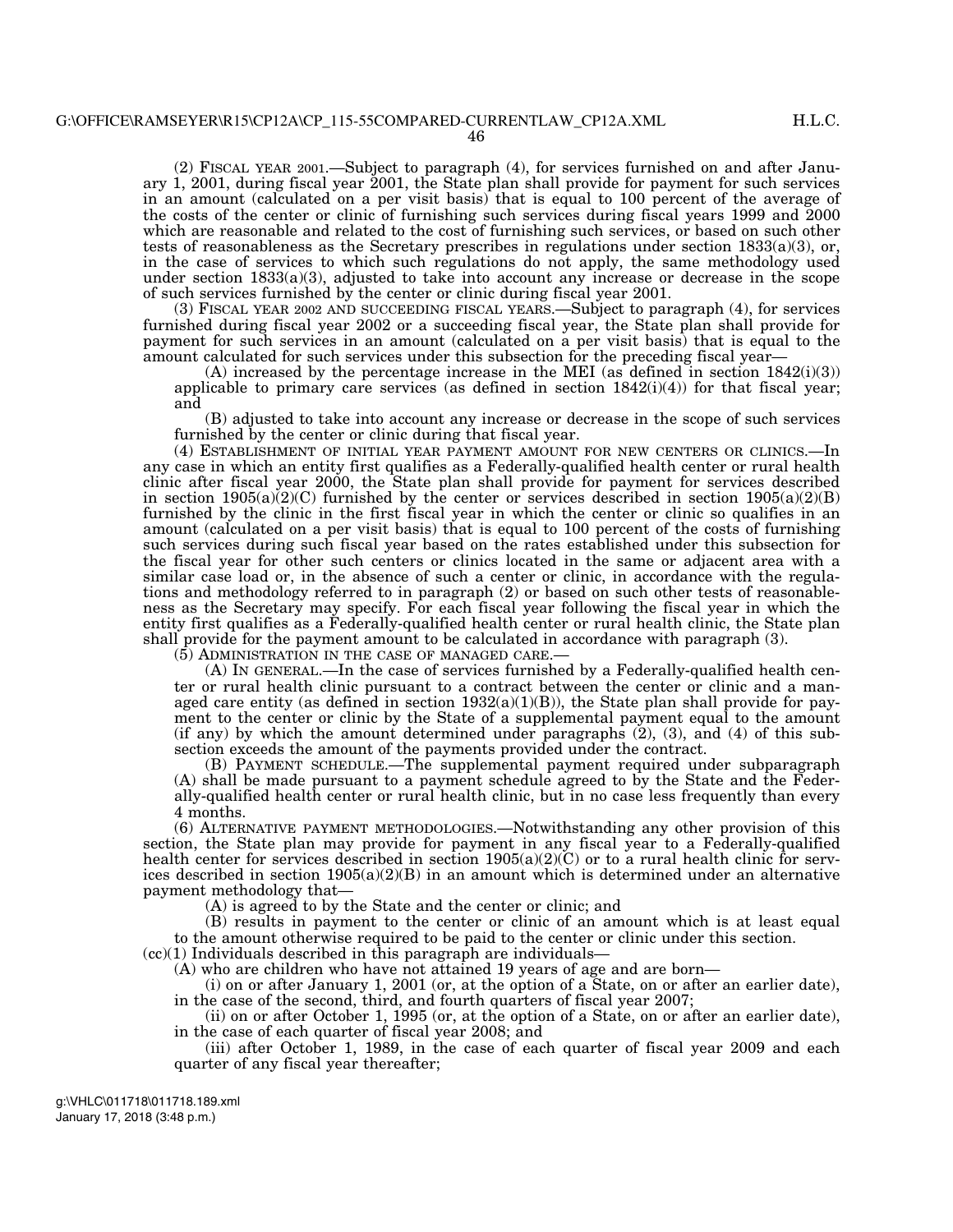47

(B) who would be considered disabled under section  $1614(a)(3)(C)$  (as determined under title XVI for children but without regard to any income or asset eligibility requirements that apply under such title with respect to children); and

(C) whose family income does not exceed such income level as the State establishes and does not exceed—

(i) 300 percent of the poverty line (as defined in section  $2110(c)(5)$ ) applicable to a family of the size involved; or

(ii) such higher percent of such poverty line as a State may establish, except that— (I) any medical assistance provided to an individual whose family income exceeds

300 percent of such poverty line may only be provided with State funds; and

(II) no Federal financial participation shall be provided under section 1903(a) for any medical assistance provided to such an individual.

(2)(A) If an employer of a parent of an individual described in paragraph (1) offers family coverage under a group health plan (as defined in section 2791(a) of the Public Health Service Act), the State shall—

(i) notwithstanding section 1906, require such parent to apply for, enroll in, and pay premiums for such coverage as a condition of such parent's child being or remaining eligible for medical assistance under subsection  $(a)(10)(A)(ii)(XIX)$  if the parent is determined eligible for such coverage and the employer contributes at least 50 percent of the total cost of annual premiums for such coverage; and

(ii) if such coverage is obtained—

(I) subject to paragraph (2) of section 1916(h), reduce the premium imposed by the State under that section in an amount that reasonably reflects the premium contribution made by the parent for private coverage on behalf of a child with a disability; and

(II) treat such coverage as a third party liability under subsection (a)(25).

(B) In the case of a parent to which subparagraph (A) applies, a State, notwithstanding section 1906 but subject to paragraph  $(1)(C)(ii)$ , may provide for payment of any portion of the annual premium for such family coverage that the parent is required to pay. Any payments made by the State under this subparagraph shall be considered, for purposes of section  $1903(a)$ , to be payments for medical assistance.

(dd) ELECTRONIC TRANSMISSION OF INFORMATION.—If the State agency determining eligibility for medical assistance under this title or child health assistance under title XXI verifies an element of eligibility based on information from an Express Lane Agency (as defined in subsection  $(e)(13)(F)$ , or from another public agency, then the applicant's signature under penalty of perjury shall not be required as to such element. Any signature requirement for an application for medical assistance may be satisfied through an electronic signature, as defined in section 1710(1) of the Government Paperwork Elimination Act (44 U.S.C. 3504 note). The requirements of subparagraphs  $(A)$  and  $(B)$  of section 1137 $(d)(2)$  may be met through evidence in digital or electronic form.

 $(ee)(1)$  For purposes of subsection  $(a)(46)(B)(ii)$ , the requirements of this subsection with respect to an individual declaring to be a citizen or national of the United States for purposes of establishing eligibility under this title, are, in lieu of requiring the individual to present satisfactory documentary evidence of citizenship or nationality under section  $1903(x)$  (if the individual is not described in paragraph (2) of that section), as follows:

(A) The State submits the name and social security number of the individual to the Commissioner of Social Security as part of the program established under paragraph (2).

(B) If the State receives notice from the Commissioner of Social Security that the name or social security number, or the declaration of citizenship or nationality, of the individual is inconsistent with information in the records maintained by the Commissioner—

(i) the State makes a reasonable effort to identify and address the causes of such inconsistency, including through typographical or other clerical errors, by contacting the individual to confirm the accuracy of the name or social security number submitted or declaration of citizenship or nationality and by taking such additional actions as the Secretary, through regulation or other guidance, or the State may identify, and continues to provide the individual with medical assistance while making such effort; and

(ii) in the case such inconsistency is not resolved under clause (i), the State—

(I) notifies the individual of such fact;

(II) provides the individual with a period of 90 days from the date on which the notice required under subclause (I) is received by the individual to either present satisfactory documentary evidence of citizenship or nationality (as defined in section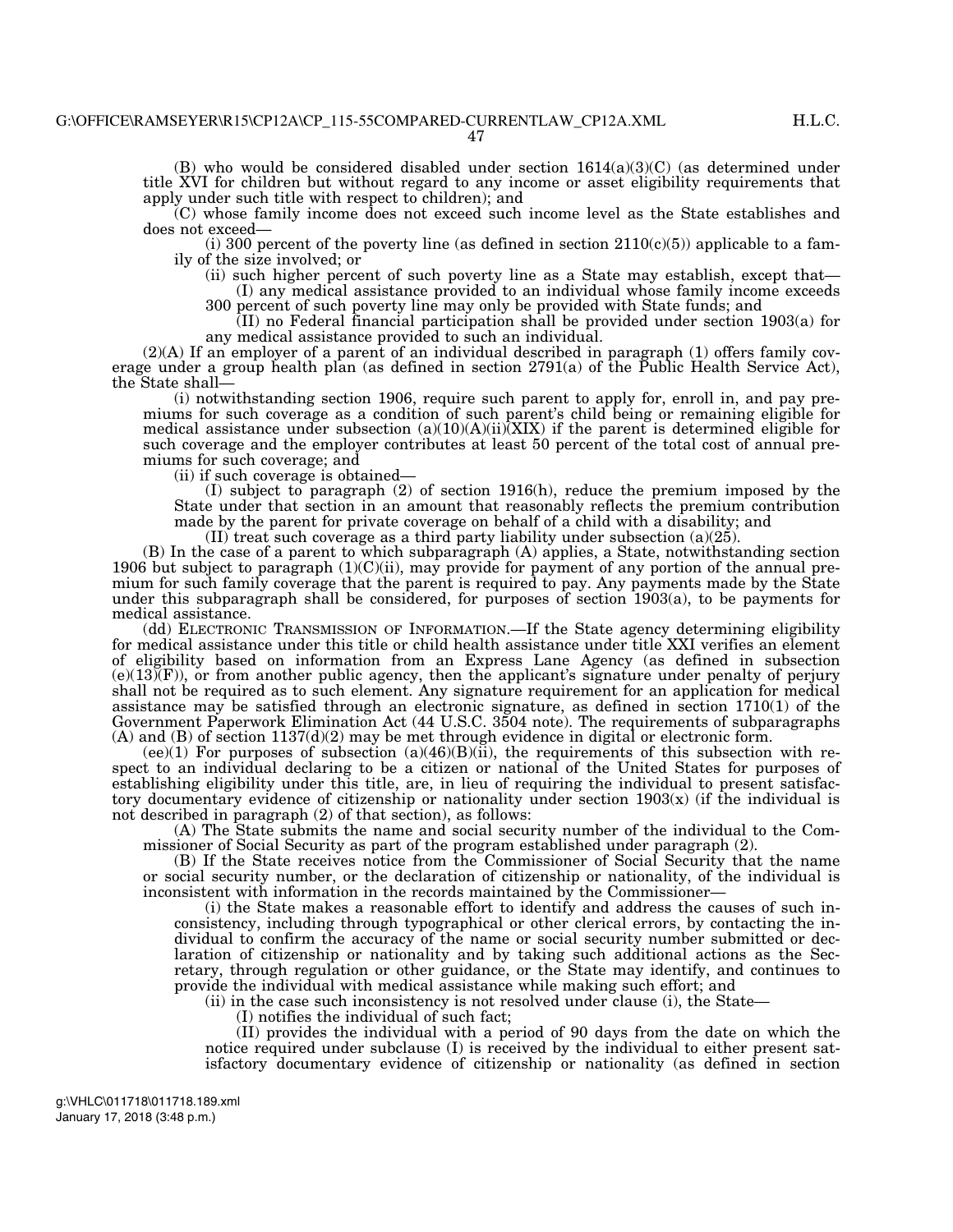$1903(x)(3)$  or resolve the inconsistency with the Commissioner of Social Security (and continues to provide the individual with medical assistance during such 90-day period); and

(III) disenrolls the individual from the State plan under this title within 30 days after the end of such 90-day period if no such documentary evidence is presented or if such inconsistency is not resolved.

(2)(A) Each State electing to satisfy the requirements of this subsection for purposes of section  $1902(a)(46)(B)$  shall establish a program under which the State submits at least monthly to the Commissioner of Social Security for comparison of the name and social security number, of each individual newly enrolled in the State plan under this title that month who is not described in section  $1903(x)(2)$  and who declares to be a United States citizen or national, with information in records maintained by the Commissioner.

(B) In establishing the State program under this paragraph, the State may enter into an agreement with the Commissioner of Social Security—

(i) to provide, through an on-line system or otherwise, for the electronic submission of, and response to, the information submitted under subparagraph (A) for an individual enrolled in the State plan under this title who declares to be citizen or national on at least a monthly basis; or

(ii) to provide for a determination of the consistency of the information submitted with the information maintained in the records of the Commissioner through such other method as agreed to by the State and the Commissioner and approved by the Secretary, provided that such method is no more burdensome for individuals to comply with than any burdens that may apply under a method described in clause (i).

 $(\tilde{C})$  The program established under this paragraph shall provide that, in the case of any individual who is required to submit a social security number to the State under subparagraph (A) and who is unable to provide the State with such number, shall be provided with at least the reasonable opportunity to present satisfactory documentary evidence of citizenship or nationality (as defined in section  $1903(x)(3)$  as is provided under clauses (i) and (ii) of section  $1137(d)(4)(A)$  to an individual for the submittal to the State of evidence indicating a satisfactory immigration status.

(3)(A) The State agency implementing the plan approved under this title shall, at such times and in such form as the Secretary may specify, provide information on the percentage each month that the inconsistent submissions bears to the total submissions made for comparison for such month. For purposes of this subparagraph, a name, social security number, or declaration of citizenship or nationality of an individual shall be treated as inconsistent and included in the determination of such percentage only if—

(i) the information submitted by the individual is not consistent with information in records maintained by the Commissioner of Social Security;

(ii) the inconsistency is not resolved by the State;

(iii) the individual was provided with a reasonable period of time to resolve the inconsistency with the Commissioner of Social Security or provide satisfactory documentation of citizenship status and did not successfully resolve such inconsistency; and

(iv) payment has been made for an item or service furnished to the individual under this title.

(B) If, for any fiscal year, the average monthly percentage determined under subparagraph (A) is greater than 3 percent—

(i) the State shall develop and adopt a corrective plan to review its procedures for verifying the identities of individuals seeking to enroll in the State plan under this title and to identify and implement changes in such procedures to improve their accuracy; and

(ii) pay to the Secretary an amount equal to the amount which bears the same ratio to the total payments under the State plan for the fiscal year for providing medical assistance to individuals who provided inconsistent information as the number of individuals with inconsistent information in excess of 3 percent of such total submitted bears to the total number of individuals with inconsistent information.

(C) The Secretary may waive, in certain limited cases, all or part of the payment under subparagraph (B)(ii) if the State is unable to reach the allowable error rate despite a good faith effort by such State.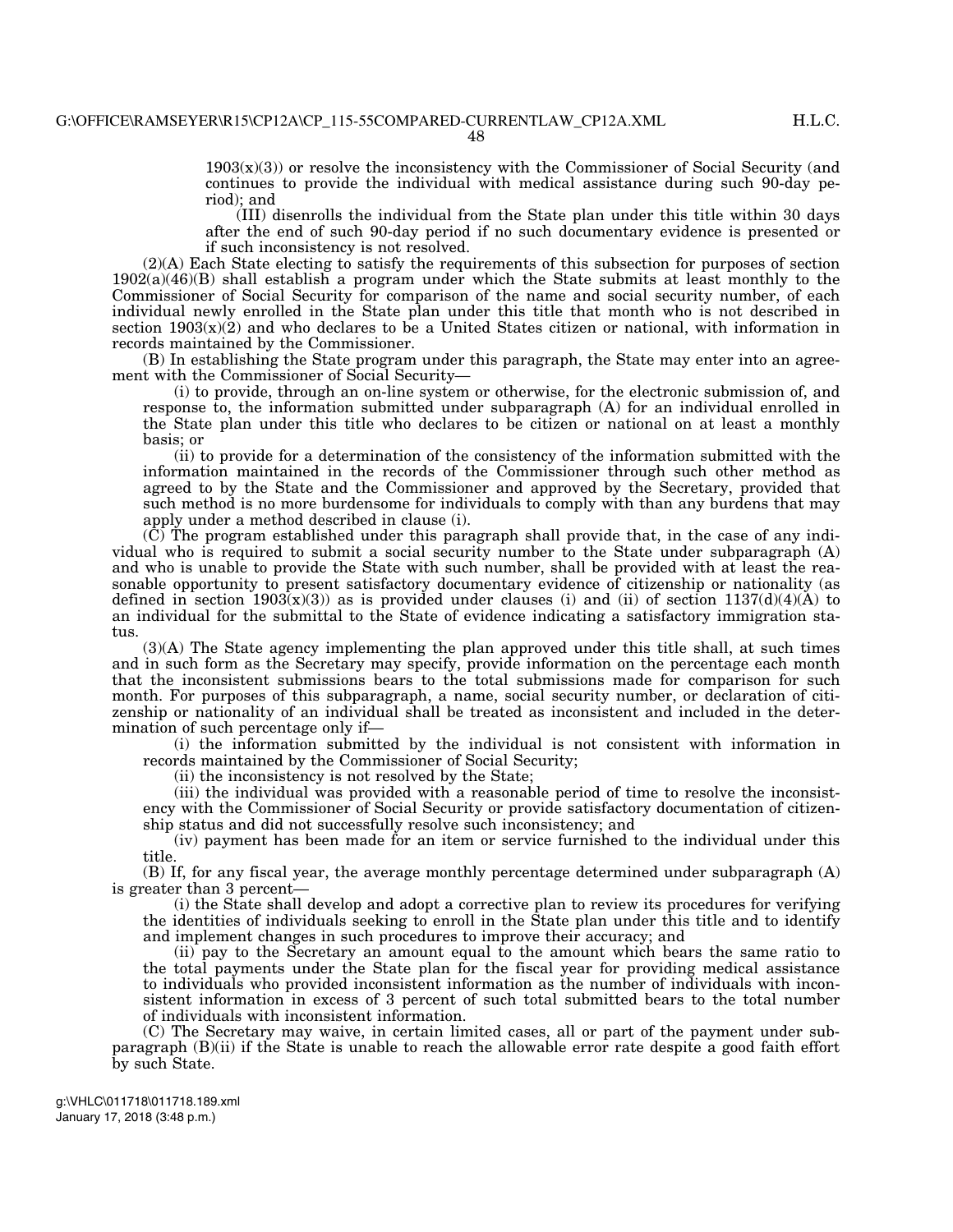49

(D) Subparagraphs (A) and (B) shall not apply to a State for a fiscal year if there is an agreement described in paragraph (2)(B) in effect as of the close of the fiscal year that provides for the submission on a real-time basis of the information described in such paragraph.

(4) Nothing in this subsection shall affect the rights of any individual under this title to appeal any disenrollment from a State plan.

(ff) Notwithstanding any other requirement of this title or any other provision of Federal or State law, a State shall disregard the following property from resources for purposes of determining the eligibility of an individual who is an Indian for medical assistance under this title:

(1) Property, including real property and improvements, that is held in trust, subject to Federal restrictions, or otherwise under the supervision of the Secretary of the Interior, located on a reservation, including any federally recognized Indian Tribe's reservation, pueblo, or colony, including former reservations in Oklahoma, Alaska Native regions established by the Alaska Native Claims Settlement Act, and Indian allotments on or near a reservation as designated and approved by the Bureau of Indian Affairs of the Department of the Interior.

(2) For any federally recognized Tribe not described in paragraph (1), property located within the most recent boundaries of a prior Federal reservation.

(3) Ownership interests in rents, leases, royalties, or usage rights related to natural resources (including extraction of natural resources or harvesting of timber, other plants and plant products, animals, fish, and shellfish) resulting from the exercise of federally protected rights.

(4) Ownership interests in or usage rights to items not covered by paragraphs (1) through (3) that have unique religious, spiritual, traditional, or cultural significance or rights that support subsistence or a traditional lifestyle according to applicable tribal law or custom.<br>(gg) MAINTENANCE OF EFFORT.—

(1) GENERAL REQUIREMENT TO MAINTAIN ELIGIBILITY STANDARDS UNTIL STATE EXCHANGE IS FULLY OPERATIONAL.—Subject to the succeeding paragraphs of this subsection, during the period that begins on the date of enactment of the Patient Protection and Affordable Care Act and ends on the date on which the Secretary determines that an Exchange established by the State under section 1311 of the Patient Protection and Affordable Care Act is fully operational, as a condition for receiving any Federal payments under section 1903(a) for calendar quarters occurring during such period, a State shall not have in effect eligibility standards, methodologies, or procedures under the State plan under this title or under any waiver of such plan that is in effect during that period, that are more restrictive than the eligibility standards, methodologies, or procedures, respectively, under the plan or waiver that are in effect on the date of enactment of the Patient Protection and Affordable Care Act.

 $(2)$  CONTINUATION OF ELIGIBILITY STANDARDS FOR CHILDREN [UNTIL OCTOBER 1, 2019] *THROUGH SEPTEMBER 30, 2023*.—The requirement under paragraph (1) shall continue to apply to a State through [September 30, 2019,] *September 30, 2023 (but during the period that begins on October 1, 2019, and ends on September 30, 2023, only with respect to children in families whose income does not exceed 300 percent of the poverty line (as defined in section 2110(c)(5)) applicable to a family of the size involved)* with respect to the eligibility standards, methodologies, and procedures under the State plan under this title or under any waiver of such plan that are applicable to determining the eligibility for medical assistance of any child who is under 19 years of age (or such higher age as the State may have elected).

(3) NONAPPLICATION.—During the period that begins on January 1, 2011, and ends on December 31, 2013, the requirement under paragraph (1) shall not apply to a State with respect to nonpregnant, nondisabled adults who are eligible for medical assistance under the State plan or under a waiver of the plan at the option of the State and whose income exceeds 133 percent of the poverty line (as defined in section  $2110(c)(5)$ ) applicable to a family of the size involved if, on or after December 31, 2010, the State certifies to the Secretary that, with respect to the State fiscal year during which the certification is made, the State has a budget deficit, or with respect to the succeeding State fiscal year, the State is projected to have a budget deficit. Upon submission of such a certification to the Secretary, the requirement under paragraph (1) shall not apply to the State with respect to any remaining portion of the period described in the preceding sentence.

(4) DETERMINATION OF COMPLIANCE.—

(A) STATES SHALL APPLY MODIFIED ADJUSTED GROSS INCOME.—A State's determination of income in accordance with subsection  $(e)(14)$  shall not be considered to be eligibility standards, methodologies, or procedures that are more restrictive than the standards,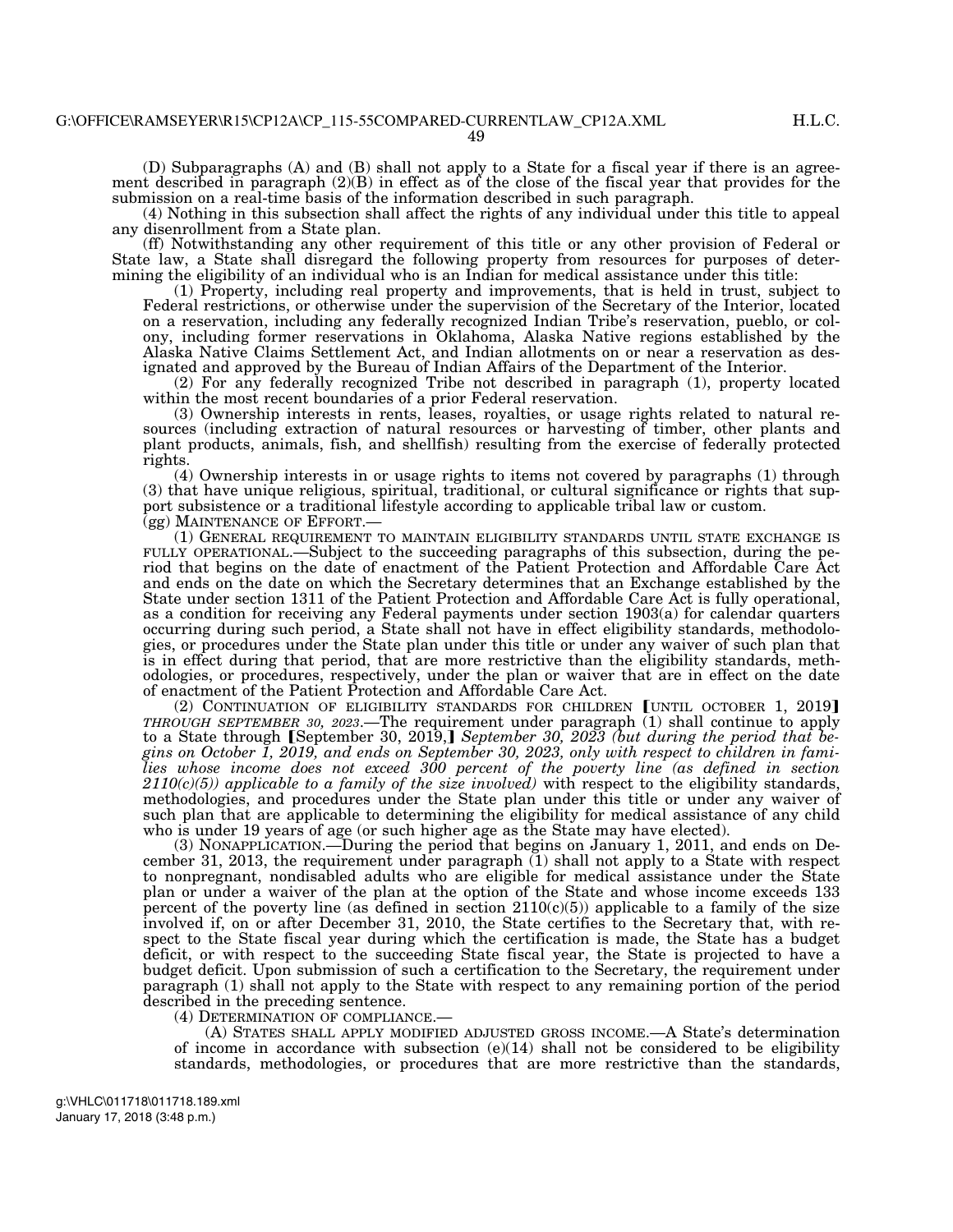H.L.C.

methodologies, or procedures in effect under the State plan or under a waiver of the plan on the date of enactment of the Patient Protection and Affordable Care Act for purposes of determining compliance with the requirements of paragraph  $(1)$ ,  $(2)$ , or  $(3)$ .

(B) STATES MAY EXPAND ELIGIBILITY OR MOVE WAIVERED POPULATIONS INTO COVERAGE UNDER THE STATE PLAN.—With respect to any period applicable under paragraph (1), (2), or (3), a State that applies eligibility standards, methodologies, or procedures under the State plan under this title or under any waiver of the plan that are less restrictive than the eligibility standards, methodologies, or procedures, applied under the State plan or under a waiver of the plan on the date of enactment of the Patient Protection and Affordable Care Act, or that makes individuals who, on such date of enactment, are eligible for medical assistance under a waiver of the State plan, after such date of enactment eligible for medical assistance through a State plan amendment with an income eligibility level that is not less than the income eligibility level that applied under the waiver, or as a result of the application of subclause (VIII) of section  $1902(a)(10)(A)(i)$ , shall not be considered to have in effect eligibility standards, methodologies, or procedures that are more restrictive than the standards, methodologies, or procedures in effect under the State plan or under a waiver of the plan on the date of enactment of the Patient Protection and Affordable Care Act for purposes of determining compliance with the requirements of paragraph  $(1)$ ,  $(2)$ , or  $(3)$ .

 $(hh)(1)$  A State may elect to phase-in the extension of eligibility for medical assistance to individuals described in subclause  $(\overline{XX})$  of subsection  $(a)(10)(A)(ii)$  based on the categorical group (including nonpregnant childless adults) or income, so long as the State does not extend such eligibility to individuals described in such subclause with higher income before making individuals described in such subclause with lower income eligible for medical assistance.

(2) If an individual described in subclause  $(XX)$  of subsection  $(a)(10)(A)(ii)$  is the parent of a child who is under 19 years of age (or such higher age as the State may have elected) who is eligible for medical assistance under the State plan or under a waiver of such plan, the individual may not be enrolled under the State plan unless the individual's child is enrolled under the State plan or under a waiver of the plan or is enrolled in other health insurance coverage. For purposes of the preceding sentence, the term ''parent'' includes an individual treated as a caretaker relative for purposes of carrying out section 1931.

 $(iii)(1)$  Individuals described in this subsection are individuals—

(A) whose income does not exceed an income eligibility level established by the State that does not exceed the highest income eligibility level established under the State plan under this title (or under its State child health plan under title XXI) for pregnant women; and

(B) who are not pregnant.

(2) At the option of a State, individuals described in this subsection may include individuals who, had individuals applied on or before January 1, 2007, would have been made eligible pursuant to the standards and processes imposed by that State for benefits described in clause  $(XVI)$  of the matter following subparagraph  $(G)$  of section subsection  $(a)(10)$  pursuant to a waiver granted under section 1115.

(3) At the option of a State, for purposes of subsection  $(a)(17)(B)$ , in determining eligibility for services under this subsection, the State may consider only the income of the applicant or recipient.

(ii) PRIMARY CARE SERVICES DEFINED.—For purposes of subsection  $(a)(13)(C)$ , the term "primary care services'' means—

(1) evaluation and management services that are procedure codes (for services covered under title XVIII) for services in the category designated Evaluation and Management in the Healthcare Common Procedure Coding System (established by the Secretary under section 1848(c)(5) as of December 31, 2009, and as subsequently modified); and

(2) services related to immunization administration for vaccines and toxoids for which CPT codes 90465, 90466, 90467, 90468, 90471, 90472, 90473, or 90474 (as subsequently modified) apply under such System.

(kk) PROVIDER AND SUPPLIER SCREENING, OVERSIGHT, AND REPORTING REQUIREMENTS.—For purposes of subsection  $(a)(77)$ , the requirements of this subsection are the following:

(1) SCREENING.—The State complies with the process for screening providers and suppliers under this title, as established by the Secretary under section  $1866(j)(2)$ .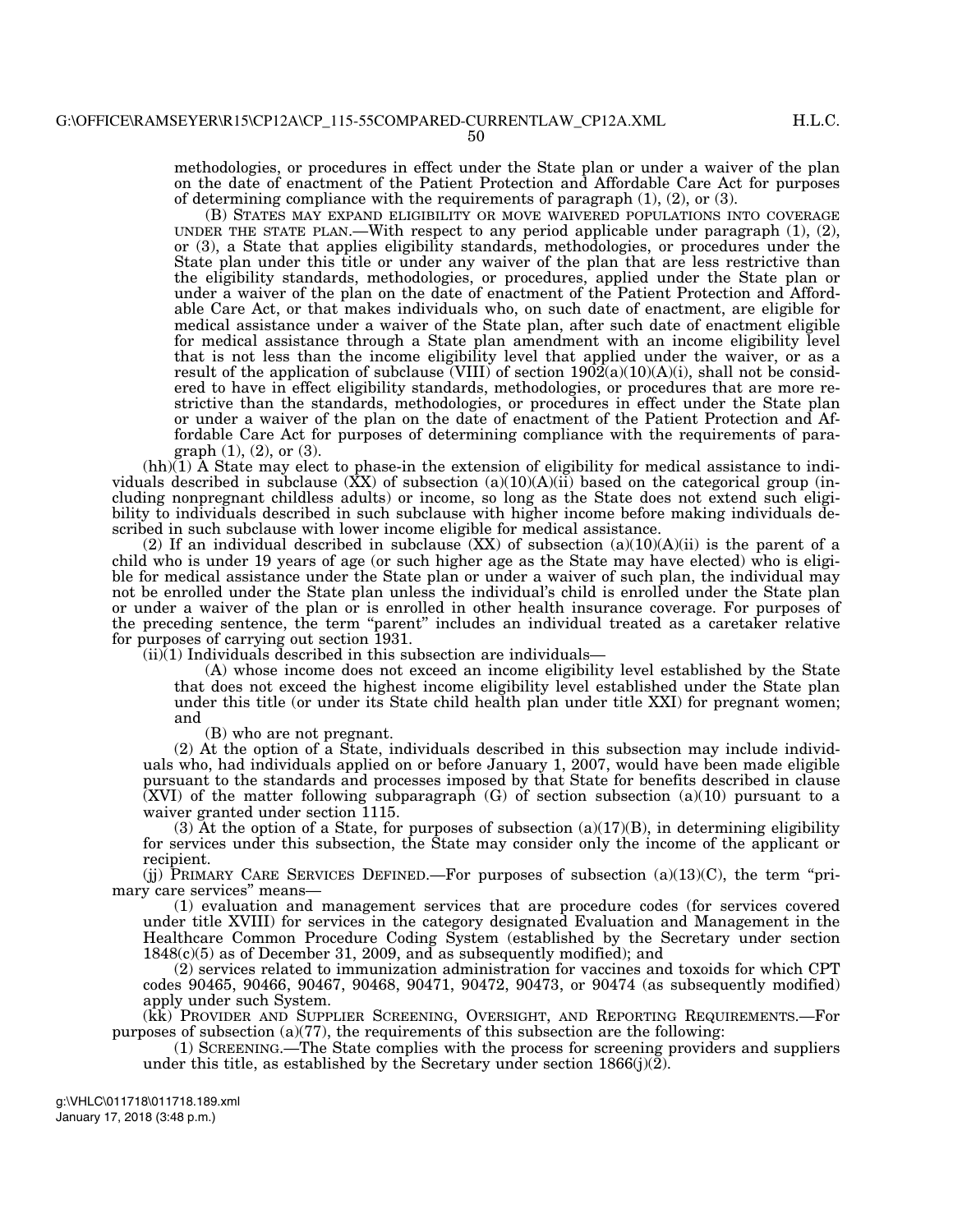(2) PROVISIONAL PERIOD OF ENHANCED OVERSIGHT FOR NEW PROVIDERS AND SUPPLIERS.— The State complies with procedures to provide for a provisional period of enhanced oversight for new providers and suppliers under this title, as established by the Secretary under section  $1866(j)(3)$ .

(3) DISCLOSURE REQUIREMENTS.—The State requires providers and suppliers under the State plan or under a waiver of the plan to comply with the disclosure requirements established by the Secretary under section 1866(j)(5).<br>
(4) TEMPORARY MORATORIUM ON ENROLLMENT OF NEW PROVIDERS OR SUPPLIERS.—

(A) TEMPORARY MORATORIUM IMPOSED BY THE SECRETARY.—<br>(i) IN GENERAL.—Subject to clause (ii), the State complies with any temporary moratorium on the enrollment of new providers or suppliers imposed by the Secretary under section  $1866(j)(7)$ .<br>(ii) EXCEPTIONS.—

I) COMPLIANCE WITH MORATORIUM.—A State shall not be required to comply with a temporary moratorium described in clause (i) if the State determines that the imposition of such temporary moratorium would adversely impact beneficiaries' access to medical assistance.

(II) FFP AVAILABLE.—Notwithstanding section  $1903(i)(2)(E)$ , payment may be made to a State under this title with respect to amounts expended for items and services described in such section if the Secretary, in consultation with the State agency administering the State plan under this title (or a waiver of the plan), determines that denying payment to the State pursuant to such section would adversely impact beneficiaries' access to medical assistance.

(iii) LIMITATION ON CHARGES TO BENEFICIARIES.—With respect to any amount expended for items or services furnished during calendar quarters beginning on or after October 1, 2017, the State prohibits, during the period of a temporary moratorium described in clause (i), a provider meeting the requirements specified in subparagraph  $(C)(iii)$  of section 1866(j)(7) from charging an individual or other person eligible to receive medical assistance under the State plan under this title (or a waiver of the plan) for an item or service described in section  $1903(i)(2)(E)$  furnished to such an individual.

(B) MORATORIUM ON ENROLLMENT OF PROVIDERS AND SUPPLIERS.—At the option of the State, the State imposes, for purposes of entering into participation agreements with providers or suppliers under the State plan or under a waiver of the plan, periods of enrollment moratoria, or numerical caps or other limits, for providers or suppliers identified by the Secretary as being at high-risk for fraud, waste, or abuse as necessary to combat fraud, waste, or abuse, but only if the State determines that the imposition of any such period, cap, or other limits would not adversely impact beneficiaries' access to medical assistance.

(5) COMPLIANCE PROGRAMS.—The State requires providers and suppliers under the State plan or under a waiver of the plan to establish, in accordance with the requirements of section  $1866(j)(7)$ , a compliance program that contains the core elements established under subparagraph (B) of that section  $1866(j)$  for providers or suppliers within a particular industry or category.

(6) REPORTING OF ADVERSE PROVIDER ACTIONS.—The State complies with the national system for reporting criminal and civil convictions, sanctions, negative licensure actions, and other adverse provider actions to the Secretary, through the Administrator of the Centers for Medicare & Medicaid Services, in accordance with regulations of the Secretary.

(7) ENROLLMENT AND NPI OF ORDERING OR REFERRING PROVIDERS.—The State requires— (A) all ordering or referring physicians or other professionals to be enrolled under the State plan or under a waiver of the plan as a participating provider; and

(B) the national provider identifier of any ordering or referring physician or other professional to be specified on any claim for payment that is based on an order or referral of the physician or other professional.

(8) PROVIDER TERMINATIONS.—

(A) IN GENERAL.—Beginning on July 1, 2018, in the case of a notification under subsection  $(a)(41)$  with respect to a termination for a reason specified in section 455.101 of title 42, Code of Federal Regulations (as in effect on November 1, 2015) or for any other reason specified by the Secretary, of the participation of a provider of services or any other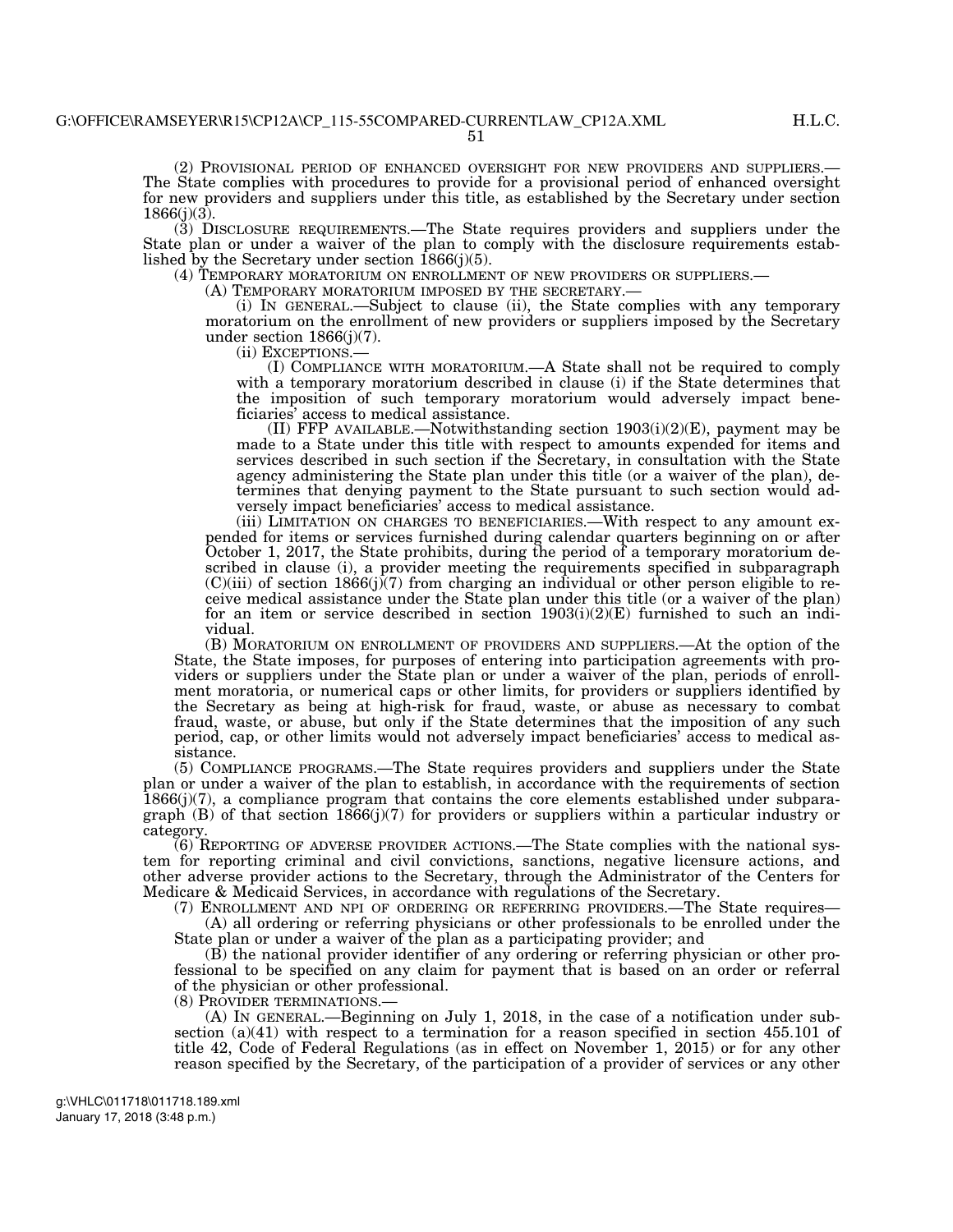person under the State plan (or under a waiver of the plan), the State, not later than 30 days after the effective date of such termination, submits to the Secretary with respect to any such provider or person, as appropriate—

(i) the name of such provider or person;

(ii) the provider type of such provider or person;

(iii) the specialty of such provider's or person's practice;

(iv) the date of birth, Social Security number, national provider identifier (if applicable), Federal taxpayer identification number, and the State license or certification number of such provider or person (if applicable);

(v) the reason for the termination;

(vi) a copy of the notice of termination sent to the provider or person;

(vii) the date on which such termination is effective, as specified in the notice; and (viii) any other information required by the Secretary.

(B) EFFECTIVE DATE DEFINED.—For purposes of this paragraph, the term ''effective date'' means, with respect to a termination described in subparagraph (A), the later of—

(i) the date on which such termination is effective, as specified in the notice of such termination; or

(ii) the date on which all appeal rights applicable to such termination have been exhausted or the timeline for any such appeal has expired.

(9) OTHER STATE OVERSIGHT.—Nothing in this subsection shall be interpreted to preclude or limit the ability of a State to engage in provider and supplier screening or enhanced provider and supplier oversight activities beyond those required by the Secretary.

(ll) TERMINATION NOTIFICATION DATABASE.—In the case of a provider of services or any other person whose participation under this title or title XXI is terminated (as described in subsection (kk)(8)), the Secretary shall, not later than 30 days after the date on which the Secretary is notified of such termination under subsection  $(a)(41)$  (as applicable), review such termination and, if the Secretary determines appropriate, include such termination in any database or similar system developed pursuant to section  $6401(b)(2)$  of the Patient Protection and Affordable Care Act (42 U.S.C. 1395cc note; Public Law 111–148).

(mm) DIRECTORY PHYSICIAN OR PROVIDER DESCRIBED.—A physician or provider described in this subsection is—

(1) in the case of a physician or provider of a provider type for which the State agency, as a condition on receiving payment for items and services furnished by the physician or provider to individuals eligible to receive medical assistance under the State plan, requires the enrollment of the physician or provider with the State agency, a physician or a provider that—

(A) is enrolled with the agency as of the date on which the directory is published or updated (as applicable) under subsection (a)(83); and

(B) received payment under the State plan in the 12-month period preceding such date; and

(2) in the case of a physician or provider of a provider type for which the State agency does not require such enrollment, a physician or provider that received payment under the State plan (or a waiver of the plan) in the 12-month period preceding the date on which the directory is published or updated (as applicable) under subsection (a)(83).

\* \* \* \* \* \* \* \*

#### MEDICAID IMPROVEMENT FUND

SEC. 1941. (a) ESTABLISHMENT.—The Secretary shall establish under this title a Medicaid Improvement Fund (in this section referred to as the ''Fund'') which shall be available to the Secretary to improve the management of the Medicaid program by the Centers for Medicare & Medicaid Services, including oversight of contracts and contractors and evaluation of demonstration projects*, and, in accordance with subsection (b)(3), for the purposes of subparagraph (B) of such subsection*. Payments made for activities under this subsection shall be in addition to payments that would otherwise be made for such activities.

(b) FUNDING.—

(1) IN GENERAL.—There shall be available to the Fund, for expenditures from the Fund for fiscal year 2021 and thereafter, \$5,000,000.

(2) FUNDING LIMITATION.—Amounts in the Fund *pursuant to paragraph (1)* shall be available in advance of appropriations but only if the total amount obligated from the Fund does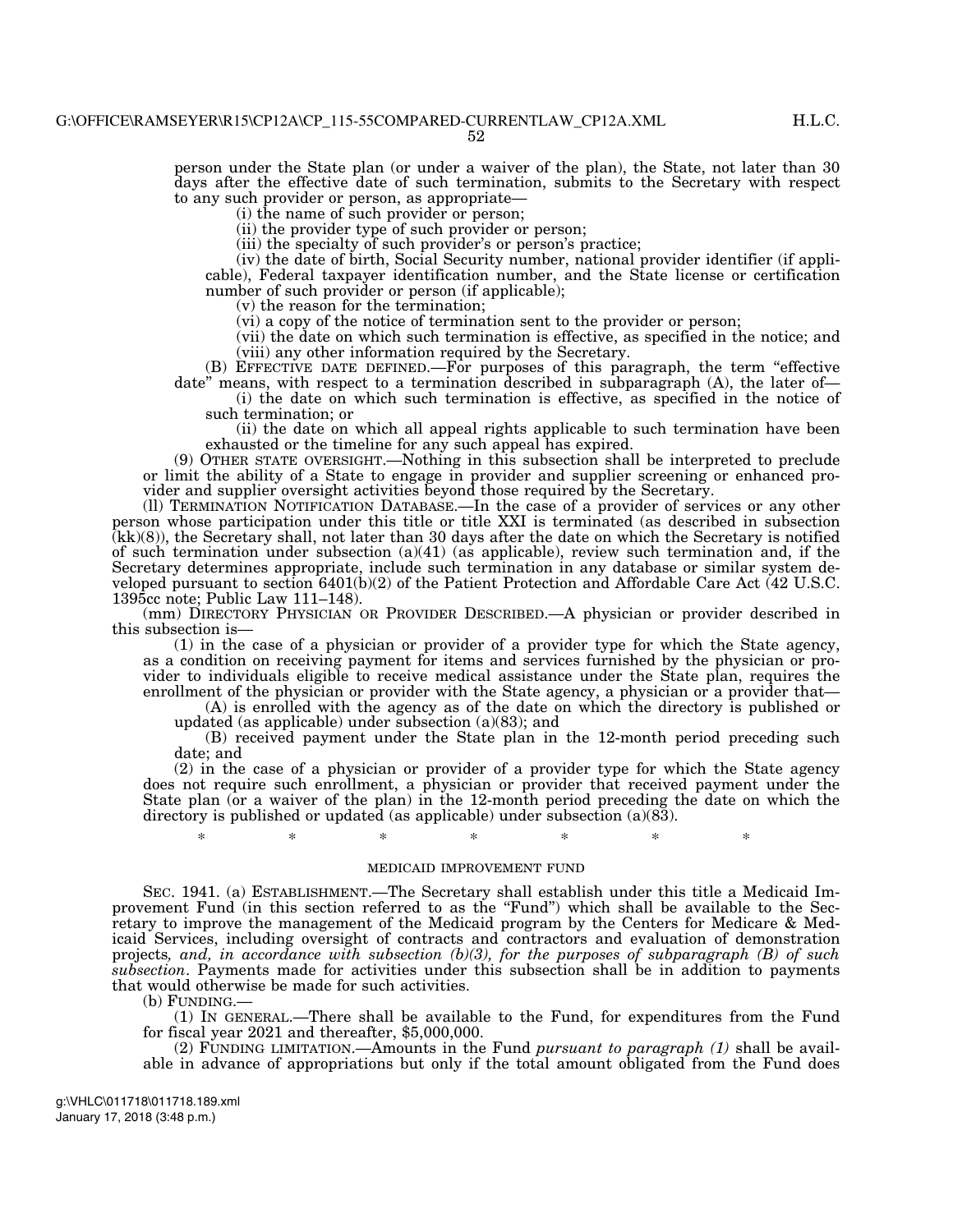53

H.L.C.

not exceed the amount available to the Fund under paragraph (1). *Amounts in the Fund pursuant to paragraph (3) shall be available in advance of appropriations but only if the total amount obligated from the Fund does not exceed the amount available to the Fund under such paragraph (3).* The Secretary may obligate funds from the Fund only if the Secretary determines (and the Chief Actuary of the Centers for Medicare & Medicaid Services and the appropriate budget officer certify) that there are available in the Fund sufficient amounts to cover all such obligations incurred consistent with the previous [sentence] *sentences*.

(3) ADDITIONAL FUNDING FOR STATE ACTIVITIES RELATING TO MECHANIZED CLAIMS SYSTEMS.<br>  $(A)$  IN GENERAL.—In addition to the amount made available under paragraph (1), there

*shall be available to the Fund, for expenditures from the Fund in accordance with subparagraph (B), for fiscal year 2023 and thereafter, \$980,000,000, to remain available until expended.* 

*(B) PURPOSES.—The Secretary shall use amounts made available to the Fund under subparagraph (A) to pay to each State which has a plan approved under this title, for each quarter beginning during or after fiscal year 2023 an amount equal to—* 

 $(i)$  100 percent minus the percent specified in clause  $(i)$  of section 1903(a)(3)(A) of *so much of the sums expended by the State during such quarter as are attributable to the activities described in such clause;* 

*(ii) 100 percent minus the Federal medical assistance percentage applied under clause (iii) of such section of so much of the sums expended during such quarter (as found necessary by the Secretary under such clause) by the State as are attributable to the activities described in such clause; and* 

*(iii)* 100 percent minus the percent specified in section  $1903(a)(3)(B)$  of so much of *the sums expended by the State during such quarter as are attributable to the activities described in such section.* 

\* \* \* \* \* \* \* \*

### TITLE XXI—STATE CHILDREN'S HEALTH INSURANCE PROGRAM

\* \* \* \* \* \* \*

### **SEC. 2104. ALLOTMENTS.**

(a) APPROPRIATION; TOTAL ALLOTMENT.—For the purpose of providing allotments to States under this section, subject to subsection (d), there is appropriated, out of any money in the Treasury not otherwise appropriated—

- (1) for fiscal year 1998, \$4,295,000,000;
- (2) for fiscal year 1999, \$4,275,000,000;
- (3) for fiscal year 2000, \$4,275,000,000;
- (4) for fiscal year 2001, \$4,275,000,000;
- (5) for fiscal year 2002, \$3,150,000,000; (6) for fiscal year 2003, \$3,150,000,000;
- (7) for fiscal year 2004, \$3,150,000,000;
- (8) for fiscal year 2005, \$4,050,000,000;
- (9) for fiscal year 2006, \$4,050,000,000;
- (10) for fiscal year 2007, \$5,000,000,000;
- (11) for fiscal year 2008, \$5,000,000,000.
- (12) for fiscal year 2009, \$10,562,000,000;
- (13) for fiscal year 2010, \$12,520,000,000;
- (14) for fiscal year 2011, \$13,459,000,000;
- $(15)$  for fiscal year 2012, \$14,982,000,000;
- (16) for fiscal year 2013, \$17,406,000,000;
- (17) for fiscal year 2014, \$19,147,000,000;
- (18) for fiscal year 2015, for purposes of making 2 semi-annual allotments—

(A) \$2,850,000,000 for the period beginning on October 1, 2014, and ending on March 31, 2015, and

(B) \$2,850,000,000 for the period beginning on April 1, 2015, and ending on September 30, 2015;

(19) for fiscal year 2016, \$19,300,000,000;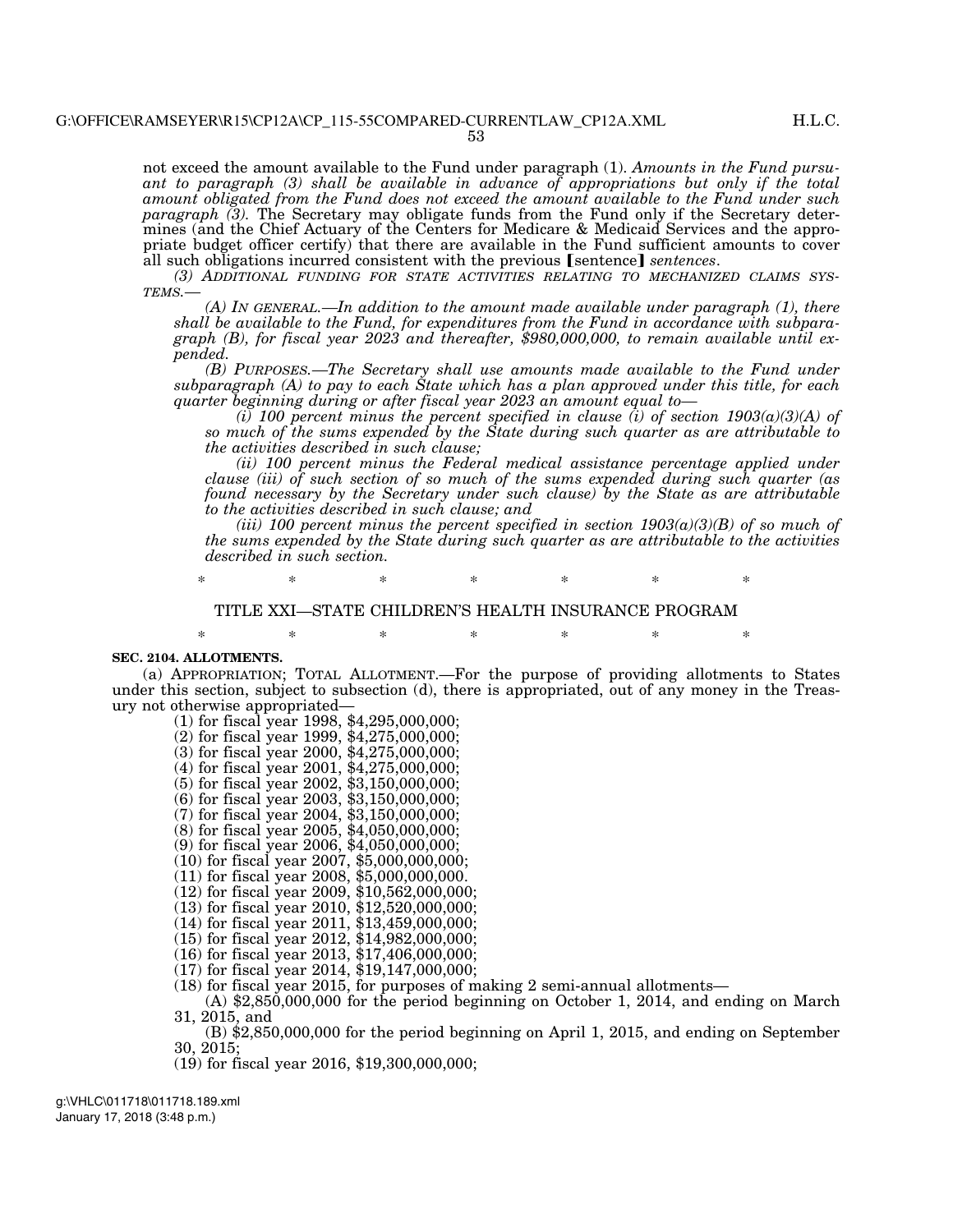(20) for fiscal year 2017, for purposes of making 2 semi-annual allotments—

(A) \$2,850,000,000 for the period beginning on October 1, 2016, and ending on March 31, 2017; and

(B) \$2,850,000,000 for the period beginning on April 1, 2017, and ending on September 30, 2017**[**; and**]**;

 $[(21)$  for fiscal year 2018, for purposes of making 1 semi-annual allotment-

 $(A)$  \$2,850,000,000 for the period beginning on October 1, 2017, and ending on March 31, 2018.]

*(21) for fiscal year 2018, \$21,500,000,000;* 

*(22) for fiscal year 2019, \$22,600,000,000;* 

*(23) for fiscal year 2020, \$23,700,000,000;* 

*(24) for fiscal year 2021, \$24,800,000,000;* 

*(25) for fiscal year 2022, \$25,900,000,000; and* 

*(26) for fiscal year 2023, for purposes of making two semi-annual allotments—* 

*(A) \$2,850,000,000 for the period beginning on October 1, 2022, and ending on March 31, 2023; and* 

*(B) \$2,850,000,000 for the period beginning on April 1, 2023, and ending on September 30, 2023.* 

(b) ALLOTMENTS TO 50 STATES AND DISTRICT OF COLUMBIA.—

(1) IN GENERAL.—Subject to paragraph (4) and subsections (d) and (m), of the amount available for allotment under subsection (a) for a fiscal year, reduced by the amount of allotments made under subsection (c) (determined without regard to paragraph (4) thereof) for the fiscal year, the Secretary shall allot to each State (other than a State described in such subsection) with a State child health plan approved under this title the same proportion as the ratio of—

(A) the product of (i) the number of children described in paragraph (2) for the State for the fiscal year and (ii) the State cost factor for that State (established under paragraph  $(3)$ ; to

(B) the sum of the products computed under subparagraph (A).

(2) NUMBER OF CHILDREN.—

(A) IN GENERAL.—The number of children described in this paragraph for a State for— (i) each of fiscal years 1998 and 1999 is equal to the number of low-income chil-

dren in the State with no health insurance coverage for the fiscal year;

(ii) fiscal year 2000 is equal to—

(I) 75 percent of the number of low-income children in the State for the fiscal year with no health insurance coverage, plus

(II) 25 percent of the number of low-income children in the State for the fiscal year; and

(iii) each succeeding fiscal year is equal to—

(I) 50 percent of the number of low-income children in the State for the fiscal year with no health insurance coverage, plus

(II) 50 percent of the number of low-income children in the State for the fiscal year.

(B) DETERMINATION OF NUMBER OF CHILDREN.—For purposes of subparagraph (A), a determination of the number of low-income children (and of such children who have no health insurance coverage) for a State for a fiscal year shall be made on the basis of the arithmetic average of the number of such children, as reported and defined in the 3 most recent March supplements to the Current Population Survey of the Bureau of the Census before the beginning of the calendar year in which such fiscal year begins.

(3) ADJUSTMENT FOR GEOGRAPHIC VARIATIONS IN HEALTH COSTS.—

(A) IN GENERAL.—For purposes of paragraph (1)(A)(ii), the ''State cost factor'' for a State for a fiscal year equal to the sum of—

(i) 0.15, and

(ii) 0.85 multiplied by the ratio of—

(I) the annual average wages per employee for the State for such year (as determined under subparagraph (B)), to

(II) the annual average wages per employee for the 50 States and the District of Columbia.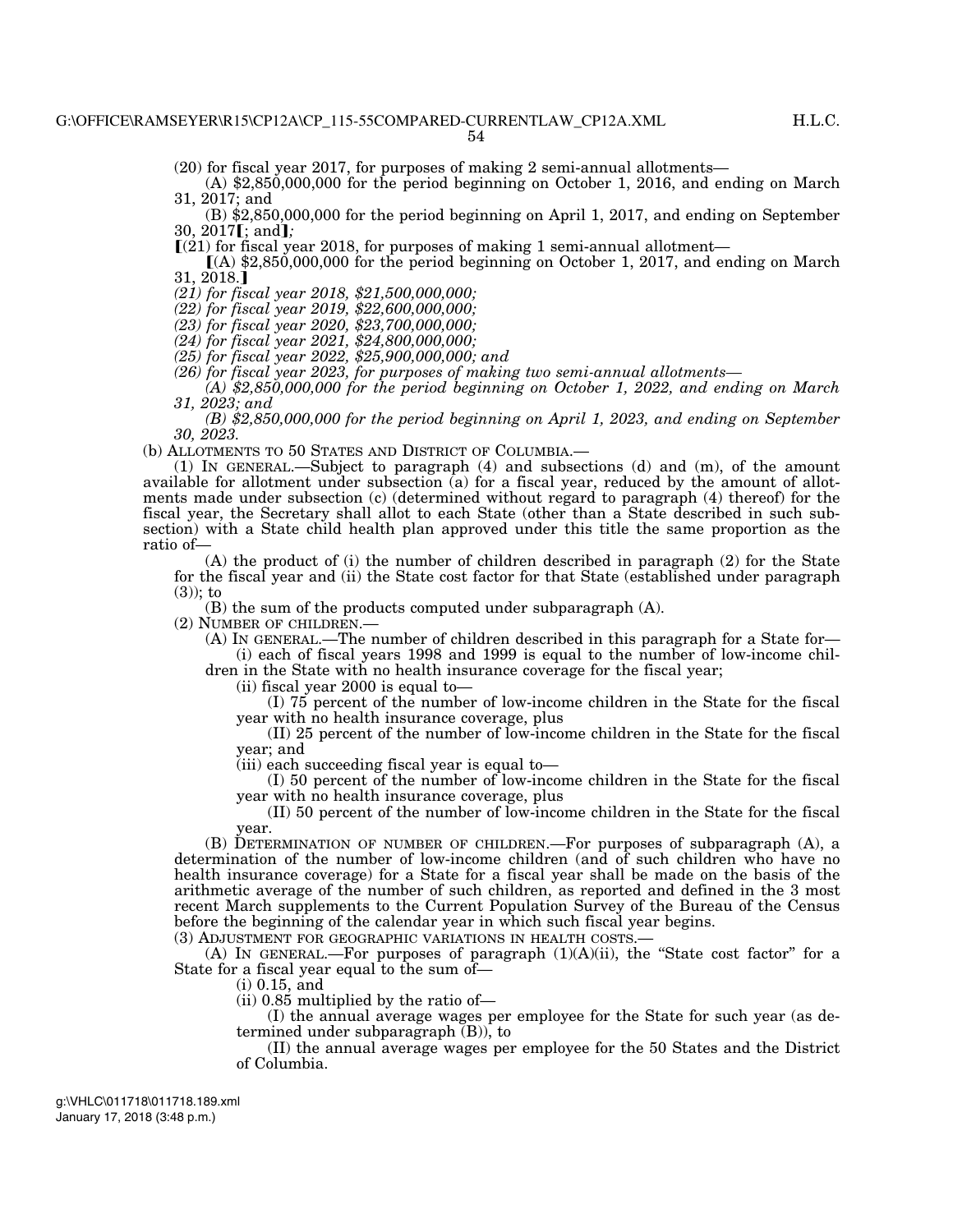55

(B) ANNUAL AVERAGE WAGES PER EMPLOYEE.—For purposes of subparagraph (A), the "annual average wages per employee" for a State, or for all the States, for a fiscal year is equal to the average of the annual wages per employee for the State or for the 50 States and the District of Columbia for employees in the health services industry (SIC code 8000), as reported by the Bureau of Labor Statistics of the Department of Labor for each of the most recent 3 years before the beginning of the calendar year in which such fiscal year begins.<br>(4) FLOORS AND CEILINGS IN STATE ALLOTMENTS.—

 $(A)$  In GENERAL.—The proportion of the allotment under this subsection for a subsection (b) State (as defined in subparagraph (D)) for fiscal year 2000 and each fiscal year thereafter shall be subject to the following floors and ceilings:

(i) FLOOR OF \$2,000,000.—A floor equal to \$2,000,000 divided by the total of the amount available under this subsection for all such allotments for the fiscal year.

A floor of 90 percent of the proportion for the State for the preceding fiscal year.

(iii) CUMULATIVE FLOOR OF 30 PERCENT BELOW THE FY 1999 PROPORTION.—A floor of 70 percent of the proportion for the State for fiscal year 1999.

(iv) CUMULATIVE CEILING OF 45 PERCENT ABOVE FY 1999 PROPORTION.—A ceiling of 145 percent of the proportion for the State for fiscal year 1999.<br>(B) RECONCILIATION.—

(i) ELIMINATION OF ANY DEFICIT BY ESTABLISHING A PERCENTAGE INCREASE CEILING FOR STATES WITH HIGHEST ANNUAL PERCENTAGE INCREASES.—To the extent that the application of subparagraph (A) would result in the sum of the proportions of the allotments for all subsection (b) States exceeding 1.0, the Secretary shall establish a maximum percentage increase in such proportions for all subsection (b) States for the fiscal year in a manner so that such sum equals 1.0.

(ii) ALLOCATION OF SURPLUS THROUGH PRO RATA INCREASE.—To the extent that the application of subparagraph (A) would result in the sum of the proportions of the allotments for all subsection (b) States being less than 1.0, the proportions of such allotments (as computed before the application of floors under clauses (i), (ii), and (iii) of subparagraph  $(A)$ ) for all subsection (b) States shall be increased in a pro rata manner (but not to exceed the ceiling established under subparagraph  $(A)(iv)$ ) so that (after the application of such floors and ceiling) such sum equals 1.0.

(C) CONSTRUCTION.—This paragraph shall not be construed as applying to (or taking into account) amounts of allotments redistributed under subsection (f).

(D) DEFINITIONS.—In this paragraph:

(i) PROPORTION OF ALLOTMENT.—The term ''proportion'' means, with respect to the allotment of a subsection (b) State for a fiscal year, the amount of the allotment of such State under this subsection for the fiscal year divided by the total of the amount available under this subsection for all such allotments for the fiscal year.

(ii) SUBSECTION (b) STATE.—The term ''subsection (b) State'' means one of the 50 States or the District of Columbia.

(c) ALLOTMENTS TO TERRITORIES.—

(1) IN GENERAL.—Of the amount available for allotment under subsection (a) for a fiscal year, subject to subsections (d) and  $(m)(5)$ , the Secretary shall allot 0.25 percent among each of the commonwealths and territories described in paragraph (3) in the same proportion as the percentage specified in paragraph (2) for such commonwealth or territory bears to the sum of such percentages for all such commonwealths or territories so described.

 $(2)$  PERCENTAGE.—The percentage specified in this paragraph for-

 $(A)$  Puerto Rico is  $91.6$  percent,

(B) Guam is 3.5 percent,

(C) the Virgin Islands is 2.6 percent,

(D) American Samoa is 1.2 percent, and

(E) the Northern Mariana Islands is 1.1 percent.

(3) COMMONWEALTHS AND TERRITORIES.—A commonwealth or territory described in this paragraph is any of the following if it has a State child health plan approved under this title: (A) Puerto Rico.

(B) Guam.

(C) The Virgin Islands.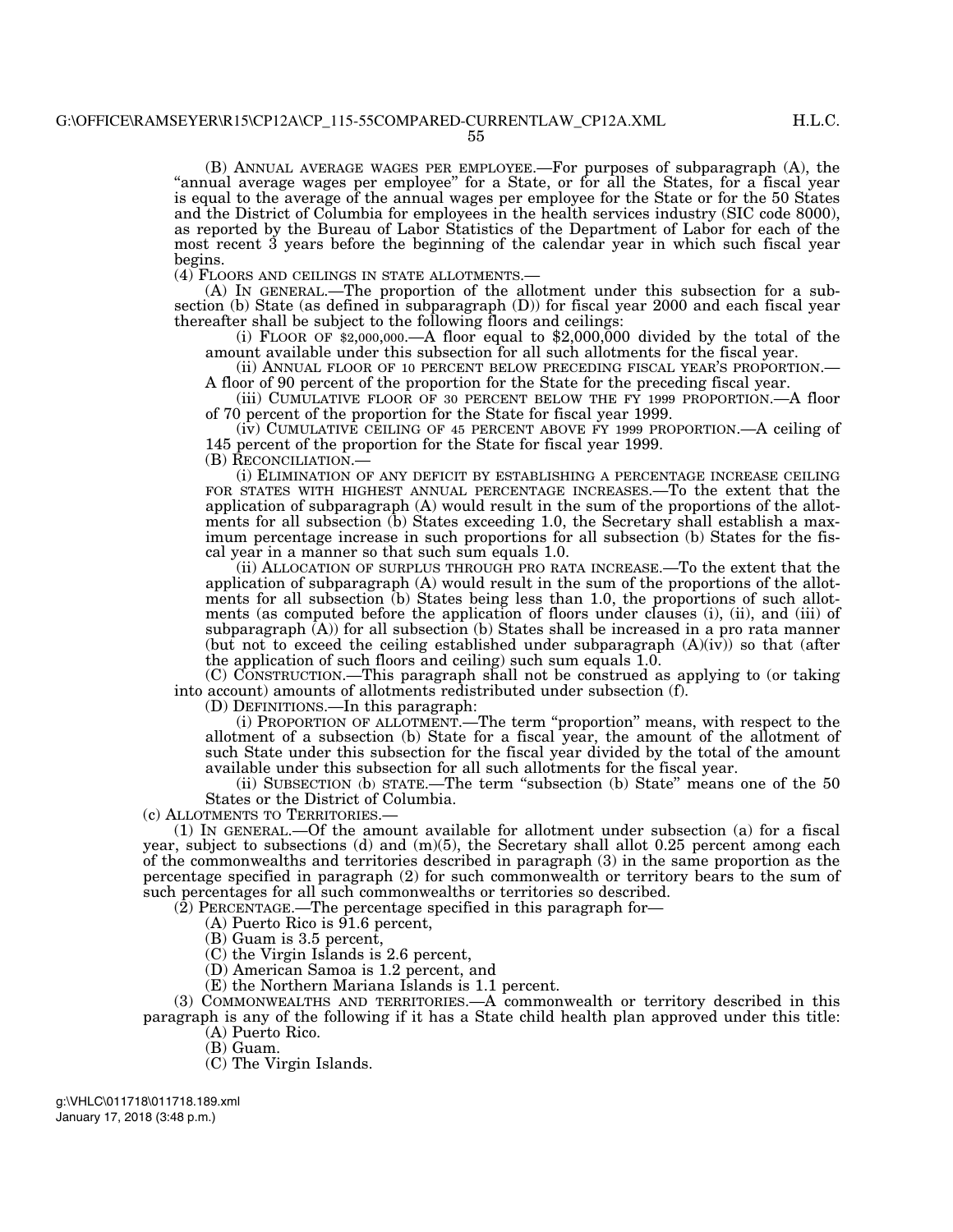(D) American Samoa.

(E) The Northern Mariana Islands.<br>(4) ADDITIONAL ALLOTMENT.—

 $(A)$  In GENERAL.—In addition to the allotment under paragraph  $(1)$ , the Secretary shall allot each commonwealth and territory described in paragraph (3) the applicable percentage specified in paragraph (2) of the amount appropriated under subparagraph (B).

(B) APPROPRIATIONS.—For purposes of providing allotments pursuant to subparagraph (A), there is appropriated, out of any money in the Treasury not otherwise appropriated \$32,000,000 for fiscal year 1999, \$34,200,000 for each of fiscal years 2000 and 2001, \$25,200,000 for each of fiscal years 2002 through 2004, \$32,400,000 for each of fiscal years 2005 and 2006, and \$40,000,000 for each of fiscal years 2007 through 2009.

(d) ADDITIONAL ALLOTMENTS TO ELIMINATE FUNDING SHORTFALLS.— (1) APPROPRIATION; ALLOTMENT AUTHORITY.—For the purpose of providing additional allotments to shortfall States described in paragraph (2), there is appropriated, out of any money in the Treasury not otherwise appropriated, \$283,000,000 for fiscal year 2006.

(2) SHORTFALL STATES DESCRIBED.—For purposes of paragraph (1), a shortfall State described in this paragraph is a State with a State child health plan approved under this title for which the Secretary estimates, on the basis of the most recent data available to the Secretary as of December 16, 2005, that the projected expenditures under such plan for such State for fiscal year 2006 will exceed the sum of—

(A) the amount of the State's allotments for each of fiscal years 2004 and 2005 that will not be expended by the end of fiscal year 2005;

(B) the amount, if any, that is to be redistributed to the State during fiscal year 2006 in accordance with subsection (f); and

(C) the amount of the State's allotment for fiscal year 2006.

(3) ALLOTMENTS.—In addition to the allotments provided under subsections (b) and (c), subject to paragraph (4), of the amount available for the additional allotments under paragraph (1) for fiscal year 2006, the Secretary shall allot—

(A) to each shortfall State described in paragraph (2) such amount as the Secretary determines will eliminate the estimated shortfall described in such paragraph for the State; and

 $(B)$  to each commonwealth or territory described in subsection  $(c)(3)$ , the same proportion as the proportion of the commonwealth's or territory's allotment under subsection (c) (determined without regard to subsection  $(f)$ ) to 1.05 percent of the amount appropriated under paragraph (1).

(4) USE OF ADDITIONAL ALLOTMENT.—Additional allotments provided under this subsection are only available for amounts expended under a State plan approved under this title for child health assistance for targeted low-income children.<br>(5) 1-YEAR AVAILABILITY; NO REDISTRIBUTION OF UNEXPENDED ADDITIONAL ALLOTMENTS.

Notwithstanding subsections (e) and (f), amounts allotted to a State pursuant to this subsection for fiscal year 2006 shall only remain available for expenditure by the State through September 30, 2006. Any amounts of such allotments that remain unexpended as of such date shall not be subject to redistribution under subsection (f) and shall revert to the Treasury on October 1, 2006.

(e) AVAILABILITY OF AMOUNTS ALLOTTED.—

(1) IN GENERAL.—Except as provided in paragraph (2), amounts allotted to a State pursuant to this section—

(A) for each of fiscal years 1998 through 2008, shall remain available for expenditure by the State through the end of the second succeeding fiscal year; and

(B) for fiscal year 2009 and each fiscal year thereafter, shall remain available for expenditure by the State through the end of the succeeding fiscal year.

(2) AVAILABILITY OF AMOUNTS REDISTRIBUTED.—Amounts redistributed to a State under subsection (f) shall be available for expenditure by the State through the end of the fiscal year in which they are redistributed.

(f) PROCEDURE FOR REDISTRIBUTION OF UNUSED ALLOTMENTS.—

(1) IN GENERAL.—The Secretary shall determine an appropriate procedure for redistribution of allotments from States that were provided allotments under this section for a fiscal year but that do not expend all of the amount of such allotments during the period in which such allotments are available for expenditure under subsection (e), to States that the Secretary de-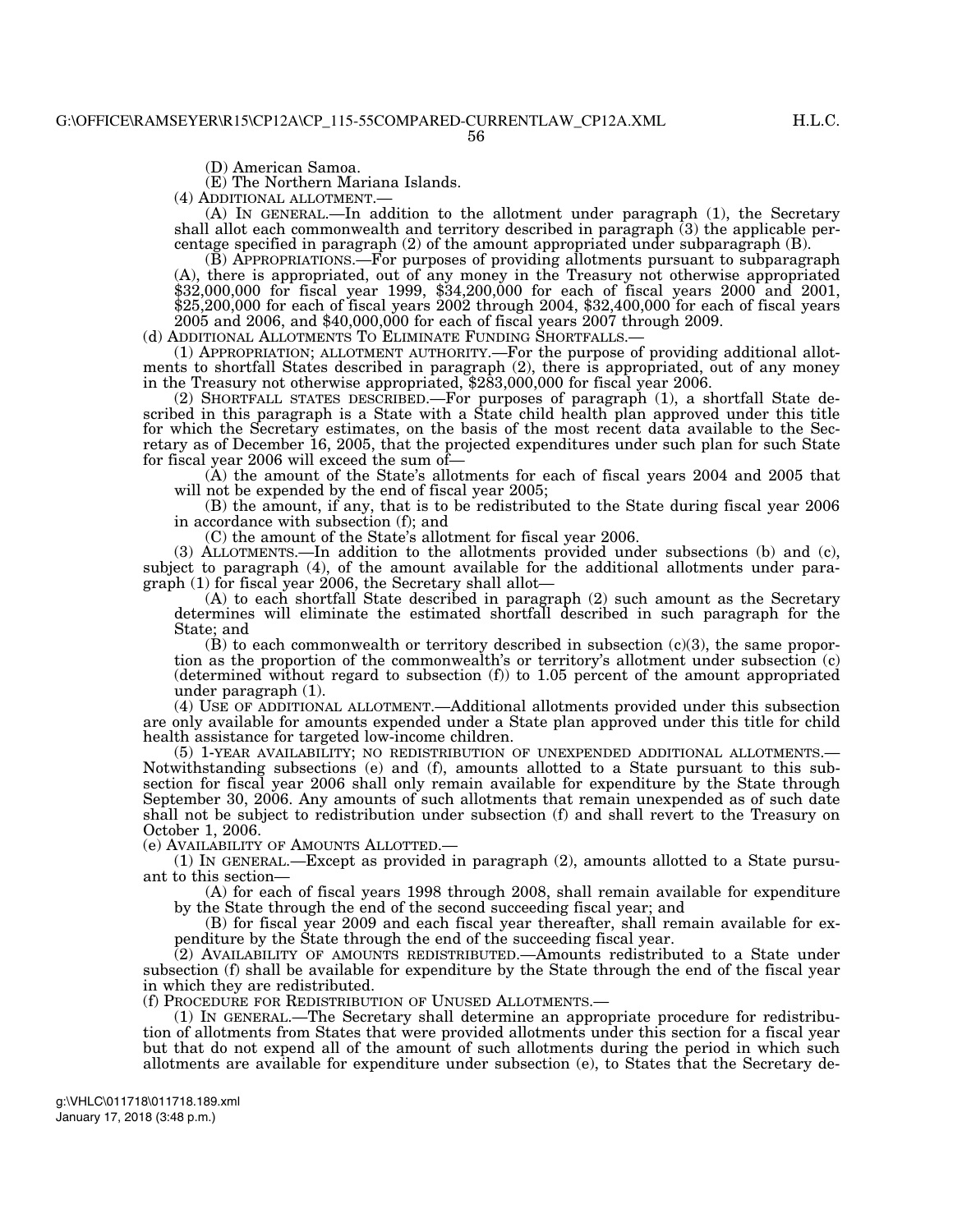termines with respect to the fiscal year for which unused allotments are available for redistribution under this subsection, are shortfall States described in paragraph (2) for such fiscal year, but not to exceed the amount of the shortfall described in paragraph  $(2)(A)$  for each such State (as may be adjusted under paragraph  $(2)(C)$ ).<br>(2) SHORTFALL STATES DESCRIBED.—

 $(A)$  In GENERAL.—For purposes of paragraph (1), with respect to a fiscal year, a shortfall State described in this subparagraph is a State with a State child health plan approved under this title for which the Secretary estimates on the basis of the most recent data available to the Secretary, that the projected expenditures under such plan for the State for the fiscal year will exceed the sum of—

(i) the amount of the State's allotments for any preceding fiscal years that remains available for expenditure and that will not be expended by the end of the immediately preceding fiscal year;

(ii) the amount (if any) of the child enrollment contingency fund payment under subsection (n); and

(iii) the amount of the State's allotment for the fiscal year.

(B) DETERMINATION OF REDISTRIBUTED AMOUNTS IF INSUFFICIENT AMOUNTS AVAIL-<br>ABLE.— (i) PRORATION RULE.—Subject to clause (ii), if the amounts available for redistribu-

tion under paragraph (1) for a fiscal year are less than the total amounts of the estimated shortfalls determined for the year under subparagraph (A), the amount to be redistributed under such paragraph for each shortfall State shall be reduced proportionally.

(ii) SPECIAL RULE FOR FIRST HALF OF FISCAL YEAR 2018.—

(I) IN GENERAL.—For each month beginning during the period beginning on October 1, 2017, and ending March 31, 2018, subject to the succeeding subclauses of this clause, the Secretary shall redistribute any amounts available for redistribution under paragraph (1) for fiscal year 2018, to each State that is an emergency shortfall State  $\lbrack \rbrack$  for the month (as defined in subclause (II)) $\lbrack \rbrack$  *(as defined in*) *subclause (II)) for the month* such amount as the Secretary determines will eliminate the estimated shortfall described in subclause (II) for such State for the month (as may be adjusted under subparagraph (C)) before the Secretary may redistribute such amounts to any shortfall State that is not an emergency shortfall State. In the case of any amounts redistributed under this subclause to a State that is not an emergency shortfall State, such amounts shall be determined in accordance with clause (i).

(II) EMERGENCY SHORTFALL STATE DEFINED.—For purposes of this clause, the term "emergency shortfall State" means, with respect to a month beginning during the period beginning October 1, 2017, and ending March 31, 2018, a shortfall State for which the Secretary estimates, in accordance with subparagraph (A) (unless otherwise specified in this subclause) and on a monthly basis using the most recent data available to the Secretary as of such month, that the projected expenditures under the State child health plan and under section 2105(g) (calculated as if the reference under section 2105(g)(4)(A)*, as in effect on the day before the date of the enactment of the HEALTHY KIDS Act,* to ''2017'' were a reference to " $2018$ " and insofar as the allotments are available to the State under this subsection or subsection (e) or (m)) for such month will exceed the sum of the amounts described in clauses (i) through (iii) of subparagraph (A) for such month, including after application of any amount redistributed under paragraph (1) for a previous month for fiscal year 2018 in accordance with this clause, to such State. A shortfall State may be an emergency shortfall State under the previous sentence without regard to whether any amounts were redistributed to such State under paragraph (1) for a previous month in fiscal year 2018.

(III) FUNDS REDISTRIBUTED IN THE ORDER IN WHICH STATES REALIZE FUNDING SHORTFALLS.—The Secretary shall redistribute the amounts available for redistribution under paragraph  $(1)$  to emergency shortfall States described in subclause (II) in the order in which such States realize monthly funding shortfalls under this title for fiscal year 2018. The Secretary shall only make redistributions under this clause to the extent that such amounts are available for such redistributions.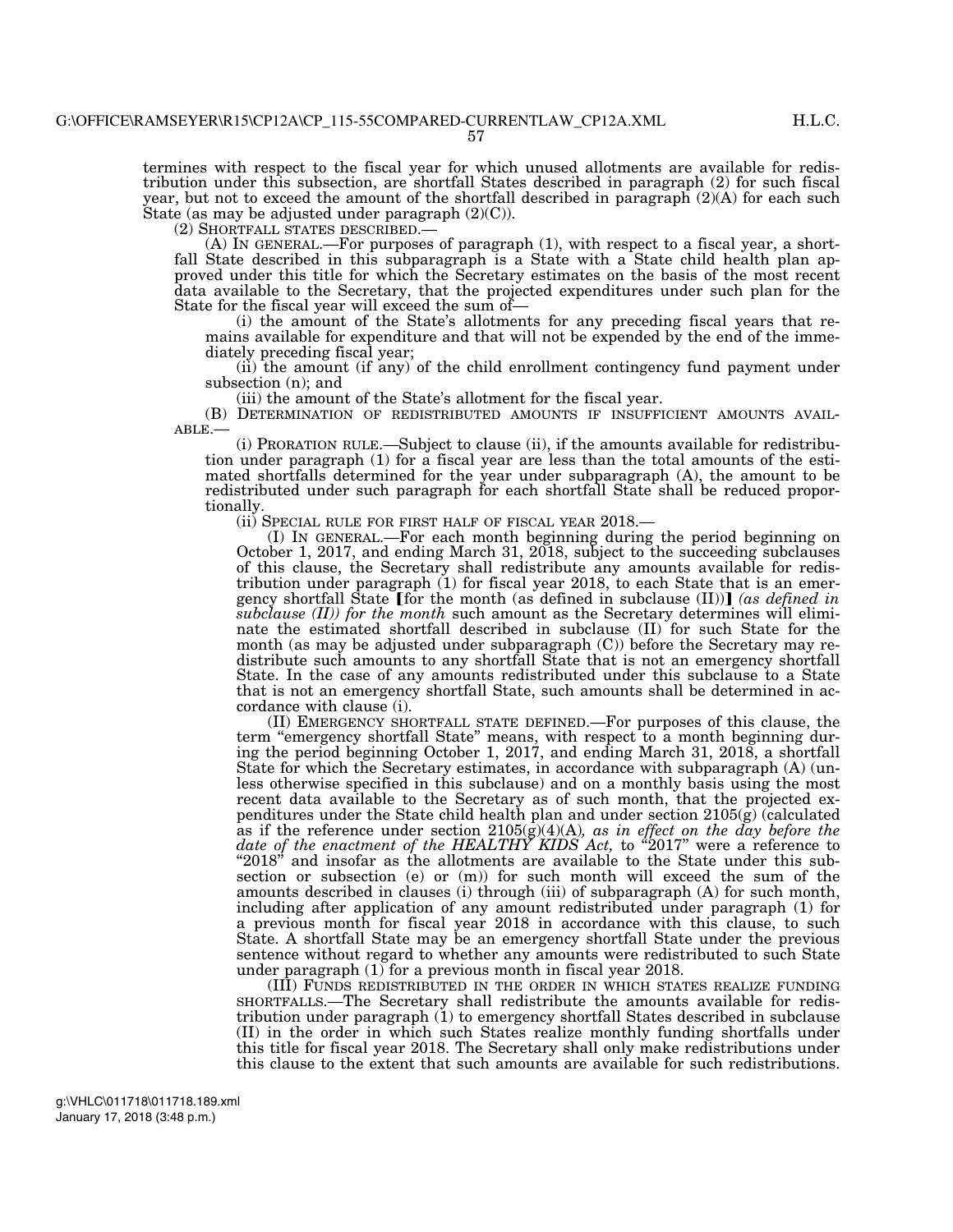(IV) PRORATION RULE.—If the amounts available for redistribution under paragraph (1) for a month during the period described in subclause (I) are less than the total amounts of the estimated shortfalls determined for the month for emergency shortfall States described in subclause (II), the amount computed under subclause (I) for each emergency shortfall State shall be reduced proportionally.

(V) UNOBLIGATED REDISTRIBUTED FUNDS.—The Secretary shall withhold any funds redistributed under paragraph (1) for fiscal year 2018 before January 1, 2018, but which have not been obligated for amounts expended by a State as of that date, and shall redistribute such funds in accordance with the preceding subclauses of this clause.

(VI) APPLICATION OF QUALIFYING STATE OPTION.—During the period described in subclause (I), section  $2105(g)(4)$ *, as in effect on the day before the date of the* enactment of the HEALTHY KIDS Act shall apply to a qualifying State (as defined in section  $2105(g)(2)$ ) as if under section  $2105(g)(4)$ *, as so in effect*— (aa) the reference to "2017" were a reference to "2018"; and

(bb) the reference to "under subsections (e) and  $(m)$  of such section" were a reference to ''under subsections (e), (f), and (m) of such section''.

(C) RETROSPECTIVE ADJUSTMENT.—The Secretary may adjust the estimates and determinations made under paragraph (1) and this paragraph with respect to a fiscal year as necessary on the basis of the amounts reported by States not later than November 30 of the succeeding fiscal year, as approved by the Secretary.

(D) RULE OF CONSTRUCTION.—Nothing in this paragraph may be construed as preventing a commonwealth or territory described in subsection  $(c)(3)$  from being treated as a shortfall State or an emergency shortfall State.

(g) RULE FOR REDISTRIBUTION AND EXTENDED AVAILABILITY OF FISCAL YEARS 1998, 1999, 2000, AND 2001 ALLOTMENTS.—

(1) AMOUNT REDISTRIBUTED.—<br>(A) IN GENERAL.—In the case of a State that expends all of its allotment under subsection (b) or (c) for fiscal year 1998 by the end of fiscal year 2000, or for fiscal year 1999 by the end of fiscal year 2001, or for fiscal year 2000 by the end of fiscal year 2002, or for fiscal year 2001 by the end of fiscal year 2003, the Secretary shall redistribute to the State under subsection (f) (from the fiscal year 1998, 1999, 2000, or 2001 allotments of other States, respectively, as determined by the application of paragraphs (2) and (3) with respect to the respective fiscal year) the following amount:

(i) STATE.—In the case of one of the 50 States or the District of Columbia, with respect to—

(I) the fiscal year 1998 allotment, the amount by which the State's expenditures under this title in fiscal years 1998, 1999, and 2000 exceed the State's allotment for fiscal year 1998 under subsection (b);

(II) the fiscal year 1999 allotment, the amount by which the State's expenditures under this title in fiscal years 1999, 2000, and 2001 exceed the State's allotment for fiscal year 1999 under subsection (b);

(III) the fiscal year 2000 allotment, the amount specified in subparagraph  $(C)(i)$  (less the total of the amounts under clause (ii) for such fiscal year), multiplied by the ratio of the amount specified in subparagraph  $(C)(ii)$  for the State to the amount specified in subparagraph  $(C)(iii)$ ; or

(IV) the fiscal year 2001 allotment, the amount specified in subparagraph (D)(i) (less the total of the amounts under clause (ii) for such fiscal year), multiplied by the ratio of the amount specified in subparagraph  $(D)(ii)$  for the State to the amount specified in subparagraph  $(D)(iii)$ .

(ii) TERRITORY.—In the case of a commonwealth or territory described in subsection  $(c)(3)$ , an amount that bears the same ratio to 1.05 percent of the total amount described in paragraph  $(2)(B)(i)(I)$  as the ratio of the commonwealth's or territory's fiscal year 1998, 1999, 2000, or 2001 allotment under subsection (c) (as the case may be) bears to the total of all such allotments for such fiscal year under such subsection. (B) EXPENDITURE RULES.—An amount redistributed to a State under this paragraph—

(i) shall not be included in the determination of the State's allotment for any fiscal year under this section;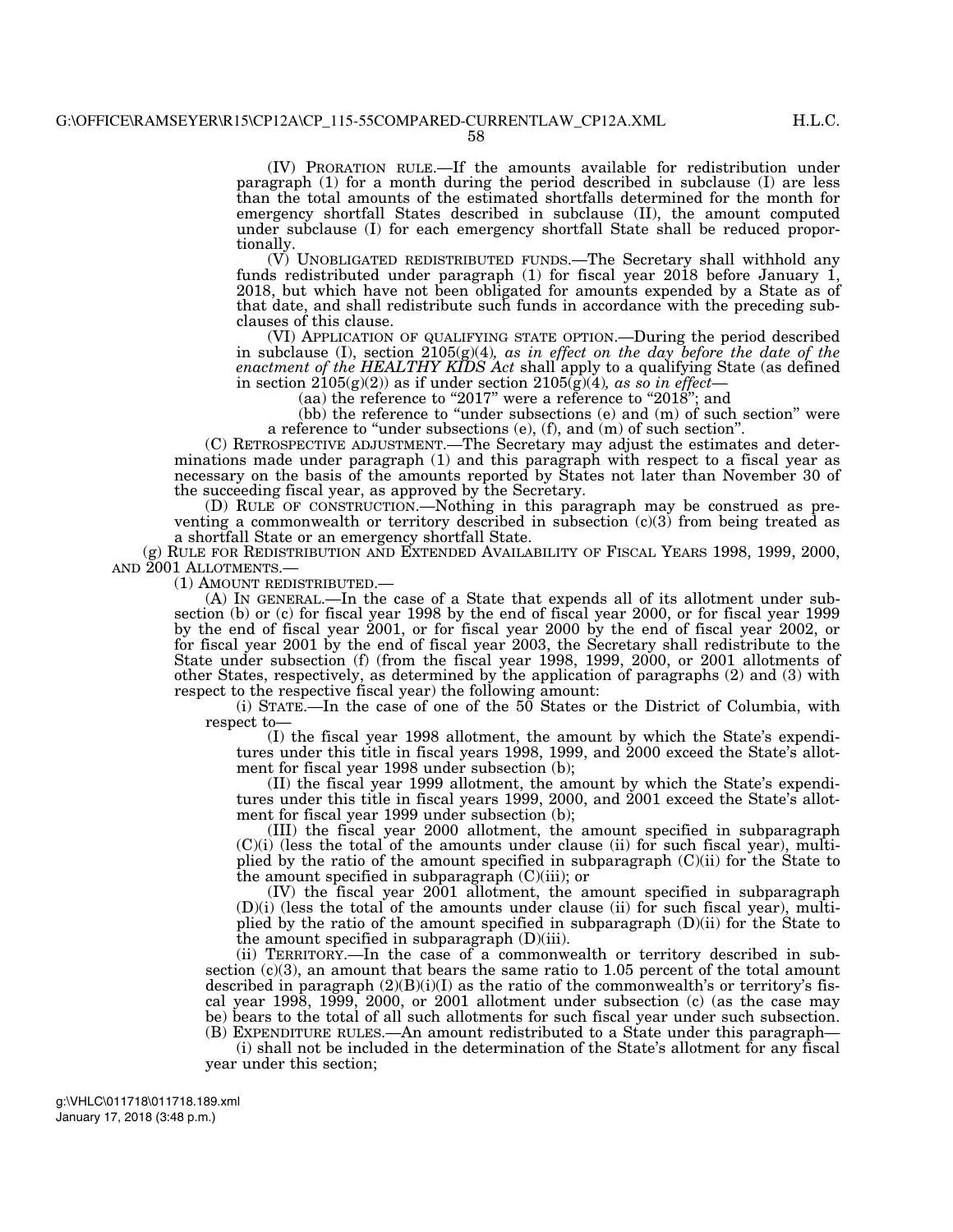(ii) notwithstanding subsection (e), with respect to fiscal year 1998, 1999, or 2000, shall remain available for expenditure by the State through the end of fiscal year 2004;

(iii) notwithstanding subsection (e), with respect to fiscal year 2001, shall remain available for expenditure by the State through the end of fiscal year 2005; and

(iv) shall be counted as being expended with respect to a fiscal year allotment in accordance with applicable regulations of the Secretary.

(C) AMOUNTS USED IN COMPUTING REDISTRIBUTIONS FOR FISCAL YEAR 2000.—For purposes of subparagraph  $(A)(i)(III)$ —

(i) the amount specified in this clause is the amount specified in paragraph  $(2)(B)(i)(I)$  for fiscal year 2000, less the total amount remaining available pursuant to paragraph  $(2)(A)(iii)$ ;

(ii) the amount specified in this clause for a State is the amount by which the State's expenditures under this title in fiscal years 2000, 2001, and 2002 exceed the State's allotment for fiscal year 2000 under subsection (b); and

(iii) the amount specified in this clause is the sum, for all States entitled to a redistribution under subparagraph (A) from the allotments for fiscal year 2000, of the amounts specified in clause (ii).

(D) AMOUNTS USED IN COMPUTING REDISTRIBUTIONS FOR FISCAL YEAR 2001.—For purposes of subparagraph  $(A)(i)(IV)$ 

(i) the amount specified in this clause is the amount specified in paragraph (2)(B)(i)(I) for fiscal year 2001, less the total amount remaining available pursuant to paragraph  $(2)(A)(iv)$ ;

(ii) the amount specified in this clause for a State is the amount by which the State's expenditures under this title in fiscal years 2001, 2002, and 2003 exceed the State's allotment for fiscal year 2001 under subsection (b); and

(iii) the amount specified in this clause is the sum, for all States entitled to a redistribution under subparagraph (A) from the allotments for fiscal year 2001, of the amounts specified in clause (ii).

(2) EXTENSION OF AVAILABILITY OF PORTION OF UNEXPENDED FISCAL YEARS 1998 THROUGH 2001 ALLOTMENTS.—<br>(A) IN GENERAL.—Notwithstanding subsection (e):

(i) FISCAL YEAR 1998 ALLOTMENT.—Of the amounts allotted to a State pursuant to this section for fiscal year 1998 that were not expended by the State by the end of fiscal year 2000, the amount specified in subparagraph (B) for fiscal year 1998 for such State shall remain available for expenditure by the State through the end of fiscal year 2004.

(ii) FISCAL YEAR 1999 ALLOTMENT.—Of the amounts allotted to a State pursuant to this subsection for fiscal year 1999 that were not expended by the State by the end of fiscal year 2001, the amount specified in subparagraph (B) for fiscal year 1999 for such State shall remain available for expenditure by the State through the end of fiscal year 2004.

(iii) FISCAL YEAR 2000 ALLOTMENT.—Of the amounts allotted to a State pursuant to this section for fiscal year 2000 that were not expended by the State by the end of fiscal year 2002, 50 percent of that amount shall remain available for expenditure by the State through the end of fiscal year 2004.

(iv) FISCAL YEAR 2001 ALLOTMENT.—Of the amounts allotted to a State pursuant to this section for fiscal year 2001 that were not expended by the State by the end of fiscal year 2003, 50 percent of that amount shall remain available for expenditure by the State through the end of fiscal year 2005.

(B) AMOUNT REMAINING AVAILABLE FOR EXPENDITURE.—The amount specified in this subparagraph for a State for a fiscal year is equal to—

(i) the amount by which (I) the total amount available for redistribution under subsection (f) from the allotments for that fiscal year, exceeds (II) the total amounts redistributed under paragraph (1) for that fiscal year; multiplied by

(ii) the ratio of the amount of such State's unexpended allotment for that fiscal year to the total amount described in clause (i)(I) for that fiscal year.

(C) USE OF UP TO 10 PERCENT OF RETAINED 1998 ALLOTMENTS FOR OUTREACH ACTIVI-TIES.—Notwithstanding section  $2105(c)(2)(A)$ , with respect to any State described in sub-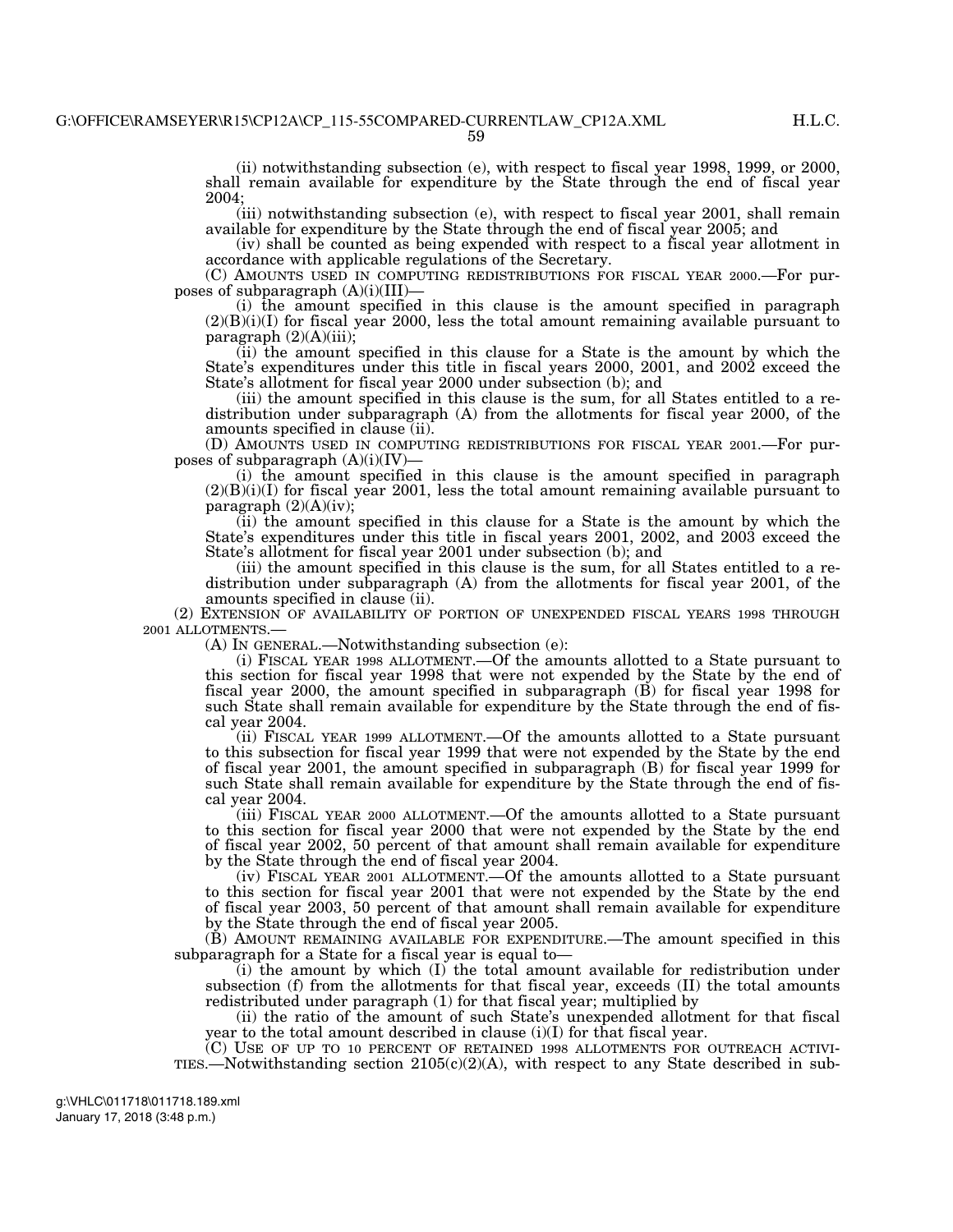paragraph  $(A)(i)$ , the State may use up to 10 percent of the amount specified in subparagraph (B) for fiscal year 1998 for expenditures for outreach activities approved by the Secretary.

(3) DETERMINATION OF AMOUNTS.—For purposes of calculating the amounts described in paragraphs (1) and (2) relating to the allotment for fiscal year 1998, fiscal year 1999, fiscal year 2000, or fiscal year 2001, the Secretary shall use the amounts reported by the States not later than December 15, 2000, November 30, 2001, November 30, 2002, or November 30, 2003, respectively, on HCFA Form 64 or HCFA Form 21 or CMS Form 64 or CMS Form 21, as the case may be,, as approved by the Secretary.

(h) SPECIAL RULES TO ADDRESS FISCAL YEAR 2007 SHORTFALLS.—

(1) REDISTRIBUTION OF UNUSED FISCAL YEAR 2004 ALLOTMENTS.—

(A) IN GENERAL.—Notwithstanding subsection (f) and subject to subparagraphs (C) and (D), with respect to months beginning during fiscal year 2007, the Secretary shall provide for a redistribution under such subsection from the allotments for fiscal year 2004 under subsection (b) that are not expended by the end of fiscal year 2006, to a shortfall State described in subparagraph (B), such amount as the Secretary determines will eliminate the estimated shortfall described in such subparagraph for such State for the month.

(B) SHORTFALL STATE DESCRIBED.—For purposes of this paragraph, a shortfall State described in this subparagraph is a State with a State child health plan approved under this title for which the Secretary estimates, on a monthly basis using the most recent data available to the Secretary as of such month, that the projected expenditures under such plan for such State for fiscal year 2007 will exceed the sum of—

(i) the amount of the State's allotments for each of fiscal years 2005 and 2006 that was not expended by the end of fiscal year 2006; and

(ii) the amount of the State's allotment for fiscal year 2007.

(C) FUNDS REDISTRIBUTED IN THE ORDER IN WHICH STATES REALIZE FUNDING SHORT-FALLS.—The Secretary shall redistribute the amounts available for redistribution under subparagraph (A) to shortfall States described in subparagraph (B) in the order in which such States realize monthly funding shortfalls under this title for fiscal year 2007. The Secretary shall only make redistributions under this paragraph to the extent that there are unexpended fiscal year 2004 allotments under subsection (b) available for such redistributions.

(D) PRORATION RULE.—If the amounts available for redistribution under subparagraph (A) for a month are less than the total amounts of the estimated shortfalls determined for the month under that subparagraph, the amount computed under such subparagraph for each shortfall State shall be reduced proportionally.

(2) FUNDING PART OF SHORTFALL FOR FISCAL YEAR 2007 THROUGH REDISTRIBUTION OF CER-TAIN UNUSED FISCAL YEAR 2005 ALLOTMENTS.—

(A) IN GENERAL.—Subject to subparagraphs (C) and (D) and paragraph (5)(B), with respect to months beginning during fiscal year 2007 after March 31, 2007, the Secretary shall provide for a redistribution under subsection (f) from amounts made available for redistribution under paragraph (3) to each shortfall State described in subparagraph (B), such amount as the Secretary determines will eliminate the estimated shortfall described in such subparagraph for such State for the month.

(B) SHORTFALL STATE DESCRIBED.—For purposes of this paragraph, a shortfall State described in this subparagraph is a State with a State child health plan approved under this title for which the Secretary estimates, on a monthly basis using the most recent data available to the Secretary as of March 31, 2007, that the projected expenditures under such plan for such State for fiscal year 2007 will exceed the sum of—

(i) the amount of the State's allotments for each of fiscal years 2005 and 2006 that was not expended by the end of fiscal year 2006;

(ii) the amount, if any, that is to be redistributed to the State in accordance with paragraph (1); and

(iii) the amount of the State's allotment for fiscal year 2007.

(C) FUNDS REDISTRIBUTED IN THE ORDER IN WHICH STATES REALIZE FUNDING SHORT-FALLS.—The Secretary shall redistribute the amounts available for redistribution under subparagraph (A) to shortfall States described in subparagraph (B) in the order in which such States realize monthly funding shortfalls under this title for fiscal year 2007. The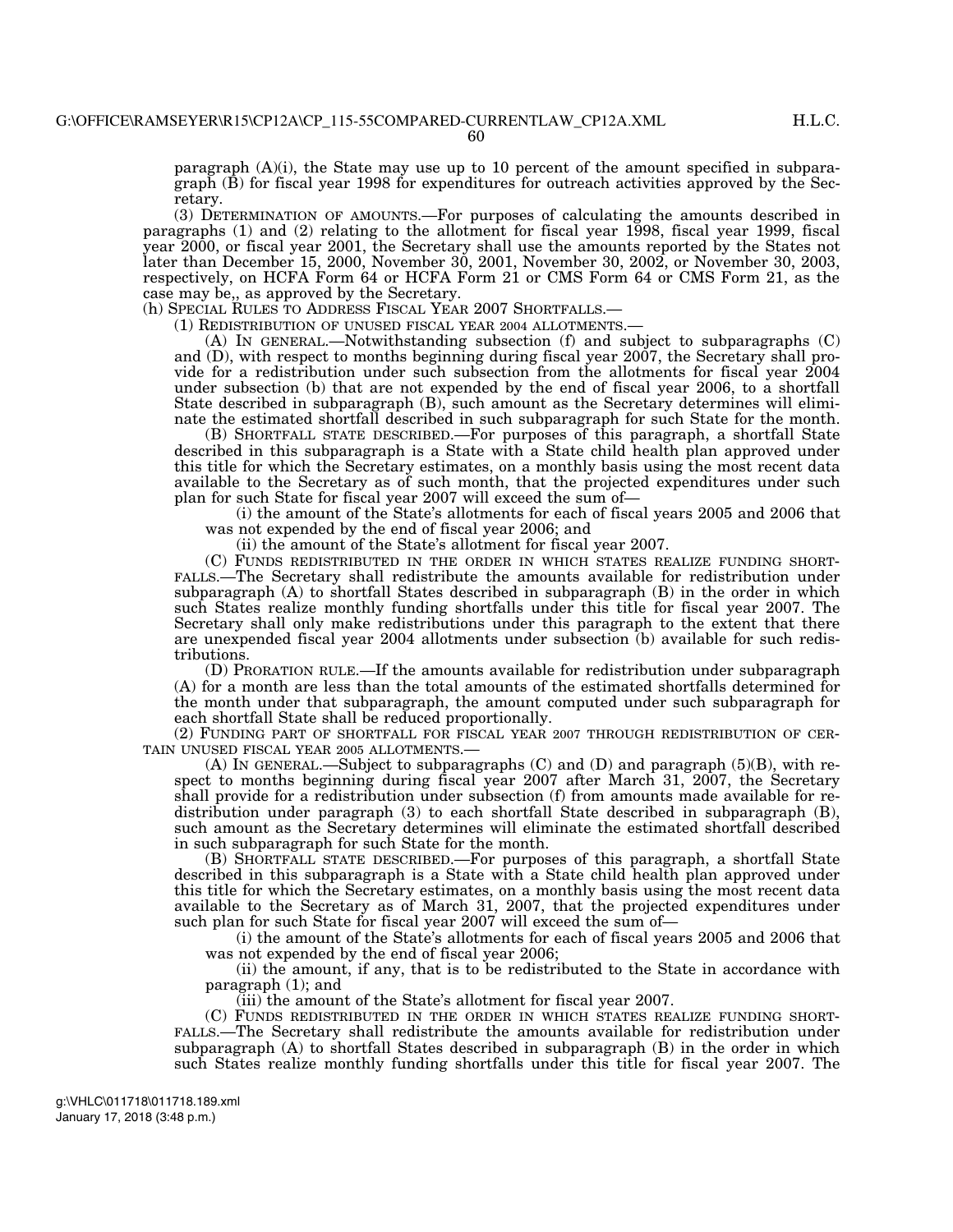Secretary shall only make redistributions under this paragraph to the extent that such amounts are available for such redistributions.

(D) PRORATION RULE.—If the amounts available for redistribution under paragraph (3) for a month are less than the total amounts of the estimated shortfalls determined for the month under subparagraph (A), the amount computed under such subparagraph for each shortfall State shall be reduced proportionally.

(3) TREATMENT OF CERTAIN STATES WITH FISCAL YEAR 2005 ALLOTMENTS UNEXPENDED AT THE END OF THE FIRST HALF OF FISCAL YEAR 2007.—

(A) IDENTIFICATION OF STATES.—The Secretary, on the basis of the most recent data available to the Secretary as of March 31, 2007—

(i) shall identify those States that received an allotment for fiscal year 2005 under subsection (b) which have not expended all of such allotment by March 31, 2007; and (ii) for each such State shall estimate—

(I) the portion of such allotment that was not so expended by such date; and (II) whether the State is described in subparagraph (B).

(B) STATES WITH FUNDS IN EXCESS OF 200 PERCENT OF NEED.—A State described in this subparagraph is a State for which the Secretary determines, on the basis of the most recent data available to the Secretary as of March 31, 2007, that the total of all available allotments under this title to the State as of such date, is at least equal to 200 percent of the total projected expenditures under this title for the State for fiscal year 2007.

(C) REDISTRIBUTION AND LIMITATION ON AVAILABILITY OF PORTION OF UNUSED ALLOT-MENTS FOR CERTAIN STATES.—

(i) IN GENERAL.—In the case of a State identified under subparagraph (A)(i) that is also described in subparagraph (B), notwithstanding subsection (e), the applicable amount described in clause (ii) shall not be available for expenditure by the State on or after April 1, 2007, and shall be redistributed in accordance with paragraph (2).

(ii) APPLICABLE AMOUNT.—For purposes of clause (i), the applicable amount described in this clause is the lesser of—

(I) 50 percent of the amount described in subparagraph  $(A)(ii)(I)$ ; or

(II) \$20,000,000.

(4) ADDITIONAL AMOUNTS TO ELIMINATE REMAINDER OF FISCAL YEAR 2007 FUNDING SHORT-FALLS.—

(A) IN GENERAL.—From the amounts provided in advance in appropriations Acts, the Secretary shall allot to each remaining shortfall State described in subparagraph (B) such amount as the Secretary determines will eliminate the estimated shortfall described in such subparagraph for the State for fiscal year 2007.

(B) REMAINING SHORTFALL STATE DESCRIBED.—For purposes of subparagraph (A), a remaining shortfall State is a State with a State child health plan approved under this title for which the Secretary estimates, on the basis of the most recent data available to the Secretary as of the date of the enactment of this paragraph, that the projected Federal expenditures under such plan for the State for fiscal year 2007 will exceed the sum of—

(i) the amount of the State's allotments for each of fiscal years 2005 and 2006 that will not be expended by the end of fiscal year 2006;

(ii) the amount of the State's allotment for fiscal year 2007; and

(iii) the amounts, if any, that are to be redistributed to the State during fiscal year 2007 in accordance with paragraphs (1) and (2).

(5) RETROSPECTIVE ADJUSTMENT.—

(A) IN GENERAL.—The Secretary may adjust the estimates and determinations made under paragraphs  $(1)$ ,  $(2)$ ,  $(3)$ , and  $(4)$  as necessary on the basis of the amounts reported by States not later than November 30, 2007, on CMS Form 64 or CMS Form 21, as the case may be and as approved by the Secretary, but in no case may the applicable amount described in paragraph (3)(C)(ii) exceed the amount determined by the Secretary on the basis of the most recent data available to the Secretary as of March 31, 2007.

(B) FUNDING OF ANY RETROSPECTIVE ADJUSTMENTS ONLY FROM UNEXPENDED 2005 AL-LOTMENTS.—Notwithstanding subsections (e) and (f), to the extent the Secretary determines it necessary to adjust the estimates and determinations made for purposes of paragraphs (1), (2), and (3), the Secretary may use only the allotments for fiscal year 2005 under subsection (b) that remain unexpended through the end of fiscal year 2007 for pro-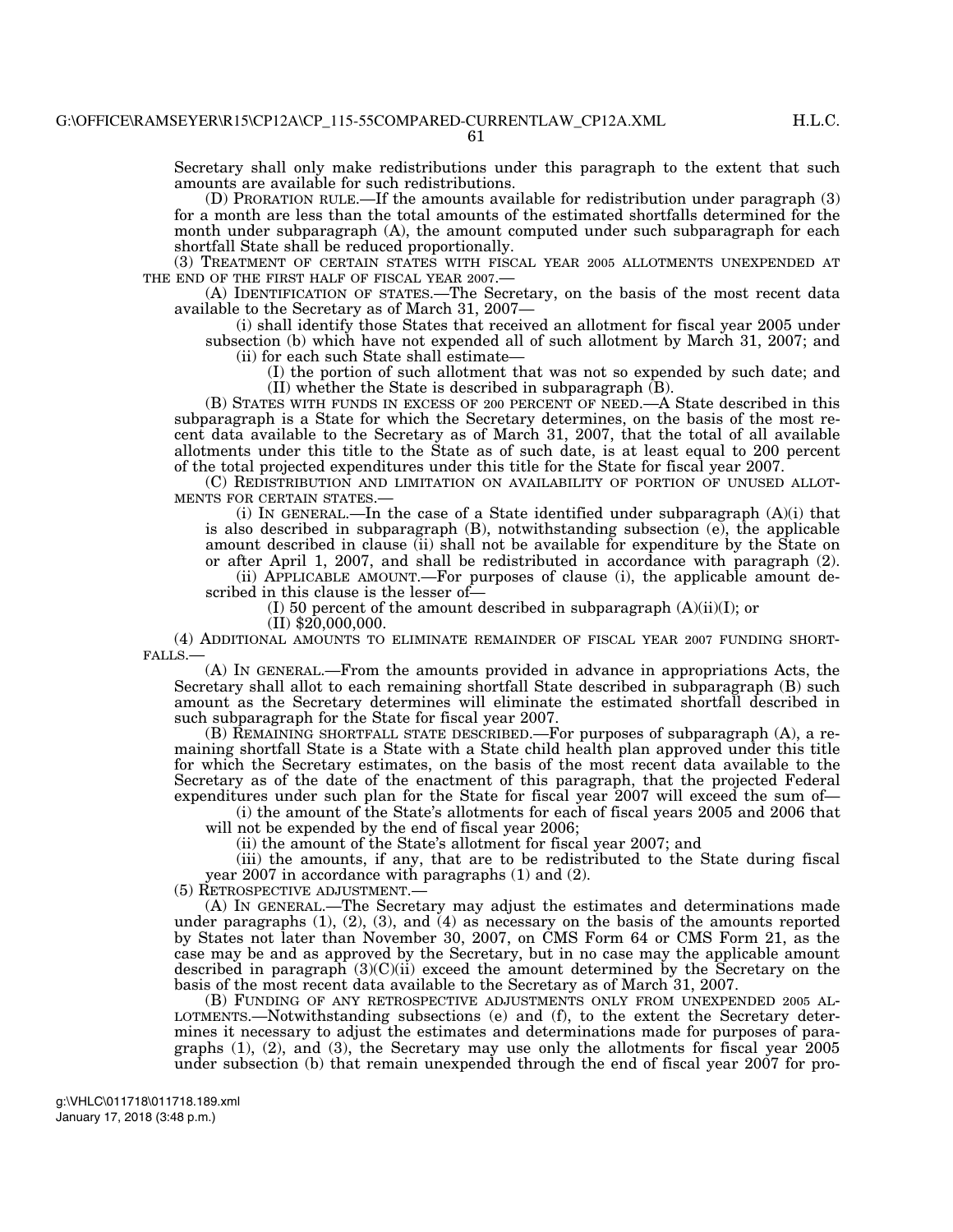viding any additional amounts to States described in paragraph (2)(B) (without regard to whether such unexpended allotments are from States described in paragraph (3)(B)).

(C) RULES OF CONSTRUCTION.—Nothing in this subsection shall be construed as—

(i) authorizing the Secretary to use the allotments for fiscal year 2006 or 2007 under subsection (b) of States described in paragraph (3)(B) to provide additional amounts to States described in paragraph  $(2)(B)$  for purposes of eliminating the funding shortfall for such States for fiscal year 2007; or

(ii) limiting the authority of the Secretary to redistribute the allotments for fiscal year 2005 under subsection (b) that remain unexpended through the end of fiscal year 2007 and are available for redistribution under subsection (f) after the application of subparagraph (B).

(6) 1-YEAR AVAILABILITY; NO FURTHER REDISTRIBUTION.—Notwithstanding subsections (e) and (f), amounts redistributed or allotted to a State pursuant to this subsection for fiscal year 2007 shall only remain available for expenditure by the State through September 30, 2007, and any amounts of such redistributions or allotments that remain unexpended as of such date, shall not be subject to redistribution under subsection (f). Nothing in the preceding sentence shall be construed as limiting the ability of the Secretary to adjust the determinations made under paragraphs  $(1)$ ,  $(2)$ ,  $(3)$ , and  $(4)$  in accordance with paragraph  $(5)$ .

(7) DEFINITION OF STATE.—For purposes of this subsection, the term ''State'' means a State that receives an allotment for fiscal year 2007 under subsection (b).

(i) REDISTRIBUTION OF UNUSED FISCAL YEAR 2005 ALLOTMENTS TO STATES WITH ESTIMATED FUNDING SHORTFALLS FOR FISCAL YEAR 2008.—

(1) IN GENERAL.—Notwithstanding subsection (f) and subject to paragraphs (3) and (4), with respect to months beginning during fiscal year 2008, the Secretary shall provide for a redistribution under such subsection from the allotments for fiscal year 2005 under subsection (b) that are not expended by the end of fiscal year 2007, to a fiscal year 2008 shortfall State described in paragraph (2), such amount as the Secretary determines will eliminate the estimated shortfall described in such paragraph for such State for the month.

(2) FISCAL YEAR 2008 SHORTFALL STATE DESCRIBED.—A fiscal year 2008 shortfall State described in this paragraph is a State with a State child health plan approved under this title for which the Secretary estimates, on a monthly basis using the most recent data available to the Secretary as of such month, that the projected expenditures under such plan for such State for fiscal year 2008 will exceed the sum of—

(A) the amount of the State's allotments for each of fiscal years 2006 and 2007 that was not expended by the end of fiscal year 2007; and

(B) the amount of the State's allotment for fiscal year 2008.

(3) FUNDS REDISTRIBUTED IN THE ORDER IN WHICH STATES REALIZE FUNDING SHORTFALLS.— The Secretary shall redistribute the amounts available for redistribution under paragraph (1) to fiscal year 2008 shortfall States described in paragraph (2) in the order in which such States realize monthly funding shortfalls under this title for fiscal year 2008. The Secretary shall only make redistributions under this subsection to the extent that there are unexpended fiscal year 2005 allotments under subsection (b) available for such redistributions.

(4) PRORATION RULE.—If the amounts available for redistribution under paragraph (1) are less than the total amounts of the estimated shortfalls determined for the month under that paragraph, the amount computed under such paragraph for each fiscal year 2008 shortfall State for the month shall be reduced proportionally.

(5) RETROSPECTIVE ADJUSTMENT.—The Secretary may adjust the estimates and determinations made to carry out this subsection as necessary on the basis of the amounts reported by States not later than November 30, 2007, on CMS Form 64 or CMS Form 21, as the case may be, and as approved by the Secretary.

(6) 1–YEAR AVAILABILITY; NO FURTHER REDISTRIBUTION.—Notwithstanding subsections (e) and (f), amounts redistributed to a State pursuant to this subsection for fiscal year 2008 shall only remain available for expenditure by the State through September 30, 2008, and any amounts of such redistributions that remain unexpended as of such date, shall not be subject to redistribution under subsection (f).

(j) ADDITIONAL ALLOTMENTS TO ELIMINATE FUNDING SHORTFALLS FOR FISCAL YEAR 2008.—

(1) APPROPRIATION; ALLOTMENT AUTHORITY.—For the purpose of providing additional allotments described in subparagraphs (A) and (B) of paragraph (3), there is appropriated, out of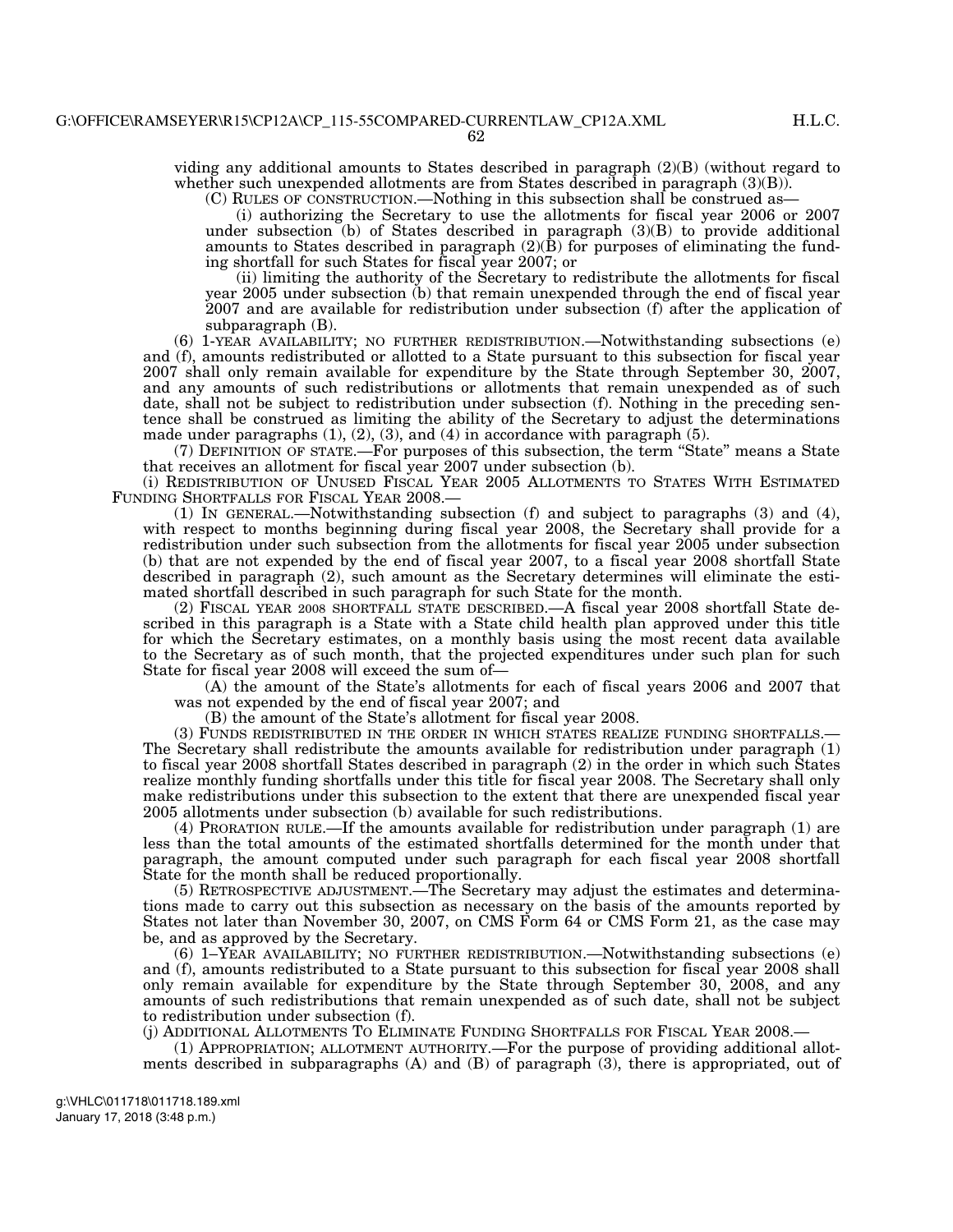63

any money in the Treasury not otherwise appropriated, such sums as may be necessary, not to exceed \$1,600,000,000 for fiscal year 2008.

(2) SHORTFALL STATES DESCRIBED.—For purposes of paragraph (3), a shortfall State described in this paragraph is a State with a State child health plan approved under this title for which the Secretary estimates, on the basis of the most recent data available to the Secretary as of November 30, 2007, that the Federal share amount of the projected expenditures under such plan for such State for fiscal year 2008 will exceed the sum of

(A) the amount of the State's allotments for each of fiscal years 2006 and 2007 that will not be expended by the end of fiscal year 2007;

(B) the amount, if any, that is to be redistributed to the State during fiscal year 2008 in accordance with subsection (i); and

(C) the amount of the State's allotment for fiscal year 2008.

(3) ALLOTMENTS.—In addition to the allotments provided under subsections (b) and (c), subject to paragraph (4), of the amount available for the additional allotments under paragraph (1) for fiscal year 2008, the Secretary shall allot—

(A) to each shortfall State described in paragraph (2) not described in subparagraph (B), such amount as the Secretary determines will eliminate the estimated shortfall described in such paragraph for the State; and

(B) to each commonwealth or territory described in subsection (c)(3), an amount equal to the percentage specified in subsection  $(c)(2)$  for the commonwealth or territory multiplied by 1.05 percent of the sum of the amounts determined for each shortfall State under subparagraph (A).

(4) PRORATION RULE.—If the amounts available for additional allotments under paragraph (1) are less than the total of the amounts determined under subparagraphs (A) and  $(\hat{B})$  of paragraph (3), the amounts computed under such subparagraphs shall be reduced proportionally.

(5) RETROSPECTIVE ADJUSTMENT.—The Secretary may adjust the estimates and determinations made to carry out this subsection as necessary on the basis of the amounts reported by States not later than November 30, 2008, on CMS Form 64 or CMS Form 21, as the case may be, and as approved by the Secretary.

(6) ONE-YEAR AVAILABILITY; NO REDISTRIBUTION OF UNEXPENDED ADDITIONAL ALLOT- MENTS.—Notwithstanding subsections (e) and (f), amounts allotted to a State pursuant to this subsection for fiscal year 2008, subject to paragraph (5), shall only remain available for expenditure by the State through September 30, 2008. Any amounts of such allotments that remain unexpended as of such date shall not be subject to redistribution under subsection (f). (k) REDISTRIBUTION OF UNUSED FISCAL YEAR 2006 ALLOTMENTS TO STATES WITH ESTIMATED FUNDING SHORTFALLS DURING FISCAL YEAR 2009.—

(1) IN GENERAL.—Notwithstanding subsection (f) and subject to paragraphs (3) and (4), with respect to months beginning during fiscal year 2009, the Secretary shall provide for a redistribution under such subsection from the allotments for fiscal year 2006 under subsection (b) that are not expended by the end of fiscal year 2008, to a fiscal year 2009 shortfall State described in paragraph (2), such amount as the Secretary determines will eliminate the estimated shortfall described in such paragraph for such State for the month.

(2) FISCAL YEAR 2009 SHORTFALL STATE DESCRIBED.—A fiscal year 2009 shortfall State described in this paragraph is a State with a State child health plan approved under this title for which the Secretary estimates, on a monthly basis using the most recent data available to the Secretary as of such month, that the Federal share amount of the projected expenditures under such plan for such State for the first 2 quarters of fiscal year 2009 will exceed the sum of—

(A) the amount of the State's allotments for each of fiscal years 2007 and 2008 that was not expended by the end of fiscal year 2008; and

(B) the amount of the State's allotment for fiscal year 2009.

(3) FUNDS REDISTRIBUTED IN THE ORDER IN WHICH STATES REALIZE FUNDING SHORTFALLS.— The Secretary shall redistribute the amounts available for redistribution under paragraph (1) to fiscal year 2009 shortfall States described in paragraph (2) in the order in which such States realize monthly funding shortfalls under this title for fiscal year 2009. The Secretary shall only make redistributions under this subsection to the extent that there are unexpended fiscal year 2006 allotments under subsection (b) available for such redistributions.

(4) PRORATION RULE.—If the amounts available for redistribution under paragraph (1) are less than the total amounts of the estimated shortfalls determined for the month under that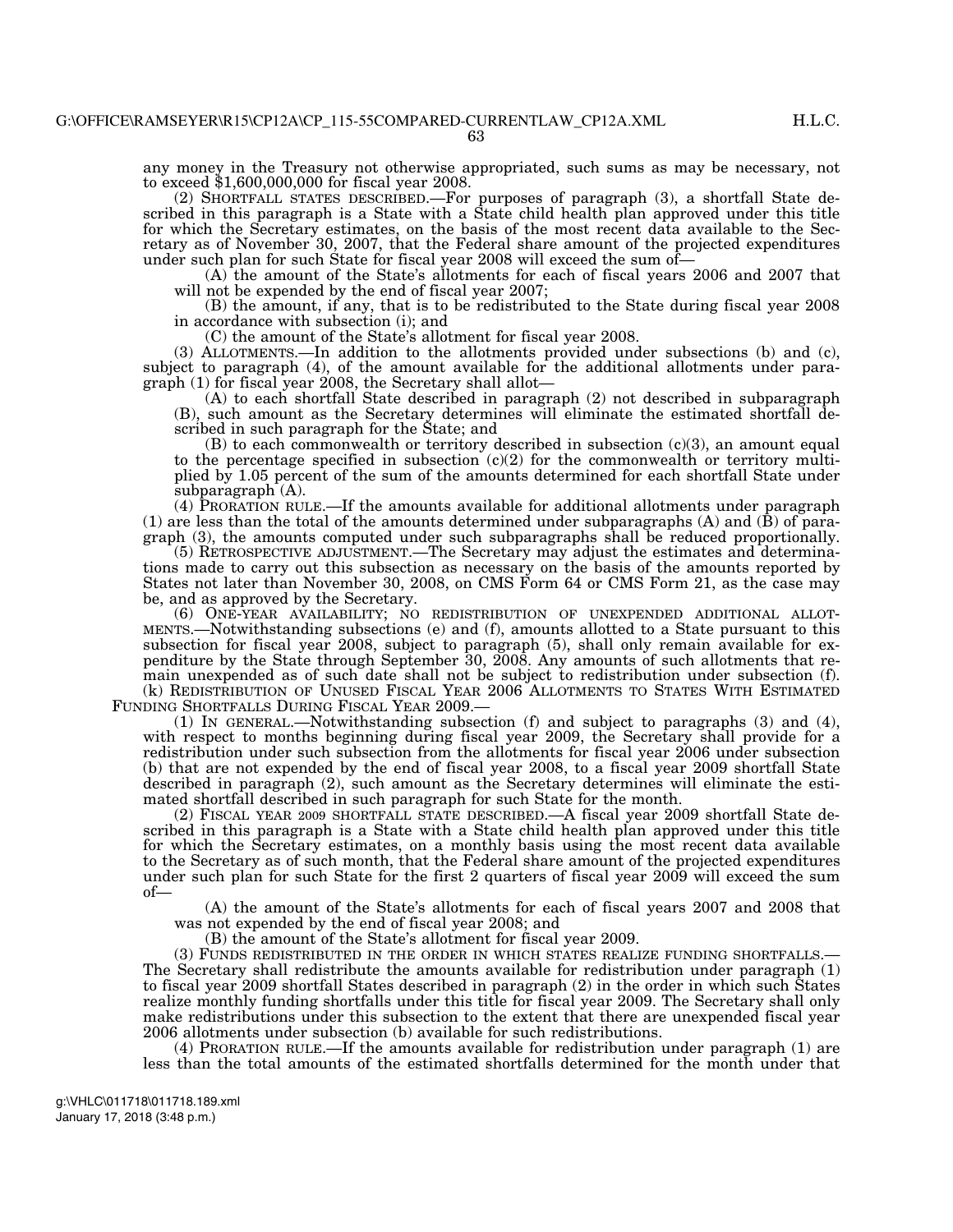64

paragraph, the amount computed under such paragraph for each fiscal year 2009 shortfall State for the month shall be reduced proportionally.

(5) RETROSPECTIVE ADJUSTMENT.—The Secretary may adjust the estimates and determinations made to carry out this subsection as necessary on the basis of the amounts reported by States not later than May 31, 2009, on CMS Form 64 or CMS Form 21, as the case may be, and as approved by the Secretary.

(6)  $\hat{A}$ VAILABILITY; NO FURTHER REDISTRIBUTION.—Notwithstanding subsections (e) and (f), amounts redistributed to a State pursuant to this subsection for fiscal year 2009 shall only remain available for expenditure by the State through September 30, 2009, and any amounts of such redistributions that remain unexpended as of such date, shall not be subject to redistribution under subsection (f).

(l) ADDITIONAL ALLOTMENTS TO ELIMINATE FUNDING SHORTFALLS FOR THE FIRST 2 QUARTERS OF FISCAL YEAR 2009.-

(1) APPROPRIATION; ALLOTMENT AUTHORITY.—For the purpose of providing additional allotments described in subparagraphs (A) and (B) of paragraph (3), there is appropriated, out of any money in the Treasury not otherwise appropriated, such sums as may be necessary, not to exceed \$275,000,000 for the first 2 quarters of fiscal year 2009.

(2) SHORTFALL STATES DESCRIBED.—For purposes of paragraph (3), a shortfall State described in this paragraph is a State with a State child health plan approved under this title for which the Secretary estimates, on the basis of the most recent data available to the Secretary, that the Federal share amount of the projected expenditures under such plan for such State for the first 2 quarters of fiscal year 2009 will exceed the sum of—

(A) the amount of the State's allotments for each of fiscal years 2007 and 2008 that will not be expended by the end of fiscal year 2008;

(B) the amount, if any, that is to be redistributed to the State during fiscal year 2009 in accordance with subsection (k); and

(C) the amount of the State's allotment for fiscal year 2009.

(3) ALLOTMENTS.—In addition to the allotments provided under subsections (b) and (c), subject to paragraph (4), of the amount available for the additional allotments under paragraph (1) for the first 2 quarters of fiscal year 2009, the Secretary shall allot—

(A) to each shortfall State described in paragraph (2) not described in subparagraph (B) such amount as the Secretary determines will eliminate the estimated shortfall described in such paragraph for the State; and

 $(B)$  to each commonwealth or territory described in subsection  $(c)(3)$ , an amount equal to the percentage specified in subsection  $(c)(2)$  for the commonwealth or territory multiplied by 1.05 percent of the sum of the amounts determined for each shortfall State under subparagraph (A).

(4) PRORATION RULE.—If the amounts available for additional allotments under paragraph (1) are less than the total of the amounts determined under subparagraphs (A) and  $(\hat{B})$  of paragraph (3), the amounts computed under such subparagraphs shall be reduced proportionally.

(5) RETROSPECTIVE ADJUSTMENT.—The Secretary may adjust the estimates and determinations made to carry out this subsection as necessary on the basis of the amounts reported by States not later than May 31, 2009, on CMS Form 64 or CMS Form 21, as the case may be, and as approved by the Secretary.

(6) AVAILABILITY; NO REDISTRIBUTION OF UNEXPENDED ADDITIONAL ALLOTMENTS.—Notwithstanding subsections (e) and (f), amounts allotted to a State pursuant to this subsection for fiscal year 2009, subject to paragraph (5), shall only remain available for expenditure by the State through March 31, 2009. Any amounts of such allotments that remain unexpended as of such date shall not be subject to redistribution under subsection (f).

(m) ALLOTMENTS FOR FISCAL YEARS 2009 AND THEREAFTER.—

(1) FOR FISCAL YEAR 2009.—

(A) FOR THE 50 STATES AND THE DISTRICT OF COLUMBIA.—Subject to the succeeding provisions of this paragraph and paragraph  $(5)$ , the Secretary shall allot for fiscal year  $2009$ from the amount made available under subsection  $(a)(12)$ , to each of the 50 States and the District of Columbia 110 percent of the highest of the following amounts for such State or District:

(i) The total Federal payments to the State under this title for fiscal year 2008, multiplied by the allotment increase factor determined under paragraph (6) for fiscal year 2009.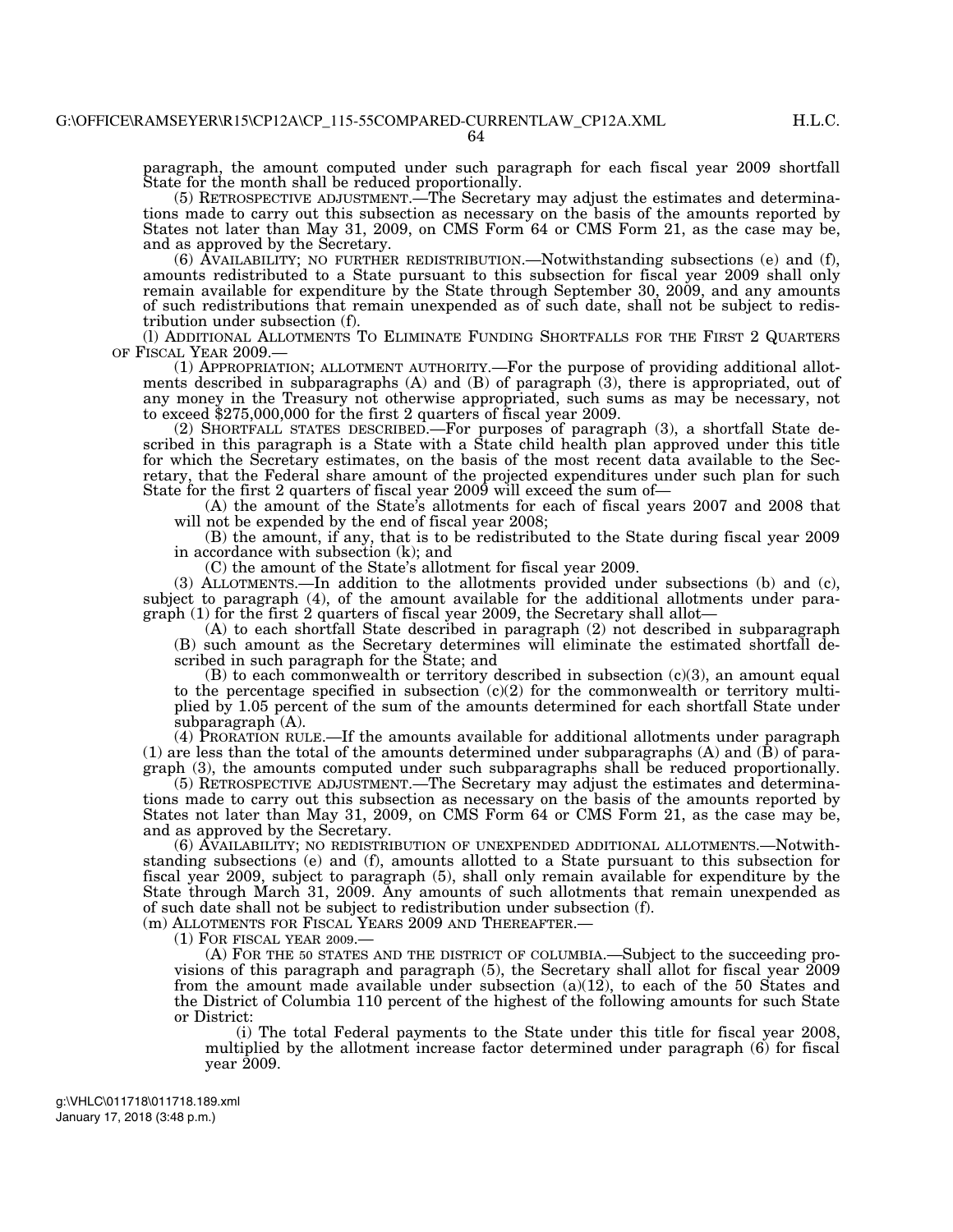(ii) The amount allotted to the State for fiscal year 2008 under subsection (b), multiplied by the allotment increase factor determined under paragraph (6) for fiscal year 2009.

(iii) The projected total Federal payments to the State under this title for fiscal year 2009, as determined on the basis of the February 2009 projections certified by the State to the Secretary by not later than March 31, 2009.

(B) FOR THE COMMONWEALTHS AND TERRITORIES.—Subject to the succeeding provisions of this paragraph and paragraph (5), the Secretary shall allot for fiscal year 2009 from the amount made available under subsection (a)(12) to each of the commonwealths and territories described in subsection (c)(3) an amount equal to the highest amount of Federal payments to the commonwealth or territory under this title for any fiscal year occurring during the period of fiscal years 1999 through 2008, multiplied by the allotment increase factor determined under paragraph (6) for fiscal year 2009, except that subparagraph (B) thereof shall be applied by substituting ''the United States'' for ''the State''.

(C) ADJUSTMENT FOR QUALIFYING STATES.—In the case of a qualifying State described in paragraph (2) of section  $2105(g)$ , the Secretary shall permit the State to submit a revised projection described in subparagraph (A)(iii) in order to take into account changes in such projections attributable to the application of paragraph (4) of such section.

(2) FOR FISCAL YEARS BEGINNING WITH FISCAL YEAR 2010.—

(A) IN GENERAL.—Subject to paragraphs (4) and (6), from the amount made available under paragraphs (13) through (15) of subsection (a) for each of fiscal years 2010 through 2012, respectively, the Secretary shall compute a State allotment for each State (including the District of Columbia and each commonwealth and territory) for each such fiscal year as follows:

(i) GROWTH FACTOR UPDATE FOR FISCAL YEAR 2010.—For fiscal year 2010, the allotment of the State is equal to the sum of—

(I) the amount of the State allotment under paragraph (1) for fiscal year 2009; and

(II) the amount of any payments made to the State under subsection  $(k)$ ,  $(l)$ , or (n) for fiscal year 2009,

multiplied by the allotment increase factor under paragraph (6) for fiscal year 2010. (ii) REBASING IN FISCAL YEAR 2011.—For fiscal year 2011, the allotment of the

State is equal to the Federal payments to the State that are attributable to (and countable towards) the total amount of allotments available under this section to the State in fiscal year 2010 (including payments made to the State under subsection (n) for fiscal year 2010 as well as amounts redistributed to the State in fiscal year 2010), multiplied by the allotment increase factor under paragraph (6) for fiscal year 2011.

(iii) GROWTH FACTOR UPDATE FOR FISCAL YEAR 2012.—For fiscal year 2012, the allotment of the State is equal to the sum of—

(I) the amount of the State allotment under clause (ii) for fiscal year 2011; and

(II) the amount of any payments made to the State under subsection (n) for fiscal year 2011,

multiplied by the allotment increase factor under paragraph (6) for fiscal year 2012. (B) FISCAL YEAR 2013 AND EACH SUCCEEDING FISCAL YEAR.—Subject to paragraphs (5) and (7), from the amount made available under paragraphs (16) through  $\lceil (19) \rceil$  (25) of subsection (a) for fiscal year 2013 and each succeeding fiscal year, respectively, the Secretary shall compute a State allotment for each State (including the District of Columbia and each commonwealth and territory) for each such fiscal year as follows:

(i) REBASING IN FISCAL YEAR 2013 AND EACH SUCCEEDING ODD-NUMBERED FISCAL YEAR.—For fiscal year 2013 and each succeeding odd-numbered fiscal year (other than<br>fiscal years 2015 [and 2017], *2017, and 2023*), the allotment of the State is equal to the Federal payments to the State that are attributable to (and countable toward) the total amount of allotments available under this section to the State in the preceding fiscal year (including payments made to the State under subsection (n) for such preceding fiscal year as well as amounts redistributed to the State in such preceding fiscal year), multiplied by the allotment increase factor under paragraph (6) for such oddnumbered fiscal year.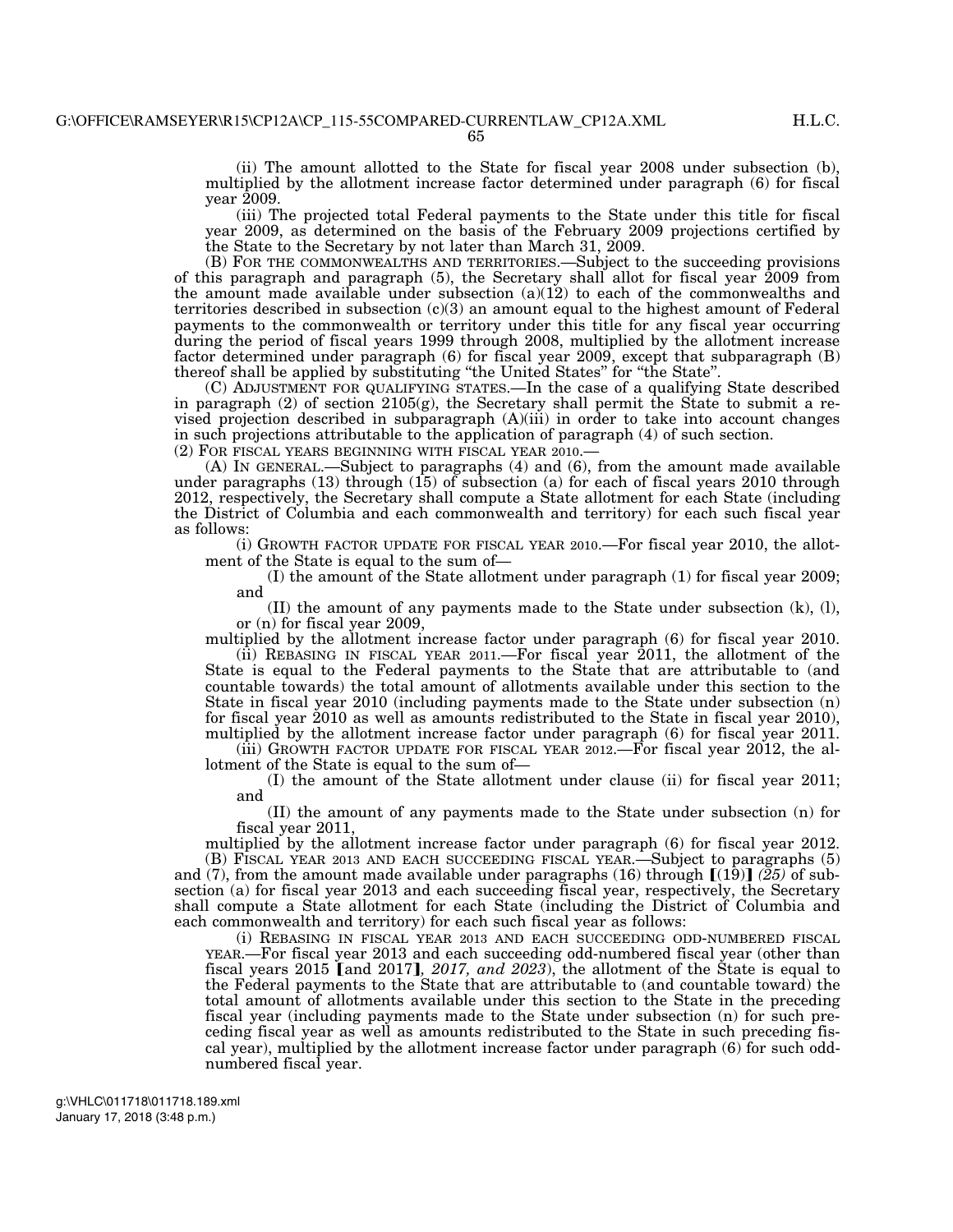(ii) GROWTH FACTOR UPDATE FOR FISCAL YEAR 2014 AND EACH SUCCEEDING EVEN-<br>NUMBERED FISCAL YEAR.—Except as provided in clauses (iii) and (iv) [and paragraph  $(10)$ , for fiscal year 2014 and each succeeding even-numbered fiscal year, the allotment of the State is equal to the sum of—

(I) the amount of the State allotment under clause (i) *(or, in the case of fiscal year 2018, under paragraph (4))* for the preceding fiscal year; and

(II) the amount of any payments made to the State under subsection (n) for such preceding fiscal year,

multiplied by the allotment increase factor under paragraph (6) for such even-numbered fiscal year.

(iii) SPECIAL RULE FOR 2016.—For fiscal year 2016, the allotment of the State is equal to the Federal payments to the State that are attributable to (and countable toward) the total amount of allotments available under this section to the State in the preceding fiscal year (including payments made to the State under subsection (n) for such preceding fiscal year as well as amounts redistributed to the State in such preceding fiscal year), but determined as if the last two sentences of section 2105(b) were in effect in such preceding fiscal year and then multiplying the result by the allotment increase factor under paragraph (6) for fiscal year 2016.

(iv) REDUCTION IN 2018.—For fiscal year 2018, with respect to the allotment of the State for fiscal year 2017, any amounts of such allotment that remain available for expenditure by the State in fiscal year 2018 shall be reduced by one-third.

(3) FOR FISCAL YEAR 2015.— (A) FIRST HALF.—Subject to paragraphs (5) and (7), from the amount made available under subparagraph  $(A)$  of paragraph  $(18)$  of subsection  $(a)$  for the semi-annual period described in such paragraph, increased by the amount of the appropriation for such period under section 108 of the Children's Health Insurance Program Reauthorization Act of 2009, the Secretary shall compute a State allotment for each State (including the District of Columbia and each commonwealth and territory) for such semi-annual period in an amount equal to the first half ratio (described in subparagraph (D)) of the amount described in subparagraph (C).

(B) SECOND HALF.—Subject to paragraphs (5) and (7), from the amount made available under subparagraph  $(B)$  of paragraph  $(B)$  of subsection (a) for the semi-annual period described in such paragraph, the Secretary shall compute a State allotment for each State (including the District of Columbia and each commonwealth and territory) for such semiannual period in an amount equal to the amount made available under such subparagraph, multiplied by the ratio of—

(i) the amount of the allotment to such State under subparagraph (A); to

(ii) the total of the amount of all of the allotments made available under such subparagraph.

(C) FULL YEAR AMOUNT BASED ON REBASED AMOUNT.—The amount described in this subparagraph for a State is equal to the Federal payments to the State that are attributable to (and countable towards) the total amount of allotments available under this section to the State in fiscal year 2014 (including payments made to the State under subsection (n) for fiscal year 2014 as well as amounts redistributed to the State in fiscal year 2014), multiplied by the allotment increase factor under paragraph (6) for fiscal year 2015.

(D) FIRST HALF RATIO.—The first half ratio described in this subparagraph is the ratio of—

(i) the sum of—

(I) the amount made available under subsection  $(a)(18)(A)$ ; and

(II) the amount of the appropriation for such period under section 108 of the Children's Health Insurance Program Reauthorization Act of 2009; to

(ii) the sum of the—

(I) amount described in clause (i); and

(II) the amount made available under subsection  $(a)(18)(B)$ .

 $(4)$  FOR FISCAL YEAR 2017.

(A) FIRST HALF.—Subject to paragraphs (5) and (7), from the amount made available under subparagraph (A) of paragraph  $(20)$  of subsection (a) for the semi-annual period described in such paragraph, increased by the amount of the appropriation for such period under section 301(b)(3) of the Medicare Access and CHIP Reauthorization Act of 2015, the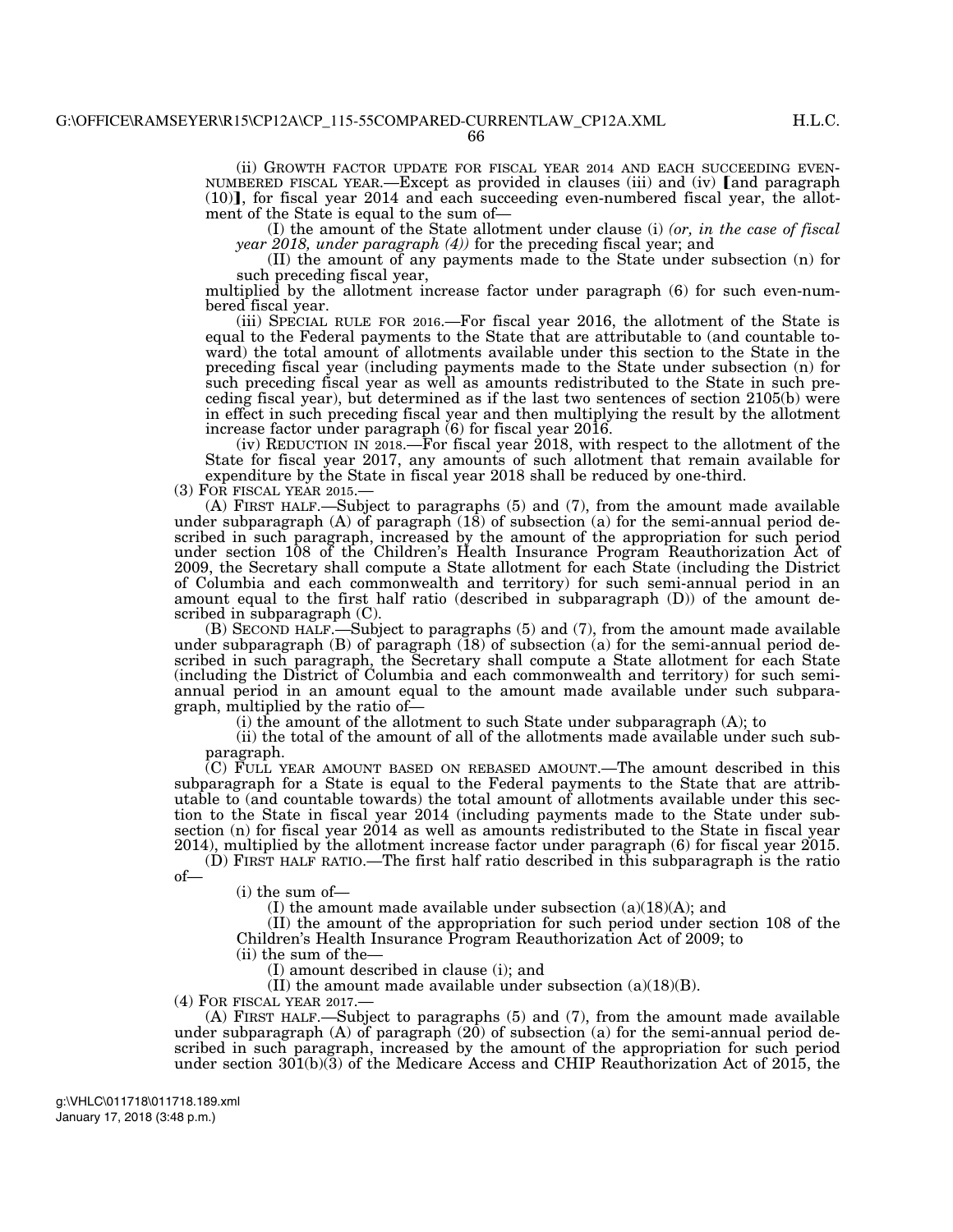Secretary shall compute a State allotment for each State (including the District of Columbia and each commonwealth and territory) for such semi-annual period in an amount equal to the first half ratio (described in subparagraph (D)) of the amount described in subparagraph (C).

(B) SECOND HALF.—Subject to paragraphs (5) and (7), from the amount made available under subparagraph (B) of paragraph  $(20)$  of subsection (a) for the semi-annual period described in such paragraph, the Secretary shall compute a State allotment for each State (including the District of Columbia and each commonwealth and territory) for such semiannual period in an amount equal to the amount made available under such subparagraph, multiplied by the ratio of—

(i) the amount of the allotment to such State under subparagraph (A); to

(ii) the total of the amount of all of the allotments made available under such subparagraph.

(C) FULL YEAR AMOUNT BASED ON REBASED AMOUNT.—The amount described in this subparagraph for a State is equal to the Federal payments to the State that are attributable to (and countable towards) the total amount of allotments available under this section to the State in fiscal year 2016 (including payments made to the State under subsection (n) for fiscal year 2016 as well as amounts redistributed to the State in fiscal year 2016), multiplied by the allotment increase factor under paragraph (6) for fiscal year 2017.

(D) FIRST HALF RATIO.—The first half ratio described in this subparagraph is the ratio of—

(i) the sum of—

(I) the amount made available under subsection (a)(20)(A); and

(II) the amount of the appropriation for such period under section 301(b)(3) of the Medicare Access and CHIP Reauthorization Act of 2015; to

(ii) the sum of the—

(I) amount described in clause (i); and

(II) the amount made available under subsection (a)(20)(B).

(5) PRORATION RULE.—If, after the application of this subsection without regard to this paragraph, the sum of the allotments determined under paragraph (1), (2), (3), (4), or (10) for a fiscal year (or, in the case of fiscal year 2015, 2017, or [2018] 2023, for a semi-annual period in such fiscal year) exceeds the amount available under subsection (a) for such fiscal year or period, the Secretary shall reduce each allotment for any State under such paragraph for such fiscal year or period on a proportional basis.

(6) ALLOTMENT INCREASE FACTOR.—The allotment increase factor under this paragraph for a fiscal year is equal to the product of the following:

(A) PER CAPITA HEALTH CARE GROWTH FACTOR.—1 plus the percentage increase in the projected per capita amount of National Health Expenditures from the calendar year in which the previous fiscal year ends to the calendar year in which the fiscal year involved ends, as most recently published by the Secretary before the beginning of the fiscal year.

(B) CHILD POPULATION GROWTH FACTOR.—1 plus the percentage increase (if any) in the population of children in the State from July 1 in the previous fiscal year to July 1 in the fiscal year involved, as determined by the Secretary based on the most recent published estimates of the Bureau of the Census before the beginning of the fiscal year involved, plus 1 percentage point.

(7) INCREASE IN ALLOTMENT TO ACCOUNT FOR APPROVED PROGRAM EXPANSIONS.—In the case of one of the 50 States or the District of Columbia that—

(A) has submitted to the Secretary, and has approved by the Secretary, a State plan amendment or waiver request relating to an expansion of eligibility for children or benefits under this title that becomes effective for a fiscal year (beginning with fiscal year 2010 and ending with fiscal year  $[2017]$   $2023$ ; and

(B) has submitted to the Secretary, before the August 31 preceding the beginning of the fiscal year *(or, in the case of fiscal year 2018, by not later than the date that is 60 days after the date of the enactment of the HEALTHY KIDS Act)*, a request for an expansion allotment adjustment under this paragraph for such fiscal year that specifies—

(i) the additional expenditures that are attributable to the eligibility or benefit expansion provided under the amendment or waiver described in subparagraph (A), as certified by the State and submitted to the Secretary by not later than August 31 preceding the beginning of the fiscal year; and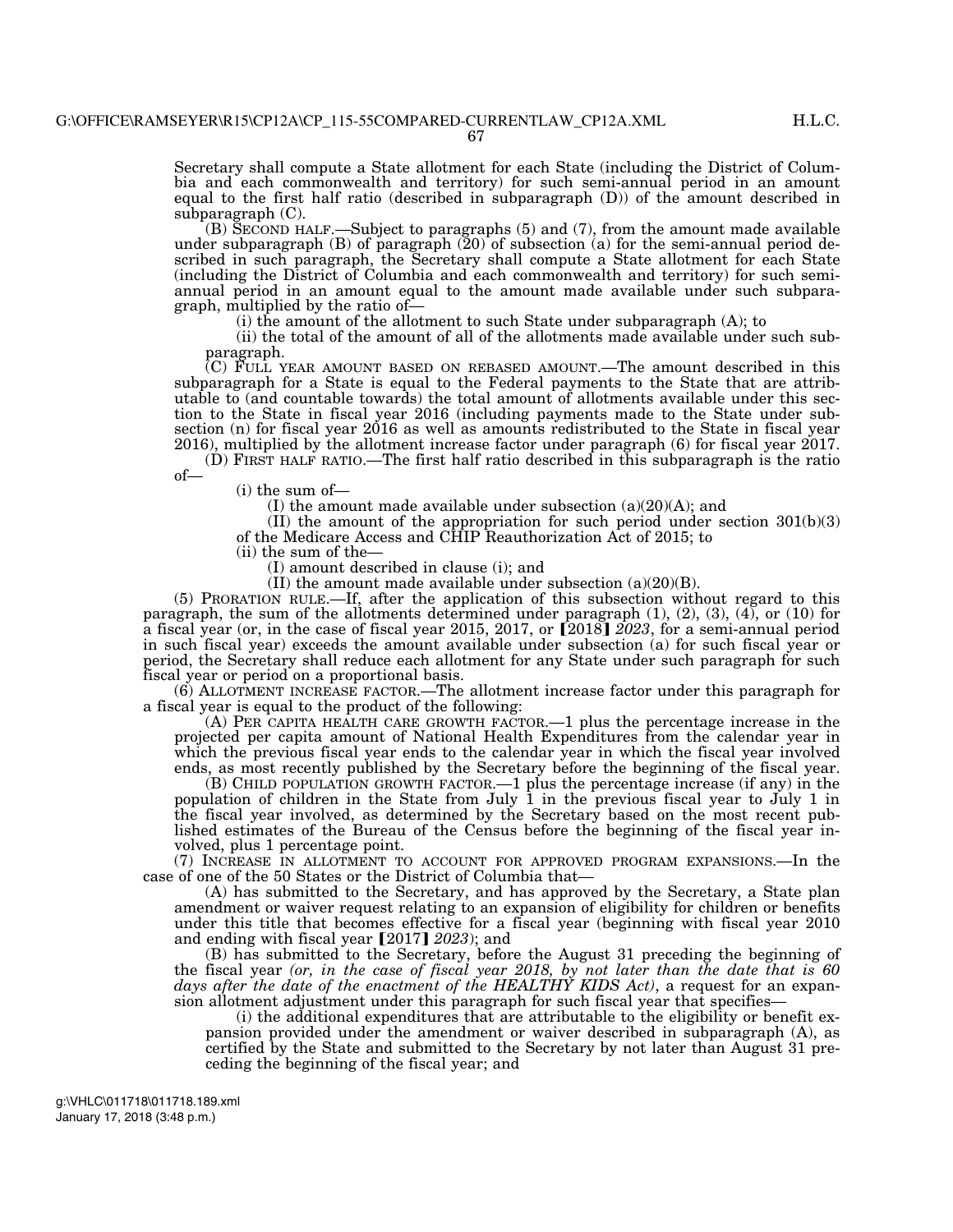68

(ii) the extent to which such additional expenditures are projected to exceed the allotment of the State or District for the year,

subject to paragraph (5), the amount of the allotment of the State or District under this subsection for such fiscal year shall be increased by the excess amount described in subparagraph (B)(i). A State or District may only obtain an increase under this paragraph for an allotment for fiscal year 2010, fiscal year 2012, fiscal year 2014, *[or fiscal year 2016] fiscal year 2016*, *fiscal year 2018, fiscal year 2020, or fiscal year 2022*. (8) ADJUSTMENT OF FISCAL YEAR 2010 ALLOTMENTS TO ACCOUNT FOR CHANGES IN PROJECTED

SPENDING FOR CERTAIN PREVIOUSLY APPROVED EXPANSION PROGRAMS.—For purposes of recalculating the fiscal year 2010 allotment, in the case of one of the 50 States or the District of Columbia that has an approved State plan amendment effective January 1, 2006, to provide child health assistance through the provision of benefits under the State plan under title XIX for children from birth through age 5 whose family income does not exceed 200 percent of the poverty line, the Secretary shall increase the allotment by an amount that would be equal to the Federal share of expenditures that would have been claimed at the enhanced FMAP rate rather than the Federal medical assistance percentage matching rate for such population.

(9) AVAILABILITY OF AMOUNTS FOR SEMI-ANNUAL PERIODS IN CERTAIN FISCAL YEARS.—Each semi-annual allotment made under paragraph (3), (4), or (10) for a period in fiscal year 2015, 2017, or [2018] 2023 shall remain available for expenditure under this title for periods after the end of such fiscal year in the same manner as if the allotment had been made available for the entire fiscal year.

 $[(10)$  For fiscal year 2018.—<br> $[(A)$  First half.—

 $(i)$  In GENERAL.—Subject to paragraphs (5) and (7), from the amount made available under subparagraph (A) of paragraph (21) of subsection (a) for the semi-annual period described in such subparagraph, the Secretary shall compute a State allotment for each State (including the District of Columbia and each commonwealth and territory) for such semi-annual period in an amount equal to  $\frac{1}{2}$  of the amount described in clause (ii) for the State.

ø(ii) FULL YEAR AMOUNT BASED ON GROWTH FACTOR UPDATED AMOUNT.—The amount described in this clause for a State is equal to the sum of—

 $\lceil$ (I) the sum of the 2 semi-annual allotments made to the State under paragraph (4) for fiscal year 2017; and

 $\llbracket$ (II) the amount of any payments made to the State under subsection (n) for fiscal year 2017,

multiplied by the allotment increase factor under paragraph  $(6)$  for fiscal year 2018. *(10) FOR FISCAL YEAR 2023.—* 

*(A) FIRST HALF.—Subject to paragraphs (5) and (7), from the amount made available under subparagraph (A) of paragraph (26) of subsection (a) for the semi-annual period described in such subparagraph, increased by the amount of the appropriation for such period under section 3002(b)(2) of the HEALTHY KIDS Act, the Secretary shall compute a State allotment for each State (including the District of Columbia and each commonwealth and territory) for such semi-annual period in an amount equal to the first half ratio (described in subparagraph (D)) of the amount described in subparagraph (C).* 

*(B) SECOND HALF.—Subject to paragraphs (5) and (7), from the amount made available under subparagraph (B) of paragraph (26) of subsection (a) for the semi-annual period described in such subparagraph, the Secretary shall compute a State allotment for each State (including the District of Columbia and each commonwealth and territory) for such semiannual period in an amount equal to the amount made available under such subparagraph, multiplied by the ratio of—* 

*(i) the amount of the allotment to such State under subparagraph (A); to* 

*(ii) the total of the amount of all of the allotments made available under such subparagraph.* 

*(C) FULL YEAR AMOUNT BASED ON REBASED AMOUNT.—The amount described in this subparagraph for a State is equal to the Federal payments to the State that are attributable to (and countable towards) the total amount of allotments available under this section to the State in fiscal year 2022 (including payments made to the State under subsection (n) for fiscal year 2022 as well as amounts redistributed to the State in fiscal year 2022), multiplied by the allotment increase factor under paragraph (6) for fiscal year 2023.*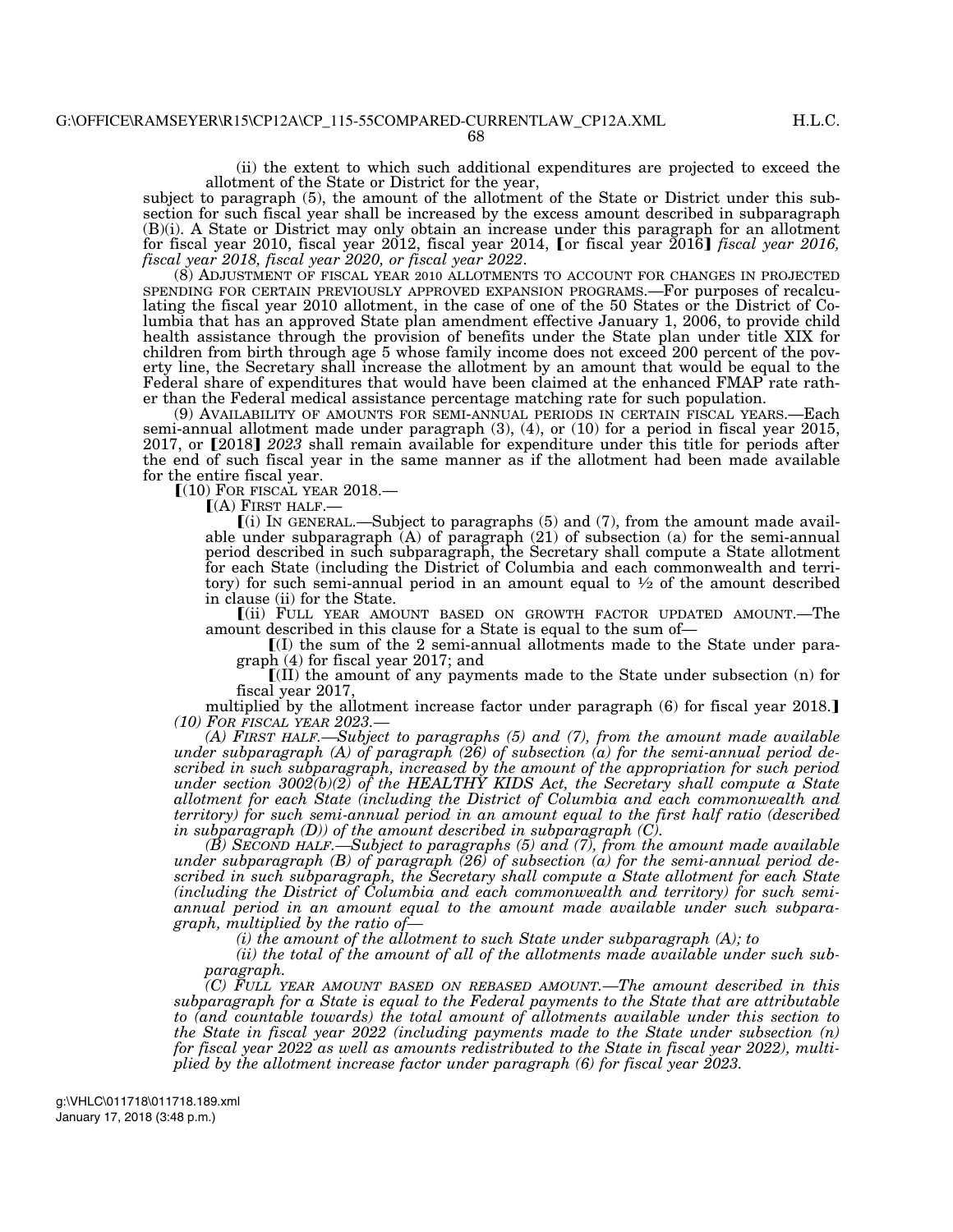*(D) FIRST HALF RATIO.—The first half ratio described in this subparagraph is the ratio of—* 

*(i) the sum of—* 

*(I) the amount made available under subsection (a)(26)(A); and* 

*(II) the amount of the appropriation for such period under section 3002(b)(2) of the HEALTHY KIDS Act; to* 

*(ii) the sum of—* 

*(I) the amount described in clause (i); and* 

*(II) the amount made available under subsection (a)(26)(B).* 

(n) CHILD ENROLLMENT CONTINGENCY FUND.—

(1) ESTABLISHMENT.—There is hereby established in the Treasury of the United States a fund which shall be known as the "Child Enrollment Contingency Fund" (in this subsection referred to as the "Fund"). Amounts in the Fund shall be available without further appropriations for payments under this subsection.

(2) DEPOSITS INTO FUND.—

(A) INITIAL AND SUBSEQUENT APPROPRIATIONS.—Subject to subparagraphs (B) and (D), out of any money in the Treasury of the United States not otherwise appropriated, there are appropriated to the Fund—

(i) for fiscal year 2009, an amount equal to 20 percent of the amount made available under paragraph (12) of subsection (a) for the fiscal year; and

(ii) for each of fiscal years [2010, 2011, 2012, 2013, 2014, and 2016] *2010 through 2014, 2016, and 2018 through 2022* (and for each of the semi-annual allotment periods for [fiscal year 2015 and fiscal year 2017] *fiscal years 2015, 2017, and 2023*), such sums as are necessary for making payments to eligible States for such fiscal year or period, but not in excess of the aggregate cap described in subparagraph (B).

(B) AGGREGATE CAP.—The total amount available for payment from the Fund for each of fiscal years ø2010, 2011, 2012, 2013, 2014, and 2016¿ *2010 through 2014, 2016, and*  2018 through 2022 (and for each of the semi-annual allotment periods for [fiscal year 2015 and fiscal year 2017] *fiscal years 2015, 2017, and 2023*), taking into account deposits made under subparagraph (C), shall not exceed 20 percent of the amount made available under subsection (a) for the fiscal year or period.

(C) INVESTMENT OF FUND.—The Secretary of the Treasury shall invest, in interest bearing securities of the United States, such currently available portions of the Fund as are not immediately required for payments from the Fund. The income derived from these investments constitutes a part of the Fund.

(D) AVAILABILITY OF EXCESS FUNDS FOR PERFORMANCE BONUSES.—Any amounts in excess of the aggregate cap described in subparagraph (B) for a fiscal year or period shall be made available for purposes of carrying out section  $2105(a)(3)$  for any succeeding fiscal year and the Secretary of the Treasury shall reduce the amount in the Fund by the amount so made available.

(3) CHILD ENROLLMENT CONTINGENCY FUND PAYMENTS.—

(A) IN GENERAL.—If a State's expenditures under this title in any of fiscal years 2009 through 2014, fiscal year 2016, [or a semi-annual allotment period for fiscal year 2015 or 2017¿ *or in any of fiscal years 2018 through 2022 (or a semi-annual allotment period for fiscal year 2015, 2017, or 2023)*, exceed the total amount of allotments available under this section to the State in the fiscal year or period (determined without regard to any redistribution it receives under subsection (f) that is available for expenditure during such fiscal year or period, but including any carryover from a previous fiscal year) and if the average monthly unduplicated number of children enrolled under the State plan under this title (including children receiving health care coverage through funds under this title pursuant to a waiver under section 1115) during such fiscal year or period exceeds its target average number of such enrollees (as determined under subparagraph (B)) for that fiscal year or period, subject to subparagraph (D), the Secretary shall pay to the State from the Fund an amount equal to the product of—

(i) the amount by which such average monthly caseload exceeds such target number of enrollees; and

(ii) the projected per capita expenditures under the State child health plan (as determined under subparagraph (C) for the fiscal year), multiplied by the enhanced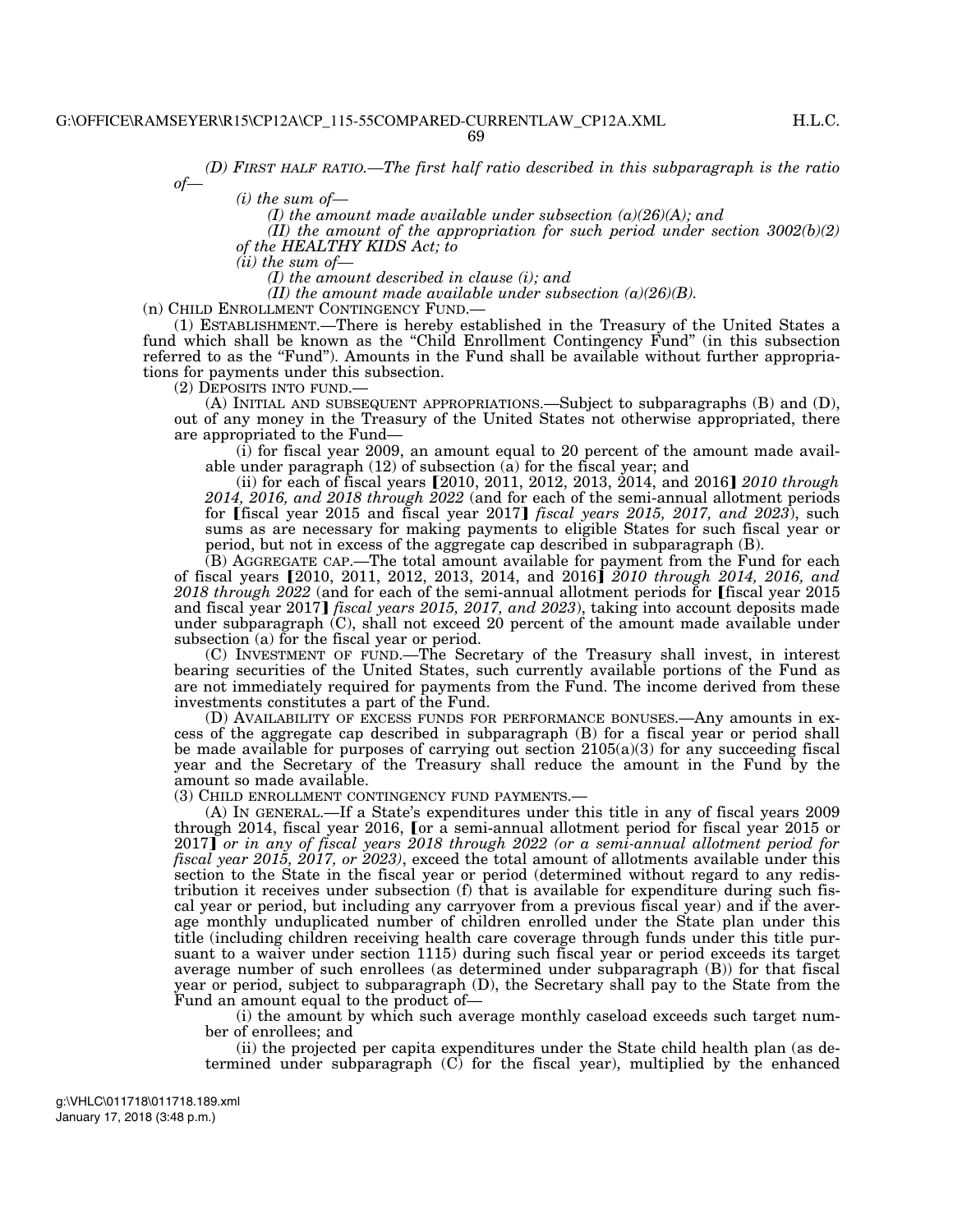FMAP (as defined in section 2105(b)) for the State and fiscal year involved (or in which the period occurs).

(B) TARGET AVERAGE NUMBER OF CHILD ENROLLEES.—In this paragraph, the target average number of child enrollees for a State—

(i) for fiscal year 2009 is equal to the monthly average unduplicated number of children enrolled in the State child health plan under this title (including such children receiving health care coverage through funds under this title pursuant to a waiver under section 1115) during fiscal year 2008 increased by the population growth for children in that State for the year ending on June 30, 2007 (as estimated by the Bureau of the Census) plus 1 percentage point; or

(ii) for a subsequent fiscal year (or semi-annual period occurring in a fiscal year) is equal to the target average number of child enrollees for the State for the previous fiscal year increased by the child population growth factor described in subsection  $(m)(6)(B)$  for the State for the prior fiscal year.

(C) PROJECTED PER CAPITA EXPENDITURES.—For purposes of subparagraph (A)(ii), the projected per capita expenditures under a State child health plan—

(i) for fiscal year 2009 is equal to the average per capita expenditures (including both State and Federal financial participation) under such plan for the targeted lowincome children counted in the average monthly caseload for purposes of this paragraph during fiscal year 2008, increased by the annual percentage increase in the projected per capita amount of National Health Expenditures (as estimated by the Secretary) for 2009; or

(ii) for a subsequent fiscal year (or semi-annual period occurring in a fiscal year) is equal to the projected per capita expenditures under such plan for the previous fiscal year (as determined under clause (i) or this clause) increased by the annual percentage increase in the projected per capita amount of National Health Expenditures (as estimated by the Secretary) for the year in which such subsequent fiscal year ends.

(D) PRORATION RULE.—If the amounts available for payment from the Fund for a fiscal year or period are less than the total amount of payments determined under subparagraph (A) for the fiscal year or period, the amount to be paid under such subparagraph to each eligible State shall be reduced proportionally.

(E) TIMELY PAYMENT; RECONCILIATION.—Payment under this paragraph for a fiscal year or period shall be made before the end of the fiscal year or period based upon the most recent data for expenditures and enrollment and the provisions of subsection (e) of section 2105 shall apply to payments under this subsection in the same manner as they apply to payments under such section.

(F) CONTINUED REPORTING.—For purposes of this paragraph and subsection (f), the State shall submit to the Secretary the State's projected Federal expenditures, even if the amount of such expenditures exceeds the total amount of allotments available to the State in such fiscal year or period.

(G) APPLICATION TO COMMONWEALTHS AND TERRITORIES.—No payment shall be made under this paragraph to a commonwealth or territory described in subsection (c)(3) until such time as the Secretary determines that there are in effect methods, satisfactory to the Secretary, for the collection and reporting of reliable data regarding the enrollment of children described in subparagraphs  $(\hat{A})$  and  $(\hat{B})$  in order to accurately determine the commonwealth's or territory's eligibility for, and amount of payment, under this paragraph.

# **SEC. 2105. PAYMENTS TO STATES.**

(a) PAYMENTS.—

(1) IN GENERAL.—Subject to the succeeding provisions of this section, the Secretary shall pay to each State with a plan approved under this title, from its allotment under section 2104, an amount for each quarter equal to the enhanced FMAP (or, in the case of expenditures described in subparagraph  $(D)(iv)$ , the higher of 75 percent or the sum of the enhanced FMAP plus 5 percentage points) of expenditures in the quarter—

(A) for child health assistance under the plan for targeted low-income children in the form of providing medical assistance for which payment is made on the basis of an enhanced FMAP under the fourth sentence of section 1905(b);

(B)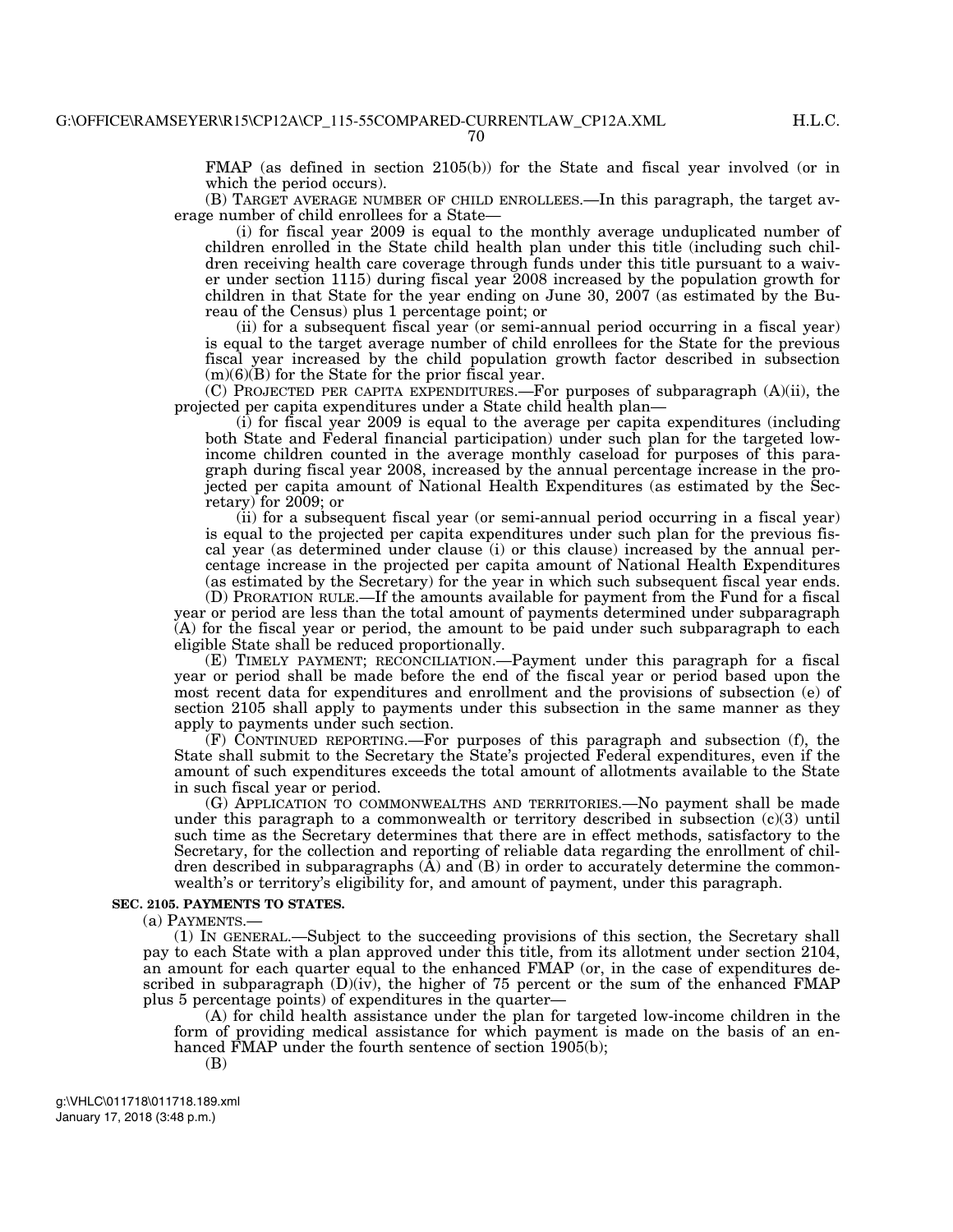(C) for child health assistance under the plan for targeted low-income children in the form of providing health benefits coverage that meets the requirements of section 2103; and

(D) only to the extent permitted consistent with subsection (c)—

(i) for payment for other child health assistance for targeted low-income children;

(ii) for expenditures for health services initiatives under the plan for improving the health of children (including targeted low-income children and other low-income children);

(iii) for expenditures for outreach activities as provided in section  $2102(c)(1)$  under the plan;

(iv) for translation or interpretation services in connection with the enrollment of, retention of, and use of services under this title by, individuals for whom English is not their primary language (as found necessary by the Secretary for the proper and efficient administration of the State plan); and

(v) for other reasonable costs incurred by the State to administer the plan.

(2) ORDER OF PAYMENTS.—Payments under paragraph (1) from a State's allotment shall be made in the following order:

 $(A)$  First, for expenditures for items described in paragraph  $(1)(A)$ .

(B) Second, for expenditures for items described in paragraph (1)(B).

(C) Third, for expenditures for items described in paragraph (1)(C).

(D) Fourth, for expenditures for items described in paragraph  $(1)(D)$ .

(3) PERFORMANCE BONUS PAYMENT TO OFFSET ADDITIONAL MEDICAID AND CHIP CHILD EN-ROLLMENT COSTS RESULTING FROM ENROLLMENT AND RETENTION EFFORTS.—

(A) IN GENERAL.—In addition to the payments made under paragraph (1), for each fiscal year (beginning with fiscal year 2009 and ending with fiscal year 2013), the Secretary shall pay from amounts made available under subparagraph (E), to each State that meets the condition under paragraph (4) for the fiscal year, an amount equal to the amount described in subparagraph (B) for the State and fiscal year. The payment under this paragraph shall be made, to a State for a fiscal year, as a single payment not later than the last day of the first calendar quarter of the following fiscal year.

(B) AMOUNT FOR ABOVE BASELINE MEDICAID CHILD ENROLLMENT COSTS.—Subject to subparagraph (E), the amount described in this subparagraph for a State for a fiscal year is equal to the sum of the following amounts:

(i) FIRST TIER ABOVE BASELINE MEDICAID ENROLLEES.—An amount equal to the number of first tier above baseline child enrollees (as determined under subparagraph (C)(i)) under title XIX for the State and fiscal year, multiplied by 15 percent of the projected per capita State Medicaid expenditures (as determined under subparagraph (D)) for the State and fiscal year under title XIX.

(ii) SECOND TIER ABOVE BASELINE MEDICAID ENROLLEES.—An amount equal to the number of second tier above baseline child enrollees (as determined under subparagraph (C)(ii)) under title XIX for the State and fiscal year, multiplied by 62.5 percent of the projected per capita State Medicaid expenditures (as determined under subparagraph (D)) for the State and fiscal year under title XIX.

(C) NUMBER OF FIRST AND SECOND TIER ABOVE BASELINE CHILD ENROLLEES; BASELINE NUMBER OF CHILD ENROLLEES.—For purposes of this paragraph:

(i) FIRST TIER ABOVE BASELINE CHILD ENROLLEES.—The number of first tier above baseline child enrollees for a State for a fiscal year under title XIX is equal to the number (if any, as determined by the Secretary) by which—

(I) the monthly average unduplicated number of qualifying children (as defined in subparagraph (F)) enrolled during the fiscal year under the State plan under title XIX; exceeds

(II) the baseline number of enrollees described in clause (iii) for the State and fiscal year under title XIX;

but not to exceed 10 percent of the baseline number of enrollees described in subclause (II).

(ii) SECOND TIER ABOVE BASELINE CHILD ENROLLEES.—The number of second tier above baseline child enrollees for a State for a fiscal year under title XIX is equal to the number (if any, as determined by the Secretary) by which—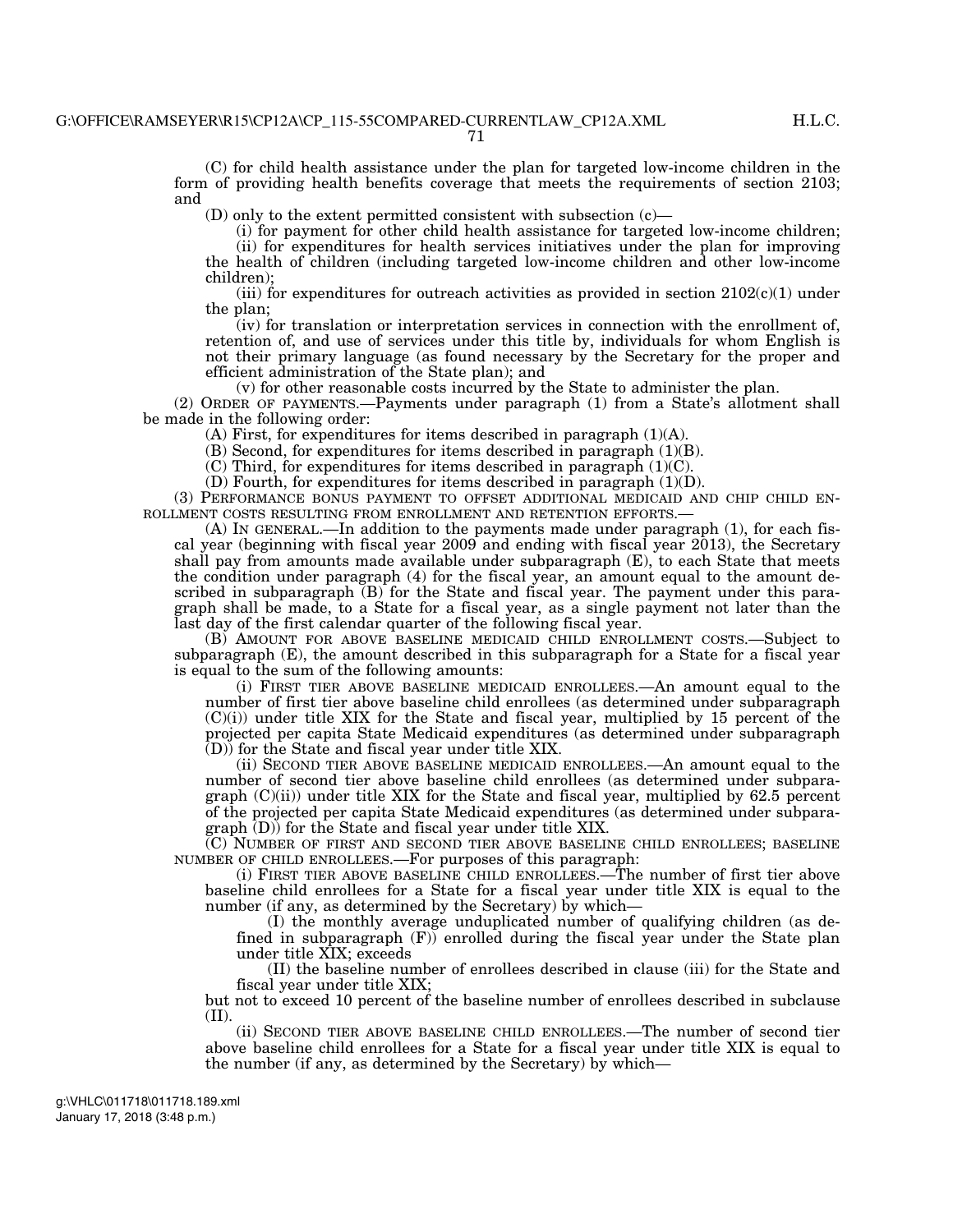(I) the monthly average unduplicated number of qualifying children (as defined in subparagraph (F)) enrolled during the fiscal year under title XIX as described in clause  $(i)(\overline{I})$ ; exceeds

(II) the sum of the baseline number of child enrollees described in clause (iii) for the State and fiscal year under title XIX, as described in clause (i)(II), and the maximum number of first tier above baseline child enrollees for the State and fiscal year under title XIX, as determined under clause (i).

(iii) BASELINE NUMBER OF CHILD ENROLLEES.—Subject to subparagraph (H), the baseline number of child enrollees for a State under title XIX—

(I) for fiscal year 2009 is equal to the monthly average unduplicated number of qualifying children enrolled in the State plan under title XIX during fiscal year 2007 increased by the population growth for children in that State from 2007 to 2008 (as estimated by the Bureau of the Census) plus 4 percentage points, and further increased by the population growth for children in that State from 2008 to 2009 (as estimated by the Bureau of the Census) plus 4 percentage points;

(II) for each of fiscal years 2010, 2011, and 2012, is equal to the baseline number of child enrollees for the State for the previous fiscal year under title XIX, increased by the population growth for children in that State from the calendar year in which the respective fiscal year begins to the succeeding calendar year (as estimated by the Bureau of the Census) plus 3.5 percentage points;

(III) for each of fiscal years 2013, 2014, and 2015, is equal to the baseline number of child enrollees for the State for the previous fiscal year under title XIX, increased by the population growth for children in that State from the calendar year in which the respective fiscal year begins to the succeeding calendar year (as estimated by the Bureau of the Census) plus 3 percentage points; and

(IV) for a subsequent fiscal year is equal to the baseline number of child enrollees for the State for the previous fiscal year under title XIX, increased by the population growth for children in that State from the calendar year in which the fiscal year involved begins to the succeeding calendar year (as estimated by the Bureau of the Census) plus 2 percentage points.

(D) PROJECTED PER CAPITA STATE MEDICAID EXPENDITURES.—For purposes of subparagraph (B), the projected per capita State Medicaid expenditures for a State and fiscal year under title XIX is equal to the average per capita expenditures (including both State and Federal financial participation) for children under the State plan under such title, including under waivers but not including such children eligible for assistance by virtue of the receipt of benefits under title XVI, for the most recent fiscal year for which actual data are available (as determined by the Secretary), increased (for each subsequent fiscal year up to and including the fiscal year involved) by the annual percentage increase in per capita amount of National Health Expenditures (as estimated by the Secretary) for the calendar year in which the respective subsequent fiscal year ends and multiplied by a State matching percentage equal to 100 percent minus the Federal medical assistance percentage (as defined in section 1905(b)) for the fiscal year involved.

(E) AMOUNTS AVAILABLE FOR PAYMENTS.—

(i) INITIAL APPROPRIATION.—Out of any money in the Treasury not otherwise appropriated, there are appropriated \$3,225,000,000 for fiscal year 2009 for making payments under this paragraph, to be available until expended.

(ii) TRANSFERS.—Notwithstanding any other provision of this title, the following amounts shall also be available, without fiscal year limitation, for making payments under this paragraph:

(I) UNOBLIGATED NATIONAL ALLOTMENT.—

(aa) FISCAL YEARS 2009 THROUGH 2012.—As of December 31 of fiscal year 2009, and as of December 31 of each succeeding fiscal year through fiscal year 2012, the portion, if any, of the amount appropriated under subsection (a) for such fiscal year that is unobligated for allotment to a State under subsection (m) for such fiscal year or set aside under subsection  $(a)(3)$  or  $(b)(2)$  of section 2111 for such fiscal year.

(bb) FIRST HALF OF FISCAL YEAR 2013.—As of December 31 of fiscal year 2013, the portion, if any, of the sum of the amounts appropriated under subsection  $(a)(16)(A)$  and under section 108 of the Children's Health Insurance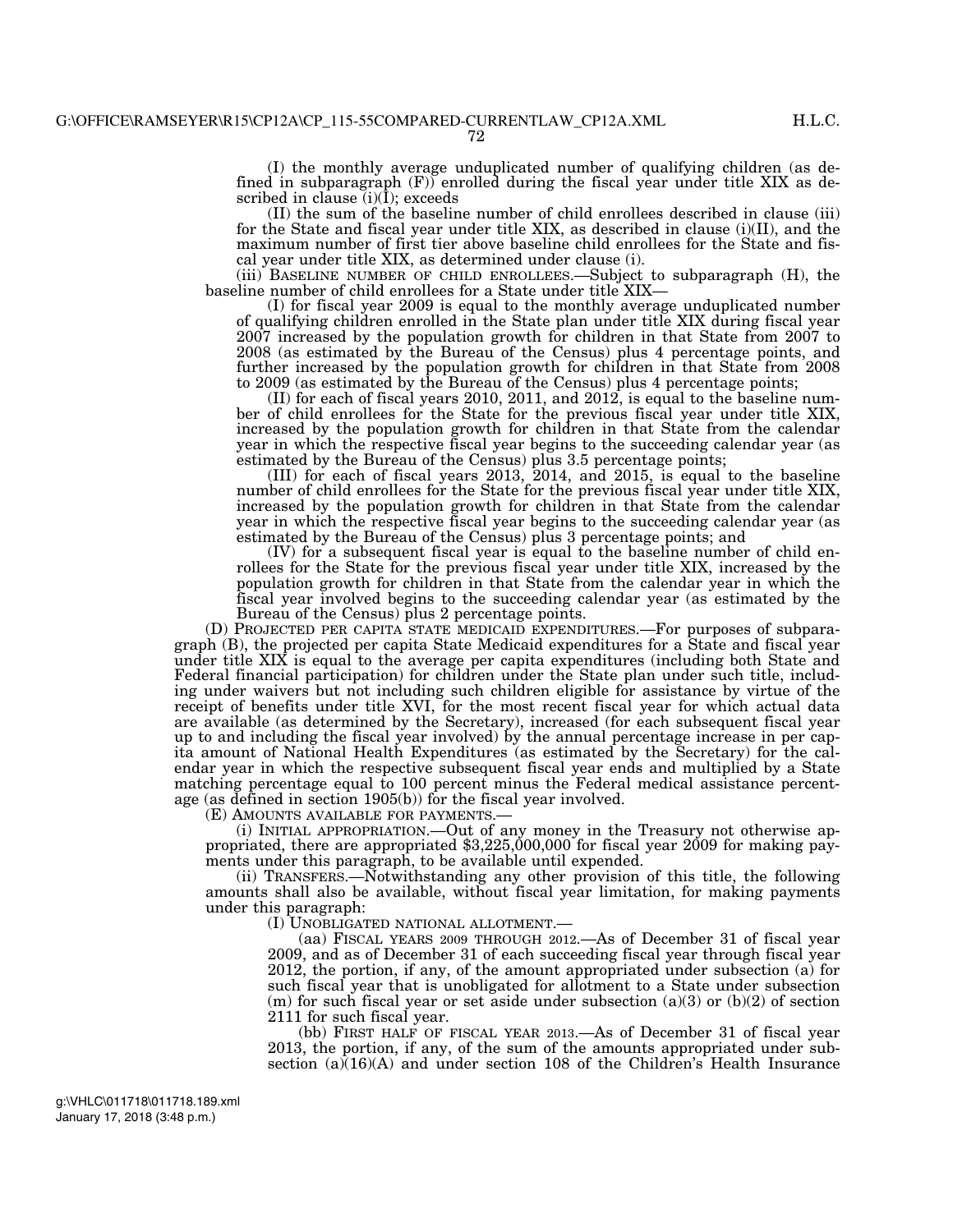Reauthorization Act of 2009 for the period beginning on October 1, 2012, and ending on March 31, 2013, that is unobligated for allotment to a State under subsection  $(m)$  for such fiscal year or set aside under subsection  $(b)(2)$  of section 2111 for such fiscal year.

(cc) SECOND HALF OF FISCAL YEAR 2013.—As of June 30 of fiscal year 2013, the portion, if any, of the amount appropriated under subsection  $(a)(16)(B)$  for the period beginning on April 1, 2013, and ending on September 30, 2013, that is unobligated for allotment to a State under subsection (m) for such fiscal year or set aside under subsection  $(b)(2)$  of section 2111 for such fiscal year.

(II) UNEXPENDED ALLOTMENTS NOT USED FOR REDISTRIBUTION.—As of November 15 of each of fiscal years 2010 through 2013, the total amount of allotments made to States under section 2104 for the second preceding fiscal year (third preceding fiscal year in the case of the fiscal year 2006, 2007, and 2008 allotments) that is not expended or redistributed under section  $2104(f)$  during the period in which such allotments are available for obligation.

(III) EXCESS CHILD ENROLLMENT CONTINGENCY FUNDS.—As of October 1 of each of fiscal years 2010 through 2013, any amount in excess of the aggregate cap applicable to the Child Enrollment Contingency Fund for the fiscal year under section  $2104(n)$ .

(iii) PROPORTIONAL REDUCTION.—If the sum of the amounts otherwise payable under this paragraph for a fiscal year exceeds the amount available for the fiscal year under this subparagraph, the amount to be paid under this paragraph to each State shall be reduced proportionally.<br>(F) QUALIFYING CHILDREN DEFINED.

(F) QUALIFYING CHILDREN DEFINED.— (i) IN GENERAL.—For purposes of this subsection, subject to clauses (ii) and (iii), the term ''qualifying children'' means children who meet the eligibility criteria (including income, categorical eligibility, age, and immigration status criteria) in effect as of July 1, 2008, for enrollment under title XIX, taking into account criteria applied as of such date under title XIX pursuant to a waiver under section 1115.

(ii) LIMITATION.—A child described in clause (i) who is provided medical assistance during a presumptive eligibility period under section 1920A shall be considered to be a ''qualifying child'' only if the child is determined to be eligible for medical assistance under title XIX.

(iii) EXCLUSION.—Such term does not include any children for whom the State has made an election to provide medical assistance under paragraph  $(4)$  of section 1903 $(v)$ or any children enrolled on or after October 1, 2013.

(G) APPLICATION TO COMMONWEALTHS AND TERRITORIES.—The provisions of subparagraph  $(G)$  of section  $2104(n)(3)$  shall apply with respect to payment under this paragraph in the same manner as such provisions apply to payment under such section.

(H) APPLICATION TO STATES THAT IMPLEMENT A MEDICAID EXPANSION FOR CHILDREN AFTER FISCAL YEAR 2008.—In the case of a State that provides coverage under section 115 of the Children's Health Insurance Program Reauthorization Act of 2009 for any fiscal year after fiscal year 2008—

(i) any child enrolled in the State plan under title XIX through the application of such an election shall be disregarded from the determination for the State of the monthly average unduplicated number of qualifying children enrolled in such plan during the first 3 fiscal years in which such an election is in effect; and

(ii) in determining the baseline number of child enrollees for the State for any fiscal year subsequent to such first 3 fiscal years, the baseline number of child enrollees for the State under title XIX for the third of such fiscal years shall be the monthly average unduplicated number of qualifying children enrolled in the State plan under title XIX for such third fiscal year.

(4) ENROLLMENT AND RETENTION PROVISIONS FOR CHILDREN.—For purposes of paragraph  $(3)(A)$ , a State meets the condition of this paragraph for a fiscal year if it is implementing at least 5 of the following enrollment and retention provisions (treating each subparagraph as a separate enrollment and retention provision) throughout the entire fiscal year:

(A) CONTINUOUS ELIGIBILITY.—The State has elected the option of continuous eligibility for a full 12 months for all children described in section  $1902(e)(12)$  under title XIX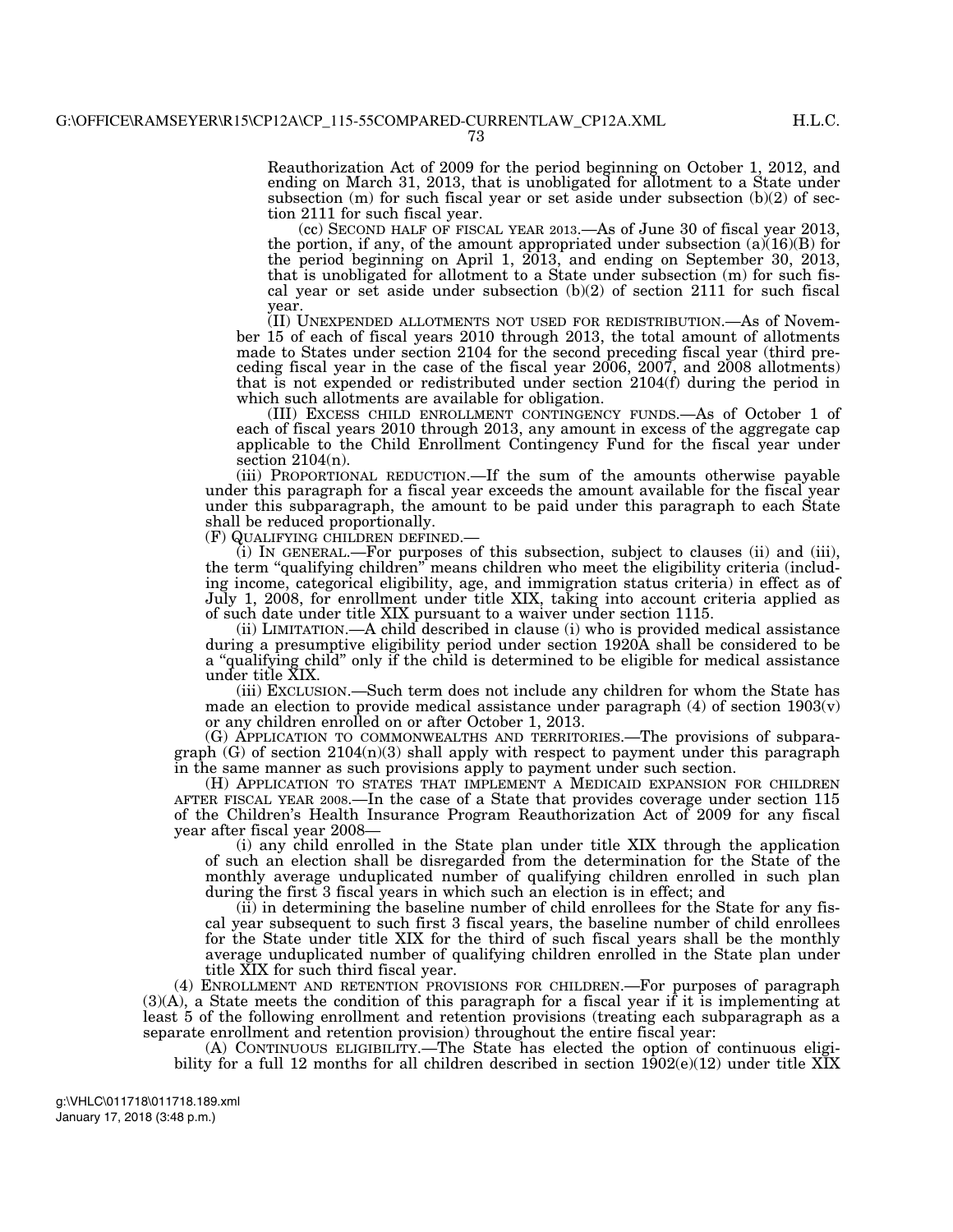under 19 years of age, as well as applying such policy under its State child health plan under this title.

(B) LIBERALIZATION OF ASSET REQUIREMENTS.—The State meets the requirement specified in either of the following clauses:

(i) ELIMINATION OF ASSET TEST.—The State does not apply any asset or resource test for eligibility for children under title XIX or this title.

(ii) ADMINISTRATIVE VERIFICATION OF ASSETS.—The State—

(I) permits a parent or caretaker relative who is applying on behalf of a child for medical assistance under title XIX or child health assistance under this title to declare and certify by signature under penalty of perjury information relating to family assets for purposes of determining and redetermining financial eligibility; and

(II) takes steps to verify assets through means other than by requiring documentation from parents and applicants except in individual cases of discrepancies or where otherwise justified.

(C) ELIMINATION OF IN-PERSON INTERVIEW REQUIREMENT.—The State does not require an application of a child for medical assistance under title XIX (or for child health assistance under this title), including an application for renewal of such assistance, to be made in person nor does the State require a face-to-face interview, unless there are discrepancies or individual circumstances justifying an in-person application or face-to-face interview.

(D) USE OF JOINT APPLICATION FOR MEDICAID AND CHIP.—The application form and supplemental forms (if any) and information verification process is the same for purposes of establishing and renewing eligibility for children for medical assistance under title XIX and child health assistance under this title.<br>(E) AUTOMATIC RENEWAL (USE OF ADMINISTRATIVE RENEWAL).—

(i) IN GENERAL.—The State provides, in the case of renewal of a child's eligibility for medical assistance under title XIX or child health assistance under this title, a preprinted form completed by the State based on the information available to the State and notice to the parent or caretaker relative of the child that eligibility of the child will be renewed and continued based on such information unless the State is provided other information. Nothing in this clause shall be construed as preventing a State from verifying, through electronic and other means, the information so provided.

(ii) SATISFACTION THROUGH DEMONSTRATED USE OF EX PARTE PROCESS.—A State shall be treated as satisfying the requirement of clause (i) if renewal of eligibility of children under title XIX or this title is determined without any requirement for an in-person interview, unless sufficient information is not in the State's possession and cannot be acquired from other sources (including other State agencies) without the participation of the applicant or the applicant's parent or caretaker relative.

(F) PRESUMPTIVE ELIGIBILITY FOR CHILDREN.—The State is implementing section 1920A under title XIX as well as, pursuant to section  $2107(e)(1)$ , under this title.

(G) EXPRESS LANE.—The State is implementing the option described in section  $1902(e)(13)$  under title XIX as well as, pursuant to section  $2107(e)(1)$ , under this title.

(H) PREMIUM ASSISTANCE SUBSIDIES.—The State is implementing the option of providing premium assistance subsidies under section  $2105(c)(10)$  or section 1906A.

(b) ENHANCED FMAP.—For purposes of subsection (a), the ''enhanced FMAP'', for a State for a fiscal year, is equal to the Federal medical assistance percentage (as defined in the first sentence of section 1905(b)) for the State increased by a number of percentage points equal to 30 percent of the number of percentage points by which (1) such Federal medical assistance percentage for the State, is less than (2) 100 percent; but in no case shall the enhanced FMAP for a State exceed 85 percent. Notwithstanding the preceding sentence, during the period that begins on October 1, 2015, and ends on September 30, 2019, the enhanced FMAP determined for a State for a fiscal year (or for any portion of a fiscal year occurring during such period) shall be increased by 23 percentage points, *and during the period that begins on October 1, 2019, and ends on September 30, 2020, the enhanced FMAP determined for a State for a fiscal year (or for any portion of a fiscal year occurring during such period) shall be increased by 11.5 percentage points* but in no case shall exceed 100 percent. The increase in the enhanced FMAP under the preceding sentence shall not apply with respect to determining the payment to a State under subsection  $(a)(1)$  for expenditures described in subparagraph  $(D)(iv)$ , paragraphs  $(8)$ ,  $(9)$ ,  $(11)$  of subsection  $(c)$ , or clause  $(4)$  of the first sentence of section 1905(b).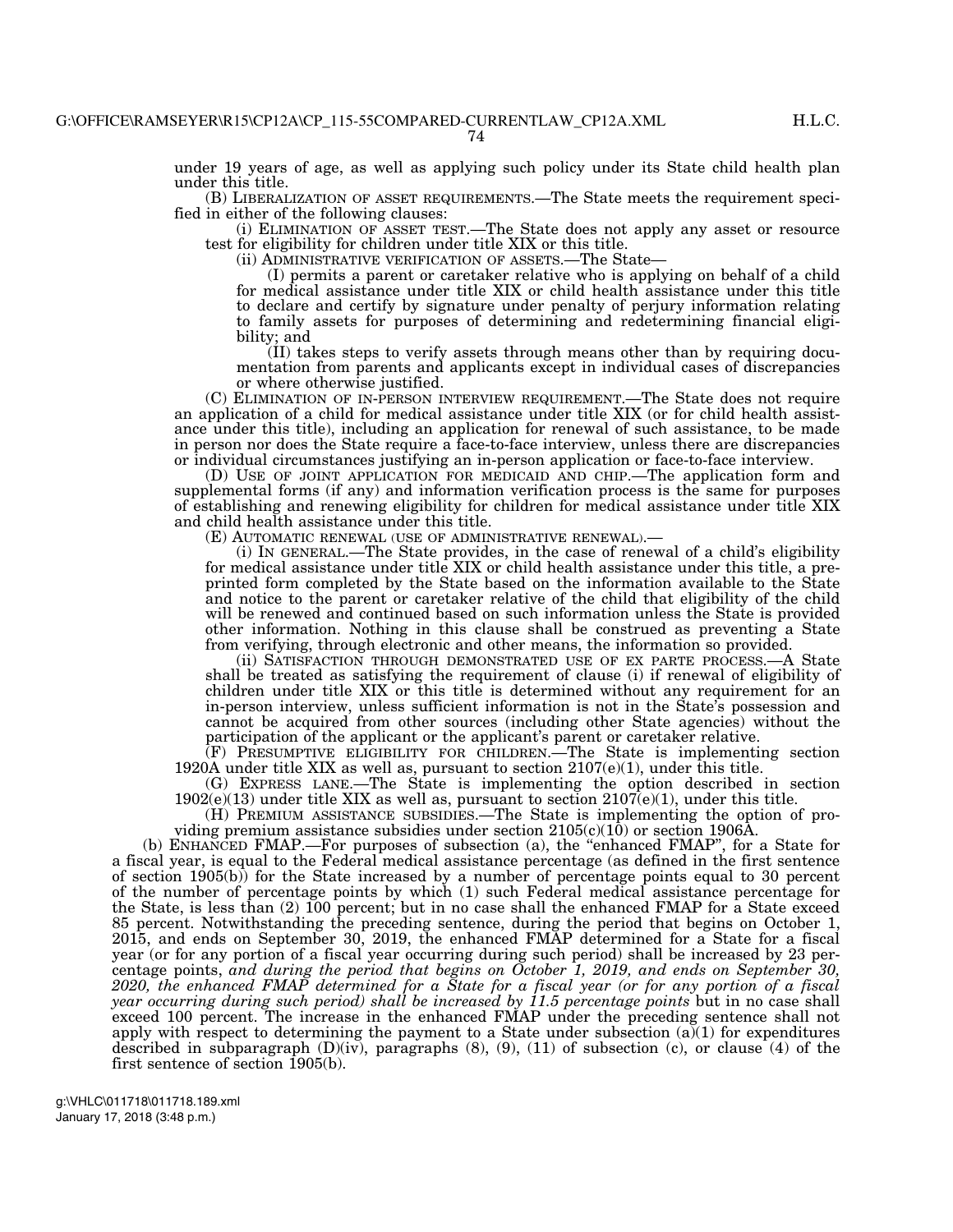(c) LIMITATION ON CERTAIN PAYMENTS FOR CERTAIN EXPENDITURES.— (1) GENERAL LIMITATIONS.—Funds provided to a State under this title shall only be used to carry out the purposes of this title (as described in section 2101) and may not include coverage of a nonpregnant childless adult, and any health insurance coverage provided with such funds may include coverage of abortion only if necessary to save the life of the mother or if the pregnancy is the result of an act of rape or incest. For purposes of the preceding sentence, a caretaker relative (as such term is defined for purposes of carrying out section 1931) shall not be considered a childless adult.<br>
(2) LIMITATION ON EXPENDITURES NOT USED FOR MEDICAID OR HEALTH INSURANCE ASSIST-

 $ANEE.$  (A) In GENERAL.—Except as provided in this paragraph, the amount of payment that may be made under subsection (a) for a fiscal year for expenditures for items described in paragraph  $(1)(D)$  of such subsection shall not exceed 10 percent of the total amount of expenditures for which payment is made under subparagraphs (A), (C), and (D) of paragraph (1) of such subsection.

(B) WAIVER AUTHORIZED FOR COST-EFFECTIVE ALTERNATIVE.—The limitation under subparagraph (A) on expenditures for items described in subsection  $(a)(1)(D)$  shall not apply to the extent that a State establishes to the satisfaction of the Secretary that—

(i) coverage provided to targeted low-income children through such expenditures meets the requirements of section 2103;

(ii) the cost of such coverage is not greater, on an average per child basis, than the cost of coverage that would otherwise be provided under section 2103; and

(iii) such coverage is provided through the use of a community-based health delivery system, such as through contracts with health centers receiving funds under section 330 of the Public Health Service Act or with hospitals such as those that receive disproportionate share payment adjustments under section  $1886(d)(5)(F)$  or 1923.

(C) NONAPPLICATION TO CERTAIN EXPENDITURES.—The limitation under subparagraph (A) shall not apply with respect to the following expenditures:

(i) EXPENDITURES TO INCREASE OUTREACH TO, AND THE ENROLLMENT OF, INDIAN CHILDREN UNDER THIS TITLE AND TITLE xix.—Expenditures for outreach activities to families of Indian children likely to be eligible for child health assistance under the plan or medical assistance under the State plan under title XIX (or under a waiver of such plan), to inform such families of the availability of, and to assist them in enrolling their children in, such plans, including such activities conducted under grants, contracts, or agreements entered into under section 1139(a).<br>(ii) EXPENDITURES TO COMPLY WITH CITIZENSHIP OR NATIONALITY VERIFICATION RE-

QUIREMENTS.—Expenditures necessary for the State to comply with paragraph  $(9)(A)$ .

(iii) EXPENDITURES FOR OUTREACH TO INCREASE THE ENROLLMENT OF CHILDREN UNDER THIS TITLE AND TITLE xix THROUGH PREMIUM ASSISTANCE SUBSIDIES.—Expenditures for outreach activities to families of children likely to be eligible for premium assistance subsidies in accordance with paragraph  $(2)(B)$ ,  $(3)$ , or  $(10)$ , or a waiver approved under section 1115, to inform such families of the availability of, and to assist them in enrolling their children in, such subsidies, and to employers likely to provide qualified employer-sponsored coverage (as defined in subparagraph (B) of such paragraph), but not to exceed an amount equal to 1.25 percent of the maximum amount permitted to be expended under subparagraph (A) for items described in subsection  $(a)(1)(D)$ .

(iv) PAYMENT ERROR RATE MEASUREMENT (PERM) EXPENDITURES.—Expenditures related to the administration of the payment error rate measurement (PERM) requirements applicable to the State child health plan in accordance with the Improper Payments Information Act of 2002 and parts 431 and 457 of title 42, Code of Federal Regulations (or any related or successor guidance or regulations).

(3) WAIVER FOR PURCHASE OF FAMILY COVERAGE.—Payment may be made to a State under subsection  $(a)(1)$  for the purchase of family coverage under a group health plan or health insurance coverage that includes coverage of targeted low-income children only if the State establishes to the satisfaction of the Secretary that—

(A) purchase of such coverage is cost-effective relative to—

(i) the amount of expenditures under the State child health plan, including administrative expenditures, that the State would have made to provide comparable cov-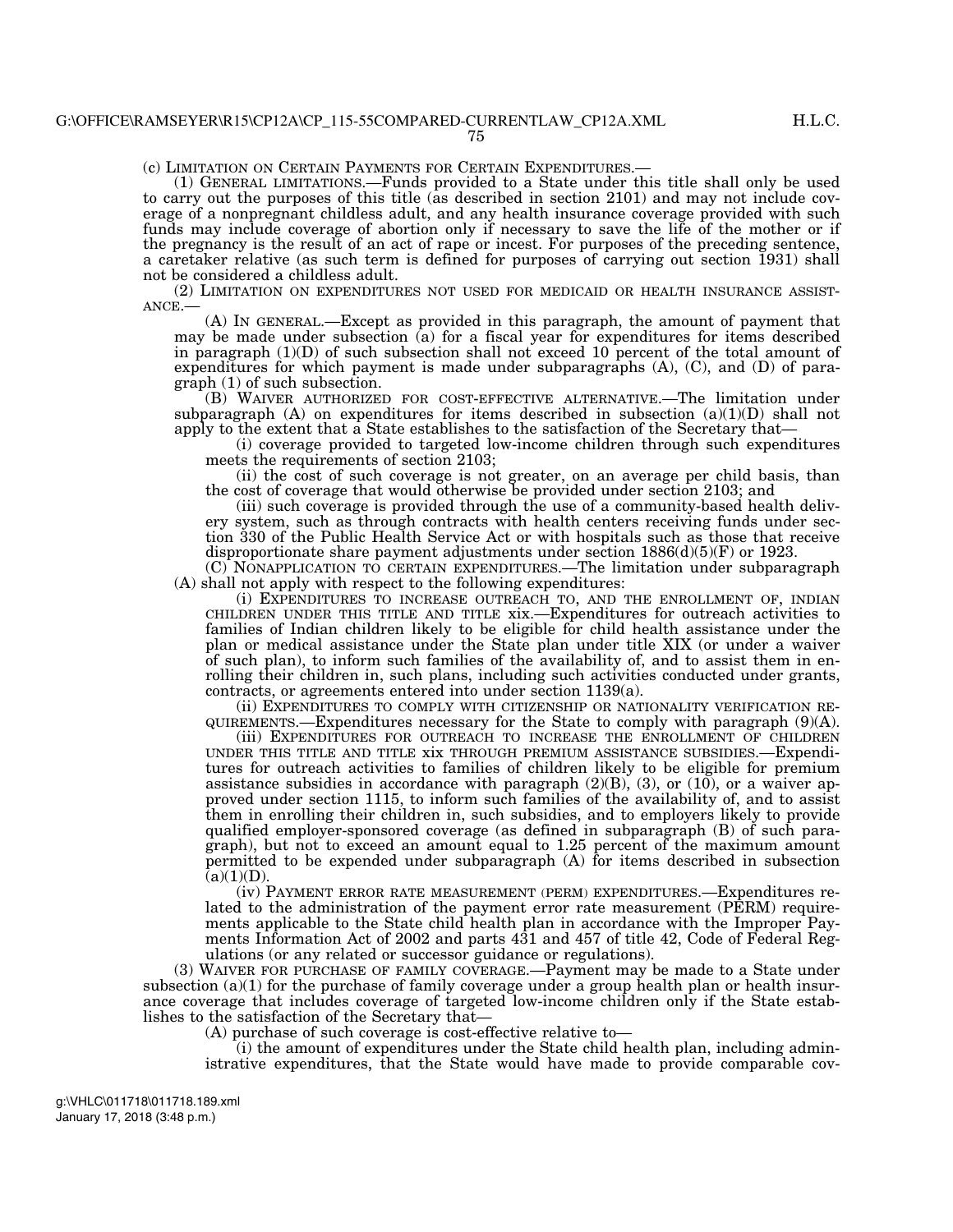erage of the targeted low-income child involved or the family involved (as applicable); or

(ii) the aggregate amount of expenditures that the State would have made under the State child health plan, including administrative expenditures, for providing coverage under such plan for all such children or families; and

(B) such coverage shall not be provided if it would otherwise substitute for health insurance coverage that would be provided to such children but for the purchase of family coverage.

(4) USE OF NON-FEDERAL FUNDS FOR STATE MATCHING REQUIREMENT.—Amounts provided by the Federal Government, or services assisted or subsidized to any significant extent by the Federal Government, may not be included in determining the amount of non-Federal contributions required under subsection (a).

(5) OFFSET OF RECEIPTS ATTRIBUTABLE TO PREMIUMS AND OTHER COST-SHARING.—For purposes of subsection (a), the amount of the expenditures under the plan shall be reduced by the amount of any premiums and other cost-sharing received by the State.

(6) PREVENTION OF DUPLICATIVE PAYMENTS.— (A) OTHER HEALTH PLANS.—No payment shall be made to a State under this section for expenditures for child health assistance provided for a targeted low-income child under its plan to the extent that a private insurer (as defined by the Secretary by regulation and including a group health plan (as defined in section 607(1) of the Employee Retirement Income Security Act of 1974), a service benefit plan, and a health maintenance organization) would have been obligated to provide such assistance but for a provision of its insurance contract which has the effect of limiting or excluding such obligation because the individual is eligible for or is provided child health assistance under the plan.

(B) OTHER FEDERAL GOVERNMENTAL PROGRAMS.—Except as provided in subparagraph (A) or (B) of subsection  $(a)(1)$  or any other provision of law, no payment shall be made to a State under this section for expenditures for child health assistance provided for a targeted low-income child under its plan to the extent that payment has been made or can reasonably be expected to be made promptly (as determined in accordance with regulations) under any other federally operated or financed health care insurance program, other than an insurance program operated or financed by the Indian Health Service, as identified by the Secretary. For purposes of this paragraph, rules similar to the rules for overpayments under section  $1903(\overline{d})(2)$  shall apply.

(7) LIMITATION ON PAYMENT FOR ABORTIONS.— (A) IN GENERAL.—Payment shall not be made to a State under this section for any amount expended under the State plan to pay for any abortion or to assist in the purchase, in whole or in part, of health benefit coverage that includes coverage of abortion.

(B) EXCEPTION.—Subparagraph (A) shall not apply to an abortion only if necessary to save the life of the mother or if the pregnancy is the result of an act of rape or incest.

(C) RULE OF CONSTRUCTION.—Nothing in this section shall be construed as affecting the expenditure by a State, locality, or private person or entity of State, local, or private funds (other than funds expended under the State plan) for any abortion or for health benefits coverage that includes coverage of abortion.

(8) LIMITATION ON MATCHING RATE FOR EXPENDITURES FOR CHILD HEALTH ASSISTANCE PRO-VIDED TO CHILDREN WHOSE EFFECTIVE FAMILY INCOME EXCEEDS 300 PERCENT OF THE POVERTY LINE.—

(A) FMAP APPLIED TO EXPENDITURES.—Except as provided in subparagraph (B), for fiscal years beginning with fiscal year 2009, the Federal medical assistance percentage (as determined under section 1905(b) without regard to clause (4) of such section) shall be substituted for the enhanced FMAP under subsection  $(a)(1)$  with respect to any expenditures for providing child health assistance or health benefits coverage for a targeted low-income child whose effective family income would exceed 300 percent of the poverty line but for the application of a general exclusion of a block of income that is not determined by type of expense or type of income.

(B) EXCEPTION.—Subparagraph (A) shall not apply to any State that, on the date of enactment of the Children's Health Insurance Program Reauthorization Act of 2009, has an approved State plan amendment or waiver to provide, or has enacted a State law to submit a State plan amendment to provide, expenditures described in such subparagraph under the State child health plan.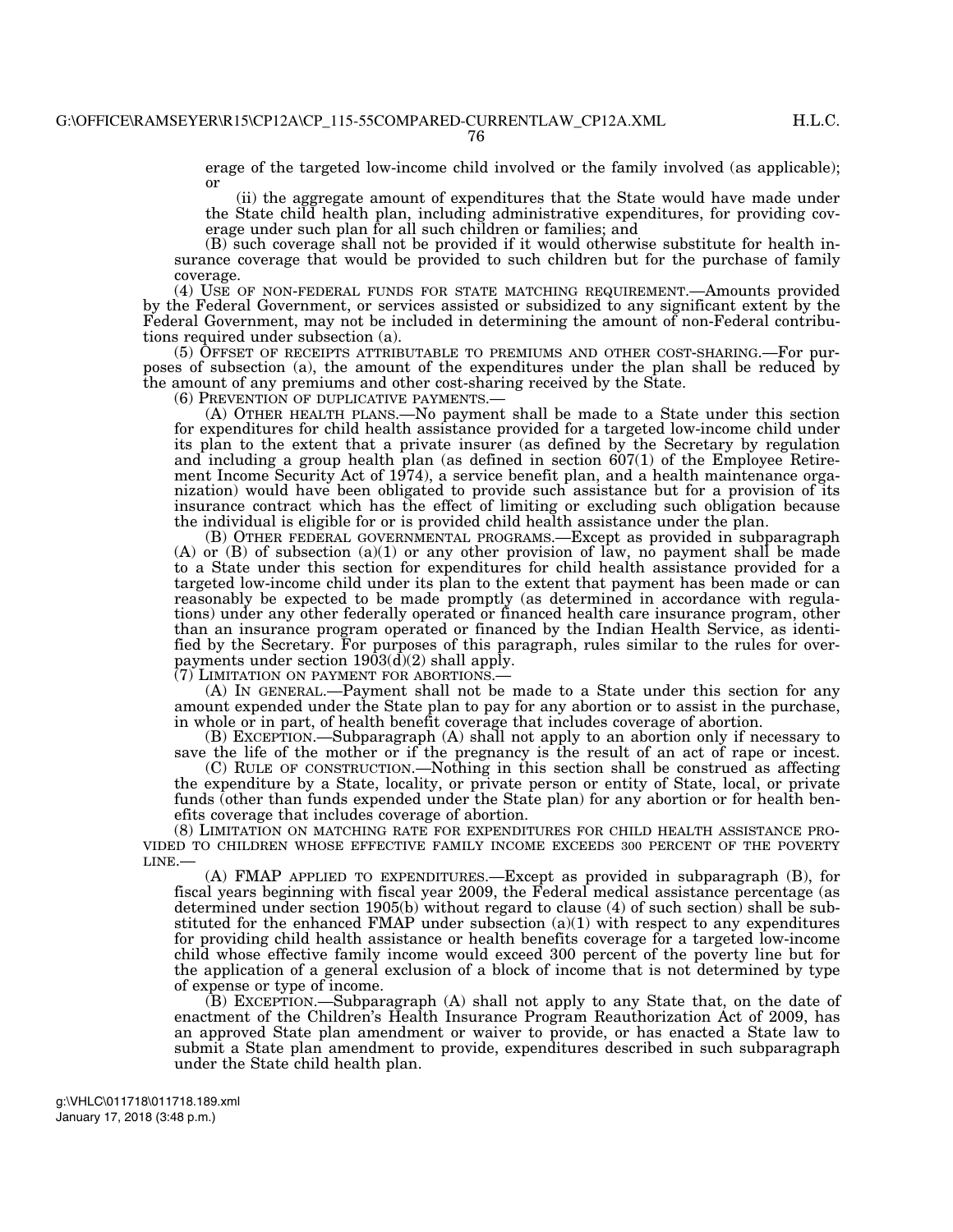(9) CITIZENSHIP DOCUMENTATION REQUIREMENTS.— (A) IN GENERAL.—No payment may be made under this section with respect to an individual who has, or is, declared to be a citizen or national of the United States for purposes of establishing eligibility under this title unless the State meets the requirements of section  $1902(a)(46)(B)$  with respect to the individual.

(B) ENHANCED PAYMENTS.—Notwithstanding subsection (b), the enhanced FMAP with respect to payments under subsection (a) for expenditures described in clause (i) or (ii) of section  $1903(a)(3)(G)$  necessary to comply with subparagraph (A) shall in no event be less than 90 percent and 75 percent, respectively.<br>(10) STATE OPTION TO OFFER PREMIUM ASSISTANCE.—

 $(A)$  In GENERAL.—A State may elect to offer a premium assistance subsidy (as defined in subparagraph (C)) for qualified employer-sponsored coverage (as defined in subparagraph (B)) to all targeted low-income children who are eligible for child health assistance under the plan and have access to such coverage in accordance with the requirements of this paragraph if the offering of such a subsidy is cost-effective, as defined for purposes of paragraph (3)(A). No subsidy shall be provided to a targeted low-income child under this paragraph unless the child (or the child's parent) voluntarily elects to receive such a subsidy. A State may not require such an election as a condition of receipt of child health assistance.<br>(B) QUALIFIED EMPLOYER-SPONSORED COVERAGE.—

 $(i)$  In GENERAL.—Subject to clause (ii), in this paragraph, the term "qualified employer-sponsored coverage'' means a group health plan or health insurance coverage offered through an employer—

(I) that qualifies as creditable coverage as a group health plan under section  $2701(c)(1)$  of the Public Health Service Act;

(II) for which the employer contribution toward any premium for such coverage is at least 40 percent; and

(III) that is offered to all individuals in a manner that would be considered a nondiscriminatory eligibility classification for purposes of paragraph (3)(A)(ii) of section 105(h) of the Internal Revenue Code of 1986 (but determined without regard to clause (i) of subparagraph (B) of such paragraph).

(ii) EXCEPTION.—Such term does not include coverage consisting of—

(I) benefits provided under a health flexible spending arrangement (as defined in section 106(c)(2) of the Internal Revenue Code of 1986); or

(II) a high deductible health plan (as defined in section 223(c)(2) of such Code), without regard to whether the plan is purchased in conjunction with a health savings account (as defined under section 223(d) of such Code).<br>(C) PREMIUM ASSISTANCE SUBSIDY.—

(i) In GENERAL.—In this paragraph, the term "premium assistance subsidy" means, with respect to a targeted low-income child, the amount equal to the difference between the employee contribution required for enrollment only of the employee under qualified employer-sponsored coverage and the employee contribution required for enrollment of the employee and the child in such coverage, less any applicable premium cost-sharing applied under the State child health plan (subject to the limitations imposed under section 2103(e), including the requirement to count the total amount of the employee contribution required for enrollment of the employee and the child in such coverage toward the annual aggregate cost-sharing limit applied under paragraph  $(3)(B)$  of such section).

(ii) STATE PAYMENT OPTION.—A State may provide a premium assistance subsidy either as reimbursement to an employee for out-of-pocket expenditures or, subject to clause (iii), directly to the employee's employer.

(iii) EMPLOYER OPT-OUT.—An employer may notify a State that it elects to opt-out of being directly paid a premium assistance subsidy on behalf of an employee. In the event of such a notification, an employer shall withhold the total amount of the employee contribution required for enrollment of the employee and the child in the qualified employer-sponsored coverage and the State shall pay the premium assistance subsidy directly to the employee.

(iv) TREATMENT AS CHILD HEALTH ASSISTANCE.—Expenditures for the provision of premium assistance subsidies shall be considered child health assistance described in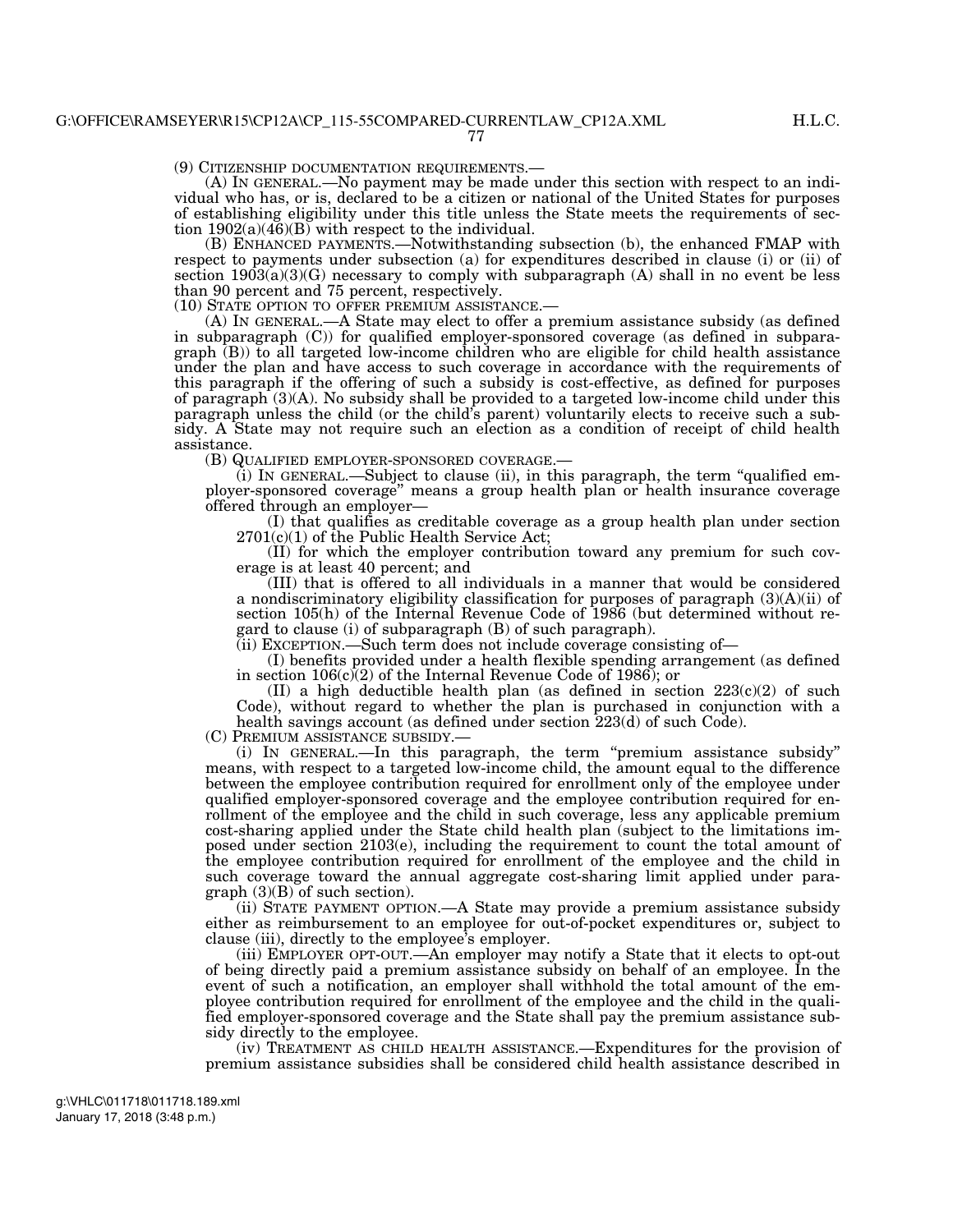78

paragraph  $(1)(C)$  of subsection (a) for purposes of making payments under that subsection.

(D) APPLICATION OF SECONDARY PAYOR RULES.—The State shall be a secondary payor for any items or services provided under the qualified employer-sponsored coverage for which the State provides child health assistance under the State child health plan.

(E) REQUIREMENT TO PROVIDE SUPPLEMENTAL COVERAGE FOR BENEFITS AND COST-SHAR- ING PROTECTION PROVIDED UNDER THE STATE CHILD HEALTH PLAN.— (i) IN GENERAL.—Notwithstanding section  $2110(b)(1)(C)$ , the State shall provide for

each targeted low-income child enrolled in qualified employer-sponsored coverage, supplemental coverage consisting of—

(I) items or services that are not covered, or are only partially covered, under the qualified employer-sponsored coverage; and

(II) cost-sharing protection consistent with section 2103(e).

(ii) RECORD KEEPING REQUIREMENTS.—For purposes of carrying out clause (i), a State may elect to directly pay out-of-pocket expenditures for cost-sharing imposed under the qualified employer-sponsored coverage and collect or not collect all or any portion of such expenditures from the parent of the child.

(F) APPLICATION OF WAITING PERIOD IMPOSED UNDER THE STATE.—Any waiting period imposed under the State child health plan prior to the provision of child health assistance to a targeted low-income child under the State plan shall apply to the same extent to the provision of a premium assistance subsidy for the child under this paragraph.

 $(G)$  OPT-OUT PERMITTED FOR ANY MONTH.—A State shall establish a process for permitting the parent of a targeted low-income child receiving a premium assistance subsidy to disenroll the child from the qualified employer-sponsored coverage and enroll the child in, and receive child health assistance under, the State child health plan, effective on the first day of any month for which the child is eligible for such assistance and in a manner that ensures continuity of coverage for the child.

(H) APPLICATION TO PARENTS.—If a State provides child health assistance or health benefits coverage to parents of a targeted low-income child in accordance with section 2111(b), the State may elect to offer a premium assistance subsidy to a parent of a targeted low-income child who is eligible for such a subsidy under this paragraph in the same manner as the State offers such a subsidy for the enrollment of the child in qualified employer-sponsored coverage, except that—

(i) the amount of the premium assistance subsidy shall be increased to take into account the cost of the enrollment of the parent in the qualified employer-sponsored coverage or, at the option of the State if the State determines it cost-effective, the cost of the enrollment of the child's family in such coverage; and

(ii) any reference in this paragraph to a child is deemed to include a reference to the parent or, if applicable under clause (i), the family of the child.<br>(I) ADDITIONAL STATE OPTION FOR PROVIDING PREMIUM ASSISTANCE.—

 $(i)$  In GENERAL.—A State may establish an employer-family premium assistance. purchasing pool for employers with less than 250 employees who have at least 1 employee who is a pregnant woman eligible for assistance under the State child health plan (including through the application of an option described in section 2112(f)) or a member of a family with at least 1 targeted low-income child and to provide a premium assistance subsidy under this paragraph for enrollment in coverage made available through such pool.

(ii) ACCESS TO CHOICE OF COVERAGE.—A State that elects the option under clause (i) shall identify and offer access to not less than 2 private health plans that are health benefits coverage that is equivalent to the benefits coverage in a benchmark benefit package described in section 2103(b) or benchmark-equivalent coverage that meets the requirements of section  $2103(a)(2)$  for employees described in clause (i).

(iii) CLARIFICATION OF PAYMENT FOR ADMINISTRATIVE EXPENDITURES.—Nothing in this subparagraph shall be construed as permitting payment under this section for administrative expenditures attributable to the establishment or operation of such pool, except to the extent that such payment would otherwise be permitted under this title.

(J) NO EFFECT ON PREMIUM ASSISTANCE WAIVER PROGRAMS.—Nothing in this paragraph shall be construed as limiting the authority of a State to offer premium assistance under section 1906 or 1906A, a waiver described in paragraph  $(2)(B)$  or  $(3)$ , a waiver ap-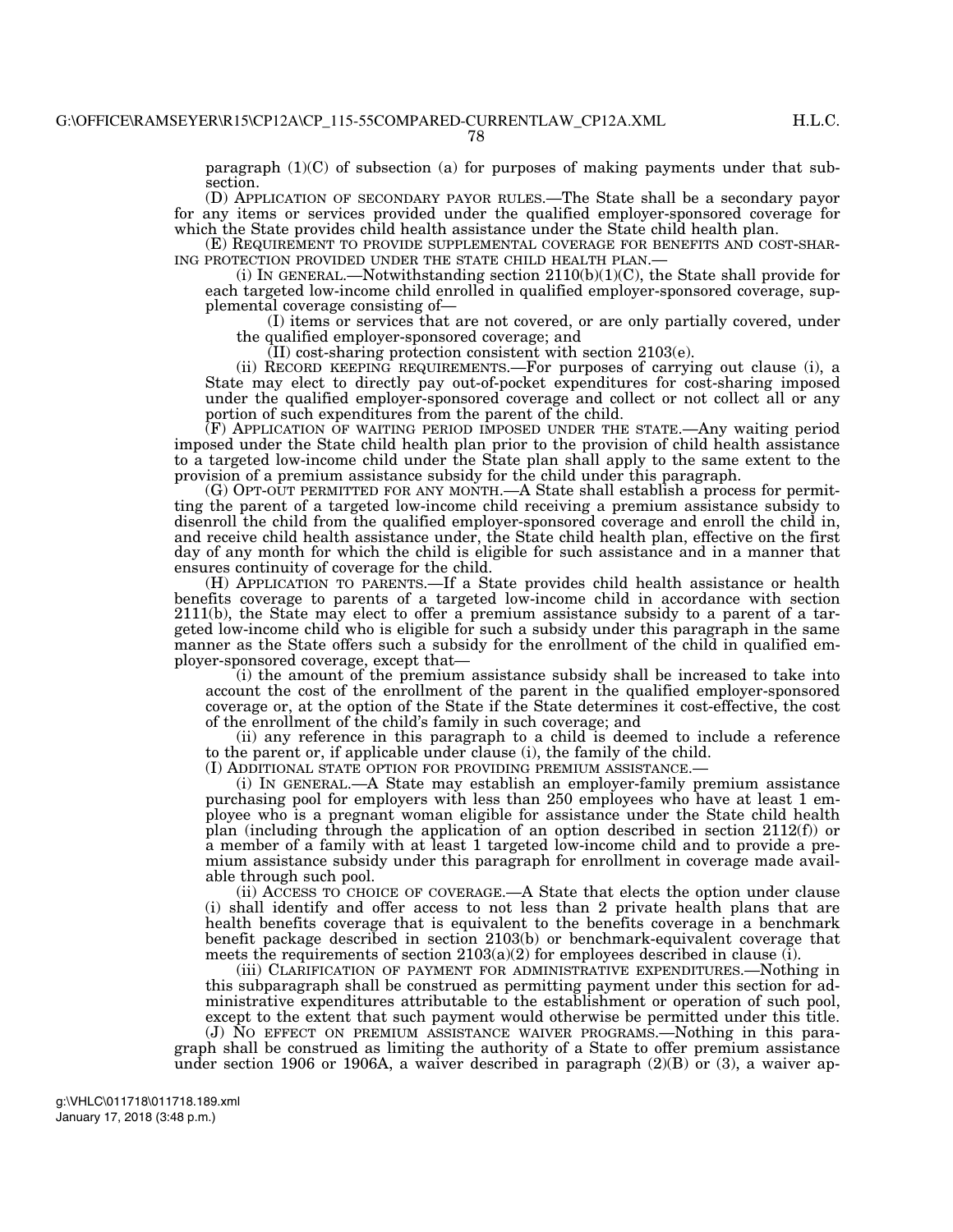79

proved under section 1115, or other authority in effect prior to the date of enactment of the Children's Health Insurance Program Reauthorization Act of 2009.

(K) NOTICE OF AVAILABILITY.—If a State elects to provide premium assistance subsidies in accordance with this paragraph, the State shall—

(i) include on any application or enrollment form for child health assistance a notice of the availability of premium assistance subsidies for the enrollment of targeted low-income children in qualified employer-sponsored coverage;

(ii) provide, as part of the application and enrollment process under the State child health plan, information describing the availability of such subsidies and how to elect to obtain such a subsidy; and

(iii) establish such other procedures as the State determines necessary to ensure that parents are fully informed of the choices for receiving child health assistance under the State child health plan or through the receipt of premium assistance subsidies.

(L) APPLICATION TO QUALIFIED EMPLOYER-SPONSORED BENCHMARK COVERAGE.—If a group health plan or health insurance coverage offered through an employer is certified by an actuary as health benefits coverage that is equivalent to the benefits coverage in a benchmark benefit package described in section 2103(b) or benchmark-equivalent coverage that meets the requirements of section  $2103(a)(2)$ , the State may provide premium assistance subsidies for enrollment of targeted low-income children in such group health plan or health insurance coverage in the same manner as such subsidies are provided under this paragraph for enrollment in qualified employer-sponsored coverage, but without regard to the requirement to provide supplemental coverage for benefits and cost-sharing protection provided under the State child health plan under subparagraph (E).

(M) COORDINATION WITH MEDICAID.—In the case of a targeted low-income child who receives child health assistance through a State plan under title XIX and who voluntarily elects to receive a premium assistance subsidy under this section, the provisions of section 1906A shall apply and shall supersede any other provisions of this paragraph that are inconsistent with such section.

(11) ENHANCED PAYMENTS.—Notwithstanding subsection (b), the enhanced FMAP with respect to payments under subsection (a) for expenditures related to the administration of the payment error rate measurement (PERM) requirements applicable to the State child health plan in accordance with the Improper Payments Information Act of 2002 and parts 431 and 457 of title 42, Code of Federal Regulations (or any related or successor guidance or regulations) shall in no event be less than 90 percent.<br>(d) MAINTENANCE OF EFFORT.—

(d) MAINTENANCE OF EFFORT.— (1) IN MEDICAID ELIGIBILITY STANDARDS.—No payment may be made under subsection (a) with respect to child health assistance provided under a State child health plan if the State adopts income and resource standards and methodologies for purposes of determining a child's eligibility for medical assistance under the State plan under title XIX that are more restrictive than those applied as of June 1, 1997, except as required under section  $1902(e)(14)$ .

(2) IN AMOUNTS OF PAYMENT EXPENDED FOR CERTAIN STATE-FUNDED HEALTH INSURANCE PROGRAMS FOR CHILDREN.—

(A) IN GENERAL.—The amount of the allotment for a State in a fiscal year (beginning with fiscal year 1999) shall be reduced by the amount by which—

(i) the total of the State children's health insurance expenditures in the preceding fiscal year, is less than

(ii) the total of such expenditures in fiscal year 1996.

(B) STATE CHILDREN'S HEALTH INSURANCE EXPENDITURES.—The term ''State children's health insurance expenditures" means the following:

(i) The State share of expenditures under this title.

(ii) The State share of expenditures under title XIX that are attributable to an enhanced FMAP under the fourth sentence of section 1905(b).

(iii) State expenditures under health benefits coverage under an existing comprehensive State-based program, described in section 2103(d).

(3) CONTINUATION OF ELIGIBILITY STANDARDS FOR CHILDREN  $[$  UNTIL OCTOBER 1, 2019 $]$ *THROUGH SEPTEMBER 30, 2023*.—

(A) IN GENERAL.—During the period that begins on the date of enactment of the Patient Protection and Affordable Care Act and ends on September 30, [2019] 2023, as a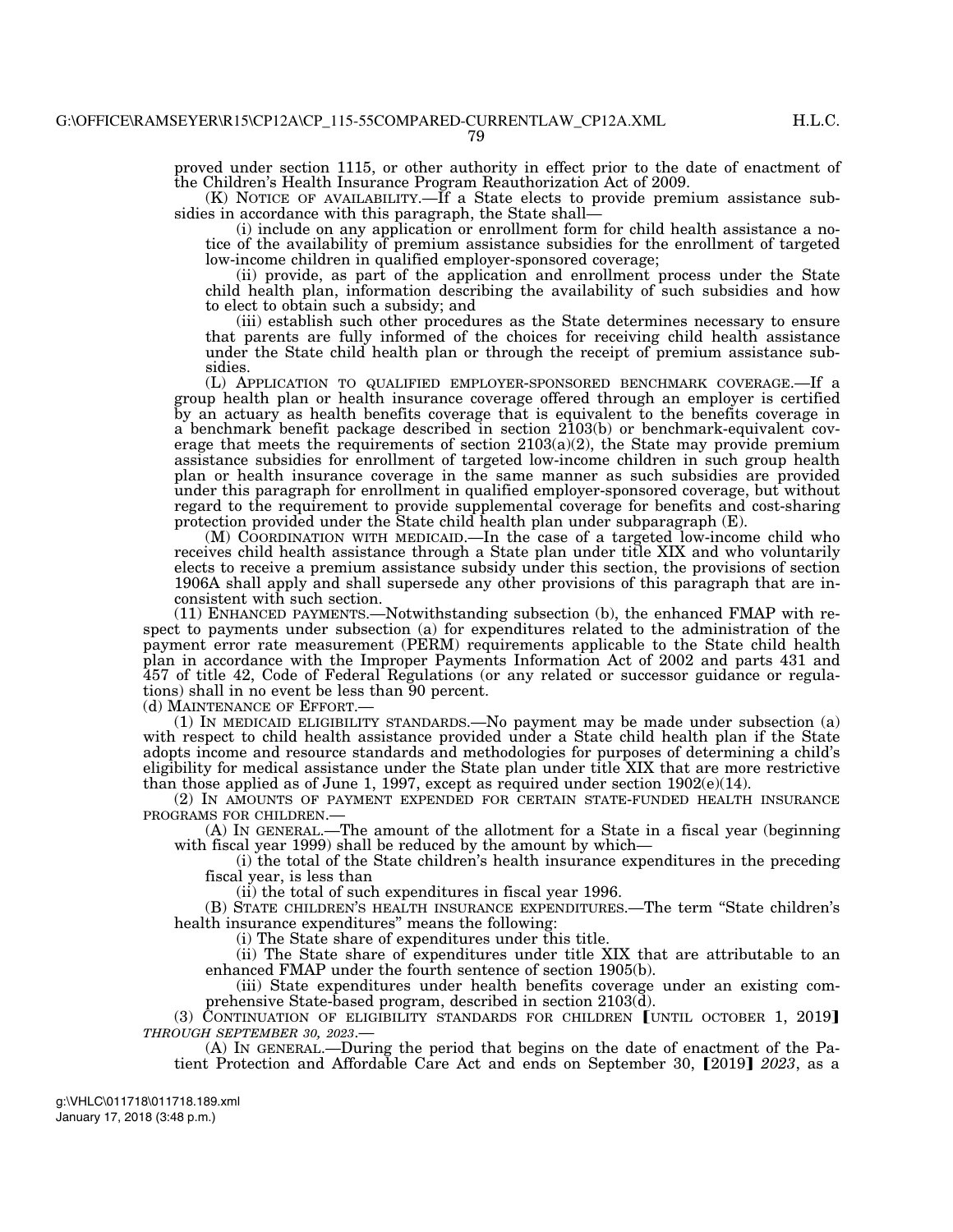condition of receiving payments under section 1903(a), a State shall not have in effect eligibility standards, methodologies, or procedures under its State child health plan (including any waiver under such plan) for children (including children provided medical assistance for which payment is made under section  $2105(a)(1)(A)$  that are more restrictive than the eligibility standards, methodologies, or procedures, respectively, under such plan (or waiver) as in effect on the date of enactment of that Act. The preceding sentence shall not be construed as preventing a State during such period] *During the period that begins on October 1, 2019, and ends on September 30, 2023, the preceding sentence shall only apply with respect to children in families whose income does not exceed 300 percent of the poverty line (as defined in section 2110(c)(5)) applicable to a family of the size involved. The preceding sentences shall not be construed as preventing a State during any such periods* from—

(i) applying eligibility standards, methodologies, or procedures for children under the State child health plan or under any waiver of the plan that are less restrictive than the eligibility standards, methodologies, or procedures, respectively, for children under the plan or waiver that are in effect on the date of enactment of such Act;

(ii) after September 30, 2015, enrolling children eligible to be targeted low-income children under the State child health plan in a qualified health plan that has been certified by the Secretary under subparagraph (C); or

(iii) imposing a limitation described in section  $2112(b)(7)$  for a fiscal year in order to limit expenditures under the State child health plan to those for which Federal financial participation is available under this section for the fiscal year.

(B) ASSURANCE OF EXCHANGE COVERAGE FOR TARGETED LOW-INCOME CHILDREN UNABLE TO BE PROVIDED CHILD HEALTH ASSISTANCE AS A RESULT OF FUNDING SHORTFALLS.—In the event that allotments provided under section 2104 are insufficient to provide coverage to all children who are eligible to be targeted low-income children under the State child health plan under this title, a State shall establish procedures to ensure that such children are screened for eligibility for medical assistance under the State plan under title XIX or a waiver of that plan and, if found eligible, enrolled in such plan or a waiver. In the case of such children who, as a result of such screening, are determined to not be eligible for medical assistance under the State plan or a waiver under title XIX, the State shall establish procedures to ensure that the children are enrolled in a qualified health plan that has been certified by the Secretary under subparagraph (C) and is offered through an Exchange established by the State under section 1311 of the Patient Protection and Affordable Care Act. For purposes of eligibility for premium assistance for the purchase of a qualified health plan under section 36B of the Internal Revenue Code of 1986 and reduced cost-sharing under section 1402 of the Patient Protection and Affordable Care Act, children described in the preceding sentence shall be deemed to be ineligible for coverage under the State child health plan.

(C) CERTIFICATION OF COMPARABILITY OF PEDIATRIC COVERAGE OFFERED BY QUALIFIED HEALTH PLANS.—With respect to each State, the Secretary, not later than April 1, 2015, shall review the benefits offered for children and the cost-sharing imposed with respect to such benefits by qualified health plans offered through an Exchange established by the State under section 1311 of the Patient Protection and Affordable Care Act and shall certify those plans that offer benefits for children and impose cost-sharing with respect to such benefits that the Secretary determines are at least comparable to the benefits offered and cost-sharing protections provided under the State child health plan.

(e) ADVANCE PAYMENT; RETROSPECTIVE ADJUSTMENT.—The Secretary may make payments under this section for each quarter on the basis of advance estimates of expenditures submitted by the State and such other investigation as the Secretary may find necessary, and may reduce or increase the payments as necessary to adjust for any overpayment or underpayment for prior quarters.

(f) FLEXIBILITY IN SUBMITTAL OF CLAIMS.—Nothing in this section or subsections (e) and (f) of section 2104 shall be construed as preventing a State from claiming as expenditures in the quarter expenditures that were incurred in a previous quarter.

(g) AUTHORITY FOR QUALIFYING STATES TO USE CERTAIN FUNDS FOR MEDICAID EXPENDI-TURES.—

(1) STATE OPTION.—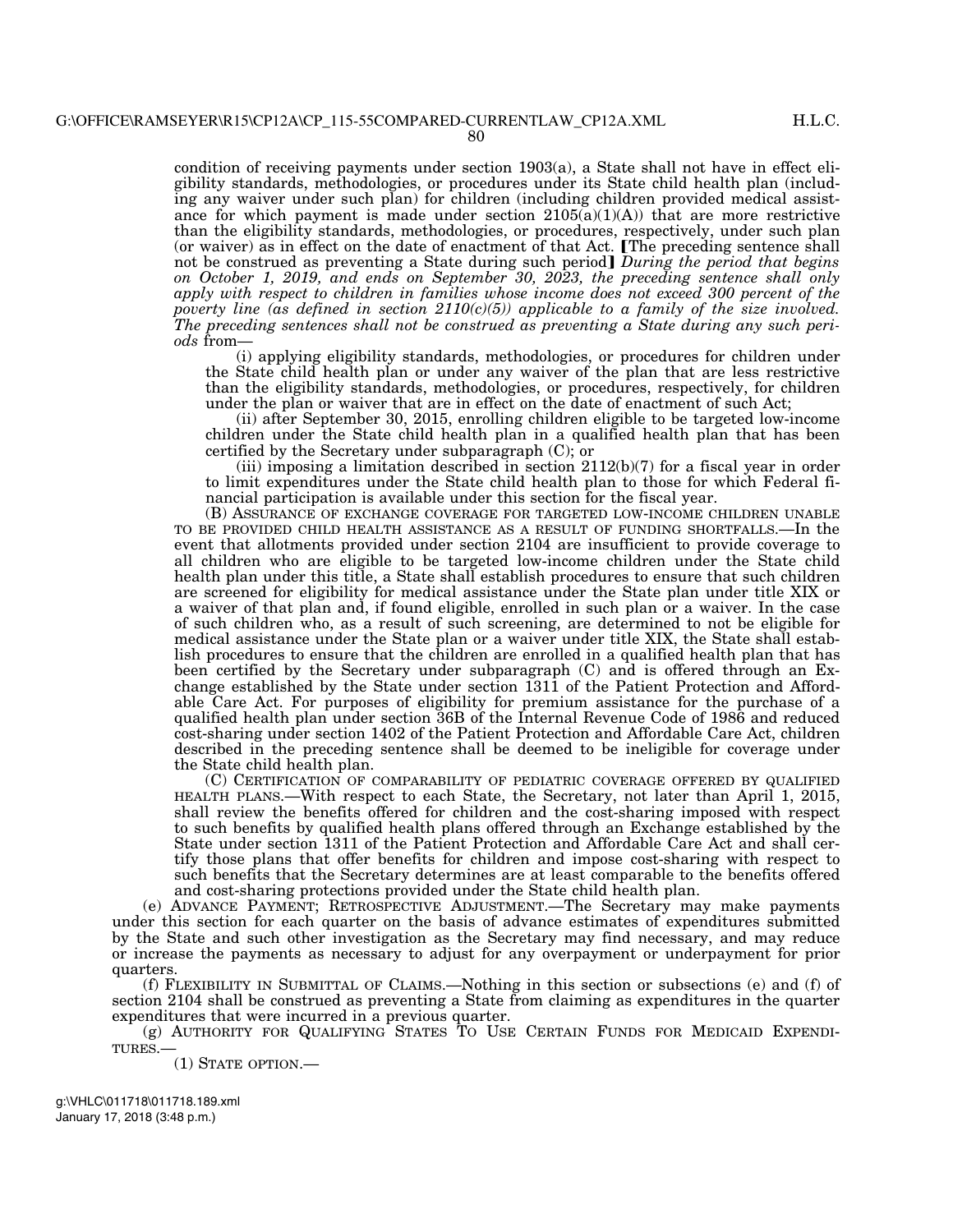(A) IN GENERAL.—Notwithstanding any other provision of law, subject to paragraph (4), a qualifying State (as defined in paragraph  $(2)$ ) may elect to use not more than 20 percent of any allotment under section 2104 for fiscal year 1998, 1999, 2000, 2001, 2004, 2005, 2006, 2007, or 2008 (insofar as it is available under subsections (e) and (g) of such section) for payments under title XIX in accordance with subparagraph (B), instead of for

expenditures under this title.<br>(B) PAYMENTS TO STATES.

 $(i)$  In GENERAL.—In the case of a qualifying State that has elected the option described in subparagraph (A), subject to the availability of funds under such subparagraph with respect to the State, the Secretary shall pay the State an amount each quarter equal to the additional amount that would have been paid to the State under title XIX with respect to expenditures described in clause (ii) if the enhanced FMAP (as determined under subsection (b)) had been substituted for the Federal medical assistance percentage (as defined in section 1905(b)).

(ii) EXPENDITURES DESCRIBED.—For purposes of this subparagraph, the expenditures described in this clause are expenditures, made after the date of the enactment of this subsection and during the period in which funds are available to the qualifying State for use under subparagraph (A), for medical assistance under title XIX to individuals who have not attained age 19 and whose family income exceeds 150 percent of the poverty line.

(iii) NO IMPACT ON DETERMINATION OF BUDGET NEUTRALITY FOR WAIVERS.—In the case of a qualifying State that uses amounts paid under this subsection for expenditures described in clause (ii) that are incurred under a waiver approved for the State, any budget neutrality determinations with respect to such waiver shall be determined without regard to such amounts paid.

(2) QUALIFYING STATE.—In this subsection, the term ''qualifying State'' means a State that, on and after April 15, 1997, has an income eligibility standard that is at least 184 percent of the poverty line with respect to any 1 or more categories of children (other than infants) who are eligible for medical assistance under section  $1902(a)(10)(A)$  or, in the case of a State that has a statewide waiver in effect under section 1115 with respect to title XIX that was first implemented on August 1, 1994, or July 1, 1995, has an income eligibility standard under such waiver for children that is at least 185 percent of the poverty line, or, in the case of a State that has a statewide waiver in effect under section 1115 with respect to title XIX that was first implemented on January 1, 1994, has an income eligibility standard under such waiver for children who lack health insurance that is at least 185 percent of the poverty line, or, in the case of a State that had a statewide waiver in effect under section 1115 with respect to title XIX that was first implemented on October 1, 1993, had an income eligibility standard under such waiver for children that was at least 185 percent of the poverty line and on and after July 1, 1998, has an income eligibility standard for children under section  $1902(a)(10)(A)$ or a statewide waiver in effect under section 1115 with respect to title XIX that is at least 185 percent of the poverty line.

 $(3)$  CONSTRUCTION.—Nothing in paragraphs  $(1)$  and  $(2)$  shall be construed as modifying the requirements applicable to States implementing State child health plans under this title.

(4) OPTION FOR ALLOTMENTS FOR FISCAL YEARS 2009 [THROUGH 2017] THROUGH 2023.

(A) PAYMENT OF ENHANCED PORTION OF MATCHING RATE FOR CERTAIN EXPENDITURES.— In the case of expenditures described in subparagraph (B), a qualifying State (as defined in paragraph (2)) may elect to be paid from the State's allotment made under section 2104 for any of fiscal years  $2009$  through  $[2017]$   $2023$  (insofar as the allotment is available to the State under subsections (e) and (m) of such section) an amount each quarter equal to the additional amount that would have been paid to the State under title XIX with respect to such expenditures if the enhanced FMAP (as determined under subsection (b)) had been substituted for the Federal medical assistance percentage (as defined in section 1905(b)).

(B) EXPENDITURES DESCRIBED.—For purposes of subparagraph (A), the expenditures described in this subparagraph are expenditures made after the date of the enactment of this paragraph and during the period in which funds are available to the qualifying State for use under subparagraph (A), for the provision of medical assistance to individuals residing in the State who are eligible for medical assistance under the State plan under title XIX or under a waiver of such plan and who have not attained age 19 (or, if a State has so elected under the State plan under title XIX, age 20 or 21), and whose family income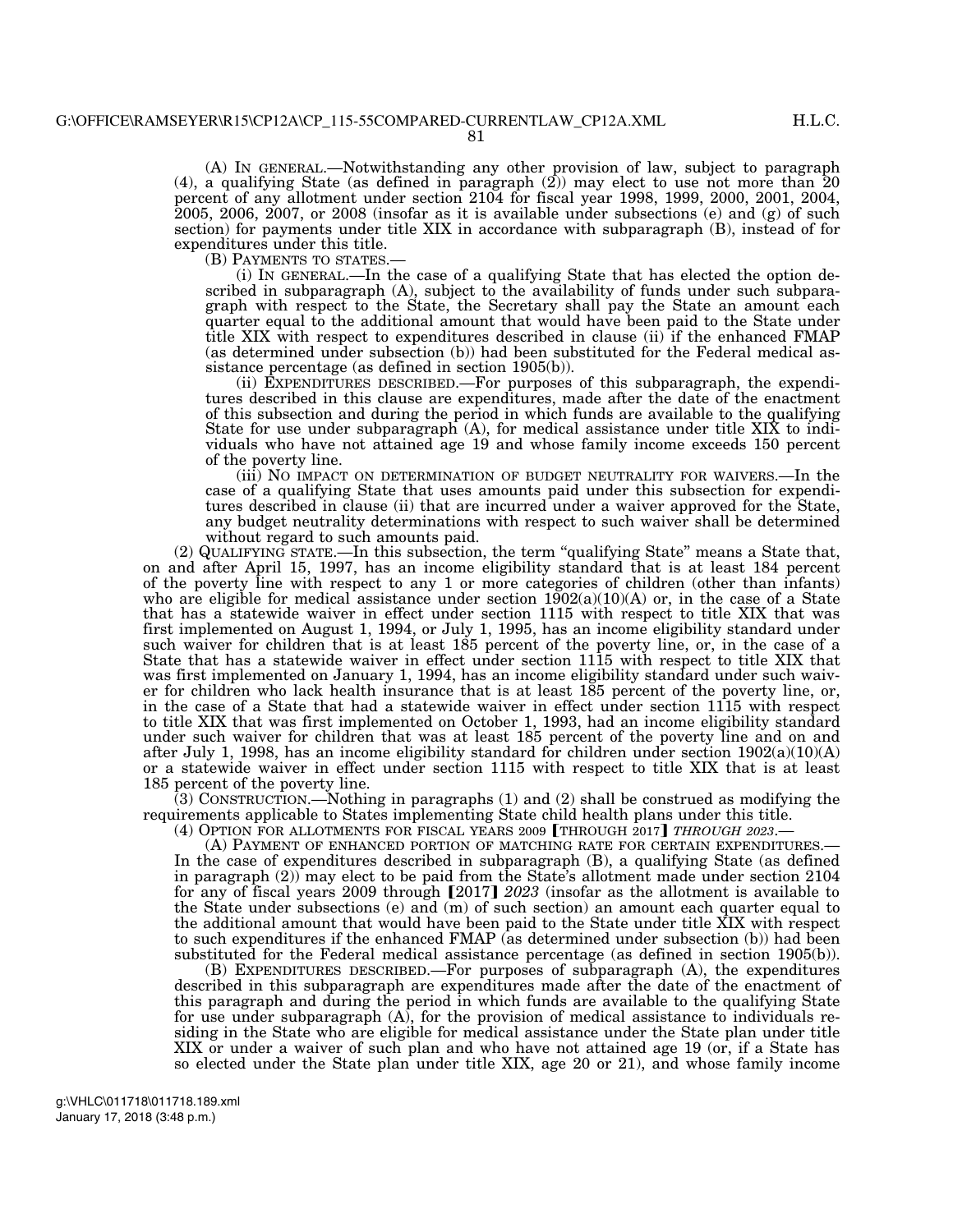82

\* \* \* \* \* \* \* \*

equals or exceeds 133 percent of the poverty line but does not exceed the Medicaid applicable income level.

### **SEC. 2107. STRATEGIC OBJECTIVES AND PERFORMANCE GOALS; PLAN ADMINISTRATION.**

(a) STRATEGIC OBJECTIVES AND PERFORMANCE GOALS.— (1) DESCRIPTION.—A State child health plan shall include a description of—

(A) the strategic objectives,

(B) the performance goals, and

(C) the performance measures,

the State has established for providing child health assistance to targeted low-income children under the plan and otherwise for maximizing health benefits coverage for other low-income children and children generally in the State.

(2) STRATEGIC OBJECTIVES.—Such plan shall identify specific strategic objectives relating to increasing the extent of creditable health coverage among targeted low-income children and other low-income children.

(3) PERFORMANCE GOALS.—Such plan shall specify one or more performance goals for each such strategic objective so identified.

(4) PERFORMANCE MEASURES.—Such plan shall describe how performance under the plan will be—

(A) measured through objective, independently verifiable means, and

(B) compared against performance goals, in order to determine the State's performance under this title.<br>(b) RECORDS, REPORTS, AUDITS, AND EVALUATION.—

 $(1)$  DATA COLLECTION, RECORDS, AND REPORTS.—A State child health plan shall include an assurance that the State will collect the data, maintain the records, and furnish the reports to the Secretary, at the times and in the standardized format the Secretary may require in order to enable the Secretary to monitor State program administration and compliance and to evaluate and compare the effectiveness of State plans under this title.

(2) STATE ASSESSMENT AND STUDY.—A State child health plan shall include a description of the State's plan for the annual assessments and reports under section 2108(a) and the evaluation required by section 2108(b).

(3) AUDITS.—A State child health plan shall include an assurance that the State will afford the Secretary access to any records or information relating to the plan for the purposes of review or audit.

(c) PROGRAM DEVELOPMENT PROCESS.—A State child health plan shall include a description of the process used to involve the public in the design and implementation of the plan and the method for ensuring ongoing public involvement.

(d) PROGRAM BUDGET.—A State child health plan shall include a description of the budget for the plan. The description shall be updated periodically as necessary and shall include details on the planned use of funds and the sources of the non-Federal share of plan expenditures, including any requirements for cost-sharing by beneficiaries.

(e) APPLICATION OF CERTAIN GENERAL PROVISIONS.—The following sections of this Act shall apply to States under this title in the same manner as they apply to a State under title XIX:

(1) TITLE XIX PROVISIONS.—

 $(A)$  Section 1902 $(a)(4)(C)$  (relating to conflict of interest standards).

(B) Section 1902(a)(39) (relating to termination of participation of certain providers).

(C) Section 1902(a)(78) (relating to enrollment of providers participating in State plans providing medical assistance on a fee-for-service basis).

(D) Section 1902(a)(72) (relating to limiting FQHC contracting for provision of dental services).

 $(E)$  Section 1902(a)(73) (relating to requiring certain States to seek advice from designees of Indian Health Programs and Urban Indian Organizations).

(F) Subsections (a)(77) and (kk) of section 1902 (relating to provider and supplier screening, oversight, and reporting requirements).

 $(G)$  Section  $1902(e)(13)$  (relating to the State option to rely on findings from an Express Lane agency to help evaluate a child's eligibility for medical assistance).

(H) Section 1902(e)(14) (relating to income determined using modified adjusted gross income and household income).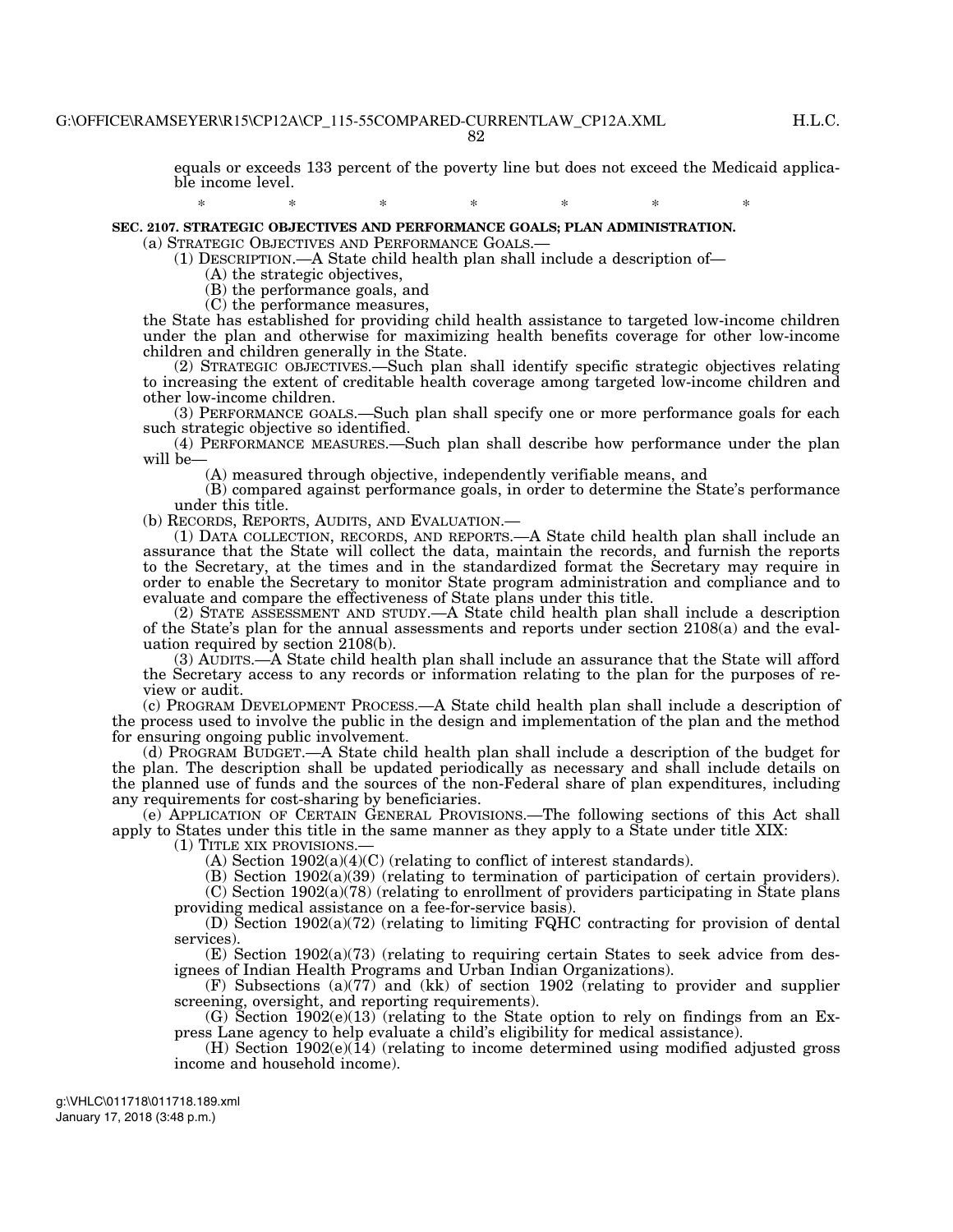83

(I) Section 1902(bb) (relating to payment for services provided by Federally-qualified health centers and rural health clinics).

(J) Section 1902(ff) (relating to disregard of certain property for purposes of making eligibility determinations).

(K) Paragraphs (2), (16), and (17) of section 1903(i) (relating to limitations on payment).

 $(L)$  Section 1903 $(m)(3)$  (relating to limitation on payment with respect to managed care).

 $(M)$  Paragraph (4) of section 1903(v) (relating to optional coverage of categories of lawfully residing immigrant children or pregnant women), but only if the State has elected to apply such paragraph with respect to such category of children or pregnant women under title XIX.

(N) Section 1903(w) (relating to limitations on provider taxes and donations).

(O) Section 1920A (relating to presumptive eligibility for children).

(P) Subsections  $(a)(2)(C)$  (relating to Indian enrollment),  $(d)(5)$  (relating to contract requirement for managed care entities),  $(d)(6)$  (relating to enrollment of providers participating with a managed care entity), and (h) (relating to special rules with respect to Indian enrollees, Indian health care providers, and Indian managed care entities) of section 1932.

(Q) Section 1942 (relating to authorization to receive data directly relevant to eligibility determinations).

(R) Section 1943(b) (relating to coordination with State Exchanges and the State Medicaid agency).

(2) TITLE XI PROVISIONS.—

(A) Section 1115 (relating to waiver authority).

(B) Section 1116 (relating to administrative and judicial review), but only insofar as consistent with this title.

(C) Section 1124 (relating to disclosure of ownership and related information).

(D) Section 1126 (relating to disclosure of information about certain convicted individuals).

(E) Section 1128A (relating to civil monetary penalties).

(F) Section 1128B(d) (relating to criminal penalties for certain additional charges).

(G) Section 1132 (relating to periods within which claims must be filed).

(f) LIMITATION OF WAIVER AUTHORITY.—Notwithstanding subsection  $(e)(2)(A)$  and section  $1115(a)(1)$ :

(1) The Secretary may not approve a waiver, experimental, pilot, or demonstration project that would allow funds made available under this title to be used to provide child health assistance or other health benefits coverage to a nonpregnant childless adult or a parent (as defined in section  $2111(c)(2)(A)$ , who is not pregnant, of a targeted low-income child.

(2) The Secretary may not approve, extend, renew, or amend a waiver, experimental, pilot, or demonstration project with respect to a State after the date of enactment of the Children's Health Insurance Program Reauthorization Act of 2009 that would waive or modify the requirements of section 2111.

*(g) USE OF BLENDED RISK POOLS.—* 

*(1) IN GENERAL.—Nothing in this title (or any other provision of Federal law) shall be construed as preventing a State from considering children enrolled in a qualified CHIP look-alike program and children enrolled in a State child health plan under this title (or a waiver of such plan) as members of a single risk pool.* 

*(2) QUALIFIED CHIP LOOK-ALIKE PROGRAM.—In this subsection, the term ''qualified CHIP look-alike program'' means a State program—* 

*(A) under which children who are under the age of 19 and are not eligible to receive medical assistance under title XIX or child health assistance under this title may purchase coverage through the State that provides benefits that are at least identical to the benefits provided under the State child health plan under this title (or a waiver of such plan); and* 

*(B) that is funded exclusively through non-Federal funds, including funds received by the State in the form of premiums for the purchase of such coverage.* 

\* \* \* \* \* \* \* \*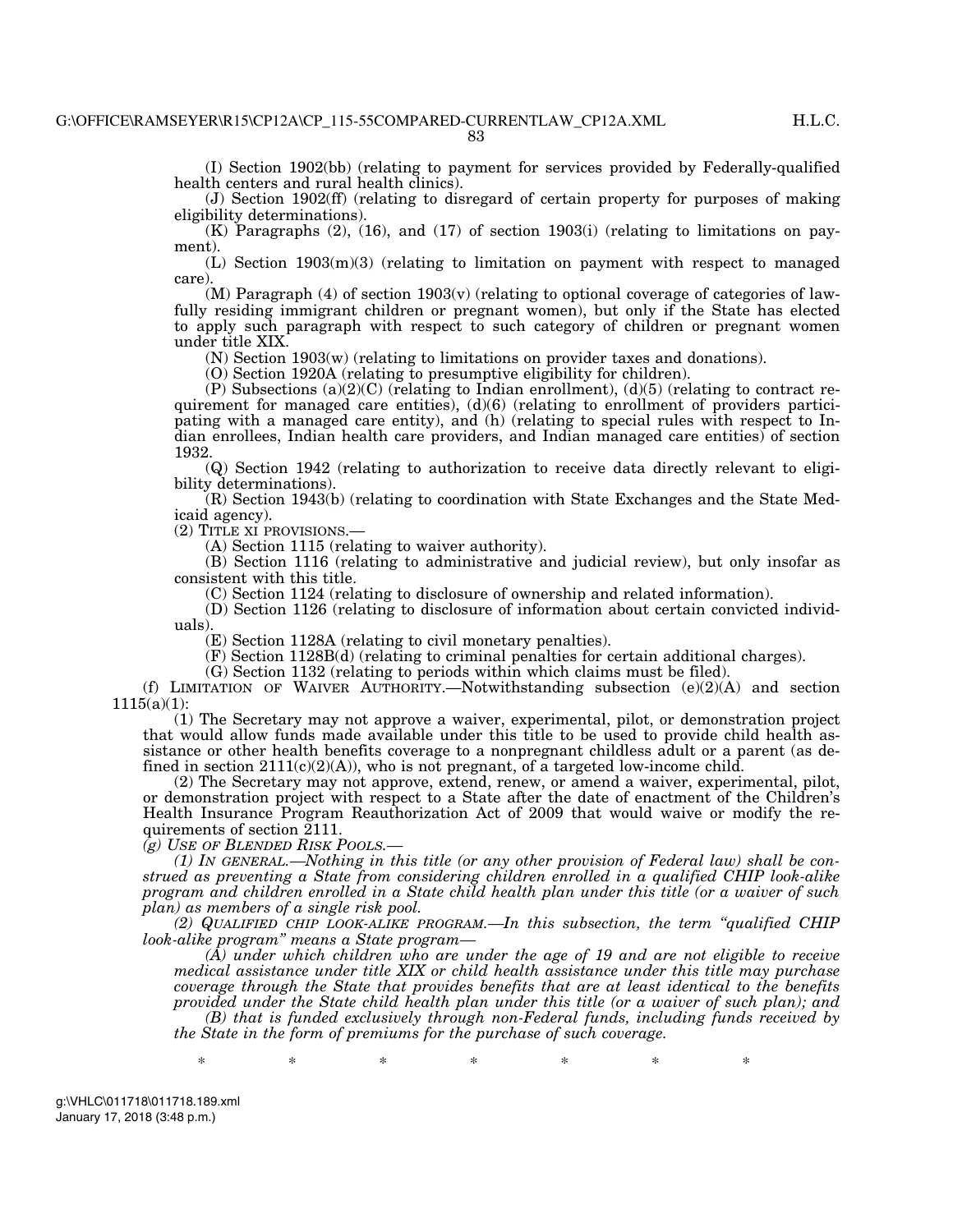84

### **SEC. 2113. GRANTS TO IMPROVE OUTREACH AND ENROLLMENT.**

(a) OUTREACH AND ENROLLMENT GRANTS; NATIONAL CAMPAIGN.— (1) IN GENERAL.—From the amounts appropriated under subsection (g), subject to paragraph (2), the Secretary shall award grants to eligible entities during the period of fiscal years<br>2009 through [2017] *2023* to conduct outreach and enrollment efforts that are designed to increase the enrollment and participation of eligible children under this title and title XIX.

(2) TEN PERCENT SET ASIDE FOR NATIONAL ENROLLMENT CAMPAIGN.—An amount equal to 10 percent of such amounts shall be used by the Secretary for expenditures during such period to carry out a national enrollment campaign in accordance with subsection (h). (b) PRIORITY FOR AWARD OF GRANTS.—

 $(1)$  In GENERAL.—In awarding grants under subsection (a), the Secretary shall give priority to eligible entities that—

(A) propose to target geographic areas with high rates of—

(i) eligible but unenrolled children, including such children who reside in rural areas; or

(ii) racial and ethnic minorities and health disparity populations, including those proposals that address cultural and linguistic barriers to enrollment; and

(B) submit the most demonstrable evidence required under paragraphs (1) and (2) of subsection (c).

(2) TEN PERCENT SET ASIDE FOR OUTREACH TO INDIAN CHILDREN.—An amount equal to 10 percent of the funds appropriated under subsection (g) shall be used by the Secretary to award grants to Indian Health Service providers and urban Indian organizations receiving funds under title V of the Indian Health Care Improvement Act (25 U.S.C. 1651 et seq.) for outreach to, and enrollment of, children who are Indians.

(c) APPLICATION.—An eligible entity that desires to receive a grant under subsection (a) shall submit an application to the Secretary in such form and manner, and containing such information, as the Secretary may decide. Such application shall include—

(1) evidence demonstrating that the entity includes members who have access to, and credibility with, ethnic or low-income populations in the communities in which activities funded under the grant are to be conducted;

(2) evidence demonstrating that the entity has the ability to address barriers to enrollment, such as lack of awareness of eligibility, stigma concerns and punitive fears associated with receipt of benefits, and other cultural barriers to applying for and receiving child health assistance or medical assistance;

(3) specific quality or outcomes performance measures to evaluate the effectiveness of activities funded by a grant awarded under this section; and

(4) an assurance that the eligible entity shall—

(A) conduct an assessment of the effectiveness of such activities against the performance measures;

(B) cooperate with the collection and reporting of enrollment data and other information in order for the Secretary to conduct such assessments; and

(C) in the case of an eligible entity that is not the State, provide the State with enrollment data and other information as necessary for the State to make necessary projections of eligible children and pregnant women.

(d) DISSEMINATION OF ENROLLMENT DATA AND INFORMATION DETERMINED FROM EFFECTIVE-NESS ASSESSMENTS; ANNUAL REPORT.—The Secretary shall—

(1) make publicly available the enrollment data and information collected and reported in accordance with subsection  $(c)(4)(B)$ ; and

(2) submit an annual report to Congress on the outreach and enrollment activities conducted with funds appropriated under this section.

(e) MAINTENANCE OF EFFORT FOR STATES AWARDED GRANTS; NO MATCH REQUIRED FOR ANY ELIGIBLE ENTITY AWARDED A GRANT.—

(1) STATE MAINTENANCE OF EFFORT.—In the case of a State that is awarded a grant under this section, the State share of funds expended for outreach and enrollment activities under the State child health plan shall not be less than the State share of such funds expended in the fiscal year preceding the first fiscal year for which the grant is awarded.

(2) NO MATCHING REQUIREMENT.—No eligible entity awarded a grant under subsection (a) shall be required to provide any matching funds as a condition for receiving the grant. (f) DEFINITIONS.—In this section: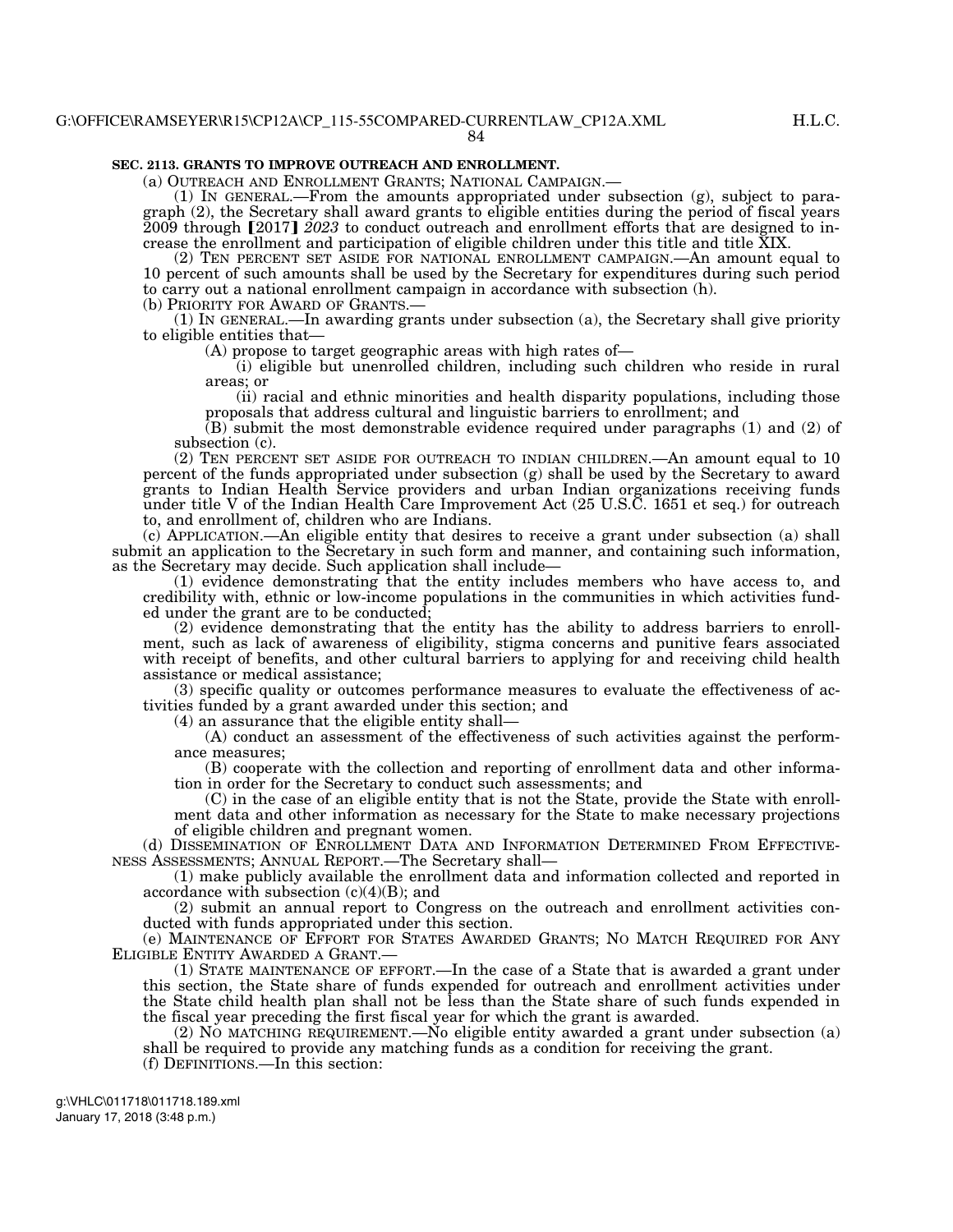85

(1) ELIGIBLE ENTITY.—The term ''eligible entity'' means any of the following:

(A) A State with an approved child health plan under this title.

(B) A local government.

(C) An Indian tribe or tribal consortium, a tribal organization, an urban Indian organization receiving funds under title V of the Indian Health Care Improvement Act (25 U.S.C. 1651 et seq.), or an Indian Health Service provider.

(D) A Federal health safety net organization.

(E) A national, State, local, or community-based public or nonprofit private organization, including organizations that use community health workers [or community-based doula programs], *community-based doula programs*, *or parent mentors*.

(F) A faith-based organization or consortia, to the extent that a grant awarded to such an entity is consistent with the requirements of section 1955 of the Public Health Service Act (42 U.S.C. 300x–65) relating to a grant award to nongovernmental entities.

(G) An elementary or secondary school.

(2) FEDERAL HEALTH SAFETY NET ORGANIZATION.—The term ''Federal health safety net organization'' means—

(A) a Federally-qualified health center (as defined in section  $1905(l)(2)(B)$ );

(B) a hospital defined as a disproportionate share hospital for purposes of section 1923;

 $(C)$  a covered entity described in section  $340B(a)(4)$  of the Public Health Service Act  $(42 \text{ U.S.C. } 256b(a)(4))$ ; and

(D) any other entity or consortium that serves children under a federally funded program, including the special supplemental nutrition program for women, infants, and children (WIC) established under section 17 of the Child Nutrition Act of 1966 (42 U.S.C. 1786), the Head Start and Early Head Start programs under the Head Start Act (42 U.S.C. 9801 et seq.), the school lunch program established under the Richard B. Russell National School Lunch Act, and an elementary or secondary school.

(3) INDIANS; INDIAN TRIBE; TRIBAL ORGANIZATION; URBAN INDIAN ORGANIZATION.—The terms ''Indian'', ''Indian tribe'', ''tribal organization'', and ''urban Indian organization'' have the meanings given such terms in section 4 of the Indian Health Care Improvement Act (25 U.S.C. 1603).

(4) COMMUNITY HEALTH WORKER.—The term ''community health worker'' means an individual who promotes health or nutrition within the community in which the individual resides—

(A) by serving as a liaison between communities and health care agencies;

(B) by providing guidance and social assistance to community residents;

(C) by enhancing community residents' ability to effectively communicate with health care providers;

(D) by providing culturally and linguistically appropriate health or nutrition education;

(E) by advocating for individual and community health or nutrition needs; and

(F) by providing referral and followup services.

*(5) PARENT MENTOR.—The term ''parent mentor'' means an individual who—* 

*(A) is a parent or guardian of at least one child who is an eligible child under this title or title XIX; and* 

*(B) is trained to assist families with children who have no health insurance coverage with respect to improving the social determinants of the health of such children, including by providing—* 

*(i) education about health insurance coverage, including, with respect to obtaining such coverage, eligibility criteria and application and renewal processes;* 

*(ii) assistance with completing and submitting applications for health insurance coverage;* 

*(iii) a liaison between families and representatives of State plans under title XIX or State child health plans under this title;* 

*(iv) guidance on identifying medical and dental homes and community pharmacies for children; and* 

*(v) assistance and referrals to successfully address social determinants of children's health, including poverty, food insufficiency, and housing.*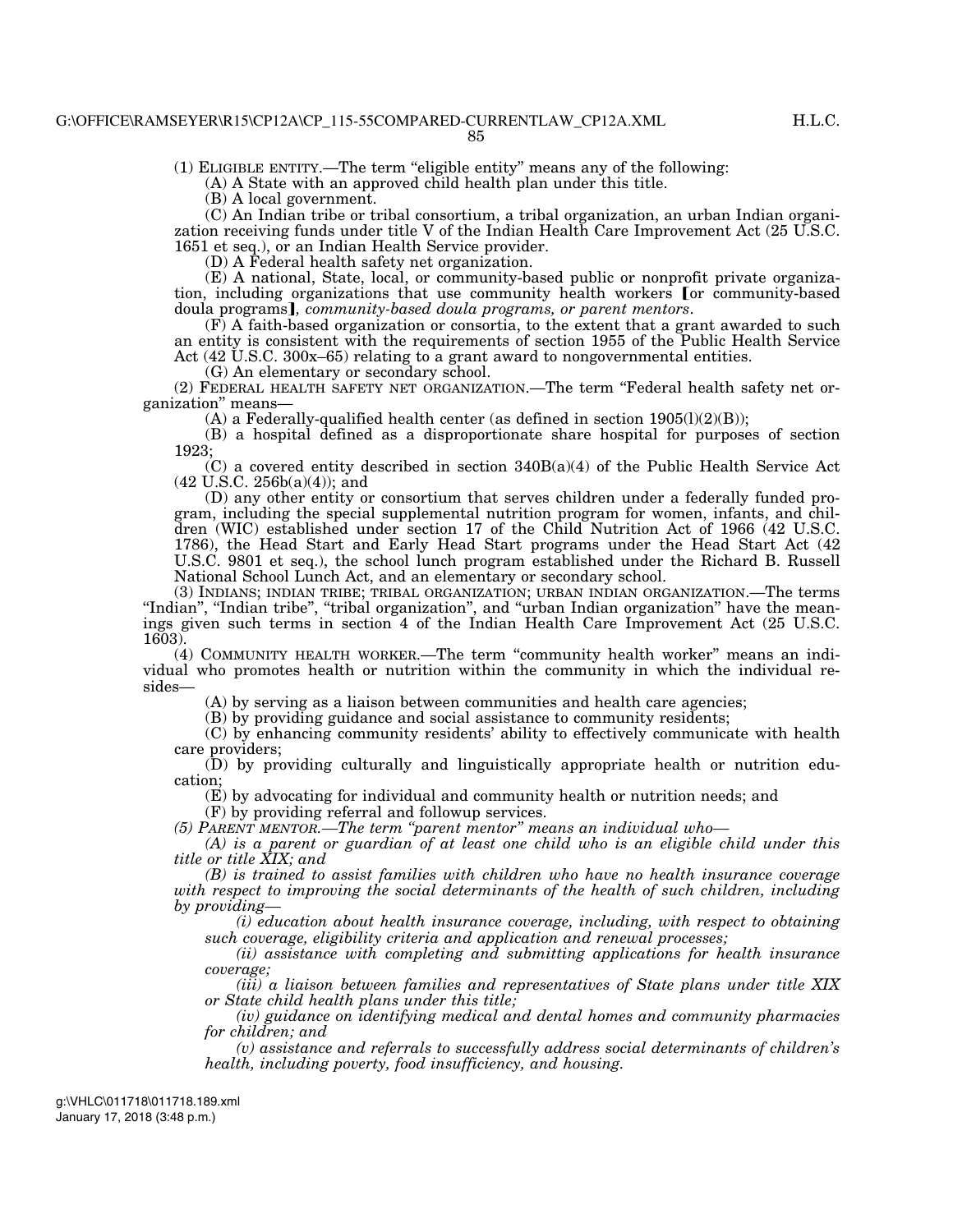H.L.C.

(g) APPROPRIATION.—There is appropriated, out of any money in the Treasury not otherwise appropriated, \$140,000,000 for the period of fiscal years 2009 through 2015 [and \$40,000,000], *\$40,000,000* for the period of fiscal years 2016 and 2017*, and \$120,000,000 for the period of fiscal years 2018 through 2023*, for the purpose of awarding grants under this section. Amounts appropriated and paid under the authority of this section shall be in addition to amounts appropriated under section 2104 and paid to States in accordance with section 2105, including with respect to expenditures for outreach activities in accordance with subsections (a)(1)(D)(iii) and (c)(2)(C) of that section.

(h) NATIONAL ENROLLMENT CAMPAIGN.—From the amounts made available under subsection (a)(2), the Secretary shall develop and implement a national enrollment campaign to improve the enrollment of underserved child populations in the programs established under this title and title XIX. Such campaign may include—

(1) the establishment of partnerships with the Secretary of Education and the Secretary of Agriculture to develop national campaigns to link the eligibility and enrollment systems for the assistance programs each Secretary administers that often serve the same children;

(2) the integration of information about the programs established under this title and title XIX in public health awareness campaigns administered by the Secretary;

(3) increased financial and technical support for enrollment hotlines maintained by the Secretary to ensure that all States participate in such hotlines;

(4) the establishment of joint public awareness outreach initiatives with the Secretary of Education and the Secretary of Labor regarding the importance of health insurance to building strong communities and the economy;

(5) the development of special outreach materials for Native Americans or for individuals with limited English proficiency; and

(6) such other outreach initiatives as the Secretary determines would increase public awareness of the programs under this title and title XIX.

## **INTERNAL REVENUE CODE OF 1986**

# \* \* \* \* \* \* \* **Subtitle D—Miscellaneous Excise Taxes**

\* \* \* \* \* \* \* \*

# **CHAPTER 32—MANUFACTURERS EXCISE TAXES**

\* \* \* \* \* \* \*

# **Subchapter E—Medical Devices**

\* \* \* \* \* \* \*

#### **SEC. 4191. MEDICAL DEVICES.**

(a) IN GENERAL.—There is hereby imposed on the sale of any taxable medical device by the manufacturer, producer, or importer a tax equal to 2.3 percent of the price for which so sold. (b) TAXABLE MEDICAL DEVICE.—For purposes of this section—

(1) IN GENERAL.—The term ''taxable medical device'' means any device (as defined in section 201(h) of the Federal Food, Drug, and Cosmetic Act) intended for humans.

(2) EXEMPTIONS.—Such term shall not include—

(A) eyeglasses,

(B) contact lenses,

(C) hearing aids, and

(D) any other medical device determined by the Secretary to be of a type which is generally purchased by the general public at retail for individual use.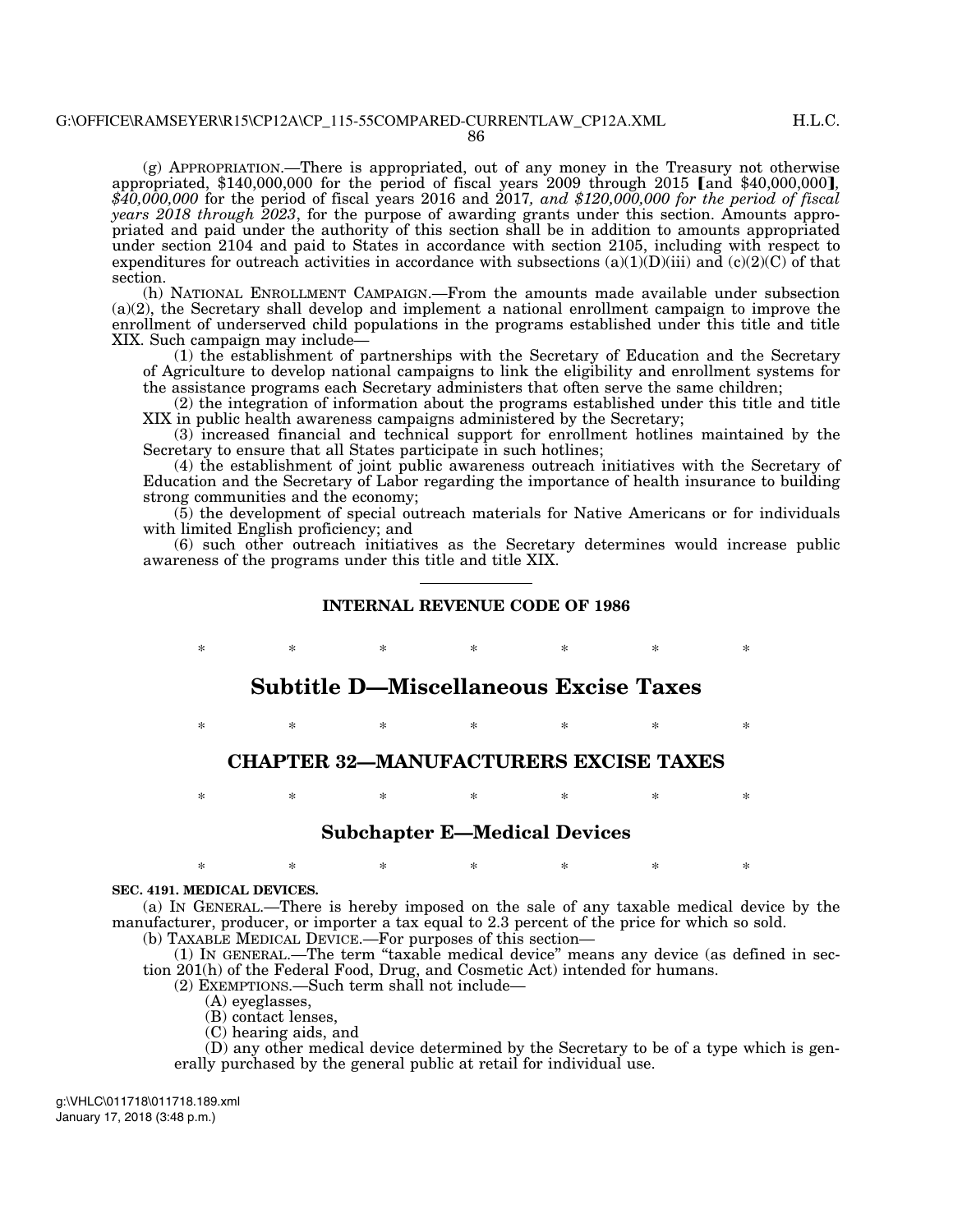87

(c) MORATORIUM.—The tax imposed under subsection (a) shall not apply to sales during the period beginning on January 1, 2016, and ending on [December 31, 2017] *December 31, 2019*. \* \* \* \* \* \* \* \*

# **CHAPTER 48—MAINTENANCE OF MINIMUM ESSENTIAL COVERAGE**  \* \* \* \* \* \* \*

#### **SEC. 5000A. REQUIREMENT TO MAINTAIN MINIMUM ESSENTIAL COVERAGE.**

(a) REQUIREMENT TO MAINTAIN MINIMUM ESSENTIAL COVERAGE.—An applicable individual shall for each month beginning after 2013 ensure that the individual, and any dependent of the individual who is an applicable individual, is covered under minimum essential coverage for such month.<br>(b) SHARED RESPONSIBILITY PAYMENT.—

 $(1)$  In GENERAL.—If a taxpayer who is an applicable individual, or an applicable individual for whom the taxpayer is liable under paragraph (3), fails to meet the requirement of subsection (a) for 1 or more months, then, except as provided in subsection  $(e)$ , there is hereby imposed on the taxpayer a penalty with respect to such failures in the amount determined under subsection (c).

(2) INCLUSION WITH RETURN.—Any penalty imposed by this section with respect to any month shall be included with a taxpayer's return under chapter 1 for the taxable year which includes such month.

(3) PAYMENT OF PENALTY.—If an individual with respect to whom a penalty is imposed by this section for any month—

(A) is a dependent (as defined in section 152) of another taxpayer for the other taxpayer's taxable year including such month, such other taxpayer shall be liable for such penalty, or

(B) files a joint return for the taxable year including such month, such individual and the spouse of such individual shall be jointly liable for such penalty.<br>(c) AMOUNT OF PENALTY.—

 $(1)$  In GENERAL.—The amount of the penalty imposed by this section on any taxpayer for any taxable year with respect to failures described in subsection  $(b)(1)$  shall be equal to the lesser of—

(A) the sum of the monthly penalty amounts determined under paragraph (2) for months in the taxable year during which 1 or more such failures occurred, or

(B) an amount equal to the national average premium for qualified health plans which have a bronze level of coverage, provide coverage for the applicable family size involved, and are offered through Exchanges for plan years beginning in the calendar year with or within which the taxable year ends.

(2) MONTHLY PENALTY AMOUNTS.—For purposes of paragraph (1)(A), the monthly penalty amount with respect to any taxpayer for any month during which any failure described in subsection  $(b)(1)$  occurred is an amount equal to  $\frac{1}{12}$  of the greater of the following amounts:

(A) FLAT DOLLAR AMOUNT.—An amount equal to the lesser of—

(i) the sum of the applicable dollar amounts for all individuals with respect to whom such failure occurred during such month, or

(ii) 300 percent of the applicable dollar amount (determined without regard to paragraph  $(3)(C)$ ) for the calendar year with or within which the taxable year ends. (B) PERCENTAGE OF INCOME.—An amount equal to the following percentage of the ex-

cess of the taxpayer's household income for the taxable year over the amount of gross income specified in section  $6012(a)(1)$  with respect to the taxpayer for the taxable year: (i) 1.0 percent for taxable years beginning in 2014.

(ii) 2.0 percent for taxable years beginning in 2015.

(iii) 2.5 percent for taxable years beginning after 2015.

(3) APPLICABLE DOLLAR AMOUNT.—For purposes of paragraph (1)—

(A) IN GENERAL.—Except as provided in subparagraphs (B) and (C), the applicable dollar amount is \$695.

(B) PHASE IN.—The applicable dollar amount is \$95 for 2014 and \$325 for 2015.

(C) SPECIAL RULE FOR INDIVIDUALS UNDER AGE 18.—If an applicable individual has not attained the age of 18 as of the beginning of a month, the applicable dollar amount with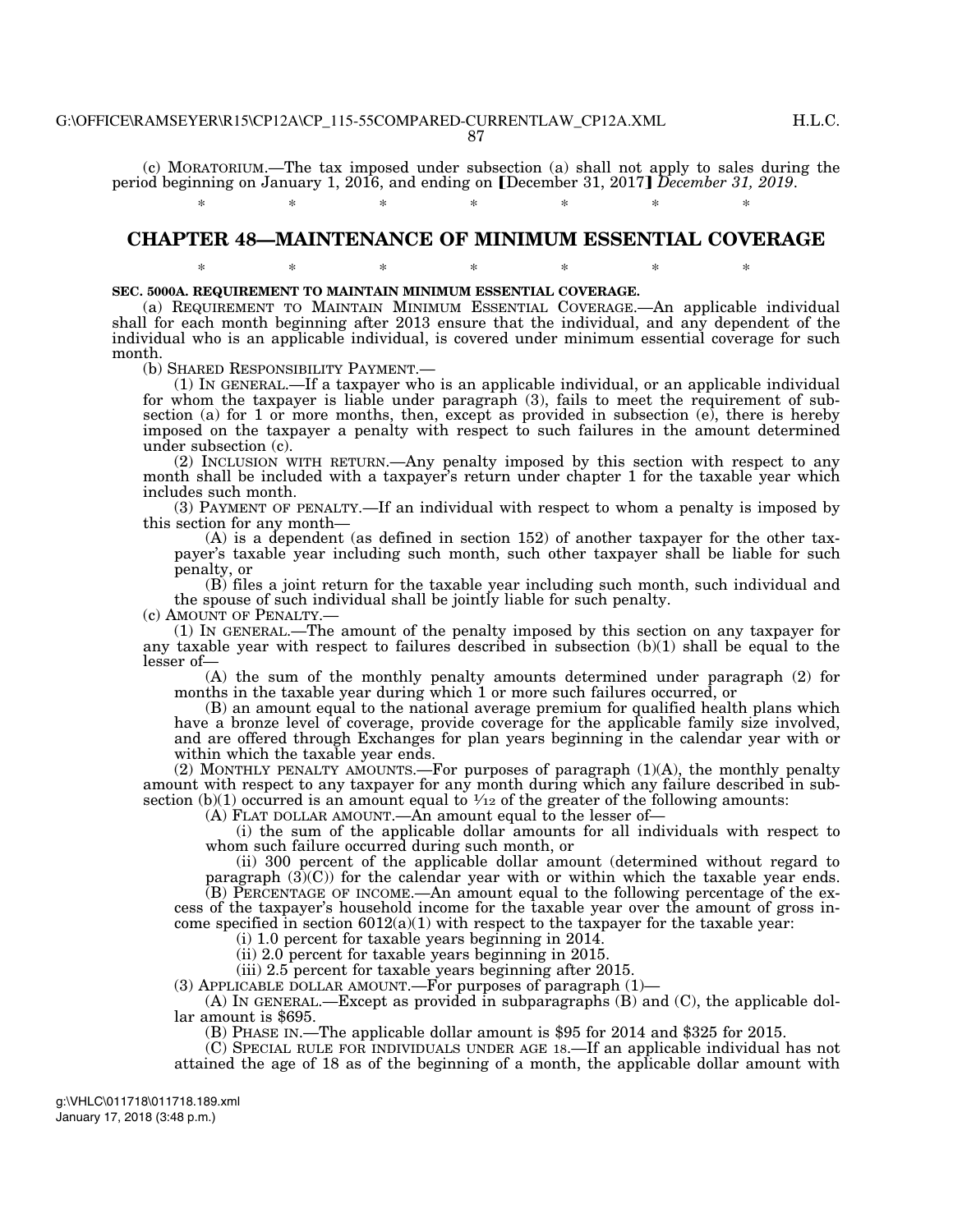88

respect to such individual for the month shall be equal to one-half of the applicable dollar amount for the calendar year in which the month occurs.

(D) INDEXING OF AMOUNT.—In the case of any calendar year beginning after 2016, the applicable dollar amount shall be equal to \$695, increased by an amount equal to— (i) \$695, multiplied by

 $(iii)$  the cost-of-living adjustment determined under section  $1(f)(3)$  for the calendar year, determined by substituting "calendar year 2015" for "calendar year 1992" in sub-<br>paragraph (B) thereof.

If the amount of any increase under clause (i) is not a multiple of \$50, such increase shall be rounded to the next lowest multiple of \$50.

(4) TERMS RELATING TO INCOME AND FAMILIES.—For purposes of this section—

(A) FAMILY SIZE.—The family size involved with respect to any taxpayer shall be equal to the number of individuals for whom the taxpayer is allowed a deduction under section 151 (relating to allowance of deduction for personal exemptions) for the taxable year.

(B) HOUSEHOLD INCOME.—The term ''household income'' means, with respect to any taxpayer for any taxable year, an amount equal to the sum of—

(i) the modified adjusted gross income of the taxpayer, plus

(ii) the aggregate modified adjusted gross incomes of all other individuals who— (I) were taken into account in determining the taxpayer's family size under paragraph (1), and

(II) were required to file a return of tax imposed by section 1 for the taxable year.

(C) MODIFIED ADJUSTED GROSS INCOME.—The term ''modified adjusted gross income'' means adjusted gross income increased by—

(i) any amount excluded from gross income under section 911, and

(ii) any amount of interest received or accrued by the taxpayer during the taxable year which is exempt from tax.

(d) APPLICABLE INDIVIDUAL.—For purposes of this section—

(1) IN GENERAL.—The term ''applicable individual'' means, with respect to any month, an individual other than an individual described in paragraph (2), (3), or (4).

(2) RELIGIOUS EXEMPTIONS.— (A) RELIGIOUS CONSCIENCE EXEMPTION.—Such term shall not include any individual for any month if such individual has in effect an exemption under section  $1311(d)(4)(H)$ of the Patient Protection and Affordable Care Act which certifies that such individual is—

(i) a member of a recognized religious sect or division thereof which is described in section  $1402(g)(1)$ , and

(ii) an adherent of established tenets or teachings of such sect or division as de-

scribed in such section.<br>(B) HEALTH CARE SHARING MINISTRY.—

(i) IN GENERAL.—Such term shall not include any individual for any month if such individual is a member of a health care sharing ministry for the month.

(ii) HEALTH CARE SHARING MINISTRY.—The term ''health care sharing ministry'' means an organization—

(I) which is described in section  $501(c)(3)$  and is exempt from taxation under section  $501(a)$ ,

(II) members of which share a common set of ethical or religious beliefs and share medical expenses among members in accordance with those beliefs and without regard to the State in which a member resides or is employed,

(III) members of which retain membership even after they develop a medical condition,

(IV) which (or a predecessor of which) has been in existence at all times since December 31, 1999, and medical expenses of its members have been shared continuously and without interruption since at least December 31, 1999, and

(V) which conducts an annual audit which is performed by an independent certified public accounting firm in accordance with generally accepted accounting principles and which is made available to the public upon request.

(3) INDIVIDUALS NOT LAWFULLY PRESENT.—Such term shall not include an individual for any month if for the month the individual is not a citizen or national of the United States or an alien lawfully present in the United States.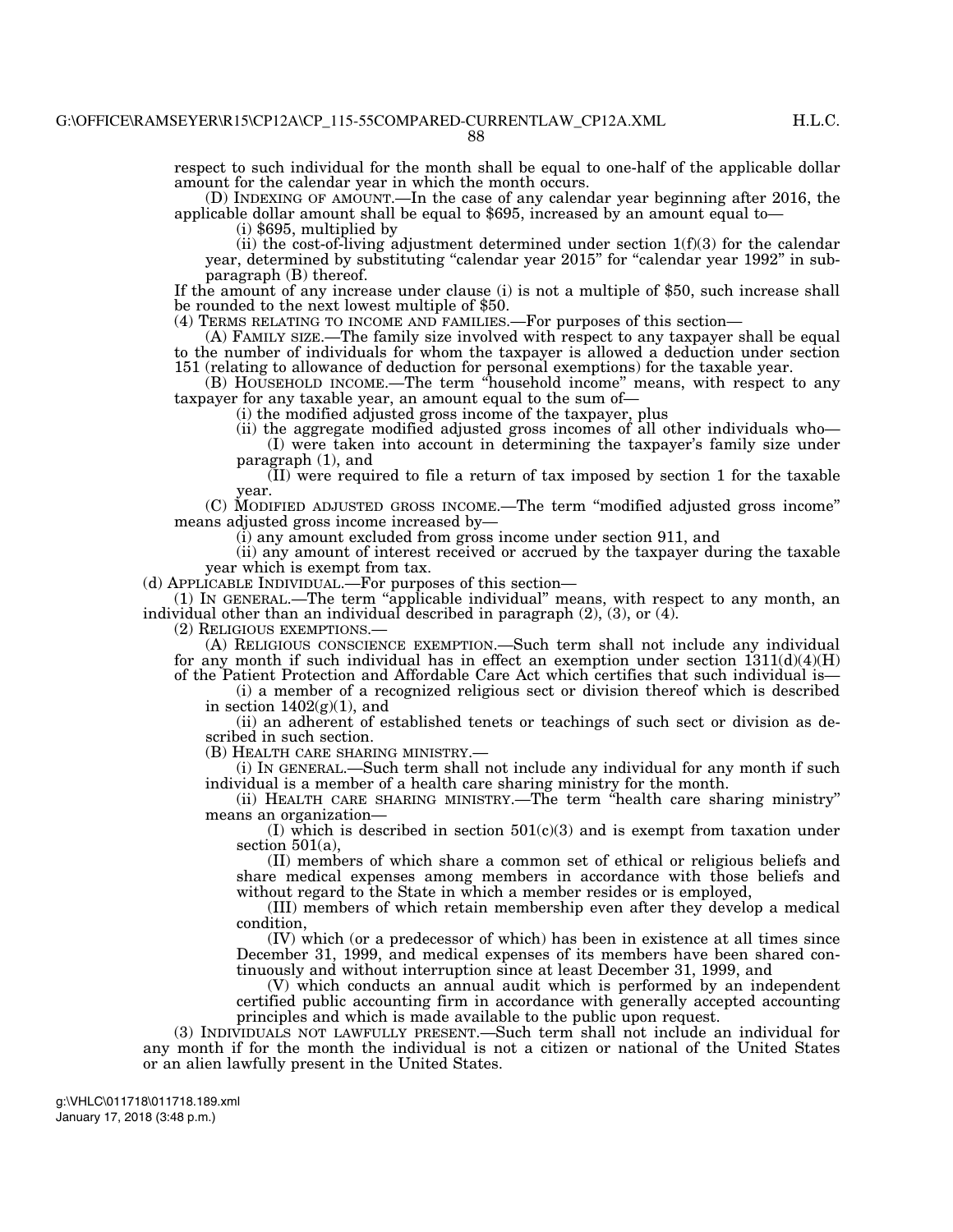(4) INCARCERATED INDIVIDUALS.—Such term shall not include an individual for any month if for the month the individual is incarcerated, other than incarceration pending the disposition of charges.

(e) EXEMPTIONS.—No penalty shall be imposed under subsection (a) with respect to—

 $(A)$  In GENERAL.—Any applicable individual for any month if the applicable individual's required contribution (determined on an annual basis) for coverage for the month exceeds 8 percent of such individual's household income for the taxable year described in section  $1412(b)(1)(B)$  of the Patient Protection and Affordable Care Act. For purposes of applying this subparagraph, the taxpayer's household income shall be increased by any exclusion from gross income for any portion of the required contribution made through a salary reduction arrangement.

(B) REQUIRED CONTRIBUTION.—For purposes of this paragraph, the term ''required contribution'' means—

(i) in the case of an individual eligible to purchase minimum essential coverage consisting of coverage through an eligible-employer-sponsored plan, the portion of the annual premium which would be paid by the individual (without regard to whether paid through salary reduction or otherwise) for self-only coverage, or

(ii) in the case of an individual eligible only to purchase minimum essential coverage described in subsection  $(f)(1)(C)$ , the annual premium for the lowest cost bronze plan available in the individual market through the Exchange in the State in the rating area in which the individual resides (without regard to whether the individual purchased a qualified health plan through the Exchange), reduced by the amount of the credit allowable under section 36B for the taxable year (determined as if the individual was covered by a qualified health plan offered through the Exchange for the entire taxable year).

(C) SPECIAL RULES FOR INDIVIDUALS RELATED TO EMPLOYEES.—For purposes of subparagraph (B)(i), if an applicable individual is eligible for minimum essential coverage through an employer by reason of a relationship to an employee, the determination under subparagraph (A) shall be made by reference to required contribution of the employee.

(D) INDEXING.—In the case of plan years beginning in any calendar year after 2014, subparagraph (A) shall be applied by substituting for "8 percent" the percentage the Secretary of Health and Human Services determines reflects the excess of the rate of premium growth between the preceding calendar year and 2013 over the rate of income growth for such period.

(2) TAXPAYERS WITH INCOME BELOW FILING THRESHOLD.—Any applicable individual for any month during a calendar year if the individual's household income for the taxable year described in section  $1412(b)(1)(B)$  of the Patient Protection and Affordable Care Act is the amount of gross income specified in section  $6012(a)(1)$  with respect to the taxpayer.

(3) MEMBERS OF INDIAN TRIBES.—Any applicable individual for any month during which the individual is a member of an Indian tribe (as defined in section  $45A(c)(6)$ ).

(4) MONTHS DURING SHORT COVERAGE GAPS.—

(A) IN GENERAL.—Any month the last day of which occurred during a period in which the applicable individual was not covered by minimum essential coverage for a continuous period of less than 3 months.

(B) SPECIAL RULES.—For purposes of applying this paragraph—

(i) the length of a continuous period shall be determined without regard to the calendar years in which months in such period occur,

(ii) if a continuous period is greater than the period allowed under subparagraph (A), no exception shall be provided under this paragraph for any month in the period, and

(iii) if there is more than 1 continuous period described in subparagraph (A) covering months in a calendar year, the exception provided by this paragraph shall only apply to months in the first of such periods.

The Secretary shall prescribe rules for the collection of the penalty imposed by this section in cases where continuous periods include months in more than 1 taxable year.

(5) HARDSHIPS.—Any applicable individual who for any month is determined by the Secretary of Health and Human Services under section  $1311(\text{d})(4)(\text{H})$  to have suffered a hardship with respect to the capability to obtain coverage under a qualified health plan.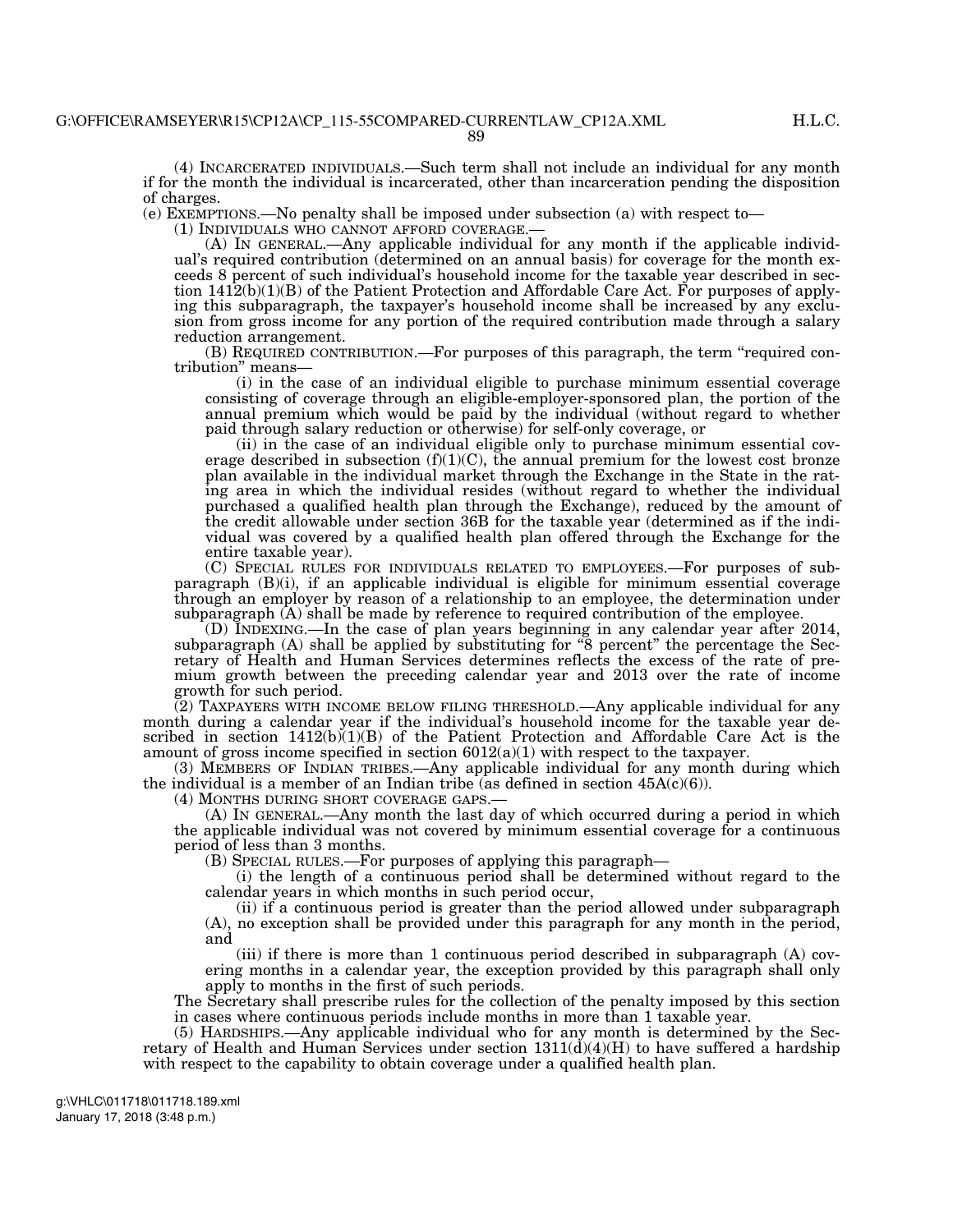$90$ 

(f) MINIMUM ESSENTIAL COVERAGE.—For purposes of this section—

(1) IN GENERAL.—The term ''minimum essential coverage'' means any of the following:

(A) GOVERNMENT SPONSORED PROGRAMS.—Coverage under—

(i) the Medicare program under part A of title XVIII of the Social Security Act, (ii) the Medicaid program under title XIX of the Social Security Act,

(iii) the CHIP program under title XXI of the Social Security Act *or under a quali-*<br>fied CHIP look-alike program (as defined in section 2107(g) of the Social Security Act),

*fied CHIP look-alike program (as defined in section 2107(g) of the Social Security Act)*, (iv) medical coverage under chapter 55 of title 10, United States Code, including

coverage under the TRICARE program;

(v) a health care program under chapter 17 or 18 of title 38, United States Code, as determined by the Secretary of Veterans Affairs, in coordination with the Secretary of Health and Human Services and the Secretary,

(vi) a health plan under section 2504(e) of title 22, United States Code (relating to Peace Corps volunteers); or

(vii) the Nonappropriated Fund Health Benefits Program of the Department of Defense, established under section 349 of the National Defense Authorization Act for Fiscal Year 1995 (Public Law 103-337; 10 U.S.C. 1587 note).

(B) EMPLOYER-SPONSORED PLAN.—Coverage under an eligible employer-sponsored plan.

(C) PLANS IN THE INDIVIDUAL MARKET.—Coverage under a health plan offered in the individual market within a State.

(D) GRANDFATHERED HEALTH PLAN.—Coverage under a grandfathered health plan.

(E) OTHER COVERAGE.—Such other health benefits coverage, such as a State health benefits risk pool, as the Secretary of Health and Human Services, in coordination with the Secretary, recognizes for purposes of this subsection.

(2) ELIGIBLE EMPLOYER-SPONSORED PLAN.—The term ''eligible employer-sponsored plan'' means, with respect to any employee, a group health plan or group health insurance coverage offered by an employer to the employee which is—

 $(A)$  a governmental plan (within the meaning of section 2791(d)(8) of the Public Health Service Act), or

(B) any other plan or coverage offered in the small or large group market within a State.

Such term shall include a grandfathered health plan described in paragraph  $(1)(D)$  offered in a group market.

(3) EXCEPTED BENEFITS NOT TREATED AS MINIMUM ESSENTIAL COVERAGE.—The term ''minimum essential coverage'' shall not include health insurance coverage which consists of coverage of excepted benefits—

(A) described in paragraph (1) of subsection (c) of section 2791 of the Public Health Service Act; or

(B) described in paragraph (2), (3), or (4) of such subsection if the benefits are provided under a separate policy, certificate, or contract of insurance.

(4) INDIVIDUALS RESIDING OUTSIDE UNITED STATES OR RESIDENTS OF TERRITORIES.—Any applicable individual shall be treated as having minimum essential coverage for any month— (A) if such month occurs during any period described in subparagraph (A) or (B) of

section  $911(d)(1)$  which is applicable to the individual, or

(B) if such individual is a bona fide resident of any possession of the United States (as determined under section 937(a)) for such month.

(5) INSURANCE-RELATED TERMS.—Any term used in this section which is also used in title I of the Patient Protection and Affordable Care Act shall have the same meaning as when used in such title.

(g) ADMINISTRATION AND PROCEDURE.—

(1) IN GENERAL.—The penalty provided by this section shall be paid upon notice and demand by the Secretary, and except as provided in paragraph (2), shall be assessed and collected in the same manner as an assessable penalty under subchapter B of chapter 68.

(2) SPECIAL RULES.—Notwithstanding any other provision of law—

(A) WAIVER OF CRIMINAL PENALTIES.—In the case of any failure by a taxpayer to timely pay any penalty imposed by this section, such taxpayer shall not be subject to any criminal prosecution or penalty with respect to such failure.

(B) LIMITATIONS ON LIENS AND LEVIES.—The Secretary shall not—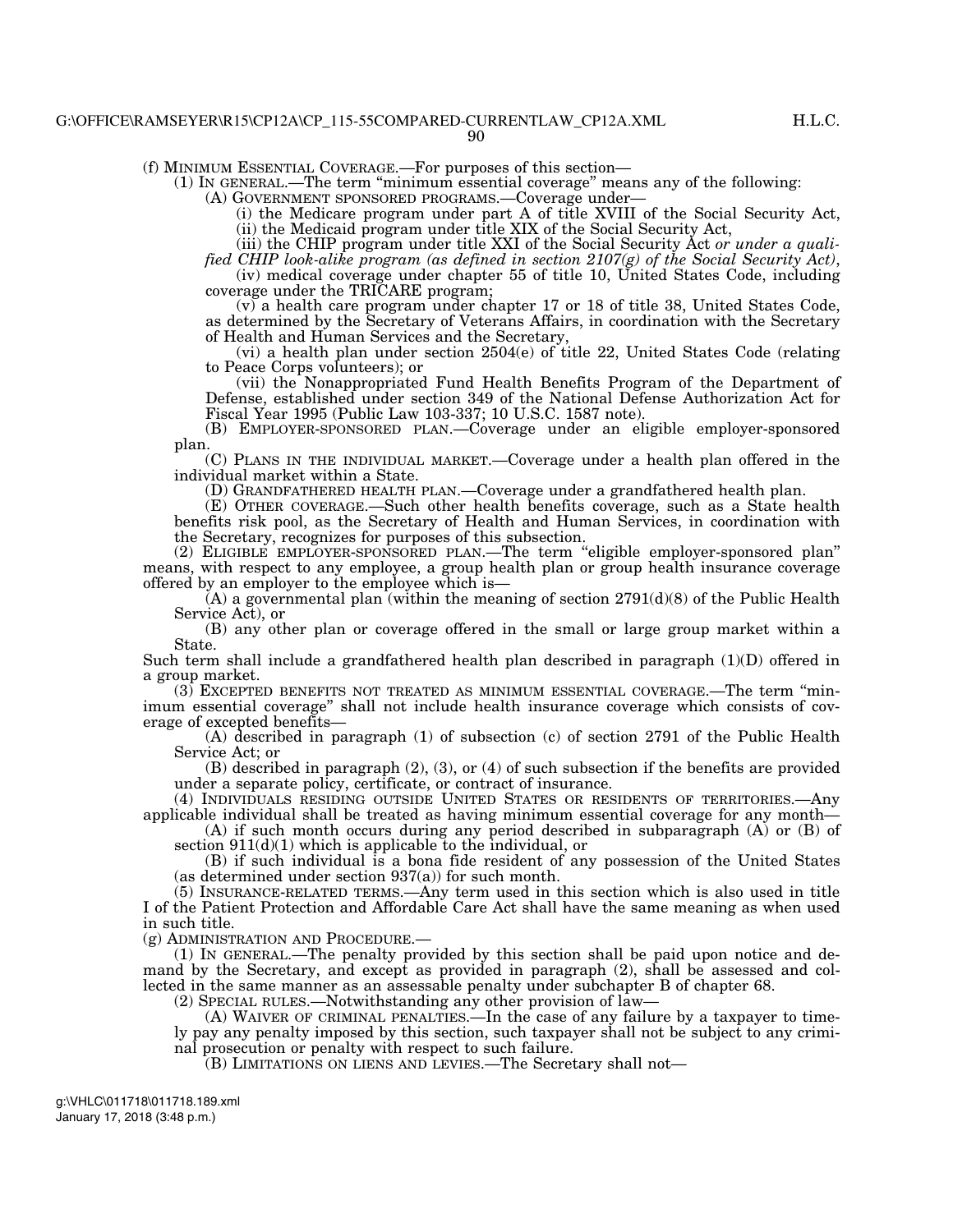91

(i) file notice of lien with respect to any property of a taxpayer by reason of any failure to pay the penalty imposed by this section, or

(ii) levy on any such property with respect to such failure.

### **PATIENT PROTECTION AND AFFORDABLE CARE ACT**

\* \* \* \* \* \* \* \*

# **TITLE IX—REVENUE PROVISIONS**

# **Subtitle A—Revenue Offset Provisions**

#### **SEC. 9001. EXCISE TAX ON HIGH COST EMPLOYER-SPONSORED HEALTH COVERAGE.**

(a) IN GENERAL.—Chapter 43 of the Internal Revenue Code of 1986, as amended by section 1513, is amended by adding at the end the following:

### **''SEC. 4980I. EXCISE TAX ON HIGH COST EMPLOYER-SPONSORED HEALTH COVERAGE.**

"(a) IMPOSITION OF TAX.—If—

''(1) an employee is covered under any applicable employer-sponsored coverage of an employer at any time during a taxable period, and

" $(2)$  there is any excess benefit with respect to the coverage,

there is hereby imposed a tax equal to 40 percent of the excess benefit.

''(b) EXCESS BENEFIT.—For purposes of this section—

''(1) IN GENERAL.—The term 'excess benefit' means, with respect to any applicable employer-sponsored coverage made available by an employer to an employee during any taxable period, the sum of the excess amounts determined under paragraph (2) for months during the taxable period.

''(2) MONTHLY EXCESS AMOUNT.—The excess amount determined under this paragraph for any month is the excess (if any) of—

''(A) the aggregate cost of the applicable employer-sponsored coverage of the employee for the month, over

"(B) an amount equal to  $\frac{1}{2}$  of the annual limitation under paragraph (3) for the calendar year in which the month occurs.

''(3) ANNUAL LIMITATION.—For purposes of this subsection—

''(A) IN GENERAL.—The annual limitation under this paragraph for any calendar year is the dollar limit determined under subparagraph (C) for the calendar year.

''(B) APPLICABLE ANNUAL LIMITATION.—

''(i) IN GENERAL.—Except as provided in clause (ii), the annual limitation which applies for any month shall be determined on the basis of the type of coverage (as determined under subsection  $(f)(1)$  provided to the employee by the employer as of the beginning of the month.

''(ii) MULTIEMPLOYER PLAN COVERAGE.—Any coverage provided under a multiemployer plan (as defined in section  $414(f)$ ) shall be treated as coverage other than selfonly coverage.

''(C) APPLICABLE DOLLAR LIMIT.—

"(i)  $2018$ —In the case of  $2018$ , the dollar limit under this subparagraph is—

 $\degree$ (I) in the case of an employee with self-only coverage, \$10,200 multiplied by the health cost adjustment percentage (determined by only taking into account self-only coverage), and

''(II) in the case of an employee with coverage other than self-only coverage, \$27,500 multiplied by the health cost adjustment percentage (determined by only taking into account coverage other than self-only coverage).

''(ii) HEALTH COST ADJUSTMENT PERCENTAGE.—For purposes of clause (i), the health cost adjustment percentage is equal to 100 percent plus the excess (if any) of-

''(I) the percentage by which the per employee cost for providing coverage under the Blue Cross/Blue Shield standard benefit option under the Federal Em-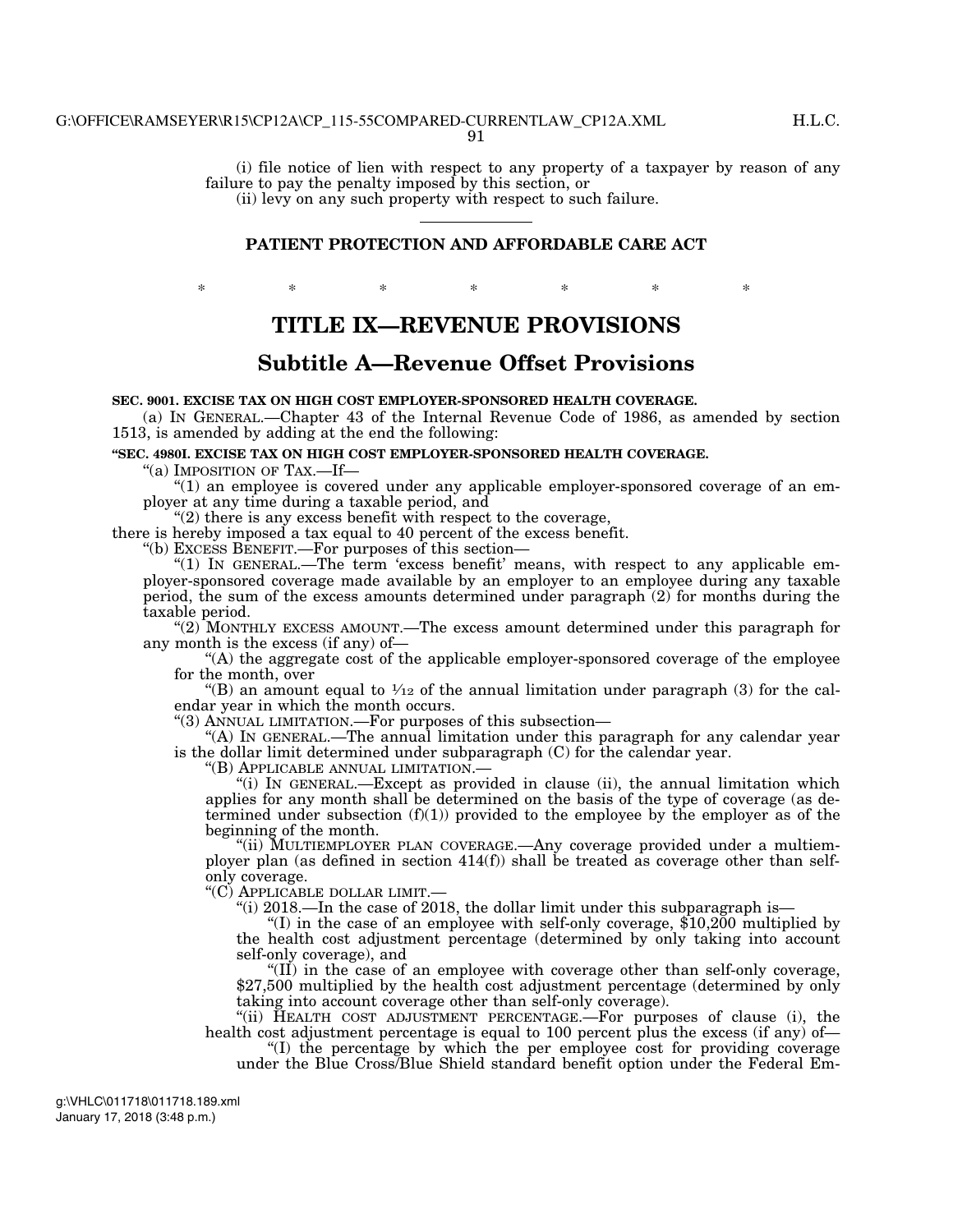ployees Health Benefits Plan for plan year 2018 (determined by using the benefit package for such coverage in 2010) exceeds such cost for plan year 2010, over ''(II) 55 percent.

''(iii) AGE AND GENDER ADJUSTMENT.—

''(I) IN GENERAL.—The amount determined under subclause (I) or (II) of clause (i), whichever is applicable, for any taxable period shall be increased by the amount determined under subclause (II).

''(II) AMOUNT DETERMINED.—The amount determined under this subclause is an amount equal to the excess (if any) of—

"(aa) the premium cost of the Blue Cross/Blue Shield standard benefit option under the Federal Employees Health Benefits Plan for the type of coverage provided such individual in such taxable period if priced for the age and gender characteristics of all employees of the individual's employer, over

"(bb) that premium cost for the provision of such coverage under such option in such taxable period if priced for the age and gender characteristics of the national workforce.

"(iv) EXCEPTION FOR CERTAIN INDIVIDUALS.—In the case of an individual who is a qualified retiree or who participates in a plan sponsored by an employer the majority of whose employees covered by the plan are engaged in a high-risk profession or employed to repair or install electrical or telecommunications lines—

"(I) the dollar amount in clause (i)(I) shall be increased by \$1,650, and

"(II) the dollar amount in clause (i)(II) shall be increased by \$3,450,

''(v) SUBSEQUENT YEARS.—In the case of any calendar year after 2018, each of the dollar amounts under clauses (i) (after the application of clause (ii)) and (iv) shall be increased to the amount equal to such amount as in effect for the calendar year preceding such year, increased by an amount equal to the product of—

''(I) such amount as so in effect, multiplied by

"(II) the cost-of-living adjustment determined under section  $1(f)(3)$  for such year (determined by substituting the calendar year that is 2 years before such year for '1992' in subparagraph (B) thereof), increased by 1 percentage point in the case of determinations for calendar years beginning before 2020.

If any amount determined under this clause is not a multiple of \$50, such amount shall be rounded to the nearest multiple of \$50.

''(c) LIABILITY TO PAY TAX.—

''(1) IN GENERAL.—Each coverage provider shall pay the tax imposed by subsection (a) on its applicable share of the excess benefit with respect to an employee for any taxable period.

 $(2)$  COVERAGE PROVIDER.—For purposes of this subsection, the term 'coverage provider' means each of the following:

''(A) HEALTH INSURANCE COVERAGE.—If the applicable employer-sponsored coverage consists of coverage under a group health plan which provides health insurance coverage, the health insurance issuer.

''(B) HSA AND MSA CONTRIBUTIONS.—If the applicable employer-sponsored coverage consists of coverage under an arrangement under which the employer makes contributions described in subsection (b) or (d) of section 106, the employer.

''(C) OTHER COVERAGE.—In the case of any other applicable employer-sponsored coverage, the person that administers the plan benefits.

''(3) APPLICABLE SHARE.—For purposes of this subsection, a coverage provider's applicable share of an excess benefit for any taxable period is the amount which bears the same ratio to the amount of such excess benefit as—

''(A) the cost of the applicable employer-sponsored coverage provided by the provider to the employee during such period, bears to

''(B) the aggregate cost of all applicable employer-sponsored coverage provided to the employee by all coverage providers during such period.

"(4) RESPONSIBILITY TO CALCULATE TAX AND APPLICABLE SHARES.—

''(A) IN GENERAL.—Each employer shall—

''(i) calculate for each taxable period the amount of the excess benefit subject to the tax imposed by subsection (a) and the applicable share of such excess benefit for each coverage provider, and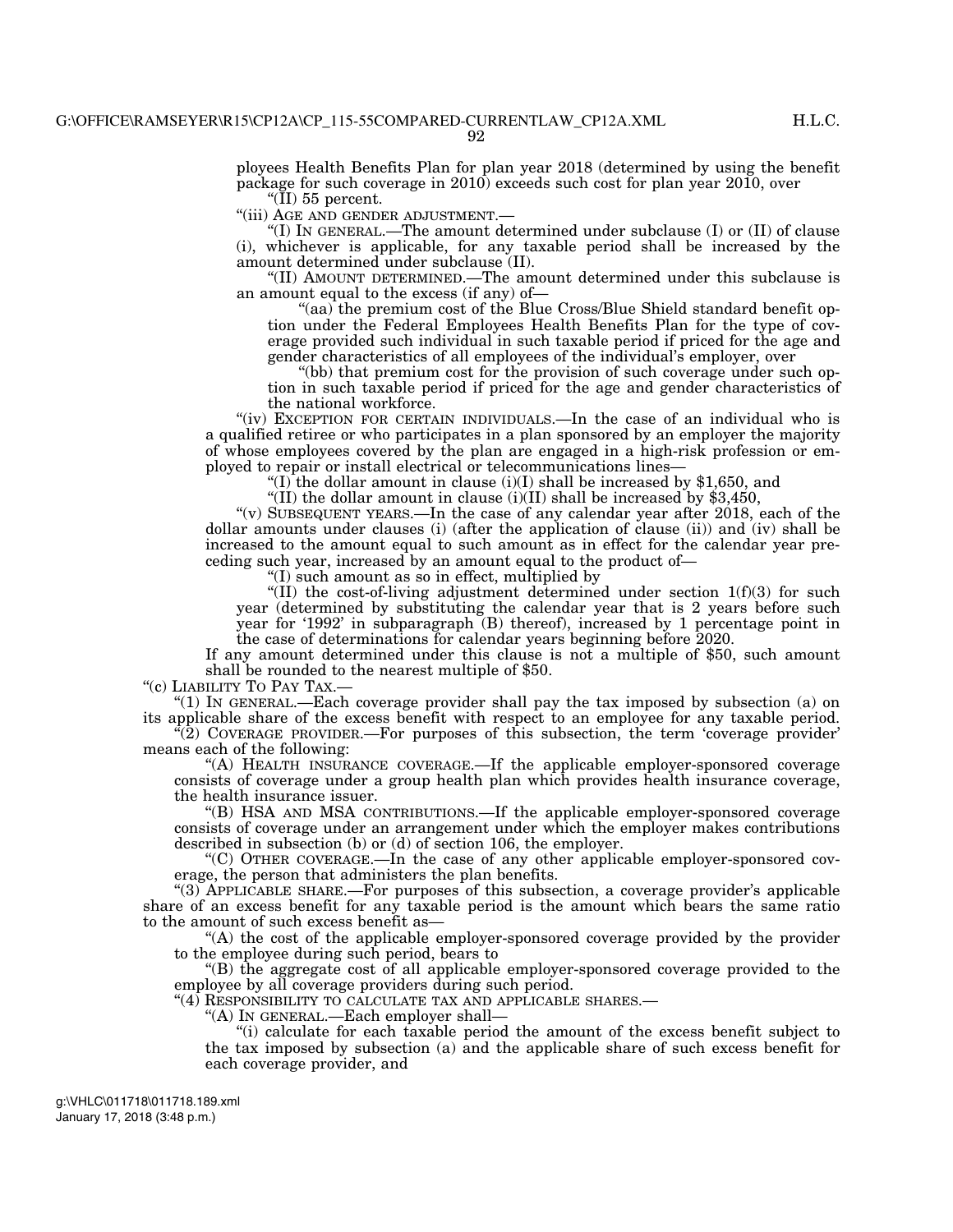93

''(ii) notify, at such time and in such manner as the Secretary may prescribe, the Secretary and each coverage provider of the amount so determined for the provider. ''(B) SPECIAL RULE FOR MULTIEMPLOYER PLANS.—In the case of applicable employersponsored coverage made available to employees through a multiemployer plan (as defined in section  $414(f)$ , the plan sponsor shall make the calculations, and provide the notice, required under subparagraph (A).

''(d) APPLICABLE EMPLOYER-SPONSORED COVERAGE; COST.—For purposes of this section—

''(1) APPLICABLE EMPLOYER-SPONSORED COVERAGE.—

''(A) IN GENERAL.—The term 'applicable employer-sponsored coverage' means, with respect to any employee, coverage under any group health plan made available to the employee by an employer which is excludable from the employee's gross income under section 106, or would be so excludable if it were employer-provided coverage (within the meaning of such section 106).

''(B) EXCEPTIONS.—The term 'applicable employer-sponsored coverage' shall not include—

''(i) any coverage (whether through insurance or otherwise) described in section  $9832(c)(1)$  (other than subparagraph  $(\bar{G})$  thereof) or for long-term care, or

''(ii) any coverage under a separate policy, certificate, or contract of insurance which provides benefits substantially all of which are for treatment of the mouth (including any organ or structure within the mouth) or for treatment of the eye, or

"(iii) any coverage described in section  $9832(c)(3)$  the payment for which is not excludable from gross income and for which a deduction under section 162(l) is not allowable.

''(C) COVERAGE INCLUDES EMPLOYEE PAID PORTION.—Coverage shall be treated as applicable employer-sponsored coverage without regard to whether the employer or employee pays for the coverage.

''(D) SELF-EMPLOYED INDIVIDUAL.—In the case of an individual who is an employee within the meaning of section  $401(c)(1)$ , coverage under any group health plan providing health insurance coverage shall be treated as applicable employer-sponsored coverage if a deduction is allowable under section 162(l) with respect to all or any portion of the cost of the coverage.

''(E) GOVERNMENTAL PLANS INCLUDED.—Applicable employer-sponsored coverage shall include coverage under any group health plan established and maintained primarily for its civilian employees by the Government of the United States, by the government of any State or political subdivision thereof, or by any agency or instrumentality of any such government.

''(2) DETERMINATION OF COST.—

''(A) IN GENERAL.—The cost of applicable employer-sponsored coverage shall be determined under rules similar to the rules of section  $4980B(f)(4)$ , except that in determining such cost, any portion of the cost of such coverage which is attributable to the tax imposed under this section shall not be taken into account and the amount of such cost shall be calculated separately for self-only coverage and other coverage. In the case of applicable employer-sponsored coverage which provides coverage to retired employees, the plan may elect to treat a retired employee who has not attained the age of 65 and a retired employee who has attained the age of 65 as similarly situated beneficiaries.

''(B) HEALTH FSAS.—In the case of applicable employer-sponsored coverage consisting of coverage under a flexible spending arrangement (as defined in section  $106(c)(2)$ ), the cost of the coverage shall be equal to the sum of—

''(i) the amount of employer contributions under any salary reduction election under the arrangement, plus

''(ii) the amount determined under subparagraph (A) with respect to any reimbursement under the arrangement in excess of the contributions described in clause (i).

''(C) ARCHER MSAS AND HSAS.—In the case of applicable employer-sponsored coverage consisting of coverage under an arrangement under which the employer makes contributions described in subsection (b) or (d) of section 106, the cost of the coverage shall be equal to the amount of employer contributions under the arrangement.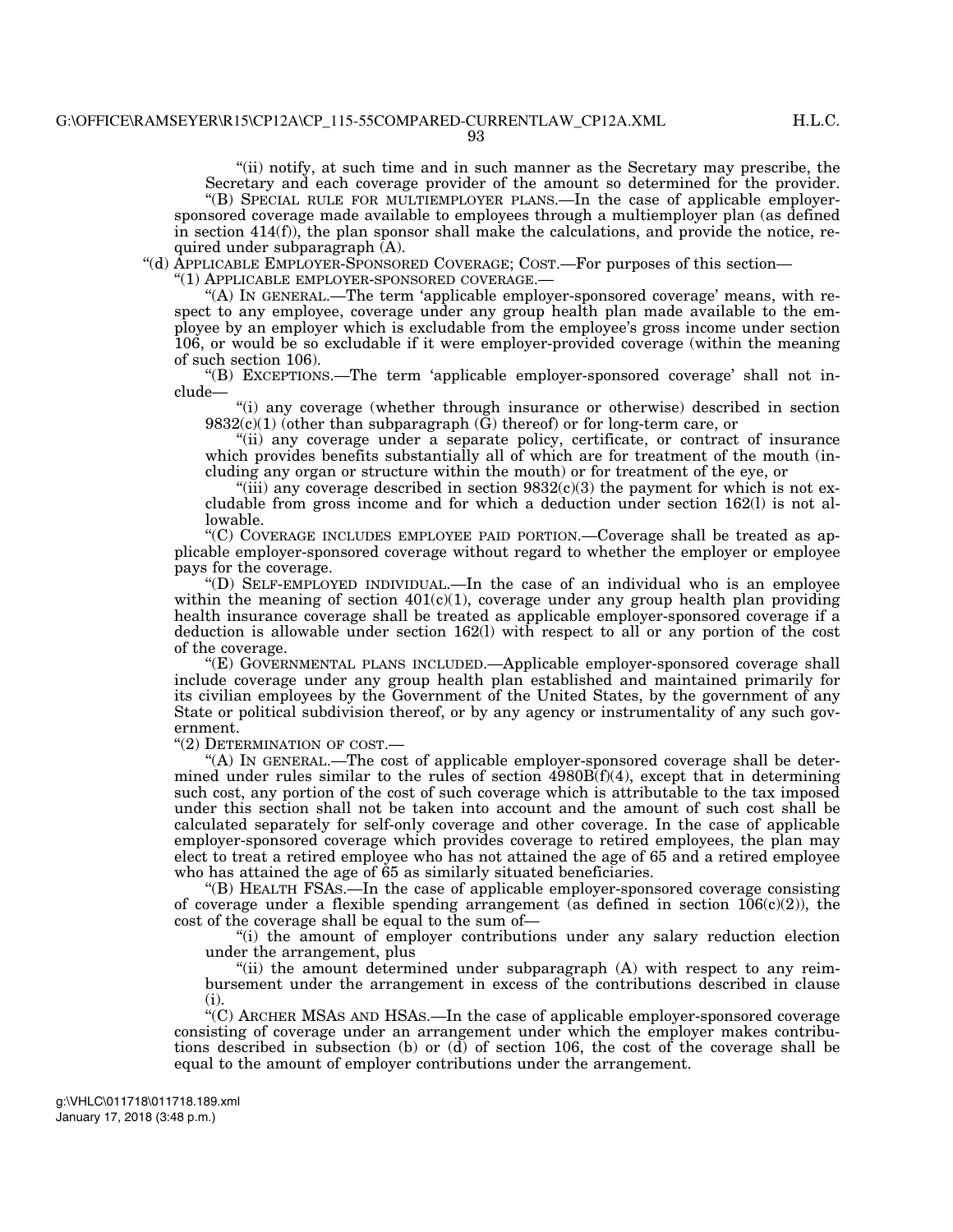''(D) ALLOCATION ON A MONTHLY BASIS.—If cost is determined on other than a monthly basis, the cost shall be allocated to months in a taxable period on such basis as the Secretary may prescribe.

"(3) EMPLOYEE.—The term 'employee' includes any former employee, surviving spouse, or other primary insured individual.<br>"(e) PENALTY FOR FAILURE TO PROPERLY CALCULATE EXCESS BENEFIT.—

"(1) IN GENERAL.—If, for any taxable period, the tax imposed by subsection (a) exceeds the tax determined under such subsection with respect to the total excess benefit calculated by the employer or plan sponsor under subsection  $(c)(4)$ —

" $(A)$  each coverage provider shall pay the tax on its applicable share (determined in the same manner as under subsection  $(c)(4)$  of the excess, but no penalty shall be imposed on the provider with respect to such amount, and

''(B) the employer or plan sponsor shall, in addition to any tax imposed by subsection (a), pay a penalty in an amount equal to such excess, plus interest at the underpayment rate determined under section 6621 for the period beginning on the due date for the payment of tax imposed by subsection (a) to which the excess relates and ending on the date of payment of the penalty.<br>"(2) LIMITATIONS ON PENALTY.—

"(A) PENALTY NOT TO APPLY WHERE FAILURE NOT DISCOVERED EXERCISING REASONABLE DILIGENCE.—No penalty shall be imposed by paragraph  $(1)(B)$  on any failure to properly calculate the excess benefit during any period for which it is established to the satisfaction of the Secretary that the employer or plan sponsor neither knew, nor exercising reasonable diligence would have known, that such failure existed.

''(B) PENALTY NOT TO APPLY TO FAILURES CORRECTED WITHIN 30 DAYS.—No penalty shall be imposed by paragraph  $(1)(B)$  on any such failure if-

''(i) such failure was due to reasonable cause and not to willful neglect, and

''(ii) such failure is corrected during the 30-day period beginning on the 1st date that the employer knew, or exercising reasonable diligence would have known, that such failure existed.

''(C) WAIVER BY SECRETARY.—In the case of any such failure which is due to reasonable cause and not to willful neglect, the Secretary may waive part or all of the penalty imposed by paragraph (1), to the extent that the payment of such penalty would be excessive or otherwise inequitable relative to the failure involved.

"(f) OTHER DEFINITIONS AND SPECIAL RULES.—For purposes of this section— $"(1)$  COVERAGE DETERMINATIONS.—

''(1) COVERAGE DETERMINATIONS.— ''(A) IN GENERAL.—Except as provided in subparagraph (B), an employee shall be treated as having self-only coverage with respect to any applicable employer-sponsored coverage of an employer.

" $(B)$  MINIMUM ESSENTIAL COVERAGE.—An employee shall be treated as having coverage other than self-only coverage only if the employee is enrolled in coverage other than selfonly coverage in a group health plan which provides minimum essential coverage (as defined in section  $5000A(f)$  to the employee and at least one other beneficiary, and the benefits provided under such minimum essential coverage do not vary based on whether any individual covered under such coverage is the employee or another beneficiary.

''(2) QUALIFIED RETIREE.—The term 'qualified retiree' means any individual who—

''(A) is receiving coverage by reason of being a retiree,

''(B) has attained age 55, and

''(C) is not entitled to benefits or eligible for enrollment under the Medicare program under title XVIII of the Social Security Act.

''(3) EMPLOYEES ENGAGED IN HIGH-RISK PROFESSION.—The term 'employees engaged in a high-risk profession' means law enforcement officers (as such term is defined in section 1204 of the Omnibus Crime Control and Safe Streets Act of 1968), employees in fire protection activities (as such term is defined in section 3(y) of the Fair Labor Standards Act of 1938), individuals who provide out-of-hospital emergency medical care (including emergency medical technicians, paramedics, and first-responders), individuals whose primary work is longshore work (as defined in section 258(b) of the Immigration and Nationality Act (8 U.S.C. 1288(b)), determined without regard to paragraph (2) thereof), and individuals engaged in the construction, mining, agriculture (not including food processing), forestry, and fishing industries. Such term includes an employee who is retired from a high-risk profession described in the preceding sen-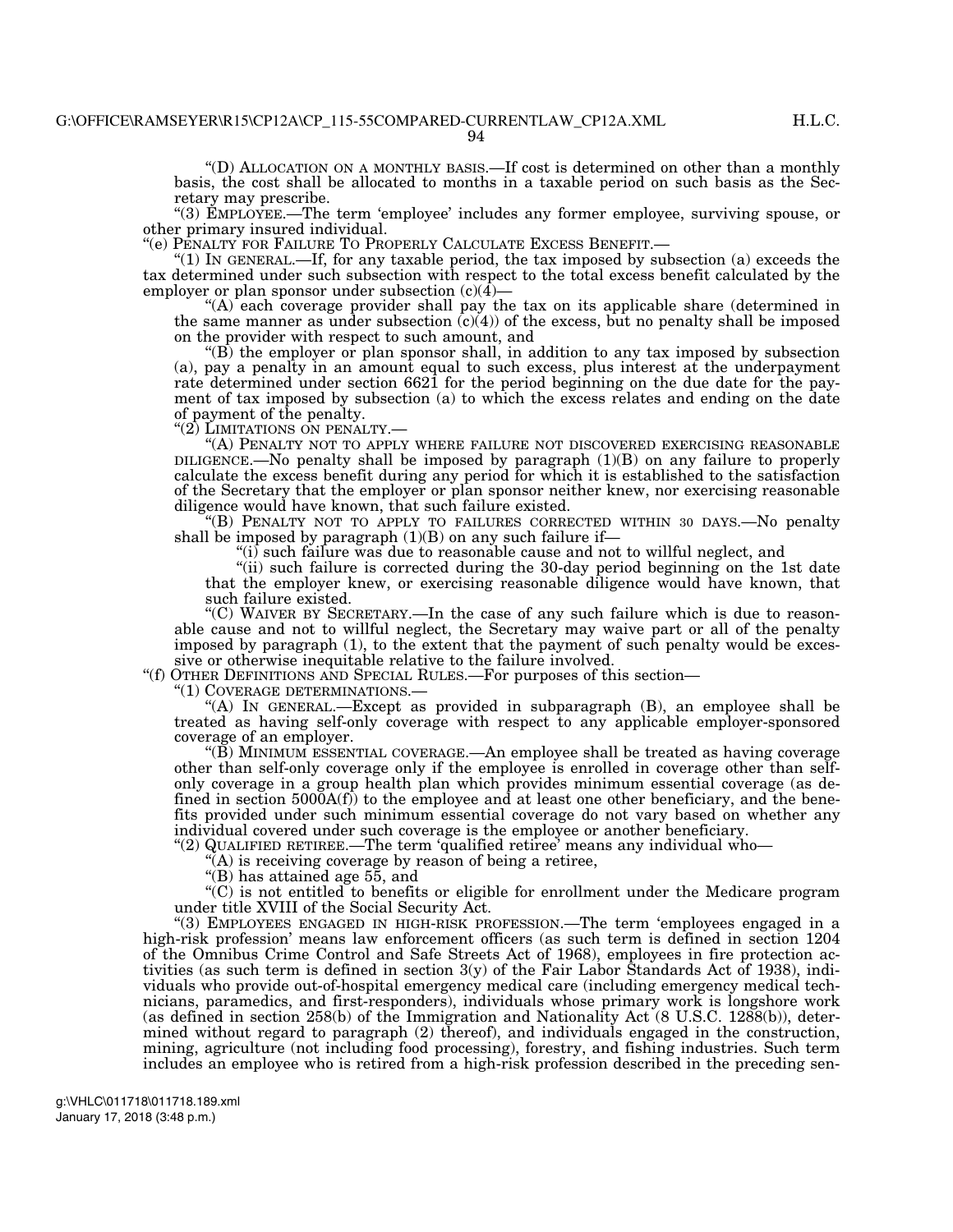H.L.C.

tence, if such employee satisfied the requirements of such sentence for a period of not less than 20 years during the employee's employment.

''(4) GROUP HEALTH PLAN.—The term 'group health plan' has the meaning given such term by section  $5000(b)(1)$ .<br>
"(5) HEALTH INSURANCE COVERAGE; HEALTH INSURANCE ISSUER.—

"(A) HEALTH INSURANCE COVERAGE.— The term 'health insurance coverage' has the meaning given such term by section 9832(b)(1) (applied without regard to subparagraph (B) thereof, except as provided by the Secretary in regulations).

''(B) HEALTH INSURANCE ISSUER.—The term 'health insurance issuer' has the meaning given such term by section 9832(b)(2).

''(6) PERSON THAT ADMINISTERS THE PLAN BENEFITS.—The term 'person that administers the plan benefits' shall include the plan sponsor if the plan sponsor administers benefits under the plan.

''(7) PLAN SPONSOR.—The term 'plan sponsor' has the meaning given such term in section 3(16)(B) of the Employee Retirement Income Security Act of 1974.

''(8) TAXABLE PERIOD.—The term 'taxable period' means the calendar year or such shorter period as the Secretary may prescribe. The Secretary may have different taxable periods for employers of varying sizes.

''(9) AGGREGATION RULES.—All employers treated as a single employer under subsection (b), (c), (m), or (o) of section 414 shall be treated as a single employer.

" $(10)$  DENIAL OF DEDUCTION.—For denial of a deduction for the tax imposed by this section, see section 275(a)(6).

 $\gamma(g)$  REGULATIONS.—The Secretary shall prescribe such regulations as may be necessary to carry out this section.''.

(b) CLERICAL AMENDMENT.—The table of sections for chapter 43 of such Code, as amended by section 1513, is amended by adding at the end the following new item:

''Sec. 4980I. Excise tax on high cost employer-sponsored health coverage.''.

(c) EFFECTIVE DATE.—The amendments made by this section shall apply to taxable years beginning after [December 31, 2019] *December 31, 2021*.

\* \* \* \* \* \* \*

**SEC. 9010. IMPOSITION OF ANNUAL FEE ON HEALTH INSURANCE PROVIDERS.** 

(a) IMPOSITION OF FEE.—

(1) IN GENERAL.—Each covered entity engaged in the business of providing health insurance shall pay to the Secretary not later than the annual payment date of each calendar year beginning after 2013 a fee in an amount determined under subsection (b).

(2) ANNUAL PAYMENT DATE.—For purposes of this section, the term ''annual payment date'' means with respect to any calendar year the date determined by the Secretary, but in no event later than September 30 of such calendar year.

(b) DETERMINATION OF FEE AMOUNT.—

(1) IN GENERAL.—With respect to each covered entity, the fee under this section for any calendar year shall be equal to an amount that bears the same ratio to the applicable amount as—

(A) the covered entity's net premiums written with respect to health insurance for any United States health risk that are taken into account during the preceding calendar year, bears to

(B) the aggregate net premiums written with respect to such health insurance of all covered entities that are taken into account during such preceding calendar year.

(2) AMOUNTS TAKEN INTO ACCOUNT. For purposes of paragraph  $(I)$ -

(A) IN GENERAL.—The net premiums written with respect to health insurance for any United States health risk that are taken into account during any calendar year with respect to any covered entity shall be determined in accordance with the following table: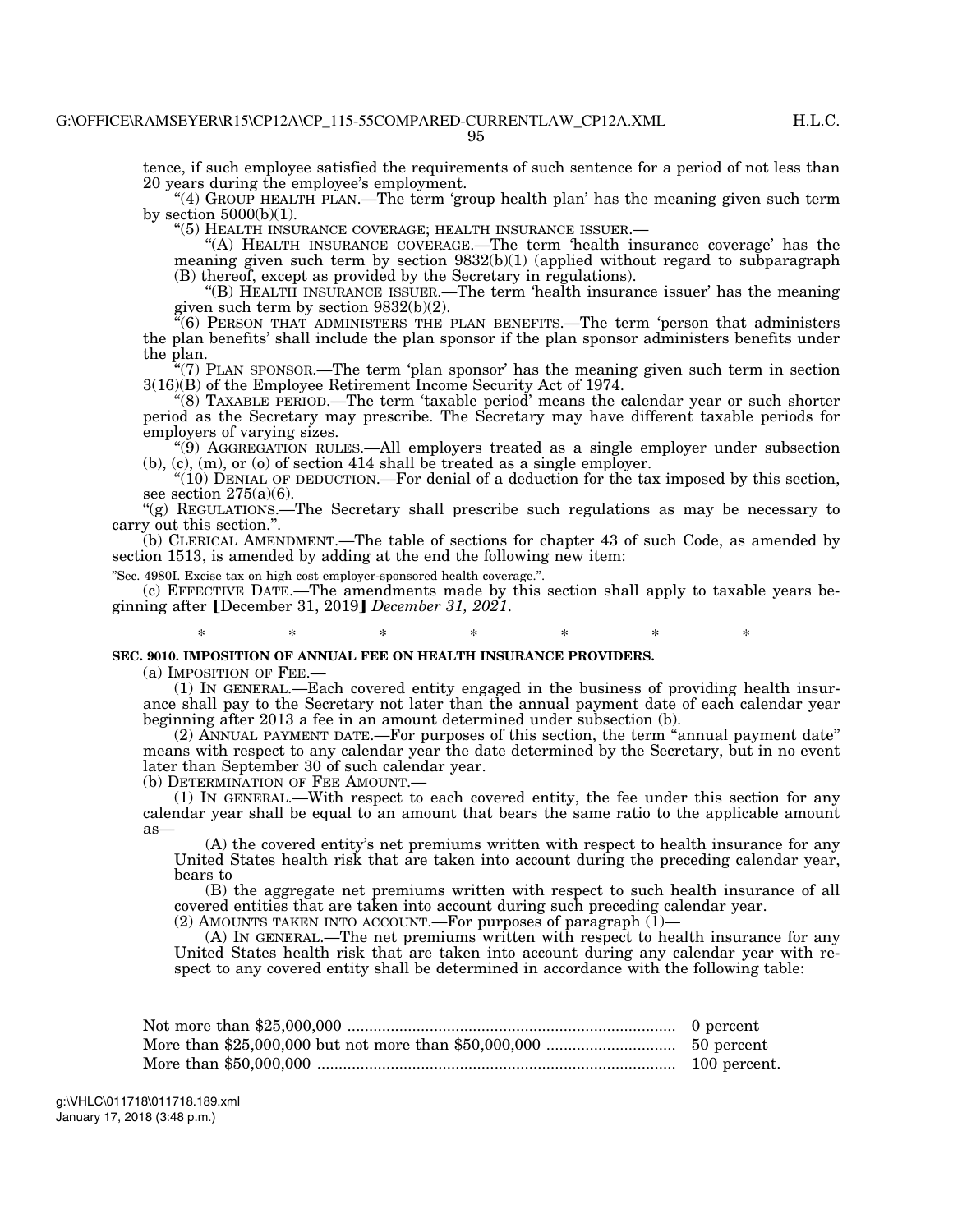96

(B) PARTIAL EXCLUSION FOR CERTAIN EXEMPT ACTIVITIES.—After the application of subparagraph (A), only 50 percent of the remaining net premiums written with respect to health insurance for any United States health risk that are attributable to the activities (other than activities of an unrelated trade or business as defined in section 513 of the Internal Revenue Code of 1986) of any covered entity qualifying under paragraph (3), (4), (26), or (29) of section 501(c) of such Code and exempt from tax under section 501(a) of such Code shall be taken into account.

(3) SECRETARIAL DETERMINATION.—The Secretary shall calculate the amount of each covered entity's fee for any calendar year under paragraph (1). In calculating such amount, the Secretary shall determine such covered entity's net premiums written with respect to any United States health risk on the basis of reports submitted by the covered entity under subsection (g) and through the use of any other source of information available to the Secretary. (c) COVERED ENTITY.—

(1) IN GENERAL.—For purposes of this section, the term ''covered entity'' means any entity which provides health insurance for any United States health risk during the calendar year in which the fee under this section is due.

(2) EXCLUSION.—Such term does not include—

(A) any employer to the extent that such employer self-insures its employees' health risks,

(B) any governmental entity,

(C) any entity—

(i) which is incorporated as a nonprofit corporation under a State law,

(ii) no part of the net earnings of which inures to the benefit of any private shareholder or individual, no substantial part of the activities of which is carrying on propaganda, or otherwise attempting, to influence legislation (except as otherwise provided in section 501(h) of the Internal Revenue Code of 1986), and which does not participate in, or intervene in (including the publishing or distributing of statements), any political campaign on behalf of (or in opposition to) any candidate for public office, and

(iii) more than 80 percent of the gross revenues of which is received from government programs that target low-income, elderly, or disabled populations under titles XVIII, XIX, and XXI of the Social Security Act, and

(D) any entity which is described in section  $501(c)(9)$  of such Code and which is established by an entity (other than by an employer or employers) for purposes of providing health care benefits.

(3) CONTROLLED GROUPS.—

(A) IN GENERAL.—For purposes of this subsection, all persons treated as a single employer under subsection (a) or (b) of section 52 of the Internal Revenue Code of 1986 or subsection (m) or (o) of section 414 of such Code shall be treated as a single covered entity (or employer for purposes of paragraph (2)).

(B) INCLUSION OF FOREIGN CORPORATIONS.—For purposes of subparagraph (A), in applying subsections (a) and (b) of section 52 of such Code to this section, section 1563 of such Code shall be applied without regard to subsection  $(b)(2)(C)$  thereof.

If any entity described in subparagraph (C) or (D) of paragraph (2) is treated as a covered entity by reason of the application of the preceding sentence, the net premiums written with respect to health insurance for any United States health risk of such entity shall not be taken into account for purposes of this section.

(4) JOINT AND SEVERAL LIABILITY.—If more than one person is liable for payment of the fee under subsection (a) with respect to a single covered entity by reason of the application of paragraph (3), all such persons shall be jointly and severally liable for payment of such fee.

(d) UNITED STATES HEALTH RISK.—For purposes of this section, the term ''United States health risk'' means the health risk of any individual who is—

(1) a United States citizen,

(2) a resident of the United States (within the meaning of section  $7701(b)(1)(A)$  of the Internal Revenue Code of 1986), or

(3) located in the United States, with respect to the period such individual is so located. (e) APPLICABLE AMOUNT.—For purposes of subsection  $(b)(1)$ -

(1) YEARS BEFORE 2019.—In the case of calendar years beginning before 2019, the applicable amount shall be determined in accordance with the following table: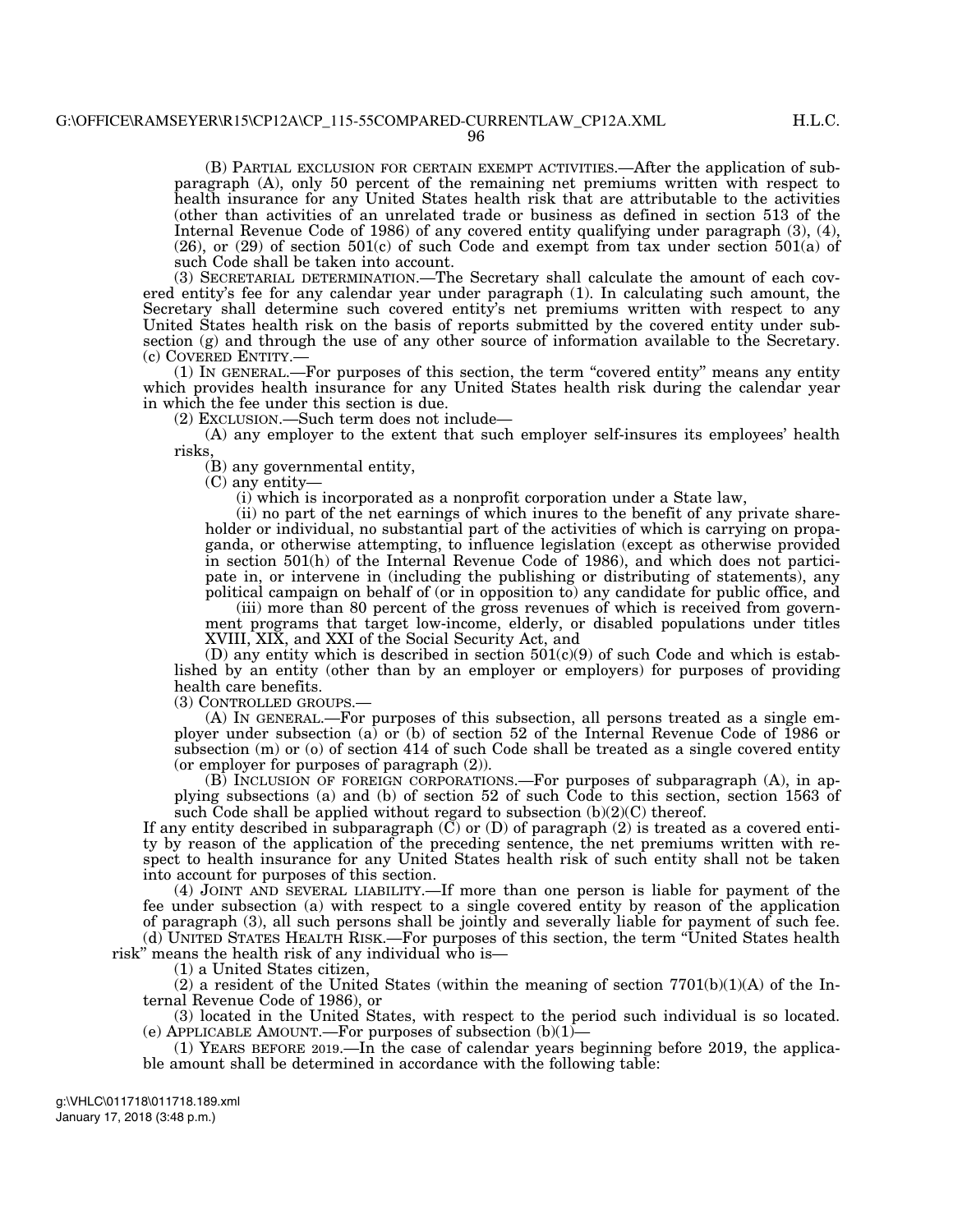**97** 

| Calendar year | Applicable amount |
|---------------|-------------------|
| 2014          | \$8,000,000,000   |
| 2015          | \$11,300,000,000  |
| 2016          | \$11.300.000.000  |
| 2017          | \$13,900,000,000  |
| 2018          | \$14,300,000,000. |

(2) YEARS AFTER 2018.—In the case of any calendar year beginning after 2018, the applicable amount shall be the applicable amount for the preceding calendar year increased by the rate of premium growth (within the meaning of section  $36B(b)(3)(A)(ii)$  of the Internal Revenue Code of 1986) for such preceding calendar year.

(f) TAX TREATMENT OF FEES.—The fees imposed by this section—

(1) for purposes of subtitle F of the Internal Revenue Code of 1986, shall be treated as excise taxes with respect to which only civil actions for refund under procedures of such subtitle shall apply, and

(2) for purposes of section 275 of such Code shall be considered to be a tax described in section  $275(a)(\overline{6})$ .

(g) REPORTING REQUIREMENT.—

(1) IN GENERAL.—Not later than the date determined by the Secretary following the end of any calendar year, each covered entity shall report to the Secretary, in such manner as the Secretary prescribes, the covered entity's net premiums written with respect to health insurance for any United States health risk for such calendar year.

(2) PENALTY FOR FAILURE TO REPORT.—

(A) IN GENERAL.—In the case of any failure to make a report containing the information required by paragraph (1) on the date prescribed therefor (determined with regard to any extension of time for filing), unless it is shown that such failure is due to reasonable cause, there shall be paid by the covered entity failing to file such report, an amount equal to—

(i) \$10,000, plus

(ii) the lesser of—

(I) an amount equal to \$1,000, multiplied by the number of days during which such failure continues, or

(II) the amount of the fee imposed by this section for which such report was required.

(B) TREATMENT OF PENALTY.—The penalty imposed under subparagraph (A)—

(i) shall be treated as a penalty for purposes of subtitle  $\overline{F}$  of the Internal Revenue Code of 1986,

(ii) shall be paid on notice and demand by the Secretary and in the same manner as tax under such Code, and

(iii) with respect to which only civil actions for refund under procedures of such subtitle F shall apply.

(3) ACCURACY-RELATED PENALTY.—

(A) IN GENERAL.—In the case of any understatement of a covered entity's net premiums written with respect to health insurance for any United States health risk for any calendar year, there shall be paid by the covered entity making such understatement, an amount equal to the excess of—

(i) the amount of the covered entity's fee under this section for the calendar year the Secretary determines should have been paid in the absence of any such understatement, over

(ii) the amount of such fee the Secretary determined based on such understatement.

(B) UNDERSTATEMENT.—For purposes of this paragraph, an understatement of a covered entity's net premiums written with respect to health insurance for any United States health risk for any calendar year is the difference between the amount of such net premiums written as reported on the return filed by the covered entity under paragraph (1) and the amount of such net premiums written that should have been reported on such return.